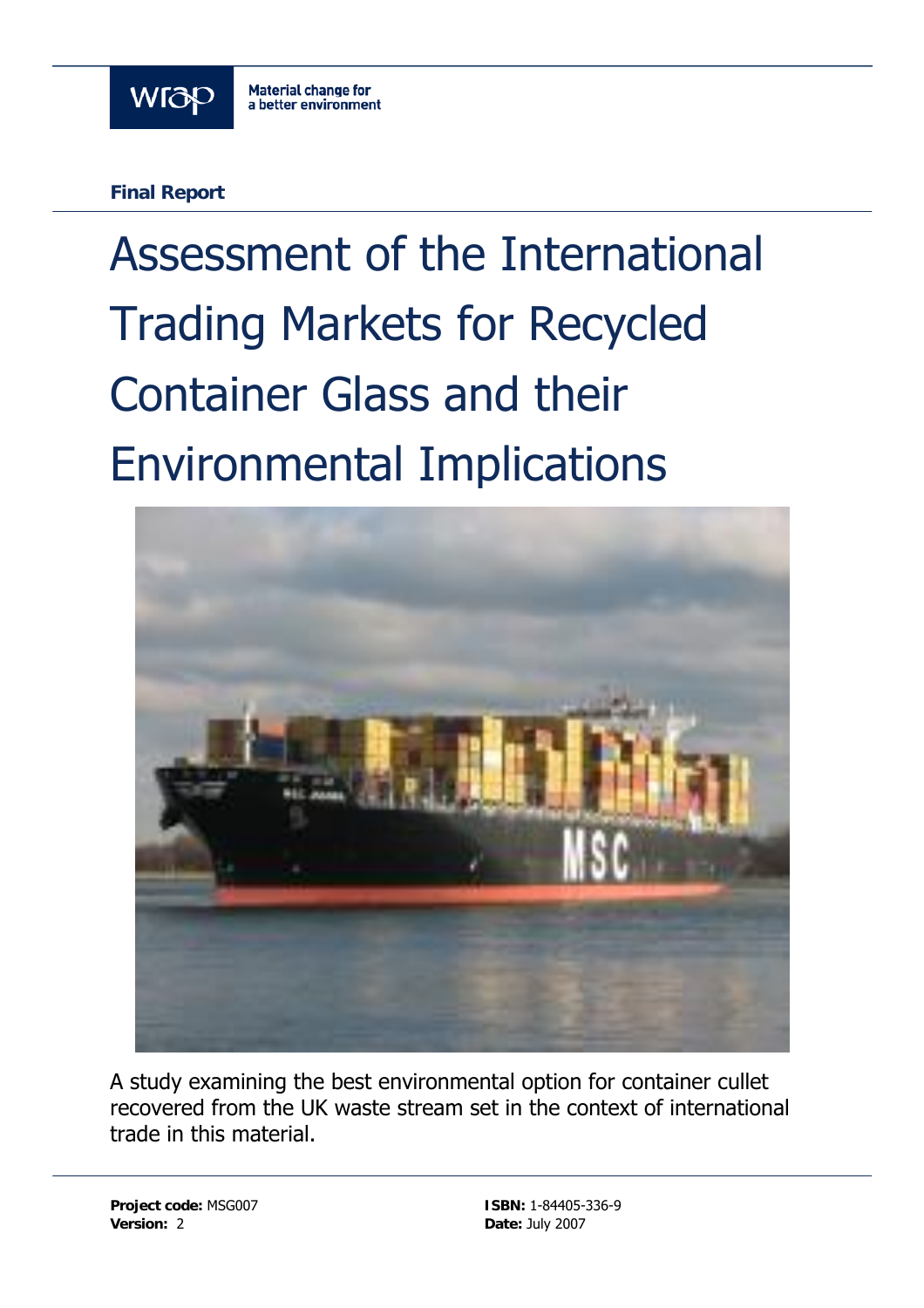#### **Front cover photograph:** Container Vessel

WRAP, GTS, British Glass and Oakdene Hollins believe the content of this report to be correct as at the date of writing. However, factors such as prices, levels of recycled content and regulatory requirements are subject to change and users of the report should check with their suppliers to confirm the current situation. In addition, care should be taken in using any of the cost information provided as it is based upon numerous project-specific assumptions (such as scale, location, tender context, etc.).

The report does not claim to be exhaustive, nor does it claim to cover all relevant products and specifications available on the market. While steps have been taken to ensure accuracy, WRAP cannot accept responsibility or be held liable to any person for any loss or damage arising out of or in connection with this information being inaccurate, incomplete or misleading. It is the responsibility of the potential user of a material or product to consult with the supplier or manufacturer and ascertain whether a particular product will satisfy their specific requirements.

The listing or featuring of a particular product or company does not constitute an endorsement by WRAP and WRAP cannot guarantee the performance of individual products or materials. For more detail, please refer to WRAP's Terms & Conditions on its web site: [www.wrap.org.uk](http://www.wrap.org.uk/).

Published by **Waste & Resources** The Old Academy Tel: 01295 819 900 Helpline freephone

OX16 0AH

**Action Programme** 21 Horse Fair Fax: 01295 819 911 0808 100 2040 Banbury, Oxon E-mail: info@wrap.org.uk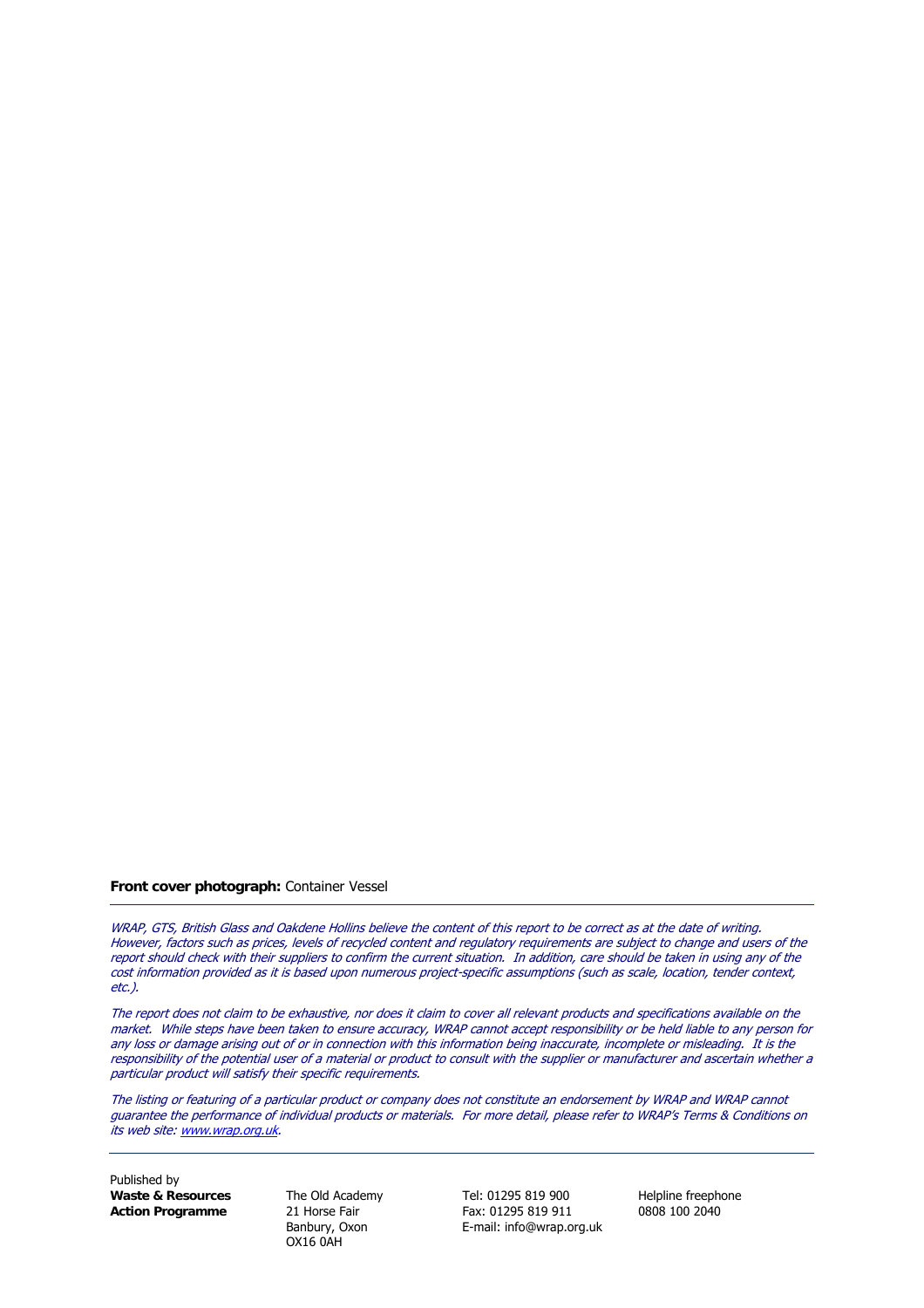### <span id="page-2-0"></span>Elements of this Report

This report and associated materials represent the final deliverables from the above project.

The report comprises three main elements:

The main report for the project.

**Appendix B** contains the compiled 'country profiles' for potential export / import opportunities considered under this project.

An environmental model (associated Excel worksheet – 'Cullet End Use environmental model'). This model was developed to run the scenario's shown in Section 4.0 of the main report. It also provides a tool which allows policy makers and practitioners to determine the environmental benefit / impacts associated with the use of cullet in different end uses.

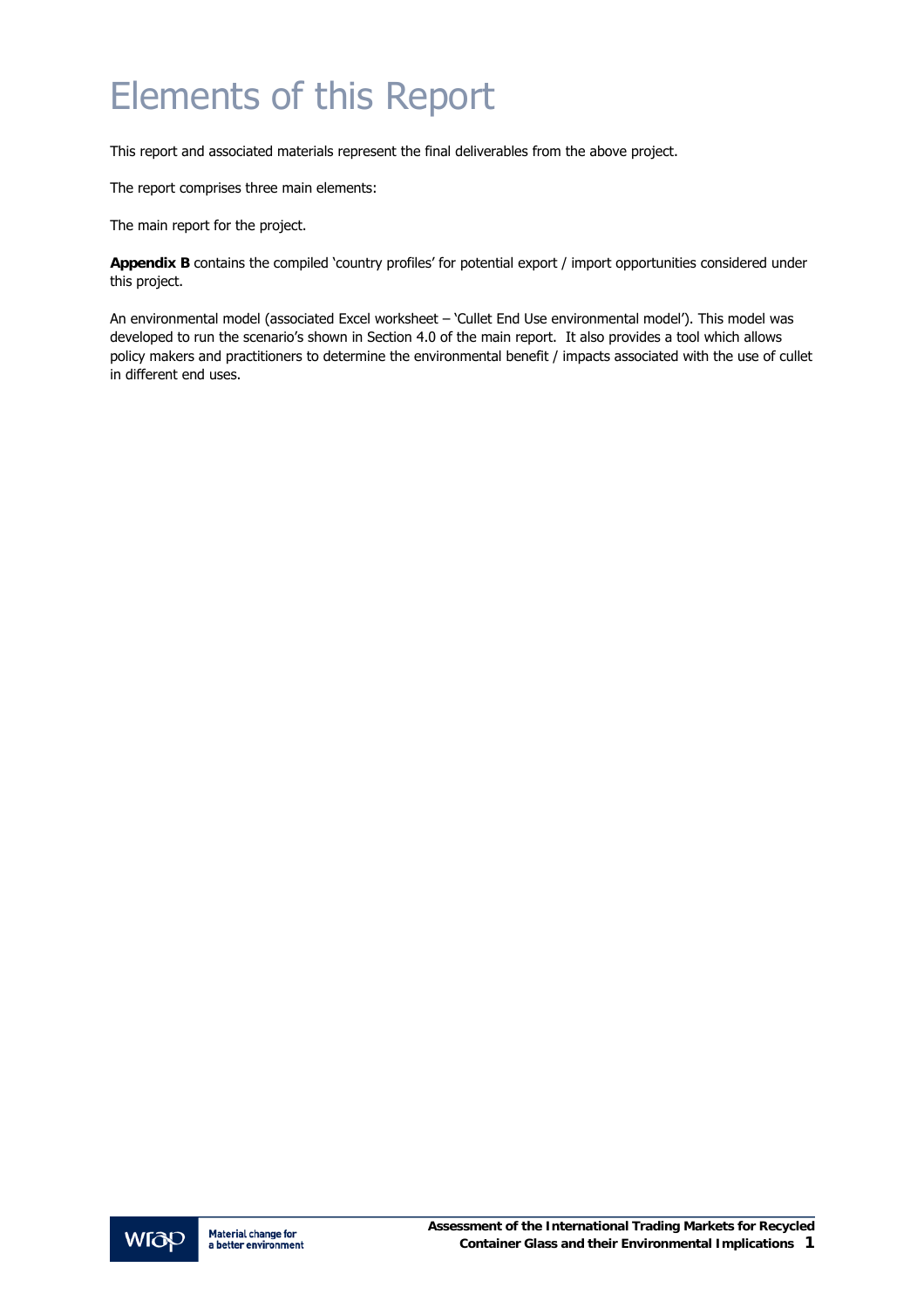## <span id="page-3-0"></span>Acknowledgements

GTS and Oakdene Hollins would like to thank the following organisations for their contributions to this study;

- Ship Agencies UK
- **Trans Ocean Distribution**

The project was overseen by a steering group and thanks go to the following for their valued input;

- **Berrymans** Glass Recycling UK **Allied Glass Quinn Glass** D-I
- Department for Transport
- WRAP (Waste & Resources Action Programme)

We are grateful for funding provided by WRAP in support of this work.

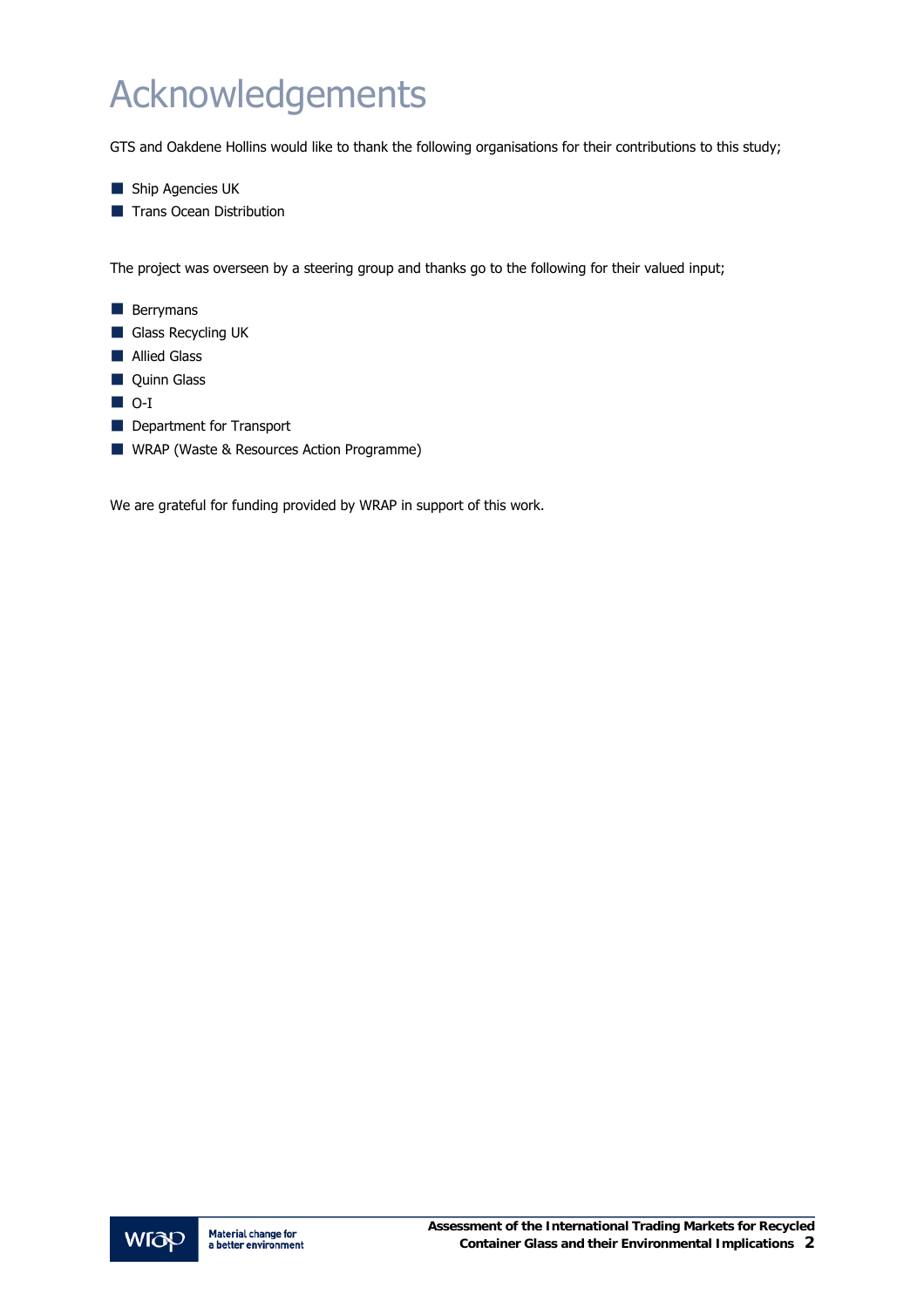### <span id="page-4-1"></span>Executive Summary

The study clearly demonstrates that the best environmental option for container cullet recovered from the UK waste stream is its return to domestic container glass manufacturers for remelting. Unfortunately, the colour imbalance which exists between the glass being recovered and that being produced currently limits the amount of cullet that can be directed into domestic remelt.

Despite this colour imbalance the UK has driven its glass recycling rates from 21% in 1997 to over 50% in 2005. The "problem" of excess green glass has been met by the development of alternative end applications and by export to foreign container manufacturers. Whilst these alternative uses and exports assist the UK in meeting its EU Packaging and Packaging Waste Directive obligations, their net environmental effect was unclear and subject to some debate.

To address this information gap, the objective of this study is to provide stakeholders with a better understanding of the opportunities and risks associated with international trading markets for recycled glass and the environmental impact that the import/export market is having relative to use of cullet in the UK.

The study has three component parts:

- A forecast of the UK cullet market in 2008, 2010 and 2015.
- The identification of opportunities for international trade in cullet. Focus is placed on the export of green and the import of flint and amber cullet.
- The development of a model to evaluate the environmental benefits of three alternative end markets for cullet, namely:
	- o Domestic remelt (UK container manufacture)
	- $\circ$  Foreign remelt (export of UK cullet to overseas container manufacturers)
	- o Domestic aggregates

The study primarily focuses on the environmental costs and benefits of cullet use in these markets. Analysis and discussion of the commercial dimension of these markets is limited as, in comparison to the relatively fixed environmental measures, financial markets can be extremely variable with time and also subject to commercial deals and relationships.

A significant sensitivity affecting the findings of the study is the validity of previous work used to underpin the environmental model. A primary source in this respect was the 2003 Enviros report examining glass recycling life cycle carbon dioxide emissions<sup>[1](#page-4-0)</sup>. Whilst now 4 years old, it is believed that this work remains a sound basis for the current analysis, and the findings of this study are not materially affected.

It should be noted that multiple loop recycling of cullet for container manufacture is not captured in the environmental model.

Previous work<sup>1</sup> suggests that glass mineral wool (fibreglass) insulation has a similar carbon saving performance to remelt within the glass container process. A more detailed study would be needed to ascertain the actual carbon benefits from using cullet in these two markets, which is beyond the scope of this work.

The key findings from the current study are:

CO2 savings provide the most appropriate measure for comparison of the environmental benefits of the three chosen end applications. Table 1 shows the comparison between the three end applications based on the projected cullet recovery in the years 2008, 2010 and 2015. It also provides information relevant to policy makers on the climate change implications of each market.

#### Table 1. Potential Annual CO<sub>2</sub> Savings

<span id="page-4-0"></span> $<sup>1</sup>$  Glass recycling – life cycle carbon dioxide emissions. A life cycle analysis report. Prepared for British Glass by Enviros.</sup> November 2003

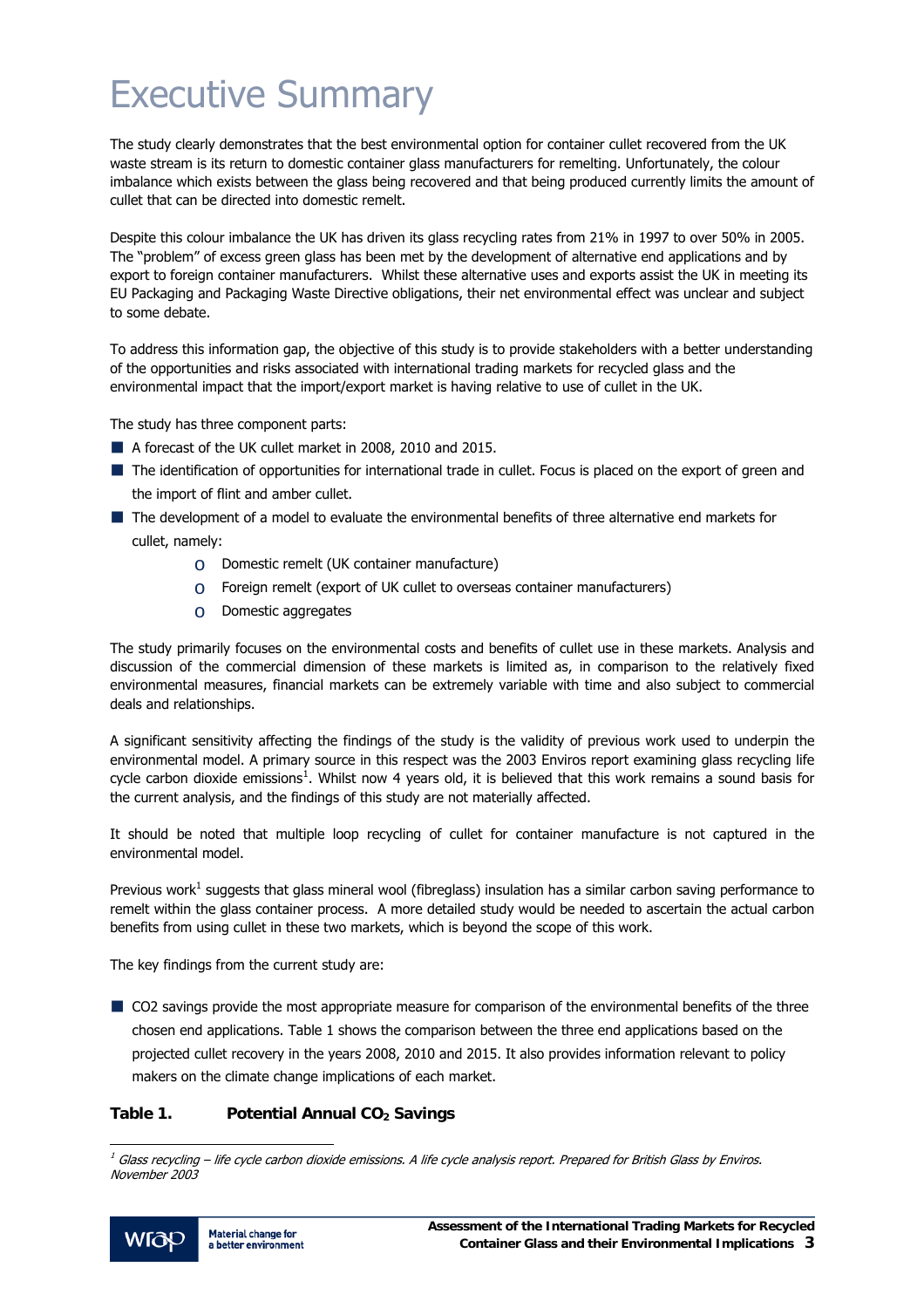| End application     |           | Potential annual CO <sub>2</sub> savings (tonnes) |         |         |  |
|---------------------|-----------|---------------------------------------------------|---------|---------|--|
|                     |           | 2008                                              | 2010    | 2015    |  |
| Domestic<br>remelt  | container | 481,000                                           | 510,000 | 695,000 |  |
| Foreign<br>remelt   | container | 466,000                                           | 494,000 | 673,000 |  |
| Domestic aggregates |           |                                                   |         |         |  |

The data demonstrate that transport emissions do not have a significant impact on the overall level of emissions savings attributable to use of cullet in glass manufacture. It is also evident that cullet going back into remelt, at home or abroad, has a significantly reduced carbon impact than using it in domestic aggregate manufacture. In terms of CO<sub>2</sub> savings, domestic remelt is the best option, with short haul foreign remelt, being a close second. Multi-loop recycling would further favour remelt applications, and as indicated above, this is currently most prevalent in container manufacture.

- Several factors constrain the greater uptake of the preferred domestic container remelt route for cullet. The principal factor is the colour imbalance but other influences include:
	- $\circ$  The quality of the cullet being produced from MRFs falling short of that required for use in remelt, container glass in particular. This represents a  $CO<sub>2</sub>$  saving opportunity loss, as such material is currently suitable only for less environmentally beneficial end uses such as aggregates.
	- $\circ$  The lack of economic incentives to produce good quality cullet fit for container remelt.
	- $\circ$  Simplistic weight based recycling targets being the basis of legislative drivers.
- Meeting the recovery targets in 2008 will divert approximately 1.6 million tonnes of waste glass from landfill with a consequent saving of 1.8 million tonnes of virgin material, essentially irrespective of which end use is considered – container remelt, fibre remelt, or aggregates use. That is, landfill diversion and raw material savings are not key environmental differentiators between the different end uses.
- Spain, Portugal, Italy and France represent the key opportunities for green cullet export at the current time and with the current market structures. However, some key markets, such as Spain, may be relatively short lived due to anticipated improvements in domestic recovery leading to self-sufficiency in green cullet. More distant export markets within Europe (e.g. Turkey) and the wider world (e.g. South Africa) exist and exports to these markets are a positive environmental option but are currently precluded on the basis of cost.
- UK imports of flint and amber cullet have a positive environmental benefit as detailed in Table 2. Denmark, Ireland, France, the Netherlands and Sweden have been identified as the best import opportunities.

#### Table 2. Potential CO<sub>2</sub> Savings of Importing Cullet to fill the UK's Flint and Amber **Shortfalls**

| Item                                           | 2008    | 2010    | 2015    |
|------------------------------------------------|---------|---------|---------|
| Total imported cullet (tonnes)                 | 479,000 | 508,000 | 485,000 |
| Total $CO2$ savings (tonnes)                   | 136,570 | 144,840 | 138,280 |
| Total virgin material savings (tonnes)         | 550,850 | 584,200 | 557,750 |
| Total material diverted from landfill (tonnes) | 459,840 | 487,680 | 465,600 |

Assuming that the projected tonnages are sent for domestic container remelt and that surplus UK cullet is sent to foreign glass container manufacture, annual  $CO<sub>2</sub>$  benefits will exceed 475,000 tonnes in 2008 rising to over 680,000 tonnes by 2015. The growing importance of this export market is demonstrated in Figure 1.

#### **Figure 1 Potential CO2 Savings Assuming all UK Surplus to Foreign Re-Melt**

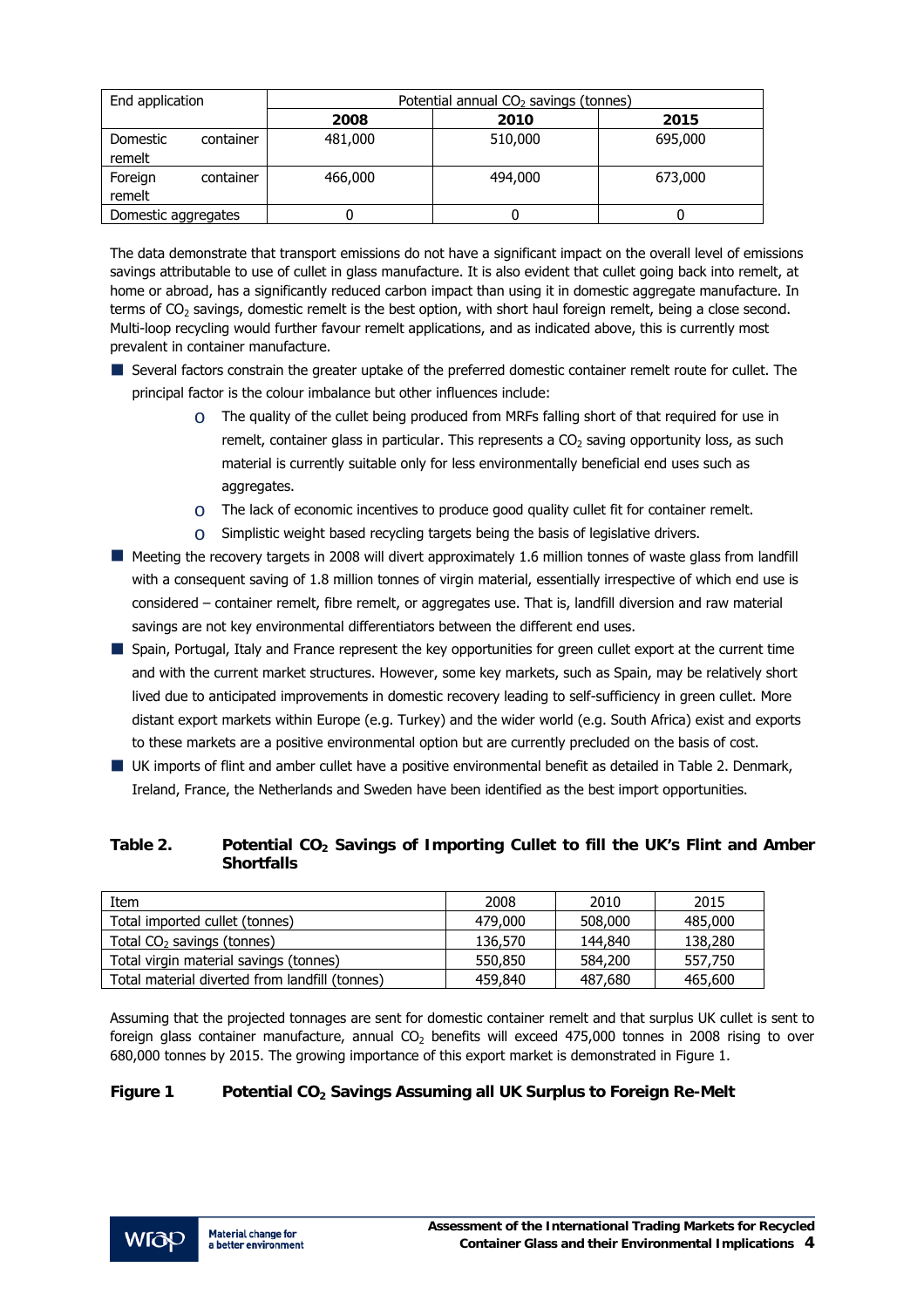

In summary, this study has identified international trade opportunities for cullet for use in container remelt, principally in near Europe, and has demonstrated that recycling of container cullet back to furnace remains the best environmental option by a considerable margin, even when significant shipping distances are involved.

The availability of international trade opportunities represents a significant opportunity for the UK to reduce its  $CO<sub>2</sub>$  emissions and, at the same time, address the 'green imbalance'.

However, there is currently no UK policy, regulatory, economic or practical incentive for choosing the most environmentally favourable end applications and hence this opportunity is likely to be underexploited. To address this lost opportunity, UK policy should be reviewed such that it differentiates between different end uses for cullet on environmental grounds, and supports those most favourable uses i.e. domestic and foreign container or fibreglass remelt. Unless and until decision makers are better informed and incentivised the full benefits of cullet recycling will not be realised.

Recognising the above, the following recommendations are made:

- **Policy tools which promote the most environmentally beneficial use of cullet should be developed, possibly** including:
	- $\circ$  differential PRN value for different end uses dependent on their environmental benefit.
	- $\circ$  colour specific PRNs / recovery targets wherein PRNs are only issued for colour segregated or sorted cullet.
	- $\circ$  disqualification of low quality materials from MRF's and similar facilities from counting toward the achievement of local authority recycling targets.
- Further exploration of possible international trade opportunities identified under the study at a more detailed commercial level, possibly looking at policy tools to support trade with more distant destinations.
- **E** Engagement of local authorities and policy makers in the use of the environmental model to assist in their decision making process.
- Development of a working group involving waste generators, collectors and processors to explore the barriers to using cullet from MRFs in high end applications, possibly including the development of a specification for the minimum pre-processing cullet quality suitable for processing into a form suitable for container and/or fibre re-melt applications and an associated MRF technology specification to meet this standard.
- Collation and maintenance of information on UK MRF output to inform future studies.
- Development of a robust methodology for assessment of the multiple loop benefits of closed loop recycling of cullet to container manufacture.

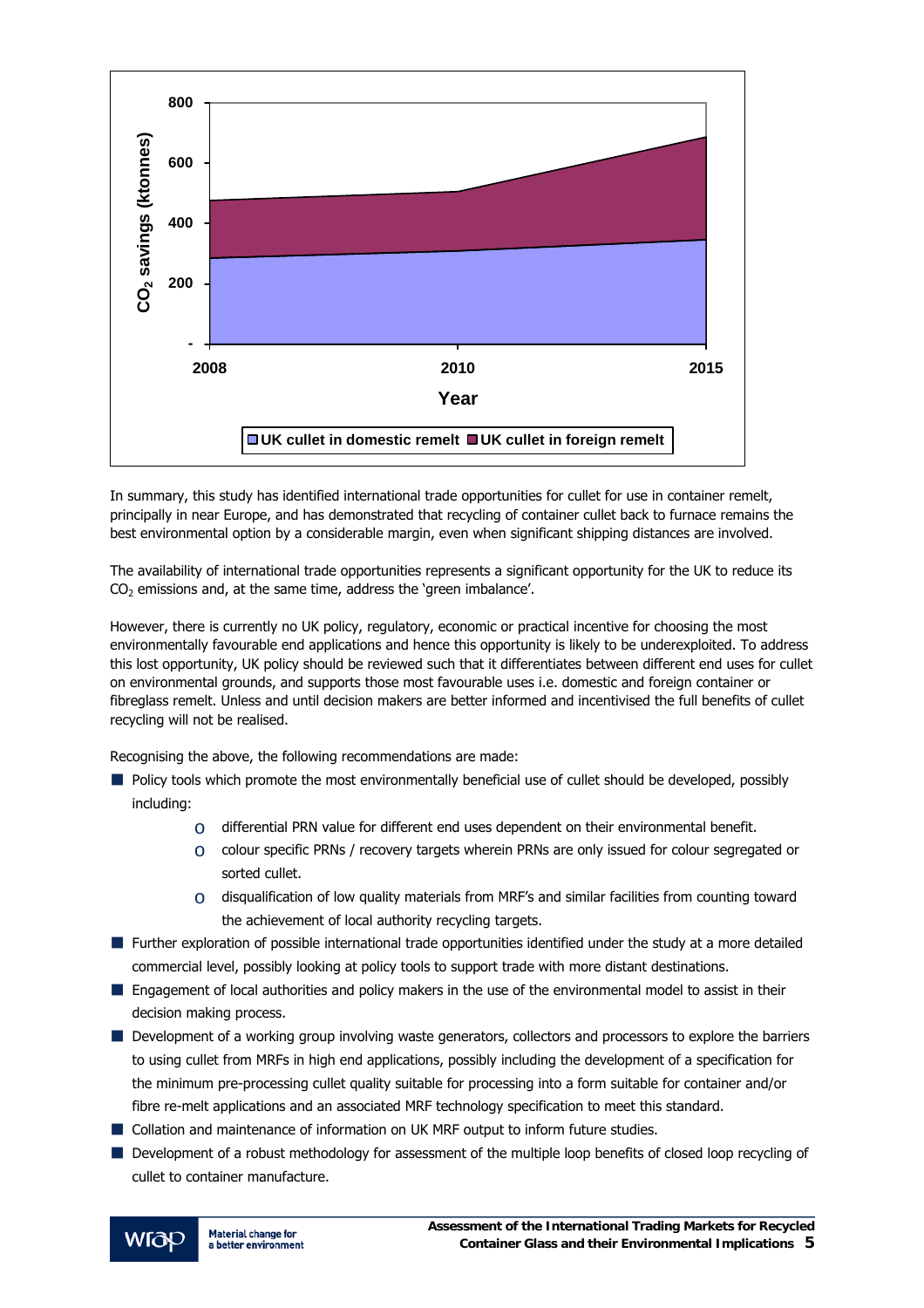■ Raise awareness of the opportunity which the fibreglass insulation market represents for mixed colour or green container glass.

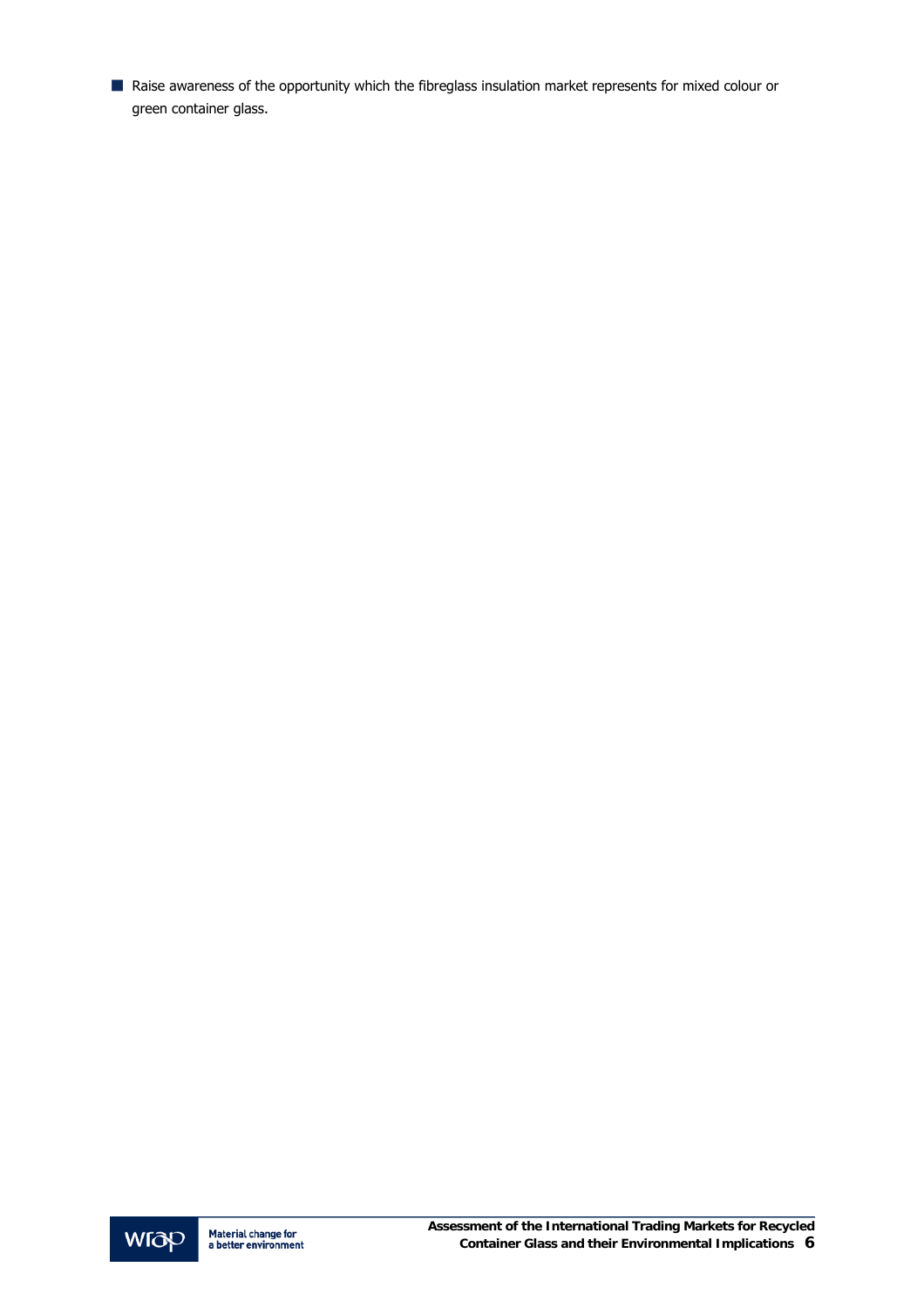### **Contents**

| 1.0 |     |       |                                                                                      |  |
|-----|-----|-------|--------------------------------------------------------------------------------------|--|
|     | 1.1 |       |                                                                                      |  |
|     | 1.2 |       |                                                                                      |  |
| 2.0 |     |       |                                                                                      |  |
|     | 2.1 |       |                                                                                      |  |
|     |     | 2.1.1 |                                                                                      |  |
|     |     | 2.1.2 |                                                                                      |  |
|     |     | 2.1.3 |                                                                                      |  |
|     | 2.2 |       |                                                                                      |  |
|     |     | 2.2.1 |                                                                                      |  |
|     |     | 2.2.2 |                                                                                      |  |
|     |     | 2.2.3 |                                                                                      |  |
|     |     | 2.2.4 |                                                                                      |  |
|     | 2.3 |       |                                                                                      |  |
| 3.0 |     |       | Review of International market opportunities for Cullet Import / Export  19          |  |
|     | 3.1 |       |                                                                                      |  |
|     | 3.2 |       |                                                                                      |  |
|     | 3.3 |       |                                                                                      |  |
|     |     | 3.3.1 |                                                                                      |  |
|     |     | 3.3.2 |                                                                                      |  |
|     |     | 3.3.3 | Review of Possible Cullet Import / Export Opportunities - EUROPE25                   |  |
|     |     | 3.3.4 | Review of Possible Cullet Import / Export Opportunities - Rest of the World35        |  |
|     | 3.4 |       |                                                                                      |  |
| 4.0 | 4.1 |       |                                                                                      |  |
|     |     | 4.1.1 |                                                                                      |  |
|     |     | 4.1.2 |                                                                                      |  |
|     |     | 4.1.3 |                                                                                      |  |
|     | 4.2 |       |                                                                                      |  |
|     |     | 4.2.1 |                                                                                      |  |
|     |     | 4.2.2 |                                                                                      |  |
|     |     | 4.2.3 |                                                                                      |  |
|     |     | 4.2.4 |                                                                                      |  |
|     | 4.3 |       |                                                                                      |  |
|     |     | 4.3.1 |                                                                                      |  |
|     |     | 4.3.2 |                                                                                      |  |
|     |     | 4.3.3 |                                                                                      |  |
|     |     | 4.3.4 |                                                                                      |  |
| 5.0 |     |       |                                                                                      |  |
|     | 5.1 |       | Scenario 1: How do the seven options rank from a local authority perspective? 53     |  |
|     |     | 5.1.1 |                                                                                      |  |
|     |     | 5.1.2 |                                                                                      |  |
|     |     | 5.1.3 | Increasing the environmental benefit of aggregates to 50 kgCO <sub>2</sub> /t55      |  |
|     |     | 5.1.4 | The impact on the net environmental effect of collecting cullet through MRFs 56      |  |
|     |     | 5.1.5 | The impact on the net environmental effect of increasing the transport distance from |  |
|     |     |       |                                                                                      |  |
|     |     | 5.1.6 | Accounting for the multi loop benefits of closed loop recycling57                    |  |
|     | 5.2 |       |                                                                                      |  |
|     | 5.3 |       |                                                                                      |  |
|     | 5.4 |       |                                                                                      |  |
| 6.0 |     |       |                                                                                      |  |
| 7.0 |     |       |                                                                                      |  |
|     |     |       |                                                                                      |  |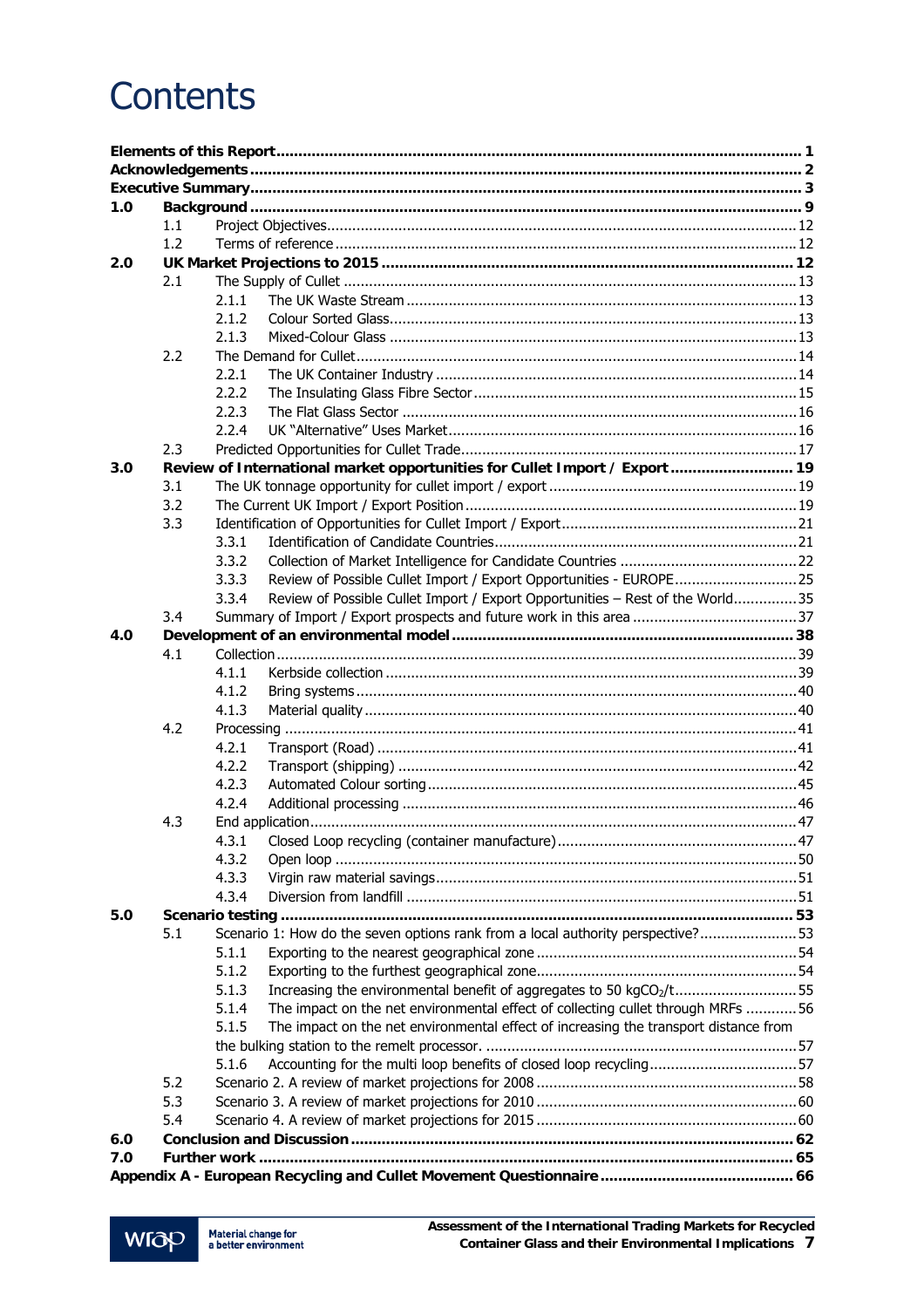| 8.0  |  |
|------|--|
| 9.0  |  |
| 10.0 |  |
| 11.0 |  |
| 12.0 |  |
| 13.0 |  |
| 14.0 |  |
| 15.0 |  |
| 16.0 |  |
| 17.0 |  |
| 18.0 |  |
| 19.0 |  |
| 20.0 |  |
| 21.0 |  |
| 22.0 |  |
| 23.0 |  |
| 24.0 |  |
| 25.0 |  |
|      |  |
| 26.0 |  |
| 27.0 |  |
| 28.0 |  |
| 29.0 |  |
| 30.0 |  |
| 31.0 |  |
| 32.0 |  |
| 33.0 |  |
| 34.0 |  |
| 35.0 |  |
| 36.0 |  |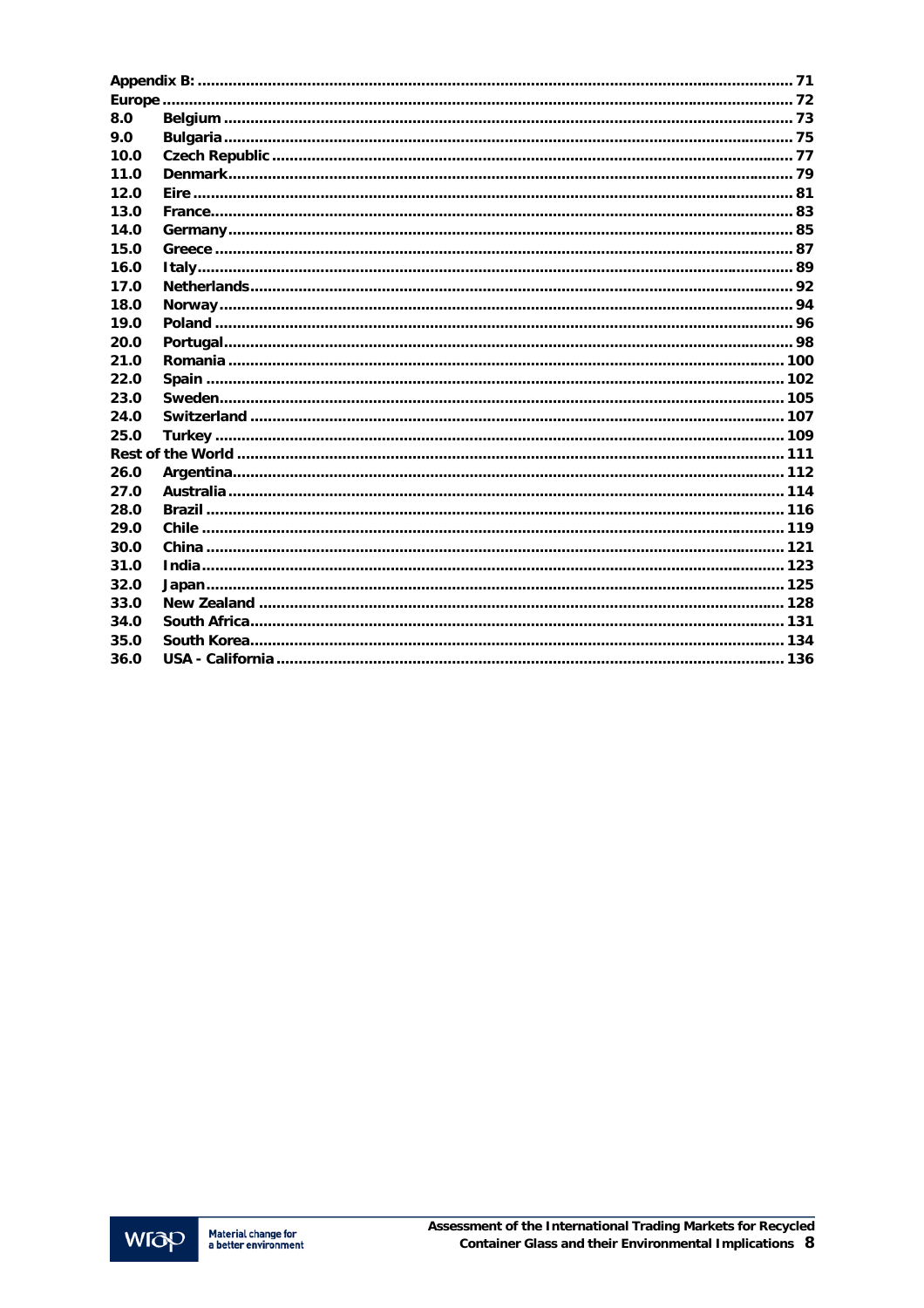#### <span id="page-10-0"></span>**1.0 Background**

The commercial collection of glass, intended for recycling back to the manufacturers of bottles and jars (containers), began when the first bottle banks were introduced in Barnsley in 1977. The driving force and main beneficiaries of this recycling initiative were the glass container companies. The recovered glass (cullet) provided a cheap raw material that also gave significant savings in furnace melting energy.

The bottle bank system was steadily expanded to cover most of the UK. The 1,000<sup>th</sup> bottle bank site was commissioned in 1982. Whilst at this time there was no legal obligation to achieve recycling targets, the UK government, ever mindful of the growing call from the European legislators to improve environmental performance, actively encouraged the recycling effort.

In 1986 the British Glass Industry made a firm commitment to the British government that it would double the number of existing sites and reach a total of 5,000 by the year 1991; a target that was actually achieved in 1990. The bottle bank scheme was then expanded rapidly until by the year 1997 a total of 22,074 sites were in operation. Since that time the rate of expansion has ceased and the latest returns show an actual fall in the number of established sites.

At the beginning of 2002, some 20,796 bottle bank sites were established throughout England, Scotland, and Wales. Glass collection from these banks totalled 736,000 tonnes, equivalent to a recycling rate of 34% (of container manufacture).



#### **Figure 2. The Establishment of Bottle Bank Sites 1977 – 2002**

The growing political importance of environmental issues during the 1990's led to the introduction of several pieces of legislation which had and continue to have a profound influence on the level of recycling. The principal legislative drivers include:

- The EC Packaging and Packaging Waste Directive (91/62/EC). The Directive was implemented in the UK through the Producer Responsibility Obligations (Packaging Waste) Regulations which came into force in the UK in March 1997. The next major target for the UK is to recycle at least 60% of glass packaging by 2008.
- The Waste Strategy 2000 set national targets to recycle at least 25% of household waste (by weight) by 2005, 30% by 2010 and 33% by 2015. The statutory recycling targets for local authorities have been implemented to meet these national targets.

Secondary legislative drivers include:

- The Landfill Tax Regulations 1996, No 1527. An environmental tax aimed at diverting waste from landfill and up the waste hierarchy.
- **The Climate Change Levy, April 2001. An energy tax intended to encourage energy efficiency measures. This** encourages the glass manufacturers to use cullet since it melts at a lower temperature than virgin materials and hence uses less energy.
- The Household Waste and Recycling Act 2003. This requires all local authorities in England to collect at least 2 types of recyclables by 31 December 2010.

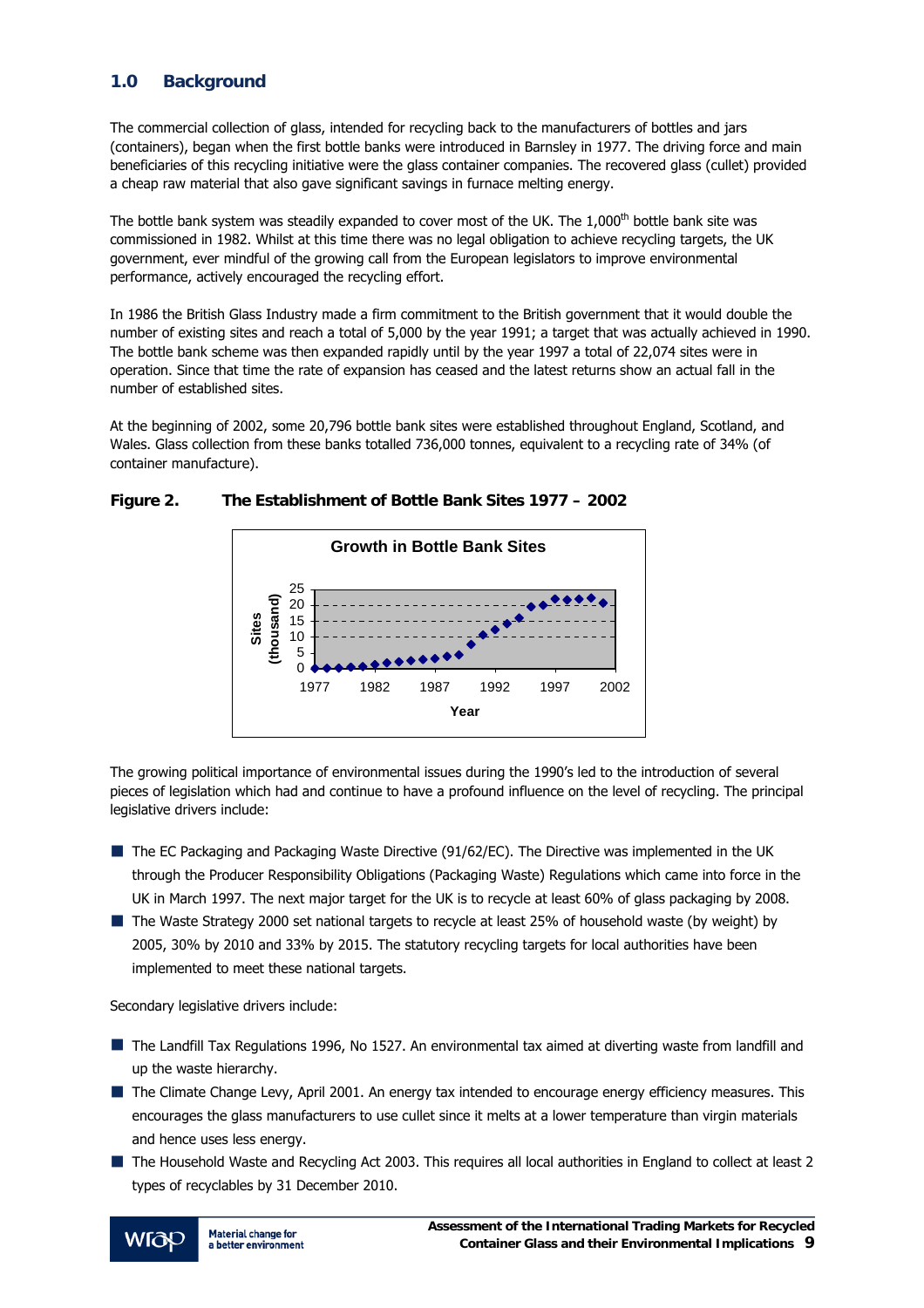<span id="page-11-0"></span>The target-driven legislation for recycling is undoubtedly having the desired effect of increasing the total glass collected and the UK's glass recycling rate has grown from a modest 21% in 1997 to over 50% in 2005. Details of the improvements in the UK's glass recycling efforts are given in Figure 3.



**Figure 3. Recovery and reuse of cullet in the UK 1984 - 2005[2](#page-11-0)**

The UK currently has the capacity to process approximately 3.5 million tonnes of municipal waste in around 95 materials recycling facilities (MRF's) and sorting operations, 25 of which can process over 50,000 tonnes per year.

Traditionally, when less glass was recovered, it was simply returned to the container manufacturers for remelting. The cullet was generally colour separated and had low levels of contamination for which the glass manufacturers were willing to pay a reasonable price.

Unfortunately for the glass manufacturers increases in the recycling rate have been achieved by kerbside collection schemes which tend not to colour sort the glass. This trend toward mixed collection is understood to result from mixed collection being economically and logistically favourable for the responsible local authorities, whilst still meeting their recovery obligations. Mixed colour glass is only suitable for green glass manufacture: the domestic demand for which is limited. Similarly the growth in large MRF's also tends to encourage the trend to switch from colour separated glass to mixed collection. Modern MRF technology can achieve reasonably good separation efficiencies for glass, but the recovered material typically retains some extraneous materials and does not currently meet the stringent quality standards required by the glass manufacturing industry. At present the proportion of glass collected co-mingled with other waste for subsequent sorting at these MRF's is small.

Figure 4 shows the projected colour imbalance in 2008 with container cullet capacity remaining for clear and amber cullet but the availability of green cullet being three times greater than the demand from the UK container industry.

 $^2$  Recovery and Reuse of glass cullet, 1984 – 2004. Defra. 8 Feb 2006. 2005 figure from British Glass.

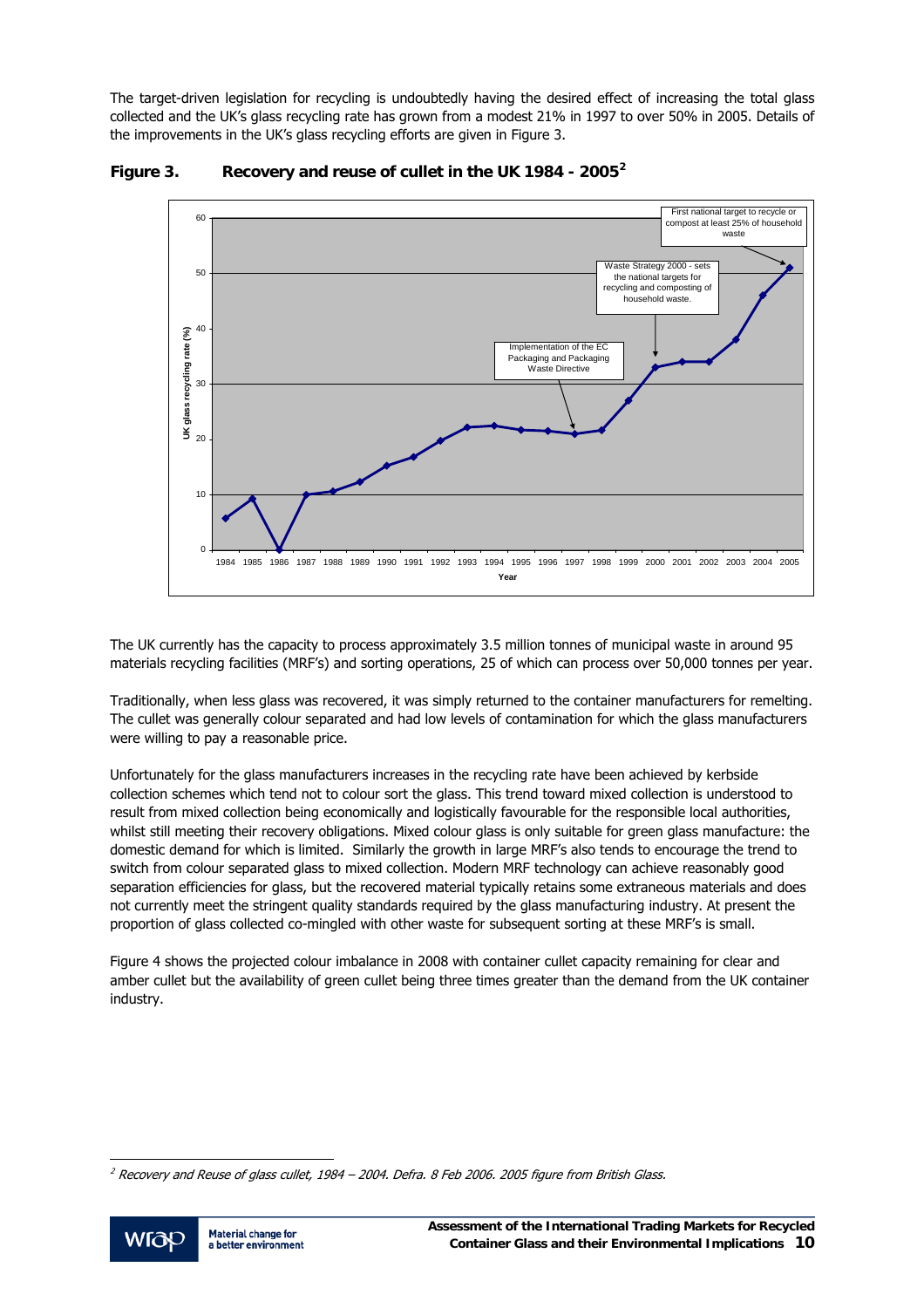

#### <span id="page-12-0"></span>**Figure 4. Comparison of supply and demand for cullet within the UK container manufacturers [3](#page-12-0)**

A direct consequence of this imbalance has been a move within the UK to develop alternative markets for the excess green and mixed coloured glass and to explore the potential for exporting the UK surplus to neighbouring countries

WRAP (Waste and Resource Action Programme) has been instrumental in developing alternative end markets to address this imbalance and the markets for cullet now include:

- Containers
- $\blacksquare$  Fibre glass
- **Aggregates**
- **Nater filtration**
- **N** Abrasives
- Fluxing agent for bricks and ceramics
- **N** Art/craft
- Export (for container manufacture)

As environmental awareness improves so more focus is being placed on the relative merits of the final uses for recovered glass. Increased emphasis is now being placed on resource efficiency with the carbon budget being at the forefront of measures as a result of the Kyoto Protocol and similar initiatives. As a consequence, rather than all the end markets for cullet being regarded as equivalent, the environmental benefits of each end application are being measured, compared and ranked in order of their environmental credentials.

This WRAP funded study has thus been commissioned to review three of these end markets, namely:

- **UK container manufacture (UK remelt)**
- **UK** aggregates production
- Export for foreign container manufacture

The main focus of the study is placed on the export market for cullet since little information is available regarding the extent of market opportunities or the net environmental benefits of exporting cullet. The proximity principle is often cited as a reason not to export cullet and the study will challenge this assertion.

Subsequent sections of this report will seek to estimate the amount of cullet that will be available for domestic remelting and for exports and/or alternative uses, based on the following forecasts:

 $^3$  Maximising cullet additions in the glass container industry. Produced by British Glass for WRAP, 28th February 2006.

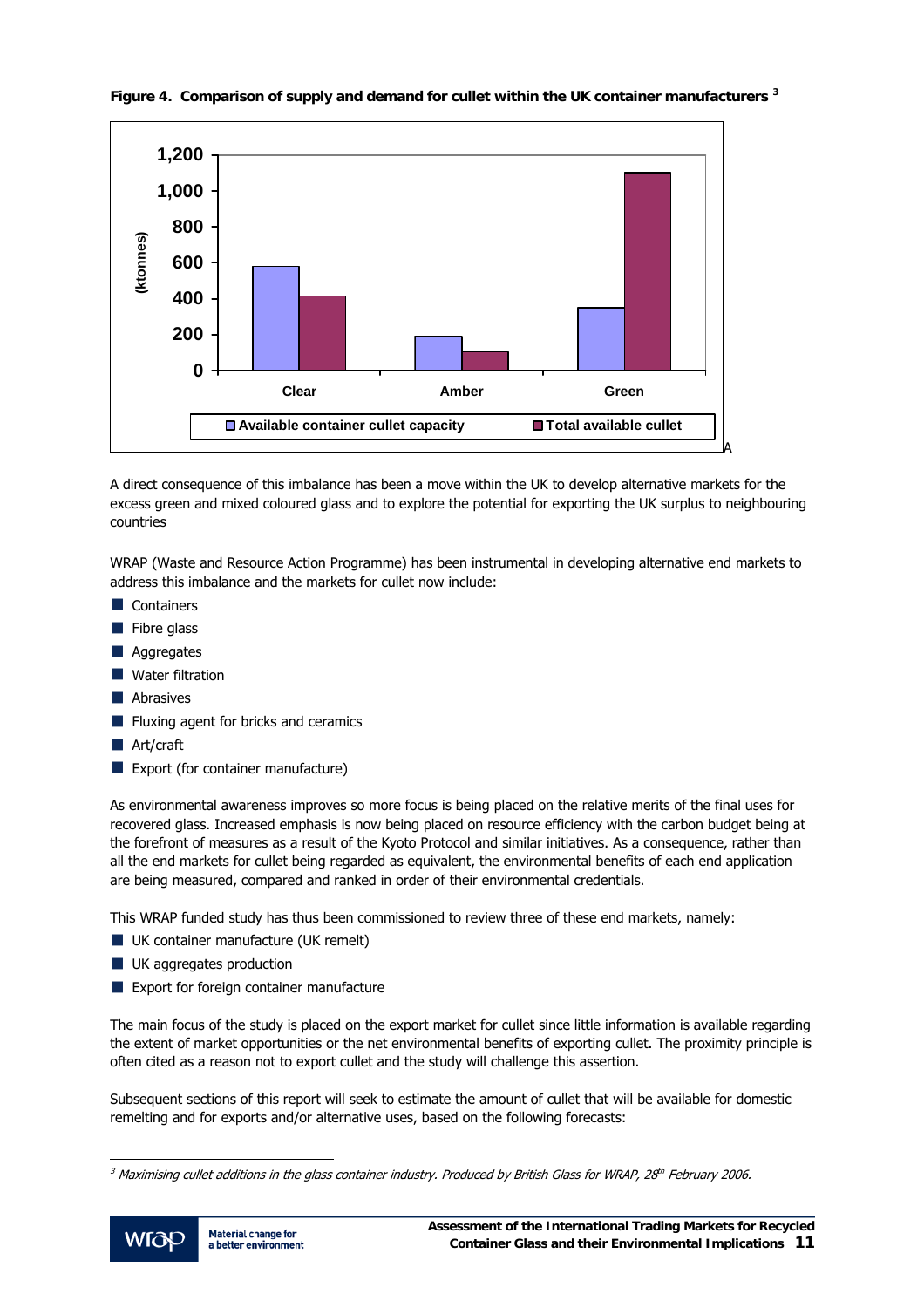<span id="page-13-0"></span>UK melting capacities and the potential to utilise cullet supplies

The assumption that the mandatory recycling targets will be met

Forecasts of the glass waste stream and the quantities of cullet arising from the various collection sources.

#### 1.1 Project Objectives

In the context of the preceding background this study sets out:

- To project the business as usual trends in UK end markets for cullet and collection methods in 2008, 2010 and 2015
- To identify and assess significant opportunities for international trade in cullet, primarily;
	- $\circ$  The export of green cullet from the UK, i.e. to countries with a demand for green cullet
	- $\circ$  The import of flint and amber to the UK, i.e. from countries with a surplus of flint and amber cullet.
- $\blacksquare$  To develop an environmental model to evaluate the environmental merits of exploiting the international trade opportunities, including a comparison with domestic end applications, namely for use in;
	- o Domestic glass container manufacture
	- o Domestic aggregates manufacture
- $\blacksquare$  To use the model to evaluate the environmental impacts associated with a number of possible market scenarios.

#### 1.2 Terms of reference

The modelling under this study cannot be regarded as a Life Cycle Analysis (LCA) in its own right. Instead it will draw on existing literature, LCA studies and industry evidence to quantify the net environmental benefits of different end use applications.

The study will focus on 3 environmental measures;

- CO<sub>2</sub>e balance[4](#page-13-0)
- Diversion from landfill
- Savings in virgin raw materials (primary materials)

In the context of the report the export market will refer to material processed in the UK and exported to foreign container manufacturers. This is based on the feedback from the cullet processors that the majority of material currently exported follows this route. However, in the minority cases where material is exported in its raw state the environmental model can still be used to generate an estimate of net environmental effect.

Focus within the study is limited to 3 key applications;

- **UK container manufacture (UK remelt)**
- **UK** aggregates production
- Export for foreign container manufacture

Modelling will focus predominantly on the net environmental effect of recovering cullet through the three end applications.

#### **2.0 UK Market Projections to 2015**

 $4$  CO<sub>2</sub>e is an abbreviation of 'carbon dioxide equivalent' and is the internationally recognised measure of greenhouse emissions allowing simple comparison of the greenhouse impact of a variety of greenhouse emissions sources. There are many types of greenhouse gases, including the six gases controlled by the Kyoto protocol; carbon dioxide (CO<sub>2</sub>), nitrous Oxide (N20), methane (CH4), perfluorocarbons (PFC), hydrofluorocarbons (HFC) and sulphur hexafluoride (SF6). Each of these gases has a different capacity to heat the atmosphere, referred to as their global warming potential (GWP).  $CO<sub>2</sub>$  has been assigned a GWP = 1, and for example the GWP of methane is GWP = 21. When greenhouse emissions are reported they are normally given as equivalent to a given volume of CO<sub>2</sub> - that is 'CO<sub>2</sub>e'. e.g. 100 tonnes of methane is equivalent to 2,100 tonnes CO<sub>2</sub>e. Using CO2e as a measure of greenhouse emissions allows for comparing the greenhouse impact of a variety of greenhouse emissions sources. (Ref. http://www.soe-townsville.org/sml\_windows/co2e.html)

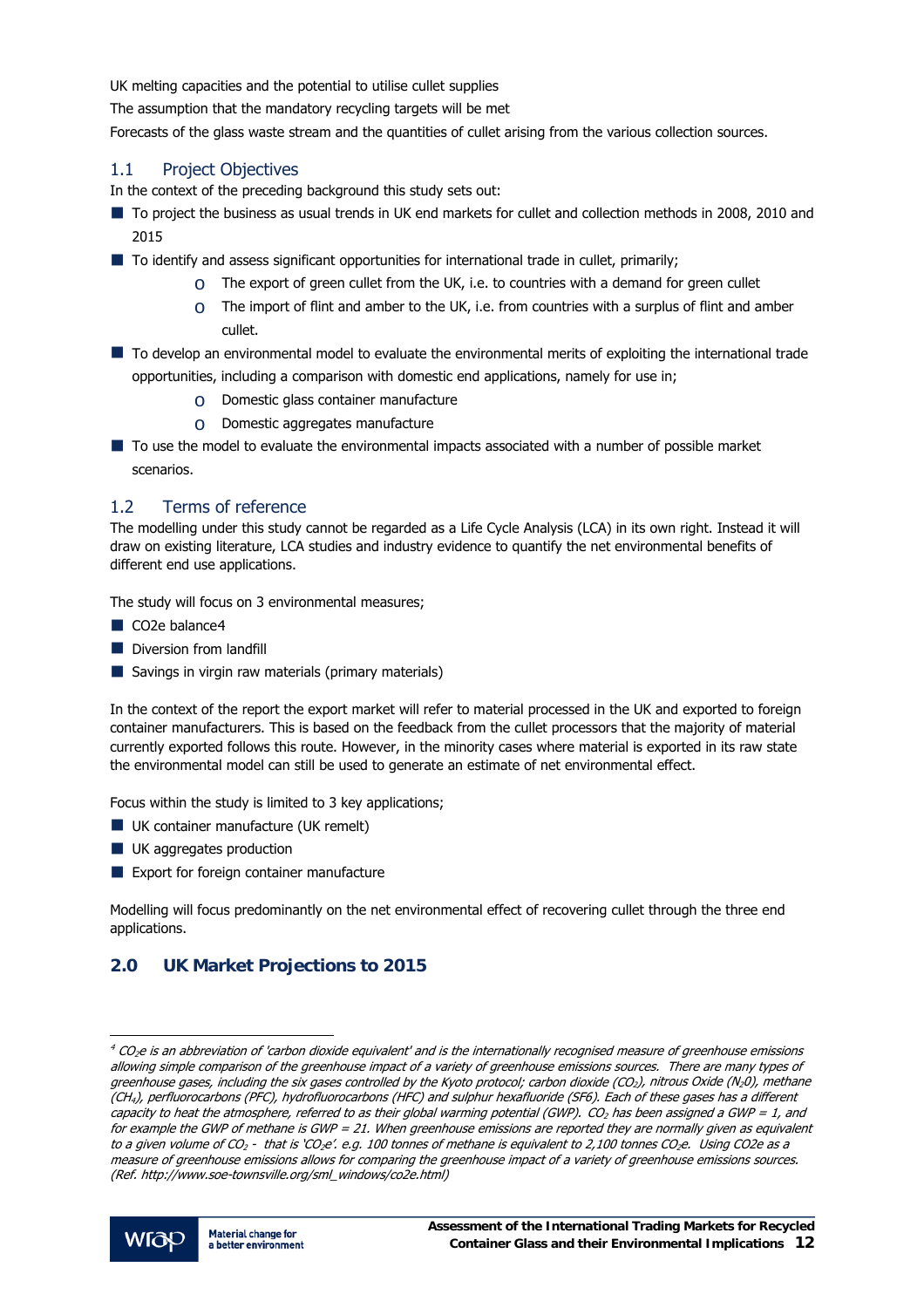#### <span id="page-14-0"></span>2.1 The Supply of Cullet

#### 2.1.1 The UK Waste Stream

Concern over the forecast growth of the UK's waste stream has led to urgent action to curb the growth. The efforts of WRAP and other agencies have instigated some projects, notably through lightweighting of glass containers, that will in themselves reduce packaging, but of more importance they have been successful in raising the waste issue up the political agenda. It is anticipated that these efforts will now have a significant effect on both the amount of waste entering the waste stream and that being recovered and recycled from it. However, our currently used forecasts to 2015 still predict a continued rise in the amount of glass present in the waste stream. Data given below (Table 3) uses the DEFRA targets arising from the Producer Responsibility Obligations (Packaging Waste) Regulations 1997 and predicted packaging glass waste streams to 2010. This data has been combined with the glass industry's growth forecast to 2015 and a forecast for the amount of glass in the waste stream in 2015 has been produced. It is also anticipated that the EU imposed recycling target will be progressively increased.

| UK Glass Packaging Waste Stream Forecasts |                           |               |                            |  |  |
|-------------------------------------------|---------------------------|---------------|----------------------------|--|--|
| Year                                      | Total<br>(million tonnes) | Target<br>(%) | Target<br>(million tonnes) |  |  |
|                                           |                           |               |                            |  |  |
| 2008                                      | 2.7                       | 60.5          | 1.6                        |  |  |
| 2010                                      | 2.8                       | 61.5          |                            |  |  |
| 2015                                      | 3.5                       | 66.0          |                            |  |  |

#### **Table 3. Packaging waste stream forecasts**

#### 2.1.2 Colour Sorted Glass

Colour sorted glass is principally collected by the traditional "bottle bank" system and also by a few kerbside schemes. The bottle bank system is however in decline as councils switch for operational reasons to kerbside collections which are increasingly offering only a colour-mixed service. Table 4 details the predicted collections of colour-sorted glass from bottle banks and colour-sorted kerbside schemes to 2015. The total glass collected from these sources is expected to decline by approximately 2% per year and the proportion of green glass will slightly increase as wine sales continue to outpace other foodstuffs. It is assumed that all this glass will go to the glass manufacturers for remelt who will pay a premium price for glass having good colour separation and low levels of contamination.

#### **Table 4. UK Colour-Sorted Glass Collections to 2015**

| <b>UK Colour-Sorted Glass</b> |              |            |            |            |  |
|-------------------------------|--------------|------------|------------|------------|--|
| Year                          | <b>Flint</b> | Amber      | Green      | Total      |  |
|                               | (k tonnes)   | (k tonnes) | (k tonnes) | (k tonnes) |  |
|                               |              |            |            |            |  |
| 2008                          | 183          | 48         | 224        | 455        |  |
| 2010                          | 174          |            | 210        | 426        |  |
| 2015                          | 150          | 35         | 200        | 385        |  |

#### 2.1.3 Mixed-Colour Glass

Mixed colour glass is the usual product of municipal kerbside collections and from MRF's, although the quality of the latter often precludes any remelting option. Local authorities are increasingly turning to mixed-colour collection which they perceive as a cost effective option to meet their obligations under the Household Waste Act 2003.

As the container manufacturers' demand for glass is not satisfied by that arising from the colour sorted sources, the cullet processors augment the supply by colour sorting the mixed-colour glass. This mixed glass is predominantly green whilst the demand is for clear glass. Colour sorting the mixed glass thus rapidly satisfies the glass manufacturers' limited appetite for green glass but produces relatively small amounts of the desired flint glass.

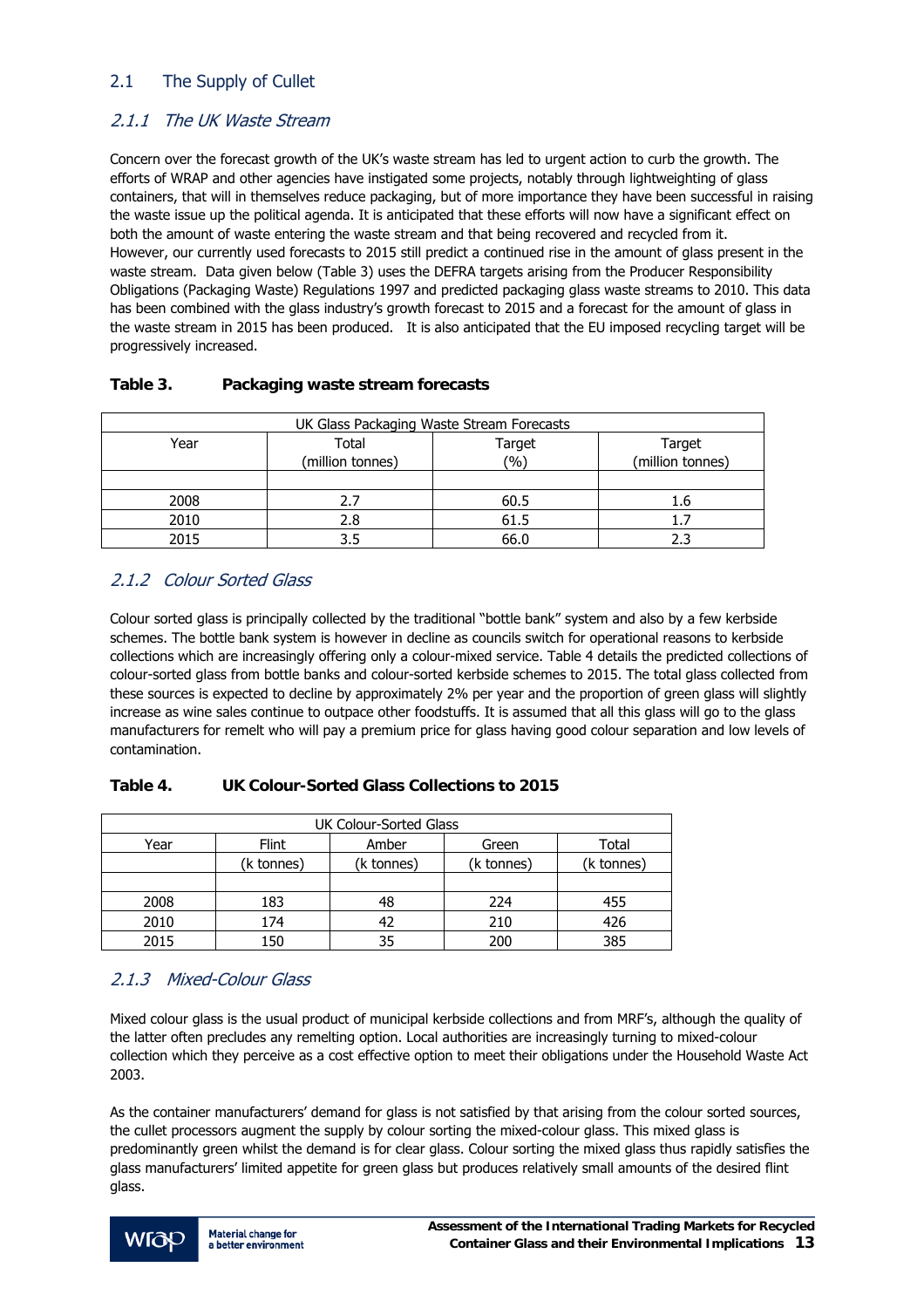<span id="page-15-0"></span>For the purposes of this study it is assumed that the requirements of the container sector will determine the volume of recycled glass and that the processors will colour sort sufficient glass to meet the national packaging recycling targets. This will not be adequate to meet the container sector's demand for flint and amber glass but will produce a large surplus of green/mixed cullet that will be available for alternative uses or export.

Details of the predicted quantities of mixed-colour glass and the colour split after sorting are given in Table 5. It has been assumed that by 2015 the colour separation efficiency of the process will increase to allow a greater yield of flint glass. This is however somewhat tempered by the fact that by 2015 green glass would comprise slightly more of the waste stream. Further information on cullet collection and colour sorting is given in sections 4.1 and 4.2.3.

| Glass Produced from UK Colour-Mixed Glass |                                        |            |            |            |  |  |
|-------------------------------------------|----------------------------------------|------------|------------|------------|--|--|
| Year                                      | Green/Mixed<br>Flint<br>Amber<br>Total |            |            |            |  |  |
|                                           | (k tonnes)                             | (k tonnes) | (k tonnes) | (k tonnes) |  |  |
|                                           |                                        |            |            |            |  |  |
| 2008                                      | 180                                    | 83         | 916        | 1179       |  |  |
| 2010                                      | 208                                    | 92         | 1008       | 1308       |  |  |
| 2015                                      | 346                                    | 139        | 1494       | 1979       |  |  |

#### **Table 5. Product of Mixed Glass after colour Sorting**

#### 2.2 The Demand for Cullet

#### 2.2.1 The UK Container Industry

Container manufacture represents the largest sector of the UK glass manufacturing industry. It is predicted that by 2008 the sector will be producing 2.4 million tonnes of product rising to over 3 million tonnes by 2015. The great majority of this glass finds use as packaging material for the food and drinks industries and much is exported, most significantly by the spirits producers. Large quantities of container glass are also imported into the UK as packaging for imported foodstuffs and drinks; in this instance imported wines being the most significant product. The outflow of flint glass for spirits coupled with the inflow of green glass for the wine trade produces a marked imbalance in the UK's waste stream which now contains more green glass than its domestic industry can process. Efforts to address this problem are in hand, notably the WRAP sponsored initiative to encourage bulk wine imports, and some improvement in this situation is foreseen as increases in bulk imports of wine and beer create a higher demand for domestically produced green glass.

Table 6 gives details of the anticipated size and colour profile of the UK container industry to 2015 and is based upon the forecasts made by the industry in response to various environmental requirements

| UK Container Glass Production (million tonnes) |       |       |       |                   |  |
|------------------------------------------------|-------|-------|-------|-------------------|--|
| Year                                           | Flint | Amber | Green | <sup>-</sup> otal |  |
| 2008                                           | L.53  | 0.41  | 0.52  | 2.46              |  |
| 2010                                           | .62   | 0.43  | 0.59  | 2.64              |  |
| 2015                                           | 83    | 0.46  | በ.76  | 3 በ5              |  |

#### **Table 6. Forecast UK Container Production to 2015**

As previously indicated the UK container industry is the principal user of processed cullet which it requires in a colour separated format. The container industry will continue to pay relatively high prices for good quality cullet and will be considered as the best outlet by the processor. The industry, in its returns to the climate change agreements, is predicting just over 3 million tonnes by the year 2015. The glass could in theory contain over 90% recycled content which would create a cullet demand of 2.7 million tonnes. In practice quality and colour issues limit cullet additions and the demand for cullet from container manufacturers is predicted to be 1.8 million tonnes by the year 2015. A forecast of the maximum demand by the container industry is given in Table 7.

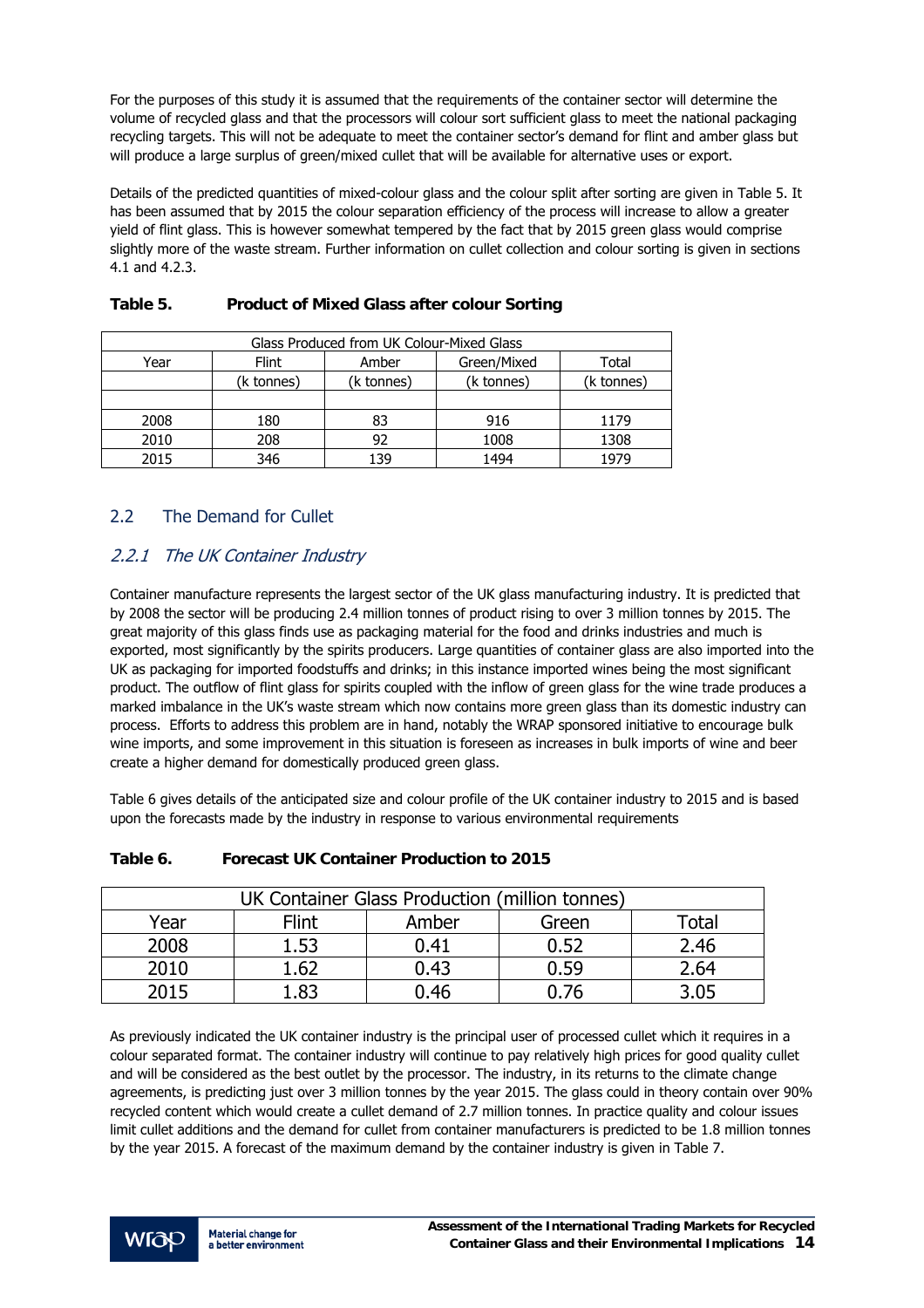|      | Maximum Cullet Demand – Container Industry (million tonnes) |       |       |                   |  |  |
|------|-------------------------------------------------------------|-------|-------|-------------------|--|--|
| Year | Flint                                                       | Amber | Green | otal <sup>-</sup> |  |  |
| 2008 |                                                             |       | ባ.47  | 1.44              |  |  |
| 2010 | ว.81                                                        |       | ን.53  |                   |  |  |
| 2015 |                                                             |       | N.68  |                   |  |  |

#### <span id="page-16-0"></span>**Table 7. Maximum Cullet Demand by UK Container Industry**

#### 2.2.2 The Insulating Glass Fibre Sector

The UK insulation sector comprises 4 companies operating 6 plants as detailed below:

#### **Table 8. UK Insulating Fibre Manufacturers**

| Company          | Site        | Product   |
|------------------|-------------|-----------|
| Knauf Insulation | St Helens   | Glasswool |
|                  | Queensferry | Rockwool  |
|                  | Cwmbran     | Glasswool |
| British Gypsum - |             | Glasswool |
| Isover           |             |           |
| Rockwool         | Pencoed,    | Rockwool  |
| Superglass       | Stirling    | Glasswool |

The Rockwool process melts basalt, other igneous rocks and some blast furnace slags to produce insulating material. No recycled glass is currently used in the process. However, the addition of glass to the process is considered technically feasible and it is postulated that such an addition could be accompanied by process changes which would result in significant energy savings. It is not however anticipated that these developments will come to fruition within the forecast timescale of this study and for the purposes of this report have been discounted.

The Glasswool process essentially melts a mixture of simple glass making minerals: sand, soda ash, limestone and some borates, again to produce an insulating material. Whilst glasswool is not chemically identical to common bottle and window glasses, the manufacturing process is able to accommodate relatively large proportions of these materials. Using recycled glass in the fibre process brings the same environmental benefits as in the container sector namely, fewer virgin raw materials required, less  $CO<sub>2</sub>$  produced and less energy needed to fuel the furnaces. Historically the fibre manufacturers have used plate cullet but, as colour is not an issue, the fibre manufacture, are well placed to recycle large quantities of less expensive mixed-colour container glass. A direct price comparison between the use of plate cullet and mixed container cullet is difficult as different quality standards apply and the use of container glass would generate PRN revenue. However, the move from plate to mixed colour container cullet should result in batch cost savings of at least £10 per tonne of cullet.

The principal disadvantage of cullet use is the level of contamination. Pieces of crockery and other ceramic material that are often found in recycled glass can cause significant disruption to the fibre manufacturing process. Pulverising the glass can significantly reduce the damaging effects of ceramic contamination as the smaller particle size are more readily assimilated into the melt or are even tiny enough to pass through the spinners. The pulverising process does however add cost and brings a small energy penalty.

Traditionally fibre plants have opted to use window glass recovered from glaziers, as this tends to have lower contamination levels than that found in glass originating from bottles and jars. The fibre sectors preference for flat glass cullet is likely to continue but increasingly the flat glass manufacturers will compete for this limited resource of high quality product. It is thus anticipated that the fibre producers will increasingly turn to container glass cullet although additional flat glass will become available as schemes to recover glass from building demolitions become more established.

The UK currently produces approximately 170,000 tonnes of glasswool per year and the fortunes of the industry are closely linked to those of the building sector. A detailed growth forecast for the sector was produced by the Office of Fair Trading after the referral of a proposed takeover within the sector by the Competition Commission. This forecast predicted the growth of the sector for the period 2003 to 2009 and gave upper, median and lower

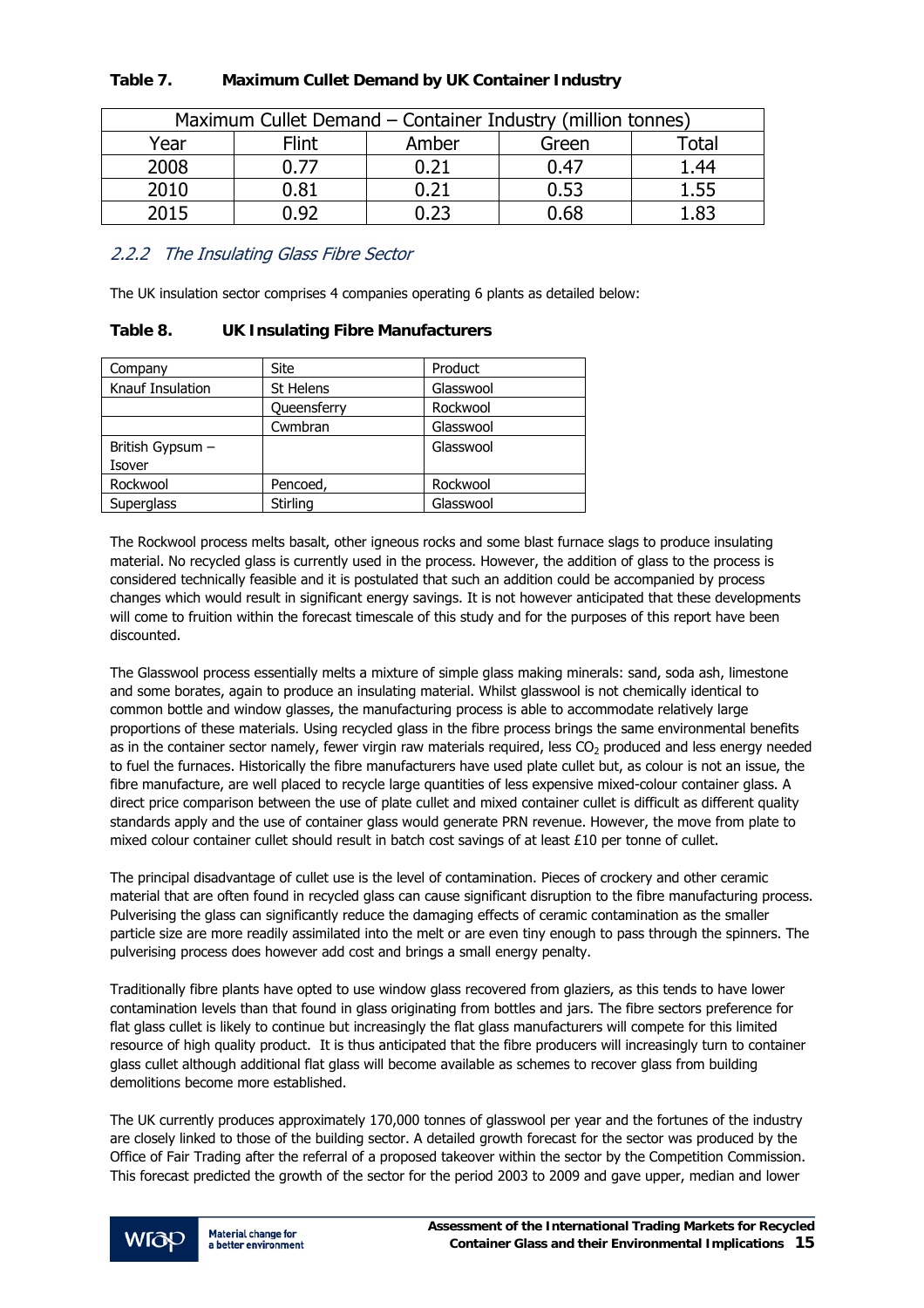<span id="page-17-0"></span>annual growth rates of 11.3, 8.6 and 6% respectively. For the purposes of this report the lower value of 6% has been used (this figure is more consistent with data drawn from the sector's climate change agreement).

Coupled with this forecast in sector growth it has also been assumed that the amount of cullet from all sources used by the sector will grow incrementally from the present level of 40% to a figure of 80% by the year 2015. The resultant forecast for the sector output and demand for recycled glass are given below in Table 9. This shows that cullet demand for the fibre sector is predicted to rise to 223,000 tonnes by the year 2015.

| Year | Glasswool Production | <b>Cullet Used</b> | <b>Cullet Used</b> |
|------|----------------------|--------------------|--------------------|
|      | (tonnes)             | $(\%)$             | (tonnes)           |
|      |                      |                    |                    |
| 2006 | 170,000              | 40                 | 68,000             |
| 2007 | 180,000              | 44                 | 80,000             |
| 2008 | 190,000              | 49                 | 93,000             |
| 2009 | 202,000              | 53                 | 108,000            |
| 2010 | 215,000              | 58                 | 124,00             |
| 2011 | 228,000              | 62                 | 142,000            |
| 2012 | 241,000              | 67                 | 160,000            |
| 2013 | 256,000              | 71                 | 180,000            |
| 2014 | 270,000              | 76                 | 205,000            |
| 2015 | 288,000              | 80                 | 223,000            |

**Table 9 Predicted Cullet use by the Glasswool Sector** 

#### 2.2.3 The Flat Glass Sector

The flat glass sector comprises 3 companies which collectively produced around 1 million tonnes of glass in 2005. Flat glass manufacturers have very stringent quality requirements for their external cullet supplies and will not use any container glass in their processes. Currently the supply of good quality flat glass is limited and the flat glass manufacturers are working to increase the supply. The amount of flat glass recycled by this sector has risen from a very small base and currently stands at approximately 70,000 tonnes per year. The domestic supply of relatively small quantities of flat glass is not considered to significantly influence the overall model for international cullet trade which is essentially based around container glass.

#### 2.2.4 UK "Alternative" Uses Market

The growth of mixed colour collection and the technical difficulties of colour separation required for re-melting uses have resulted in more glass being diverted to alternative markets which includes aggregates, glass sand and abrasives. The market for these uses stood at 198,000 tonnes in 2001 and has grown by an average of 8% p.a. to 274,000 tonnes in 2005.

Assuming this growth rate continues the alternative markets could accommodate 380,000, 410,000 and 590,000 tonnes by the years 2008, 2010 and 2015 respectively. However, exports of furnace ready green/mixed cullet have also shown strong growth in recent years (>20% pa) and totalled 243,000 tonnes in 2005 (forecast 270 kt for 2006). As cullet for this export remelt market is expected to command a higher price than the domestic alternative uses markets, export growth is anticipated to be at the expense of the alternative uses.

Thus, assuming that the export market is more attractive than the domestic alternative market, and providing a more modest ongoing annual growth rate of 10% to 2010 and 5% thereafter, the predicted volumes for these potential end uses are given below in Table 10. Note – these figures do not incorporate predicted glassfibre demand.

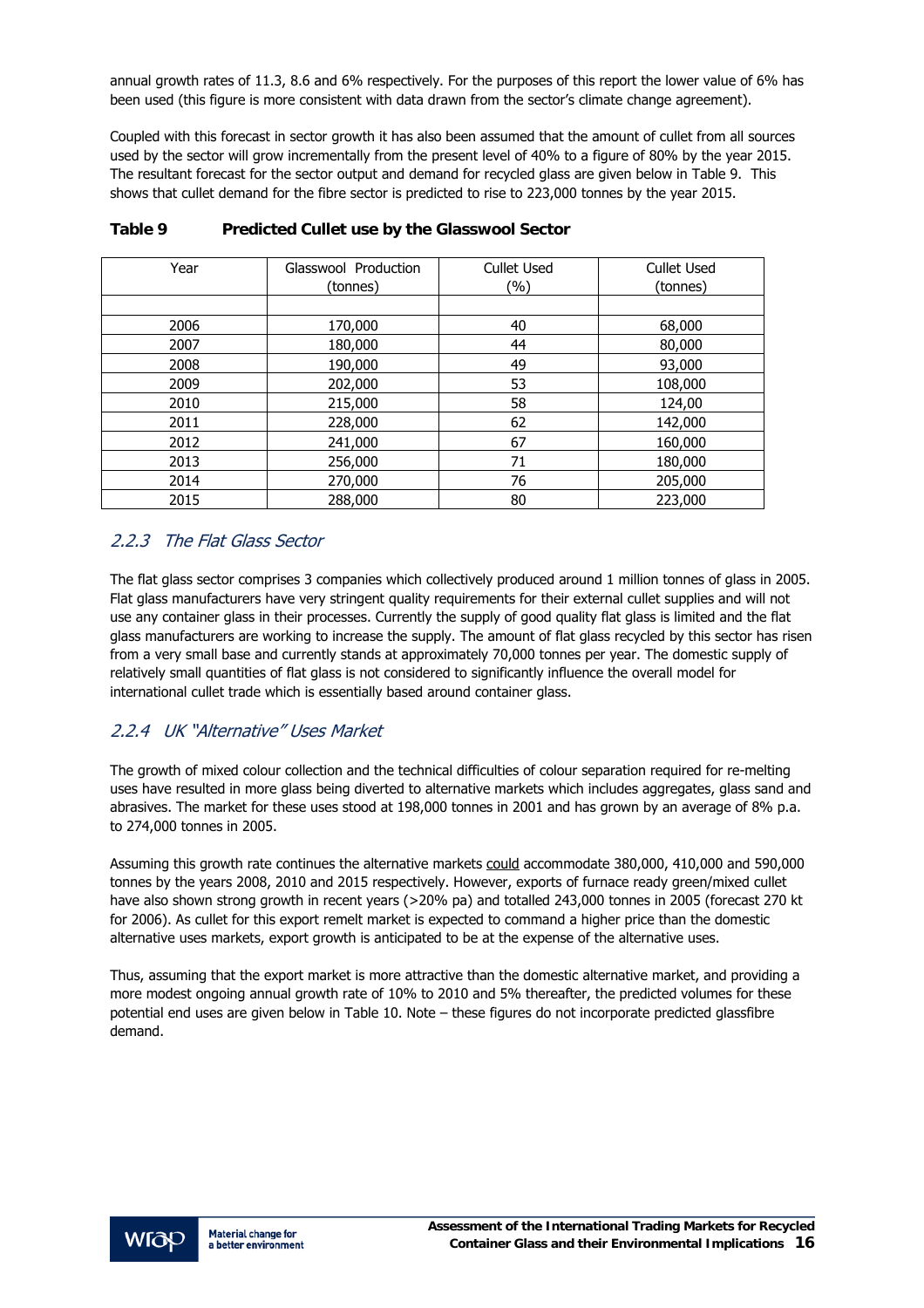#### <span id="page-18-0"></span>**Table 10 Predicted Markets for Surplus Green/Mixed Cullet**

| Predicted Markets for Surplus Green/Mixed Cullet |                                           |         |         |         |  |
|--------------------------------------------------|-------------------------------------------|---------|---------|---------|--|
| Year                                             | Remelt<br>Alternatives<br>Total<br>Export |         |         |         |  |
|                                                  | (1000t)                                   | (1000t) | (1000t) | (1000t) |  |
| 2008                                             | 1140                                      | 472     | 365     | 303     |  |
| 2010                                             | 1218                                      | 529     | 440     | 249     |  |
| 2015                                             | 1694                                      | 687     | 560     | 447     |  |

#### 2.3 Predicted Opportunities for Cullet Trade

The following predictions are based on the container sector's requirements for colour-sorted glass which will initially be supplied from bottle bank and colour segregated kerbside collections. Additional mixed glass will then be reprocessed, sufficient to meet the packaging target which is considered to be the principal driver in this market. The additional colour sorted glass will still not satisfy the container sector's demand for flint and amber glass but will produce a large surplus of green and mixed glass which will be available for export and/or fibre production and "alternative" uses.

The forecasts for UK container industry's demand for cullet for the years 2008, 2010 & 2015 are given in Tables 11a, b, c respectively.

| Glass Supply and Demand Forecast for 2008 |              |            |             |            |  |
|-------------------------------------------|--------------|------------|-------------|------------|--|
|                                           | <b>Flint</b> | Amber      | Green/Mixed | Total      |  |
| Year 2008                                 | (k tonnes)   | (k tonnes) | (k tonnes)  | (k tonnes) |  |
| Glass from Colour Separated               |              |            |             |            |  |
| Sources                                   | 183          | 48         | 224         | 455        |  |
| Glass from Mixed Sources                  | 180          | 83         | 916         | 1179       |  |
| <b>Total Glass</b>                        | 363          | 131        | 1140        | 1634       |  |
| Maximum Remelt Demand                     | 767          | 205        | 472         | 1445       |  |
| Surplus / Deficit                         | $-404$       | $-75$      | 668         |            |  |

| Table 11b | Glass Supply and Demand Forecast for 2010 |
|-----------|-------------------------------------------|
|-----------|-------------------------------------------|

| Glass Supply and Demand Forecast for 2010 |              |            |             |            |  |
|-------------------------------------------|--------------|------------|-------------|------------|--|
|                                           | <b>Flint</b> | Amber      | Green/Mixed | Total      |  |
| Year 2010                                 | (k tonnes)   | (k tonnes) | (k tonnes)  | (k tonnes) |  |
| Glass from Colour Separated               |              |            |             |            |  |
| Sources                                   | 174          | 42         | 210         | 426        |  |
| Glass from Mixed Sources                  | 208          | 92         | 1008        | 1308       |  |
| <b>Total Glass</b>                        | 382          | 134        | 1218        | 1734       |  |
| Maximum Remelt Demand                     | 811          | 213        | 529         | 1553       |  |
| Surplus / Deficit                         | $-429$       | $-79$      | 689         |            |  |

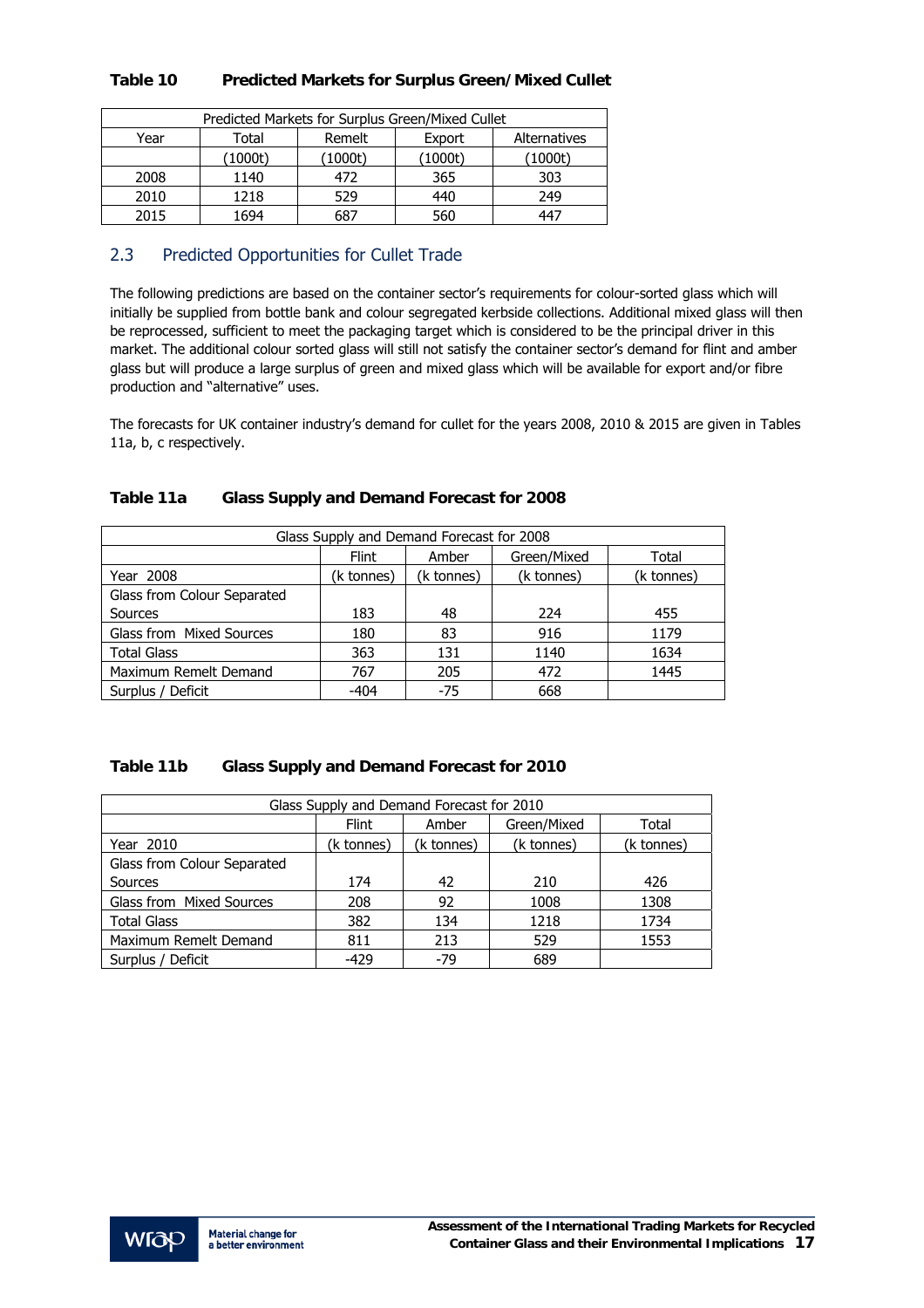#### **Table 11c Glass Supply and Demand Forecast for 2015**

| Glass Supply and Demand Forecast for 2015 |              |            |             |            |  |
|-------------------------------------------|--------------|------------|-------------|------------|--|
|                                           | <b>Flint</b> | Amber      | Green/Mixed | Total      |  |
| Year 2015                                 | (k tonnes)   | (k tonnes) | (k tonnes)  | (k tonnes) |  |
|                                           |              |            |             |            |  |
| Glass from Colour Separated               |              |            |             |            |  |
| Sources                                   | 150          | 35         | 200         | 385        |  |
| Glass from Mixed Sources                  | 346          | 139        | 1494        | 1979       |  |
| <b>Total Glass</b>                        | 496          | 174        | 1694        | 2364       |  |
| Maximum Remelt Demand                     | 917          | 229        | 687         | 1833       |  |
| Surplus / Deficit                         | $-420$       | $-55$      | 1007        |            |  |

The analysis predicts that the continuing mismatch between the colour profile required by the glass melters and that supplied by the recycling industry will prevent the glass sector meeting the anticipated national recycling targets to 2015. The shortfall must then be met from glass used in alternative markets including fibre.

An ongoing surplus of green glass will be available for either export or for additional domestic use in the alternative markets e.g. aggregates abrasives, etc. By contrast the analysis predicts a continuing shortage of amber and flint cullet producing a market for the import of these commodities

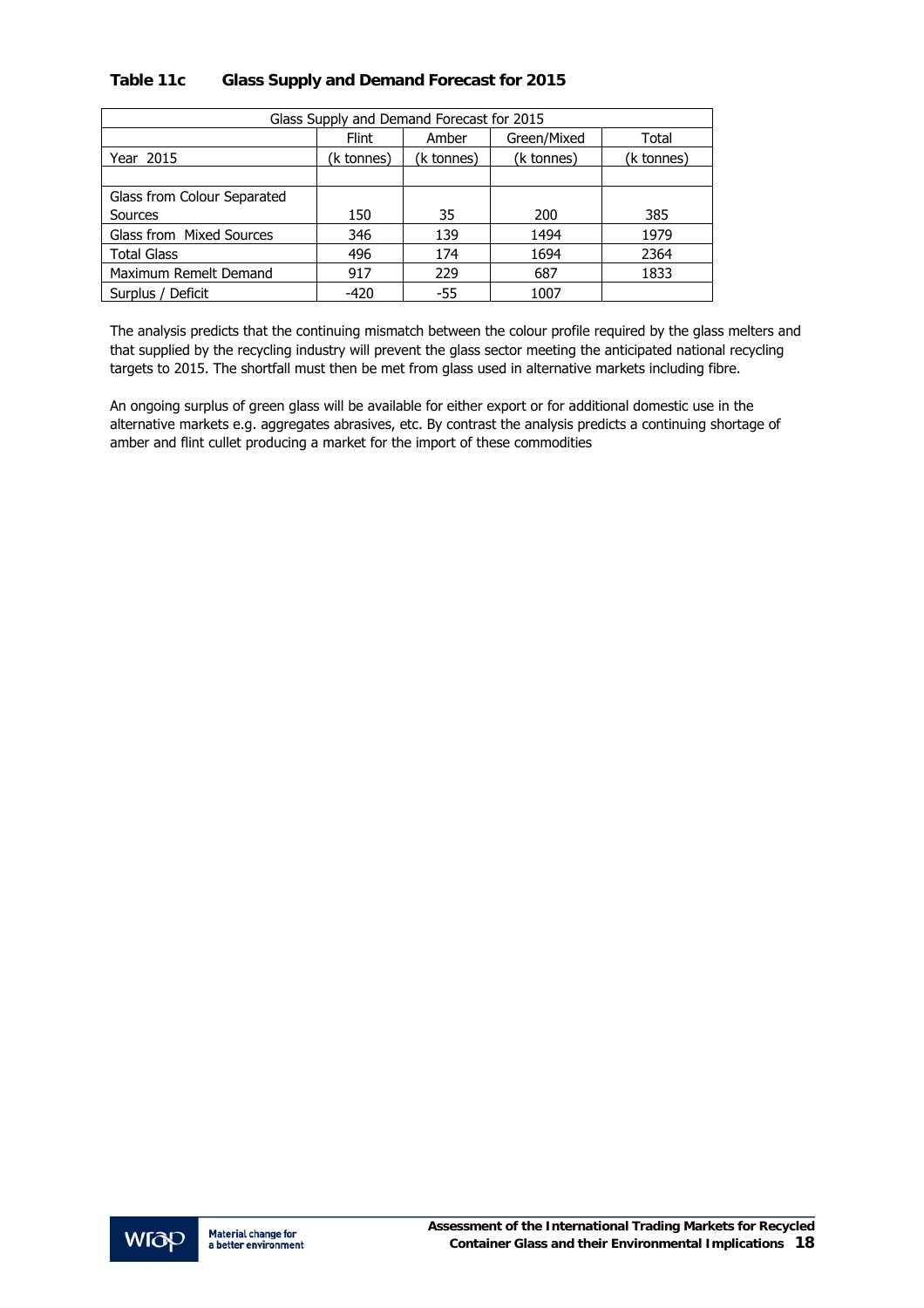#### <span id="page-20-0"></span>**3.0 Review of International market opportunities for Cullet Import / Export**

#### 3.1 The UK tonnage opportunity for cullet import / export

The preceding section has reaffirmed that from a UK container manufacturer's perspective, there exists now and projected forward an excess of green cullet and a shortfall in flint and amber cullet. Domestic competition for the cullet supply exists in the glass fibre and 'alternative use' markets.

Based on the figures in the preceding section and assuming that a possibly conservative 25% of fibre demand is met from container (as opposed to flat) glass sources, it is estimated that the net surplus of green / mixed cullet available for export will be:

#### **Table 12. Estimated surplus of green / mixed cullet available for export**

|      | Estimated green / mixed surplus cullet available for<br>export (t) |
|------|--------------------------------------------------------------------|
| 2008 | 342,000                                                            |
| 2010 | 409,000                                                            |
| 2015 | 504,000                                                            |

Even assuming that 100% of domestic fibre cullet demand is sourced from the container cullet stream the 2015 surplus remains at some 340 kt. As such the opportunity for green / mixed cullet export from the UK is expected to remain significant.

#### 3.2 The Current UK Import / Export Position

The UK already engages in international trade in both cullet import and export. Data reported to British Glass indicates that the level of activity has risen significantly in recent years as shown below.

#### **Imports**

Figure [5](#page-20-0) below shows the trend in cullet imports to the UK in recent years<sup>5</sup>.

### **Figure 5 Cullet Imports to the UK**



Imports to the UK are in large part accounted for by imports from the Irish Republic associated with the closure of Irish Glass Bottle (IGB) in 2002, IGB having been the country's only domestic container manufacturer and thus major user of cullet. 2005 imports from the Irish Republic accounted for some 53,000 tonnes, thereby accounting

 $5$  Note – this dataset was incomplete in the period 2000-2003 due to incomplete routine data returns. However, the general increasing trend is believed to be real, associated with the 2002 closure of IGB detailed in the main text.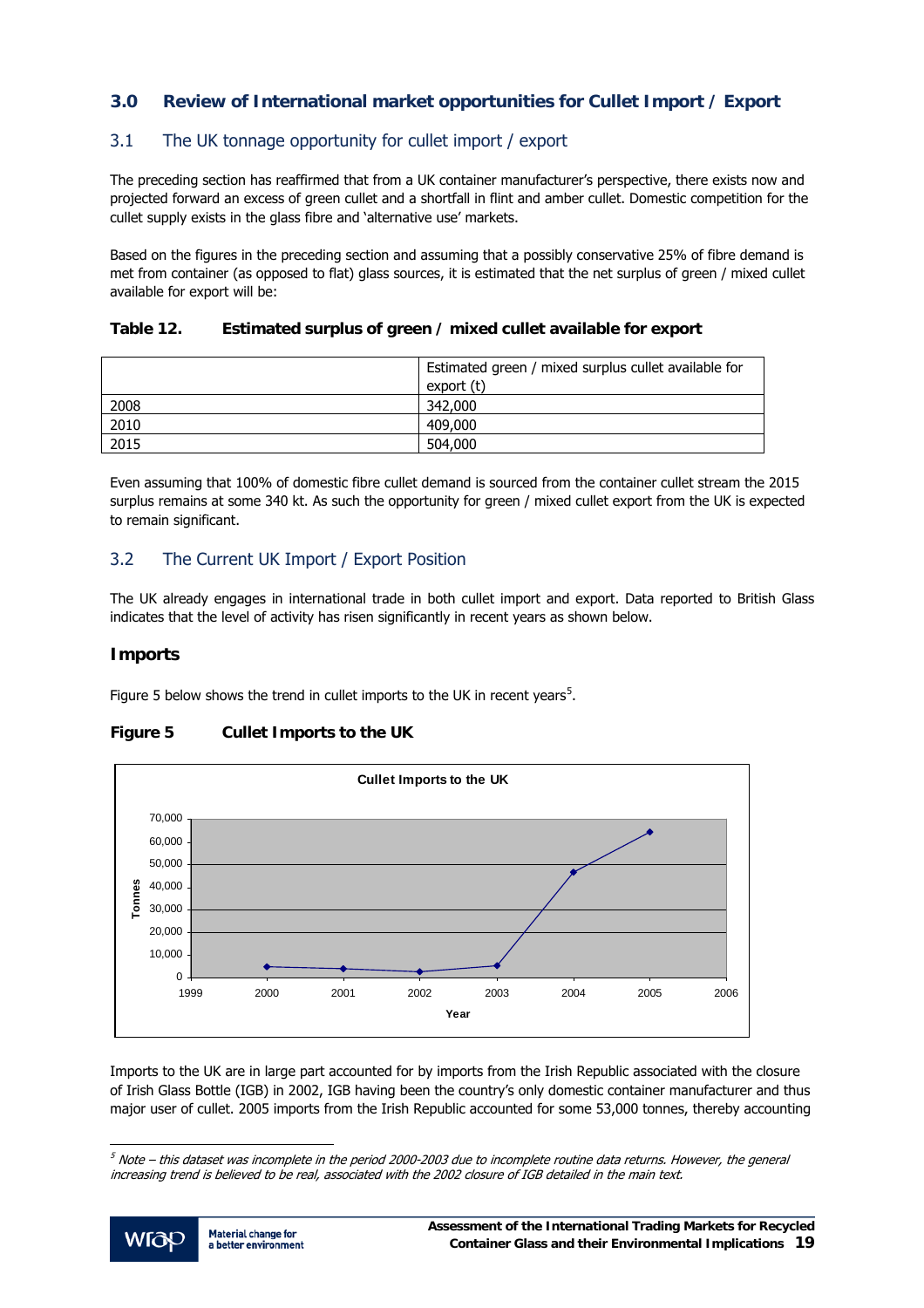<span id="page-21-0"></span>for ~83% of all UK imports. Assuming as a worst case the Irish Republic's 2011 packaging waste target (60%) is just met, this may represent an additional ~20,000 tonnes of cullet available for export to the UK, of which roughly 50% is anticipated to be flint / amber glass (see also section 3.3.3.3).

Anecdotal evidence suggests that other much smaller imports to the UK of flint / amber cullet have taken place from Scandinavia and Canada in recent years. Communications with the Swedish glass industry indicate that Sweden represents a continued flint import opportunity.

In the context of the current and forecast shortfall in flint and amber cullet for remelt in the UK, it is apparent that considerable scope remains for additional imports to the UK, particularly in respect of flint cullet.

#### **Exports**

Figure 6 shows that cullet exports have shown a steady year on year rise since 2001, and currently run at some 270,000 tonnes per annum.



**Figure 6. Cullet Exports from the UK (Source: British Glass)** 

Note: 2006 figure based on data for  $1<sup>st</sup>$  6 months of 2006 and 2005 import pattern.

Cullet processors suggest that all exports lie in the green spectrum and are exported exclusively for remelt, predominately in a furnace ready condition, although it is understood that some cullet is exported directly from Welsh and Cornish ports as collected<sup>[6](#page-21-0)</sup>. The dominant destination for exports is the Iberian Peninsula (>75%), with lesser exports to Italy and the Netherlands, although available data from different sources contains some contradictions in regard of quantity<sup>[7](#page-21-0)</sup>. Greatest confidence is placed in data provided by British Glass, however, the source of these anomalies may warrant further investigation. Exports have also taken place to France and Argentina in the past.

The trend in cullet exports and the anticipated growth in surplus green cullet show the continued scope for increased export trade, subject to the availability of suitable markets; current export levels lie at just over 50% of the estimated 2015 green surplus.

 $^7$  2005 data for Spain suggests imports from the UK of 42,000 tonnes mixed/green and equivalent data for Portugal indicates no imports from the UK. This clearly presents a major mismatch between known UK exports to Iberia, established from British Glass statistics and discussions with UK glass processors, and claimed Iberian imports. The reason for this mismatch is not known with certainty. However Portugal does claim imports of some 147,000 from the Netherlands, Germany and Spain and it is believed possible that the origin of some of this tonnage may have been misattributed, possibly connected with import via Spanish and Dutch ports, although this is unconfirmed.



l

<sup>6</sup> Cory Environmental is now sending mixed glass collected in Cornwall directly to Portugal after bulking in approximately 2000 tonne loads (27.11.06 - http://www.letsrecycle.com/materials/glass/news.jsp?story=6296). Additionally, bulked cullet is understood to be exported direct from Welsh ports by another processor.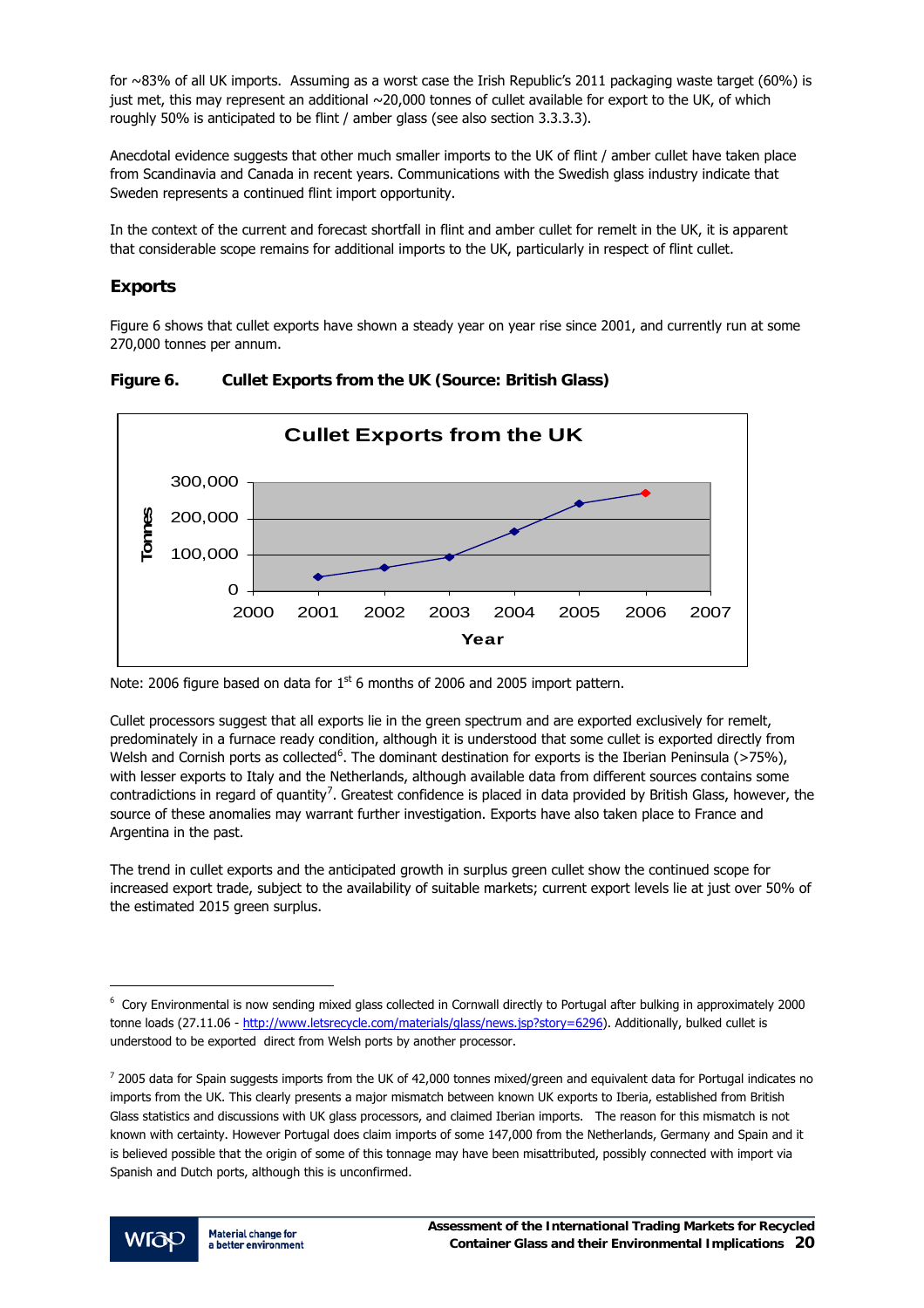<span id="page-22-0"></span>It is noted that separate recent work by Beyond Waste<sup>[8](#page-22-0)</sup> suggests that the Packaging and Packaging Waste Directive will result in exports rising to  $\sim$  200kt per annum. However, this forecast has clearly already been exceeded.

#### 3.3 Identification of Opportunities for Cullet Import / Export

A key element of the work involved identifying cullet import / export opportunities within Europe and the wider world with the potential to either:

- **IMPORT GREET CULLET FROM THE UK**
- Export amber / flint cullet to the UK

The following sections consider:

- $\blacksquare$  How candidate countries for investigation were identified
- $\blacksquare$  The approach to data collection and data availability / quality issues
- **Possible opportunities for cullet import / export in Europe and the wider world**
- $\blacksquare$  Future work

#### 3.3.1 Identification of Candidate Countries

This area of work fell into two areas considering the UK's local market - Europe, and the wider world. The approach to identifying countries for investigation differs for these two categories and is outlined below:

#### **Europe**

A key for this project has been the identification of outlets for excess green cullet from the UK. On this basis European countries were ranked based on their green container manufacturing capacity, derived from British Glass 'factory files'. This approach identifies the following ranking for green manufacture within Europe; amber and flint capacities are included for completeness:

#### **Table 13 Green glass container production capacity within Europe (for countries with >100kt capacity)**

|                                                   |                    | <b>Production Capacity - Tonnes</b> |                                                         |              |         |                               |
|---------------------------------------------------|--------------------|-------------------------------------|---------------------------------------------------------|--------------|---------|-------------------------------|
| Rank<br>(for countries<br>with capacity<br>>100kt |                    | Green                               | % of total<br>(for countries<br>with capacity<br>>100kt | <b>Flint</b> | Amber   | <b>TOTAL</b><br>(all colours) |
| 1                                                 | France             | 1,852,375                           | 37                                                      | 1,343,200    | 219,000 | 3,414,575                     |
| $\overline{2}$                                    | Germany            | 698,975                             | 14                                                      | 2,396,225    | 868,700 | 3,963,900                     |
| 3                                                 | Italy              | 491,325                             | 10                                                      | 1,315,825    | 284,700 | 2,091,850                     |
| 4                                                 | <b>UK</b>          | 458,075                             | 9                                                       | 1,994,725    | 419,750 | 2,872,550                     |
| 5                                                 | Spain              | 363,175                             | 7                                                       | 1,317,650    | 445,300 | 2,126,125                     |
| 6                                                 | <b>Netherlands</b> | 292,000                             | 6                                                       | 248,200      | 14,600  | 554,800                       |
| $\overline{7}$                                    | Portugal           | 259,150                             | 5                                                       | 514,650      | 54,750  | 828,550                       |
| 8                                                 | Romania            | 171,550                             | 3                                                       | 204,400      | 36,500  | 412,450                       |
| 9                                                 | Poland             | 153,300                             | 3                                                       | 219,000      | 171,550 | 543,850                       |
| 10                                                | <b>Bulgaria</b>    | 146,000                             | 3                                                       | 273750       | 36,500  | 456,250                       |
| 11                                                | Czech Rep          | 131,400                             | 3                                                       | 172280       | 204,400 | 508,080                       |

j  $^8$  'Review of Recycling Capacity in Selected EU States and Regions', 2006, produced by Beyond Waste for EWM.

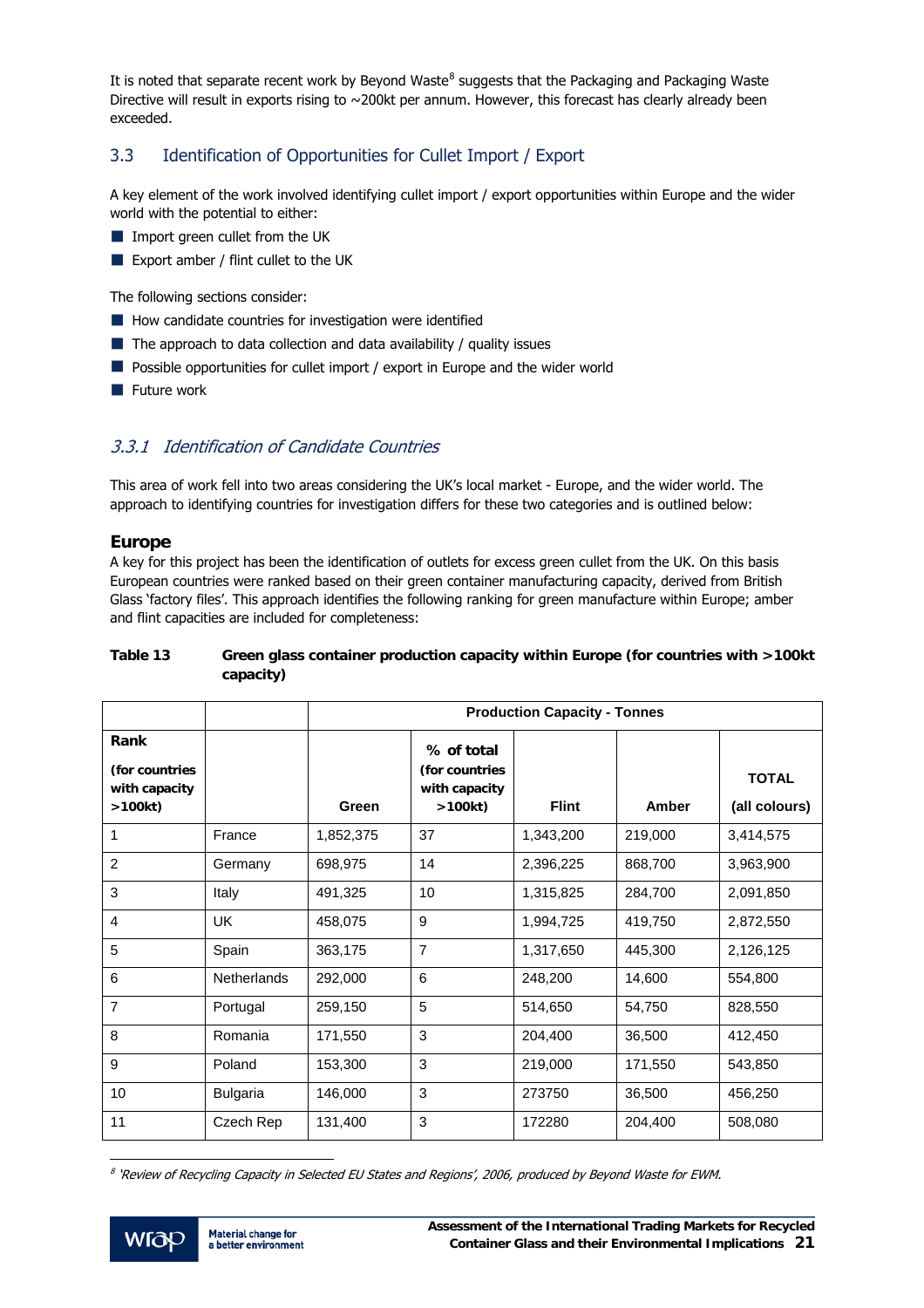<span id="page-23-0"></span>In addition, the following countries were examined on the basis of either access to data due to the availability of contacts through FEVE (the European Container Manufacturers' Federation), or as potential exporters of amber / flint glass highlighted by the project steering group (in particular Scandinavia): Belgium, Denmark, Eire, Greece, Norway, Sweden, Switzerland, Turkey

#### **Wider World**

Focus within the wider world has principally concentrated on exports of green cullet from the UK. An initial line of investigation was to consider the backhauling opportunities, i.e. exploiting the return journeys of vessels bulk importing raw materials to the UK as a means of exporting cullet with a low marginal environmental impact. However, further investigation of shipping modes identified that this preliminary approach did not reflect actual practise in which bulk carriers, most suited to cullet transport, actually drop off loads and then move to 'holding pools' for call off through brokers for further loads. That is, the ships generally 'hop' from port to port several times in a trip and do not perform simple return journeys.

Container ships do operate on a 'milk round' basis visiting ports on a schedule. However, container use is less suited to cullet transport on the dual bases of higher cost per tonne and the potential for cross contamination of other more sensitive loads. (Further information on actual shipping modes and associated environmental impact is found in section 4 considering development of the environmental model).

On this basis, this approach to identifying wider world opportunities was found to be unsuitable, with shipping options being much more 'open' than originally thought.

In consequence an alternative approach was used and the following countries / regions were selected for examination on the following bases:

| Country(s) / Region                             | Basis for examination                           |
|-------------------------------------------------|-------------------------------------------------|
| Argentina, Australia, Chile, New Zealand, South | New world wine producers, often exporting wine  |
| Africa, USA (California)                        | to the UK in green bottles and therefore having |
|                                                 | potential demand for green cullet.              |
| China, India, South Korea                       | Rapidly growing economies with high resource    |
|                                                 | demands.                                        |
| North Africa / Middle East                      | Markets with ready access from/via the          |
|                                                 | Mediterranean.                                  |
| Brazil, Japan                                   | Availability of data (through a wide cast data  |
|                                                 | request)                                        |

#### **Table 14 Countries Selected for Examination in the Wider World**

#### 3.3.2 Collection of Market Intelligence for Candidate Countries

#### **Data Gathering**

Key to identification of import-export opportunities has been the collation of data regarding the situation in different countries. This data falls into the following broad categories:

#### **Table 15 Data necessary for cullet market forecasts**

| Data                                              | <b>Purpose</b>                                    |
|---------------------------------------------------|---------------------------------------------------|
| Glass waste stream, recovery rates and collection | Identification of domestic cullet supply          |
| infrastructure                                    |                                                   |
| Use of recovered cullet (export, remelt and       | Domestic cullet supply consumption patterns.      |
| alternative uses)                                 |                                                   |
| The import and use of cullet                      | Existing external supplies                        |
| Container production and cullet quality           | To identify potential cullet demand (particularly |
| requirements                                      | green) and necessary quality                      |
| Forward Projections for the above                 | To assess market sustainability and emerging /    |
|                                                   | disappearing markets,                             |

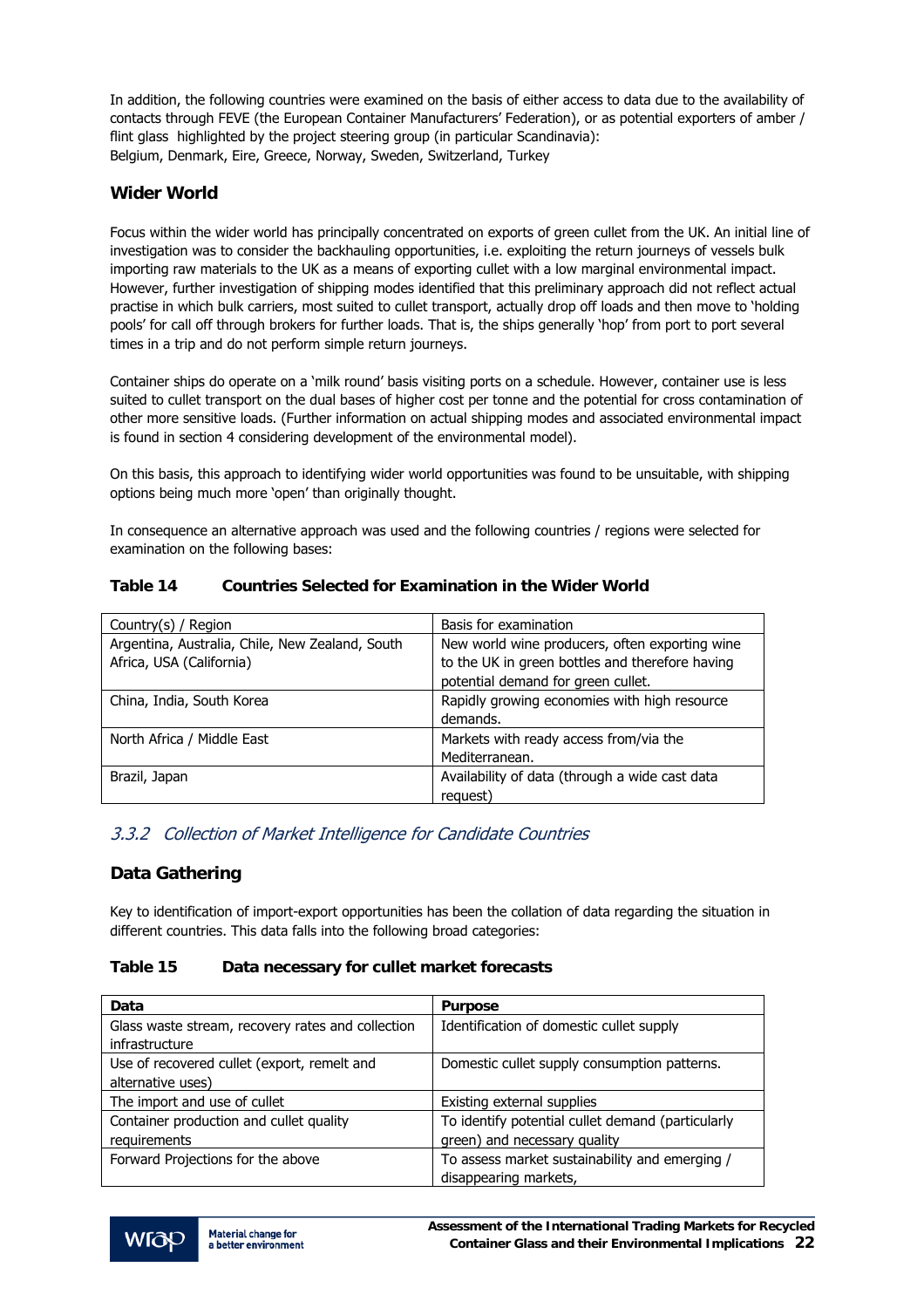<span id="page-24-0"></span>Data collection and collation under the project has followed three main strands:

- 1. Collation of basic glass production / production capacity, remelt rate, waste stream, recovery and import / export data:
- $\blacksquare$  The World Glass File
- **FEVE Statistics Compendiums and Gazettes**
- British Glass European and World glass container manufacturing intelligence; British Glass holds considerable intelligence on the container manufacturing industry globally in the form of 'factory files' which identify the capacity and colour of container furnaces in different countries.

Such data is available for a number of countries, principally within Europe. However, the completeness of this dataset varies significantly from country to country, and additionally deals very much at a 'macro' level. For example data on imports / exports, where available gives, no information on origin / destination or cullet colour.

#### 2. European Questionnaire

A key planned source of data under the project was a questionnaire circulated to contacts held by British Glass Manufacturers Confederation, principally through FEVE. The content of this questionnaire is shown in **Appendix A**. The form of the questionnaire follows the categories shown in the table at the start of this section.

The questionnaire was issued to contacts in some 11 countries. Responses were received from 6 countries representing a 55% return rate. Respondent countries were France, Italy, Portugal, Spain, Switzerland and Turkey, representing some key countries in respect of cullet trade. The completeness of responses was variable from weak to very comprehensive.

A second much simplified version of the questionnaire was circulated to a wide range of global contacts through the British Glass information service; this issue resulted in four responses from South Africa, Japan, Brazil and the Philippines.

#### 3. Wider data search

The above approaches provided data of reasonable quality and completeness for some candidate countries whilst little or no data was available for others. In consequence, and to supplement the above activities, a much wider data search was undertaken, referring to sources including:

- Journal articles from the glass / material press held in the British Glass library.
- A published market report forecasting global and regional cullet trade for 2006<sup>[9](#page-24-0)</sup>. This report forecasts markets on the basis of macroeconomic and trade models to identify forecast importers and exporters of cullet. The output of this approach is country rankings based on forecast export / import market share. Dollar values are attributed to forecast markets giving a relative indication of activity levels. Henceforth in this report and within the country profiles described in the following section and appended to this report, this report is referred to as 'economic forecasting'.
- Web sources wide cast web research based on a wide variety of official and other sources. These sources include robust sources such as country waste statistics on the Europa website through to more 'anecdotal' data, principally for countries with very poor data availability. All web sources referenced were visited in the period October to December 2006.
- **Information from conversations with ad-hoc contacts / British Glass Manufacturers confederation staff.**
- $\blacksquare$  Trade Consulates a wide cast cullet export / import trade enquiry letter was circulated to consulates. However, this received no responses.

<sup>9</sup> 'The World Market for Glass in the Mass, Glass Cullet, and Other Waste and Scrap: A 2006 Global Trade Perspective', 2004, Icon Group Ltd.

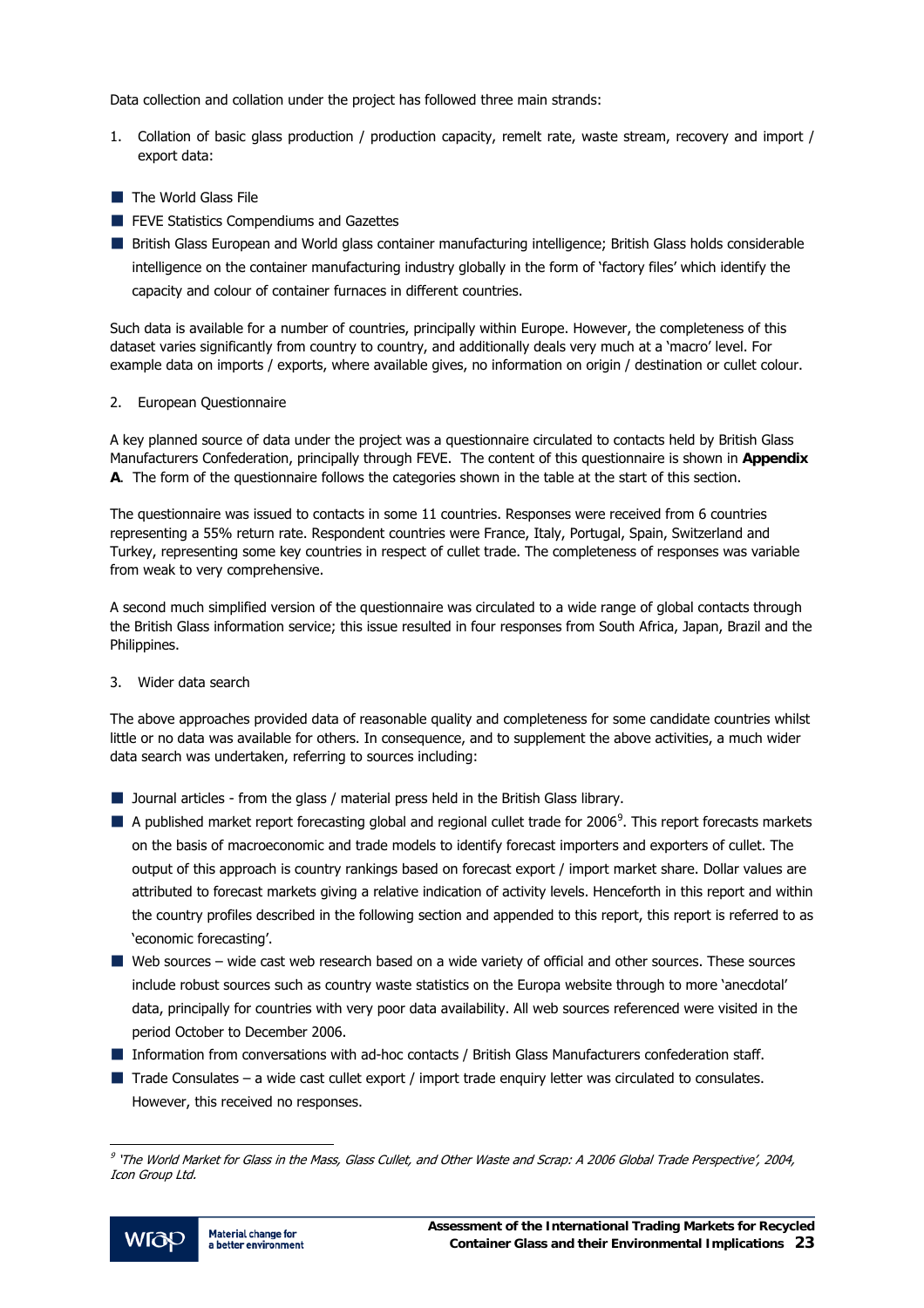#### **Collation of Country Positions and Identification of Possible Cullet Import / Export Opportunities**

Working from the above data sources a 'country profile' was collated for each country. This file performs two functions:

- $\blacksquare$  It summarises the pertinent facts relating to each country
- Based on the above it provides commentary on the prospects for cullet import / export activity within that country.

Each country profile addresses the following areas:

- Basic country facts (population, EU membership status etceteras)
- Glass manufacturing industry overview
- **Container industry overview**
- Glass recycling infrastructure
- $\blacksquare$  Current glass import / export activity
- **Prospects for cullet import / export**

These profiles contain significant statistical data and associated commentary qualifying and interpreting the raw statistical data. Necessarily, due to the variable (and sometimes conflicting) input data available for different countries, the strength of possible conclusions also varies from country to country. 'Country Profiles' for those countries considered are given in **Appendix B** of this report, split into two parts, considering Europe and the wider world in turn.

#### **Data Availability and Quality**

Official UK and British Glass / GTS sources provide comprehensive information regarding the glass industry and cullet position in the UK. However, availability of good quality, complete and reliable data for all candidate countries has proved a particular challenge under this project.

Generally, the best data is not surprisingly available for Western Europe, in particular questionnaire respondents. However even this data is subject to considerable data gaps and inconsistencies. For example, France (a questionnaire respondent) is unable to provide colour breakdown for its cullet waste stream, recovery or remelt, or indeed container production, without which determination of available cullet market proves difficult in the extreme.

Provision of forward forecasts by countries has also proved extremely limited. In the absence of such country generated forecasts, estimates must be made based on recovery targets (where applicable) in relation to current recycling rates. However, where recycling rates already approach or meet targets, or where no targets are applicable, this approach is not possible.

The data is also subject to inconsistencies. For example, Portugal claim no cullet imports from the UK whereas it is known from domestic sources that significant exports take place from the UK to Portugal. Similarly economic forecasting does not rank Portugal as a recipient of cullet within Europe, whereas official UK trade data [\(www.uktradeinfo.com](http://www.uktradeinfo.com/)) suggests exports to Portugal of ~27kt.

Such data gaps and inconsistencies necessarily impact on the level and certainty with which forecasts can be made.

Some candidate countries and regions have proven to have extremely limited or no data. For example, lack of data for the North African and Middle East regions has precluded any conclusions in respect of cullet trade opportunities under this project.

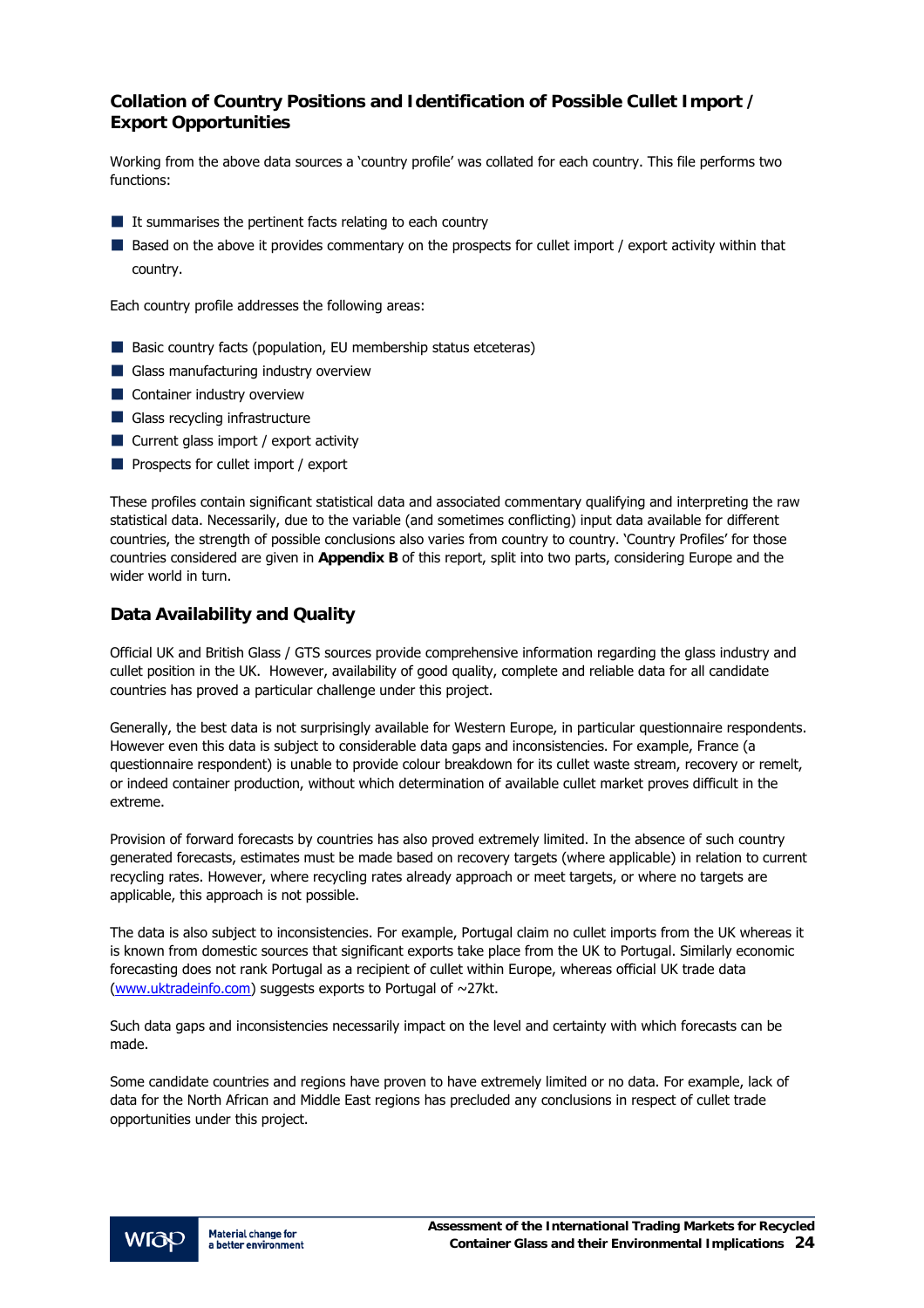<span id="page-26-0"></span>A final consideration is that whilst the project approach endeavoured to obtain current data, in some cases it was necessary to use data up to 4 years old due to lack of more current data. Given that situations often change quickly, where older data is used, it must be treated with a degree of caution.

Notwithstanding the above difficulties it is believed that reasonably secure conclusions can be offered for several candidate countries in respect of the opportunity they represent for cullet trade, or as targets for further investigation beyond the scope of this project.

#### 3.3.3 Review of Possible Cullet Import / Export Opportunities - EUROPE

#### **General Overview**

Ranking of cullet export and import data for candidate countries (drawn from the country profiles) is given in the following tables. A similar review of cullet trade activity was reported by Reynolds<sup>[1](#page-26-0)0</sup> in 2002, giving the position for a limited number of countries in the period 1990 up to 2000 and this is also shown for comparative purposes. Additionally, the European exporter and destination ranking drawn from the 2006 economic forecast is shown (top 7).

|                | <b>CULLET EXPORTERS</b>       |                   |                    |                     | Economic          |
|----------------|-------------------------------|-------------------|--------------------|---------------------|-------------------|
|                | (amongst candidate countries) | <b>This</b>       |                    |                     | forecasting       |
|                |                               | Study /<br>Tonnes | Reynolds<br>(2002) | Reynolds<br>Tonnage | 2006<br>exporters |
|                |                               | & Rank            | <b>Tonnes</b>      | Ranking             | ranking           |
| $\mathbf{1}$   | Germany                       | 300000            | 300000             | 1                   | $\overline{2}$    |
| $\overline{2}$ | UK                            | 270000            |                    |                     | 3                 |
| 3              | Switzerland                   | 172544            | 100000             | 3                   | 6                 |
| $\overline{4}$ | Belgium                       | 63000             | 200000             | $\overline{2}$      | 1                 |
| 5              | <b>Denmark</b>                | 55482             |                    |                     |                   |
| 6              | Ireland                       | 53140             |                    |                     | $\overline{7}$    |
| $\overline{7}$ | Netherlands                   | 50000             | 200000             | 2                   | 5                 |
| 8              | Greece                        | $10000^{11}$      |                    |                     |                   |
| 9              | Czech Republic                | 9298              |                    |                     |                   |
| 10             | Spain                         | 8000              | 0                  | 5                   |                   |
| 11             | Portugal                      | 5000              |                    |                     |                   |
| 12             | Poland                        | 693               |                    |                     |                   |
| 13             | France                        | $\bf{0}$          | 80000              | $\overline{4}$      | $\overline{4}$    |
| 14             | Italy                         | 0                 | 0                  | 5                   |                   |

#### **Table 16 Cullet Export Activity within Europe**

It is apparent from the above table that the position since 2000 has changed significantly. Due to growth in activity, the UK now ranks next to Germany in terms of exports and the number of significant players appears to have increased. For example, Ireland and the UK have emerged as market players since the earlier study. Additionally it would appear that exports from Belgium, Netherlands and France have dropped significantly, in France's case, to zero. The reason for this apparent change is unclear as in the case of all countries, the waste stream, recovery rate and remelt rate has not undergone significant change in the period.

 $11$  1998 data.



 $^{10}$  'European Glass Recycling Trends Impact on Raw Materials', 2002, A Reynolds, International Glass Journal, No.120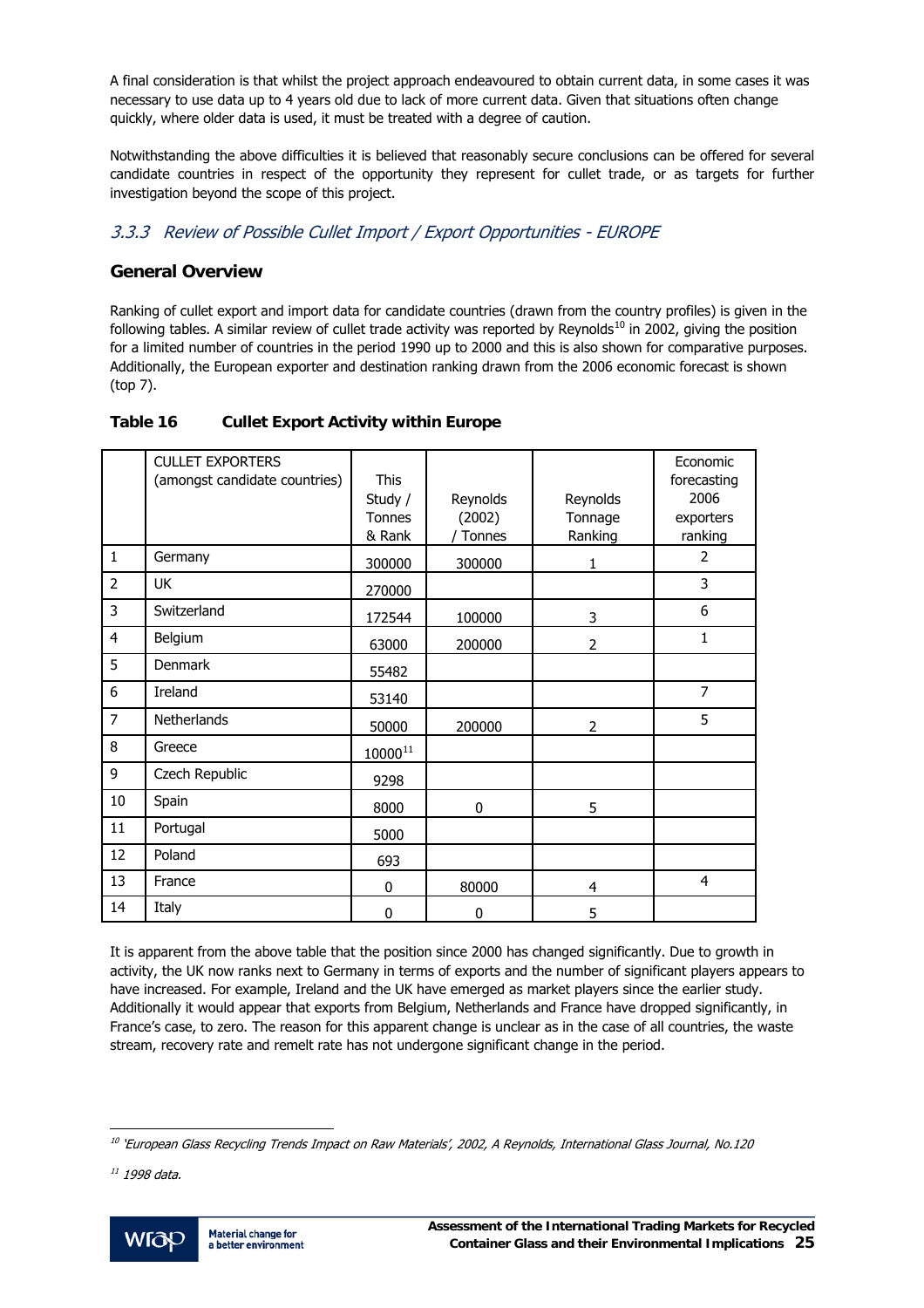<span id="page-27-0"></span>It is notable that the top exporters are represented by countries such as the UK and Germany, with colour imbalance issues, and countries such as Switzerland and Belgium where waste stream either approaches or exceeds production capacity; this effect was also previously noted by Reynolds.

The 2006 economic forecasting ranking broadly reflects that of the current study, but with the ranking of Belgium and Switzerland overstated and understated respectively. A more unexpected difference is again the 4<sup>th</sup> place ranking of France, currently understood not to export.

|                | <b>CULLET IMPORTERS</b><br>(amongst candidate countries) | <b>This</b>      |                  |                    | Economic<br>forecasting |
|----------------|----------------------------------------------------------|------------------|------------------|--------------------|-------------------------|
|                |                                                          | Study /          | Reynolds         | Reynolds           | 2006                    |
|                |                                                          | Tonnes &<br>Rank | (2002)<br>Tonnes | Tonnage<br>Ranking | destination<br>ranking  |
| $\mathbf{1}$   | Italy                                                    |                  |                  |                    | 3                       |
|                |                                                          | 300000           | 100000           | 3                  |                         |
| $\overline{2}$ | Netherlands                                              | 250000           |                  |                    | 1                       |
| 3              | Germany                                                  | 234200           | 200000           | 2                  | $\overline{7}$          |
| 4              | Portugal                                                 | 147000           |                  |                    |                         |
| 5              | France                                                   | 100000           | 400000           | 1                  | 2                       |
| 6              | Czech Republic                                           | 77065            |                  |                    |                         |
| $\overline{7}$ | Greece                                                   | 7200012          |                  |                    |                         |
| 8              | Spain                                                    | 70000            | ~10000           | 4                  | 6                       |
| 9              | <b>UK</b>                                                | 64125            | < 10000          | 5                  |                         |
| 10             | Denmark                                                  | 40773            |                  |                    |                         |
| 11             | Poland                                                   | 25226            |                  |                    |                         |
| 12             | Belgium                                                  | 0                |                  |                    | $\overline{4}$          |
| 13             | Ireland                                                  | 0                |                  |                    |                         |
| 14             | Switzerland                                              | 0                |                  |                    |                         |
|                | <b>United States</b>                                     |                  |                  |                    | 5                       |

#### **Table 17 Cullet Import Activity within Europe**

It is again apparent from the above table that the position since 2000 has changed significantly. The top of the table is dominated by countries characterised by production levels in excess of domestic waste stream, exacerbated where recycling rates are low (e.g. Portugal), or due to colour imbalance issues (e.g. Germany)

Unsurprisingly, countries with excess domestic cullet supply such as Belgium, Ireland and Switzerland lie at the bottom of the table with no imports.

It is notable that with the exception of France, import levels have been maintained or increased.

The 2006 economic forecasting ranking broadly reflects that of the current study, but less well than for exports. The importance of Germany is understated whilst that of Belgium is overstated. Also, Portugal believed to be a significant importer is simply unranked. The 5<sup>th</sup> rank of the US as an export destination is also notable.

The following map summarises some of the principal known cullet flows within Europe based on substantiated data. Whilst economic forecasting suggests other cullet flows, these cannot be substantiated and are therefore not included. In a similar vein anecdotal evidence of imports to the UK from Canada and Scandinavia are unconfirmed and therefore not included:



<sup>&</sup>lt;sup>12</sup> 1998 data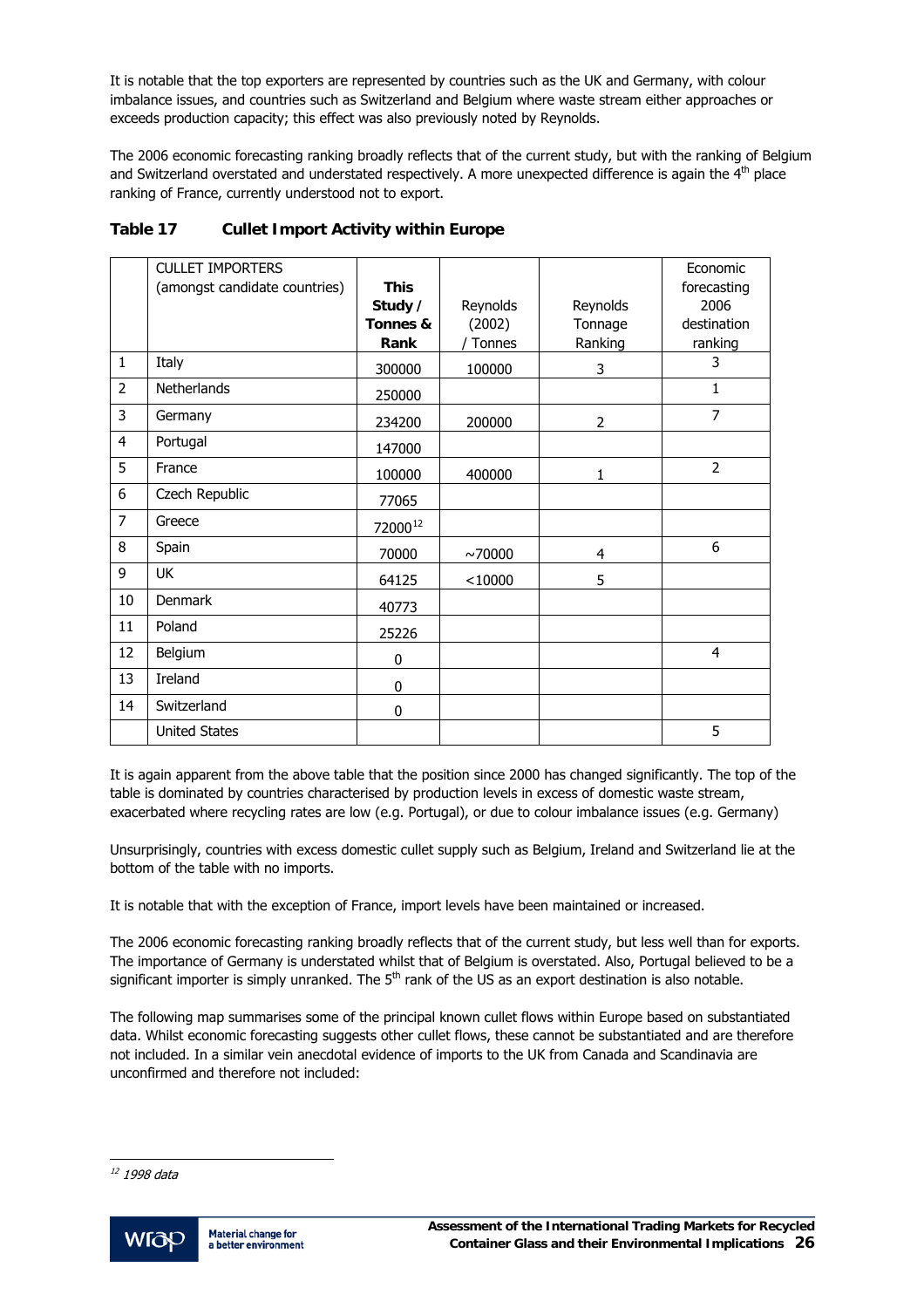

#### **Figure 7 Principal Known Cullet Flows within Europe**

Copyright © 1988-2003 Microsoft Corp. and/or its suppliers. All rights reserved.<br>© 2002 Navigation Technologies B.V. and its suppliers. All rights reserved. © Crown Copyright 2002. All rights reserved. Licence number 1000



#### **Opportunities for Export of Excess Green Cullet from the UK**

As previously indicated, country profiles have been developed for candidate countries, found in **Appendix B,**  addressing the following areas:

- Basic country facts (population, EU membership status etceteras)
- Glass manufacturing industry overview
- **Container industry overview**
- Glass recycling infrastructure
- Current glass import / export activity
- **Prospects for cullet import / export**

These profiles contain significant statistical data and associated commentary qualifying and interpreting the raw statistical data; for this reason, summary statistical data are not presented here, as it is felt that these would not offer a meaningful or useful picture of the position in each country. Rather, for detail relating to individual countries, reference should be made to Appendix B. For Europe, the profiled countries are: Belgium, Bulgaria, the Czech Republic, Denmark, Ireland, France, Germany, Greece, Italy, the Netherlands, Norway, Poland, Portugal, Romania, Spain, Sweden, Switzerland and Turkey.

Based on the country profiles the following table summarises those countries seen as presenting possible tonnage opportunities for export of excess green cullet from the UK. The table includes a brief commentary for each

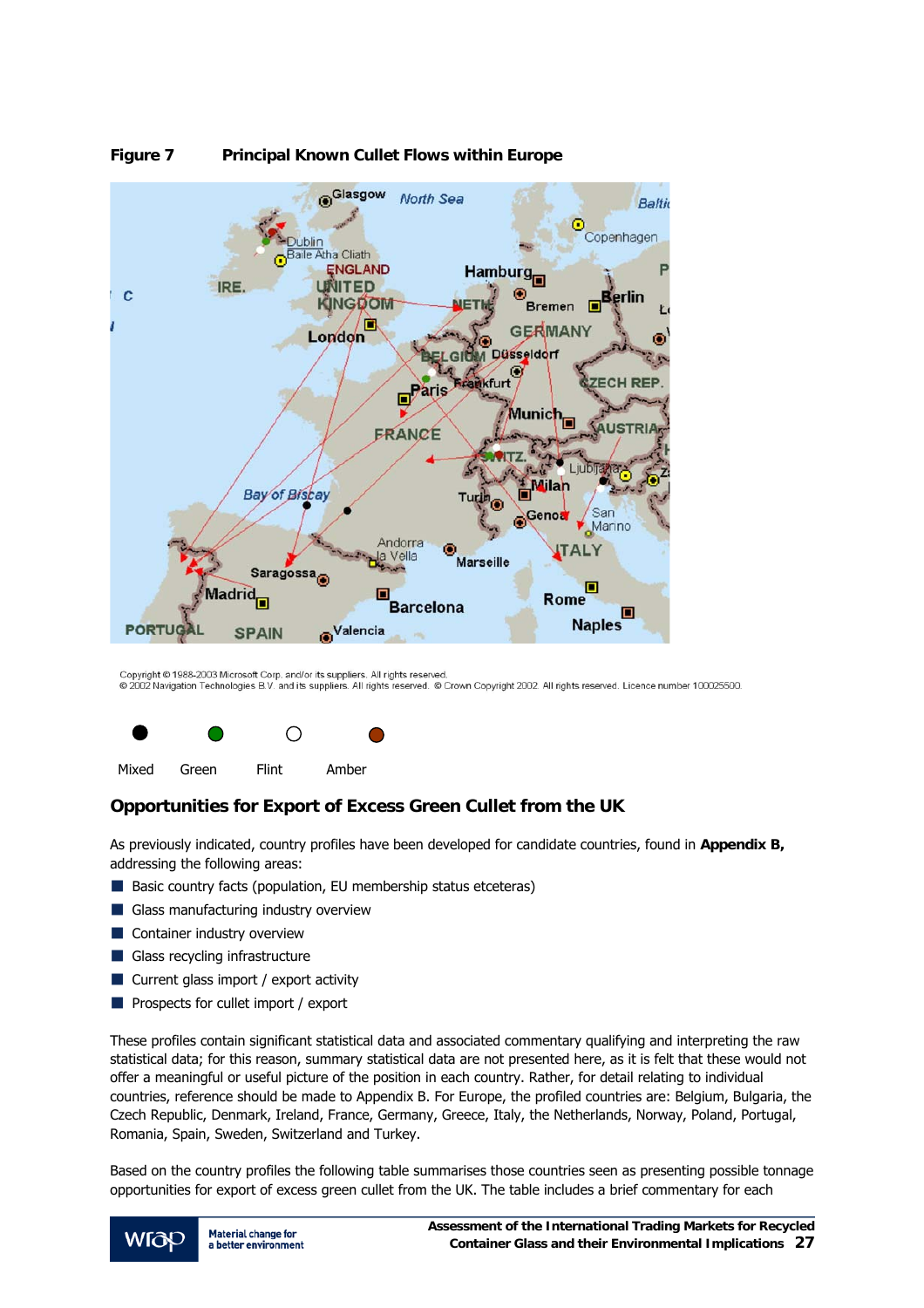identified country. Where possible the market size is indicated. However, as previously discussed, lack of colour split data and / or forecasts often precludes this possibility. Nonetheless, wherever possible an indication of likely market sustainability is given and where possible comment given on the economic viability of servicing such markets. Countries are given alphabetically, but where a country is seen as a key opportunity, this is noted.

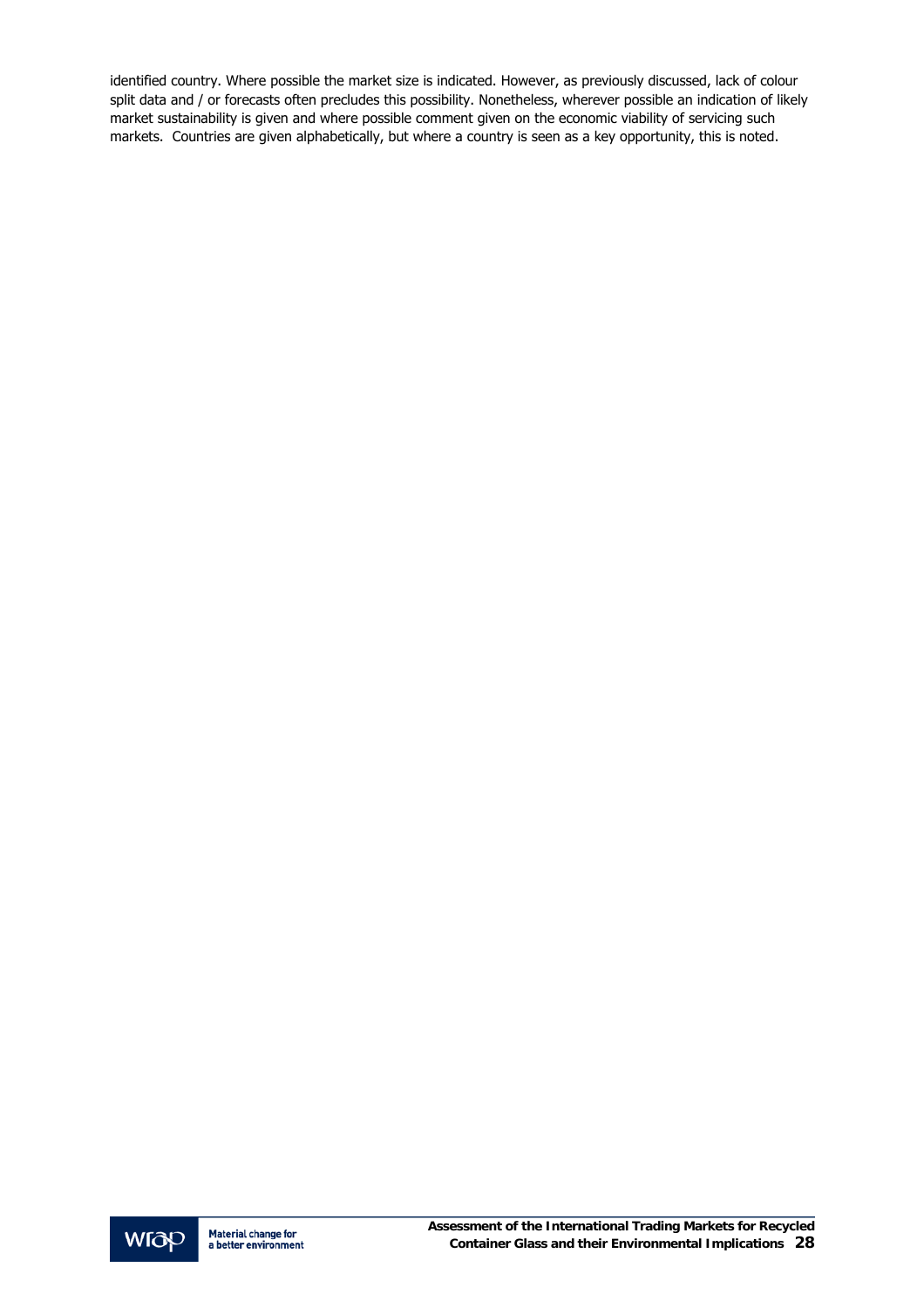|                                            | Table 18 - Potential markets for green / mixed cullet exported from the UK |                                                                                                                                                                                                                                                                                                                                                                                                                                                                                                                                                                                                                                                                                                                                                                                                                                                                           |  |  |  |
|--------------------------------------------|----------------------------------------------------------------------------|---------------------------------------------------------------------------------------------------------------------------------------------------------------------------------------------------------------------------------------------------------------------------------------------------------------------------------------------------------------------------------------------------------------------------------------------------------------------------------------------------------------------------------------------------------------------------------------------------------------------------------------------------------------------------------------------------------------------------------------------------------------------------------------------------------------------------------------------------------------------------|--|--|--|
| Country                                    | Estimated opportunity size                                                 | Comments                                                                                                                                                                                                                                                                                                                                                                                                                                                                                                                                                                                                                                                                                                                                                                                                                                                                  |  |  |  |
| Bulgaria                                   | Unquantified                                                               | Very limited data is currently available for this country. However, it is understood that the glass waste stream represents<br>only ~17% of production capacity and as such it might be very tentatively concluded that even assuming a high recovery<br>rate, a market for cullet imports may exist. However, it is suggested that any such need is more likely to be met by cullet<br>exporting countries in the region. Additionally it has been indicated by UK cullet processors that with the current cost<br>structure, export of cullet beyond Italy is not currently financially viable.                                                                                                                                                                                                                                                                         |  |  |  |
| Czech republic                             | Unquantified                                                               | Recovery rates are high and exceed targets. However, similar to Bulgaria the waste stream is significantly less than<br>domestic production ( $\sim$ 30%). Taking into account current imports overall remelt rate is estimated at only $\sim$ 35% suggesting<br>considerable potential for further remelt of imported cullet. Indeed cullet (especially flint) is understood to be in short<br>supply. Due to the already high recovery rate any market should be sustainable. However, similar to Bulgaria it is<br>suggested that any additional market is more likely to be met by cullet exporting countries in the region such as Germany<br>and Austria.                                                                                                                                                                                                           |  |  |  |
| France<br><b>KEY</b><br><b>OPPORTUNITY</b> | Unquantified                                                               | France already imports ~100,000 cullet per annum (80% flint, 20% green), believed to originate in Belgium / Switzerland.<br>Further opportunities for import may exist however lack of colour split data prevents quantification. A move towards colour<br>separated rather than mixed collection may improve the green cullet market and present an amber import opportunity.<br>However recycling rates are currently only moderate, and with waste streams approaching production, if recycling rates<br>were to significantly improve, this might reduce the need for imports. However, questionnaire data suggests an increase in<br>recovery rate of only 1-2% to 2015. No forecast for import increases was offered in the questionnaire response. The<br>geographical proximity of France to the UK favours this country as a trade partner on financial grounds. |  |  |  |
| Greece                                     | Unquantified                                                               | Greece currently has very low recycling rates and thus offers a potential export market, however, due to relatively small<br>scale container manufacture, the scale of any such market would also be limited. Additionally, as recycling rates improve<br>(and with the absence of recovery colour split data as caveat), Greece could become nominally self sufficient in cullet<br>making any green import market of limited life. Similar to Bulgaria, the cost of export from the UK currently precludes<br>imports.                                                                                                                                                                                                                                                                                                                                                  |  |  |  |
| Italy<br><b>KEY</b><br><b>OPPORTUNITY</b>  | Unquantified                                                               | Italy currently has moderate recycling rates, approaching their 60% target. However even if high recycling rates were<br>achieved domestic supply remains significantly less than production and therefore a sustainable export market may exist.<br>However questionnaire data suggests that a better colour separated collection system is required to exceed 60% recovery.<br>Significant imports (~300,000) already take place from Germany, Switzerland, Austria and the UK giving an overall remelt<br>rate of ~50%. Lack of reliable colour split data precludes quanitifcation of any opportunity.                                                                                                                                                                                                                                                                |  |  |  |
| Poland                                     | Unquantified                                                               | Cullet waste stream volume approaches production, however recovery rates are currently low. Taking into account current<br>cullet imports remelt rates are low at 20-30% tentatively suggesting (in the absence of colour split data) that an excess UK<br>green export market may exist and indeed there would appear to be company level demand for increased cullet supply.<br>However, as domestic recovery rates improve to meet packaging waste targets, this possible market may disappear.<br>Similar to Bulgaria, additional import market may be best served by cullet exporting countries in the region, and exports<br>from the UK are not currently financially viable.                                                                                                                                                                                      |  |  |  |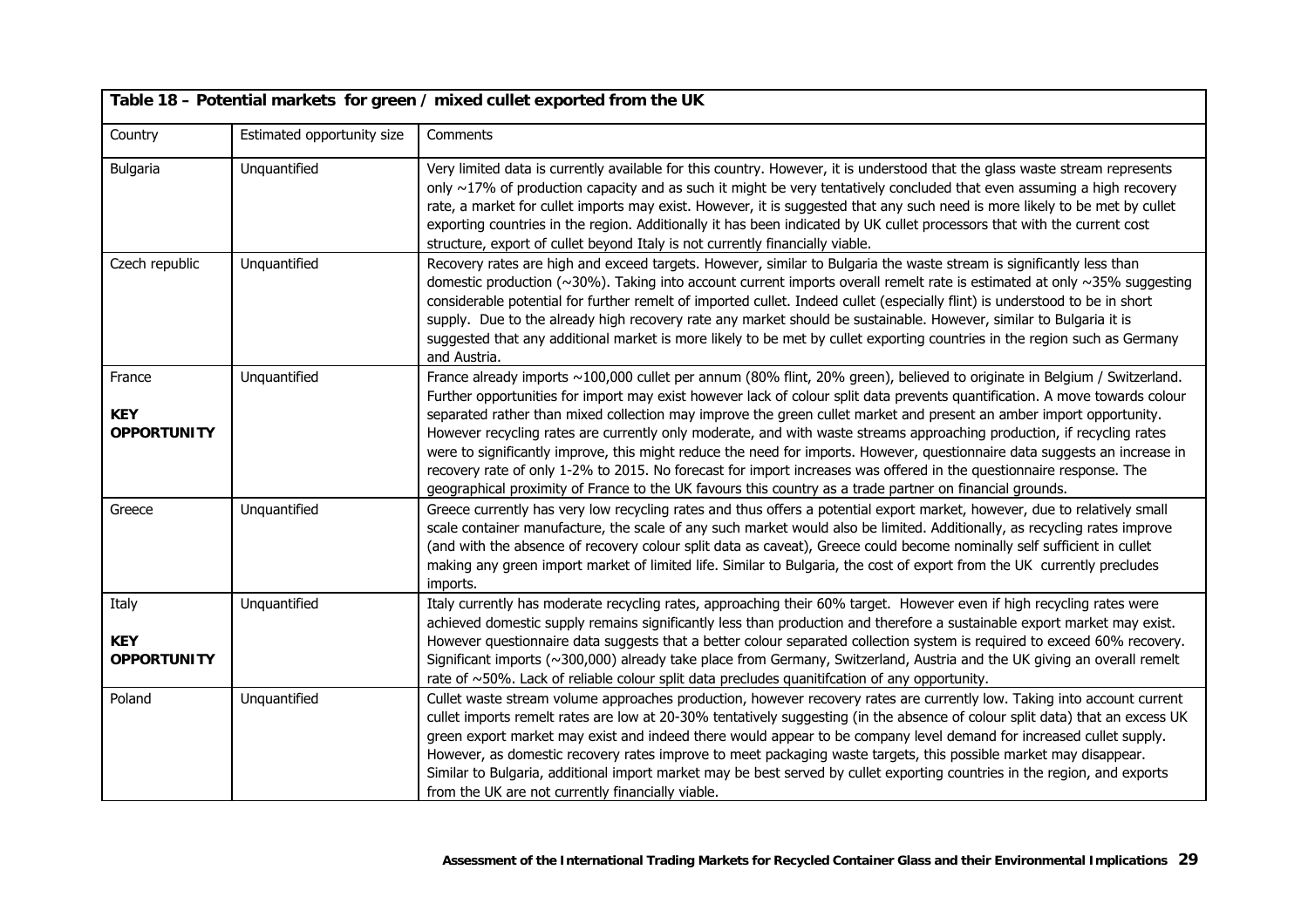| Portugal<br><b>KEY</b><br><b>OPPORTUNITY</b> | 190 kt by 2011 for all cullet<br>colours (an increase of<br>$\sim$ 40kt) | Portugal already imports significant volumes of cullet from the UK and other countries, but still achieves only as moderate<br>remelt rate of 30-40%. Production is considerably greater than the waste stream, suggesting a sustainable import market.<br>By 2011/12 the country is forecasting to increase recovery rates to 60% associated with an increase in waste stream of 9%<br>and alongside a growth in container production of some 40%. Best approximations suggest that this equates to a total<br>import market of some 190 kt. However, lack of colour split data does not allow the green fraction of this potential market<br>to be determined.                                                                                                                                                                                                                  |
|----------------------------------------------|--------------------------------------------------------------------------|-----------------------------------------------------------------------------------------------------------------------------------------------------------------------------------------------------------------------------------------------------------------------------------------------------------------------------------------------------------------------------------------------------------------------------------------------------------------------------------------------------------------------------------------------------------------------------------------------------------------------------------------------------------------------------------------------------------------------------------------------------------------------------------------------------------------------------------------------------------------------------------|
| Spain                                        | 80-84 kt by 2015 for all<br>cullet colours. (an increase                 | Spain currently re-melts virtually all domestically recovered glass and imports additional cullet, there would appear to be a<br>good opportunity for further export of excess UK green / mixed glass to Spain, to increase remelt rates in green production                                                                                                                                                                                                                                                                                                                                                                                                                                                                                                                                                                                                                      |
| <b>KEY</b><br><b>OPPORTUNITY</b>             | of $\sim$ 10-14kt)                                                       | (currently ~62%). Given the status quo, an estimated potential market of some 110,000 tonnes exists to meet the<br>aspirational green remelt target of 70%. Additionally, imports for alternative uses are forecast to show slight growth.                                                                                                                                                                                                                                                                                                                                                                                                                                                                                                                                                                                                                                        |
|                                              |                                                                          | However, given that Spain lies some way short of its packaging waste target, increases in internal recovery to meet target<br>may make this market short lived. Approximate calculations based on the current colour split of manufactured and collected<br>glass and forecast increases in domestic waste stream and production, and assuming the 60% recycling target is hit,<br>suggest that by 2015 Spain should be self sufficient for green remelt (75%) and still some way short of its aspirations for<br>cullet remelt ratios for flint and amber. These figures are before imports and thus do not bode well for the longevity of this<br>market, however, it must be noted that these calculations necessarily embody some significant assumptions. The limited<br>life of this market is supported by discussions with UK cullet processors (estimated at 5-8 years). |
|                                              |                                                                          | Notwithstanding the above, questionnaire data forecasts an increase of 15-20% in imported cullet by 2015 which equates to<br>a market of 80-84kt by 2015; the colour of these imports is not specified.                                                                                                                                                                                                                                                                                                                                                                                                                                                                                                                                                                                                                                                                           |
| Turkey                                       | Potential short term<br>opportunity of 20 ktpa<br>green / mixed          | Based on available information, there may currently be some opportunity for export of green cullet to Turkey, conditional on<br>transport economics. Green remelt is estimated at $\sim$ 50% at the current time. An estimated market of 20,000 tonnes exists<br>assuming this was increased to 70% green remelt, the country's aspiration.                                                                                                                                                                                                                                                                                                                                                                                                                                                                                                                                       |
|                                              |                                                                          | However, if and when currently low recovery rates ( $\sim$ 24%) improve, with a forecast of 60% by 2014, Turkey is expected to<br>be more than self sufficient in green cullet and as such any UK export market may be short lived. The country itself is<br>forecasting no increase in imports (currently zero), due to lack of local regional supply and the inability to transport cullet<br>cost effectively from western Europe. This latter point reflects the views of UK cullet processors.                                                                                                                                                                                                                                                                                                                                                                               |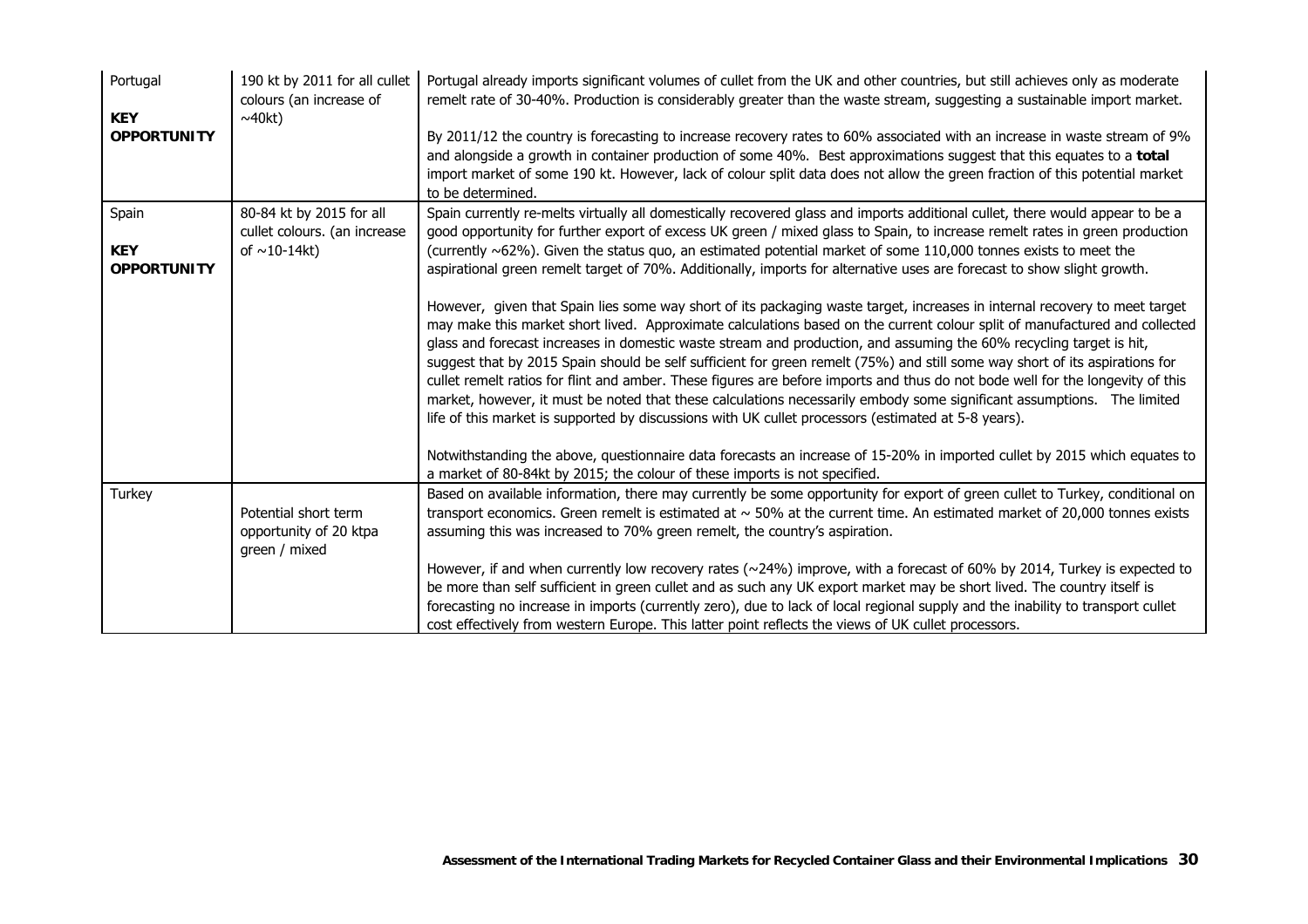<span id="page-32-0"></span>The above analysis suggests that a number of opportunities do exist within Europe, although some of these may be short lived as recovery rates improve. In most cases limited data does not allow most potential markets to be quantified. Possibly unsurprisingly, those key opportunities identified include those markets currently served by the UK, being located on the western Atlantic / Mediterranean seaboard.

At the current time, transport economics preclude the servicing of more remote markets within Europe. Exacerbating this transport issue, it is understood from UK sources that cullet often commands a lower price in the export market, and can be dependent on a good  $PERN<sup>13</sup>$  $PERN<sup>13</sup>$  $PERN<sup>13</sup>$  price to make this business viable.

However, recognising the above issues there is growing incentive in the form of the EU Emissions trading scheme (EUETS) for European continental glass manufacturers to increase the level of cullet remelted in their furnaces,

The EUETS which started in 2005 is a 'cap and trade' greenhouse gas trading scheme in which obligated installations are allocated an annual  $CO<sub>2</sub>$  allowance in terms of tonnes of  $CO<sub>2</sub>$ ; if actual emissions exceed this cap, additional allowances must be purchased in a trading market to make up the shortfall, conversely, surplus allocation can be sold.

Container manufacture is one such obligated sector. The remelting of cullet offers two benefits in respect of the EUETS:

- It reduces the required melting energy and fossil fuel combustion CO2 emissions in comparison with melting from virgin raw materials (carbonates and silica sand)
- If reduces 'process' CO2 emissions resulting from the thermal decomposition of carbonates in virgin raw materials.

As such the EUETS offers glass melters a good incentive for increasing the cullet ratio in their furnace feedstock.

The trial phase of the scheme (phase I) runs from 2005-2007 and has suffered from an oversupply of allowances in the market. However phase II of the scheme running from 2008-2012 (the first Kyoto Agreement period) is expected to be subject to much tighter allocations which should incentivise container manufacturers to remelt more cullet, thereby stimulating international cullet trade.

Direct energy prices might have a similar effect, however, it is understood that continental energy prices have in recent years run at a lower level than in the UK.

#### **Opportunities for Import of Flint / Amber Cullet to the UK**

As previously discussed flint and amber cullet is currently in short supply in the UK due to the waste stream colour imbalance, and trend toward mixed colour collection. Based on the country profiles the following table summarises those countries seen as presenting possible tonnage opportunities for import of flint / amber cullet to the UK. The table includes a brief commentary for each identified country.

 $^{13}$  The UK Producer Responsibility Obligations (Packaging Waste) Regulations 1997 (implementing the 2004 Directive on Packaging and Packaging Waste) introduced the requirement for the supply chain for certain packaging materials (including glass) to recover a proportion of this waste to certain permitted end uses. In the case of glass permitted end uses **include** container and fibre manufacture, aggregates and glass sand. For each tonne of material recovered to a permitted end use, a 'PRN' (Packaging Recovery Note) is issued. For material exported for use in permitted uses a PERN (Packaging Export Recovery Note) is issued. A trading market in PRNs/PERNs exists and obligated companies must generate / purchase sufficient PRN/PERNs to cover their recovery obligation.

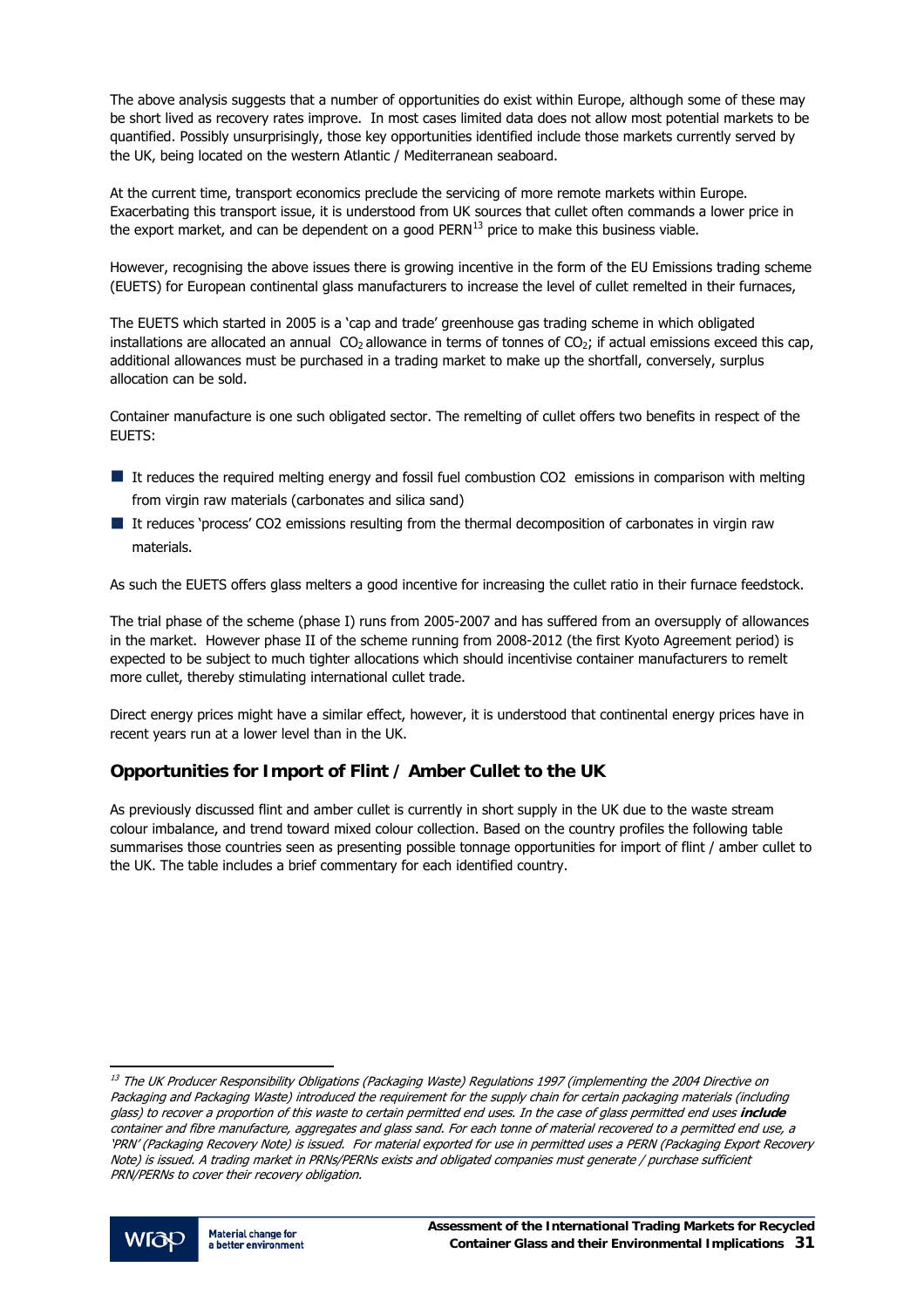#### **Table 19 Potential markets for flint / amber import to the UK**

| Country            | Comments                                                                                                                                                                                                                                                                                                                                                                     |
|--------------------|------------------------------------------------------------------------------------------------------------------------------------------------------------------------------------------------------------------------------------------------------------------------------------------------------------------------------------------------------------------------------|
| Denmark            | Limited data does not allow firm conclusions to be drawn. However, Denmark is a<br>known exporter (and importer) of cullet. It is believed exports are probably to<br>Germany.<br>Recovery rates are $\sim$ 100% and waste stream represents $\sim$ 65% of production                                                                                                        |
|                    | capacity.                                                                                                                                                                                                                                                                                                                                                                    |
|                    | The country is believed to warrant further investigation beyond the scope of this<br>project as an import opportunity,                                                                                                                                                                                                                                                       |
| Ireland            | The UK already receives imports from Eire which has no domestic demand. Current<br>imports (53kt) represent $~45\%$ of the waste stream and virtually all recovered glass.<br>As recovery rates increase, to meet / exceed target, a potential of up to an<br>additional 60 kt may become available for import of which $\sim$ 60% is believed to be<br>flint / amber glass. |
| France             | As indicated in the preceding table, it is tentatively suggested that as France moves<br>further towards colour separated collection and amber fraction may become<br>available beyond domestic needs. This cannot be substantiated due to lack of colour<br>split data.                                                                                                     |
| <b>Netherlands</b> | Data suggests that amber remelt rates are as high as 75% and that the country has<br>recently exported $\sim$ 20,000 t amber. As such the country warrants investigation as an<br>amber import opportunity. It is understood that no flint export takes place.                                                                                                               |
| Sweden             | Waste stream exceeds manufacture and recycling rates approach 100%. It is<br>understood that exports of flint have previously taken place to the UK. One contact<br>made through this project is keen to explore opportunities for export of flint cullet to<br>the UK in 2007                                                                                               |

Whilst limited data precludes firm conclusions being drawn and from quantification of possible opportunities, it is believed that opportunities for flint / amber cullet import do exist and that these warrant further investigation beyond this project. All the identified countries are well positioned from a transport logistics / economics viewpoint.

#### **Competition for cullet supplies / markets in Europe**

Whilst potential opportunities for export / import have been identified in the preceding two tables, these opportunities are set in the context of a competitive market encompassing Europe and the wider world.

The main competing exporters of excess green cullet are believed to be Germany, for colour imbalance reasons, and Switzerland due to the country's small container manufacturing industry.

During research it has become apparent that the north eastern United States also appears to suffer from an excess of green cullet, and it is known that markets have previously been sought in Europe (Italy, Spain, Portugal and France). Indeed, 2006 economic forecasting ranks the US 5<sup>th</sup> in terms of competition for the European cullet market. In the longer term, as recovery rates improve it is believed that countries such as Greece and Turkey could start to become significant players in the export of green cullet beyond their domestic needs.

In terms of competition for available flint cullet, key competitors seeking to import for domestic remelt use are believed to be Germany, Italy, and to a lesser extent, the Czech Republic. No key competitors have been identified for the import of the available amber cullet supply.

#### **Quality Requirements for Cullet Exported within Europe**

An obvious consideration when looking at cullet export opportunities is that the quality requirements for processed cullet of export markets can be met. Information from UK cullet processors suggest that exports are made in a furnace ready condition.

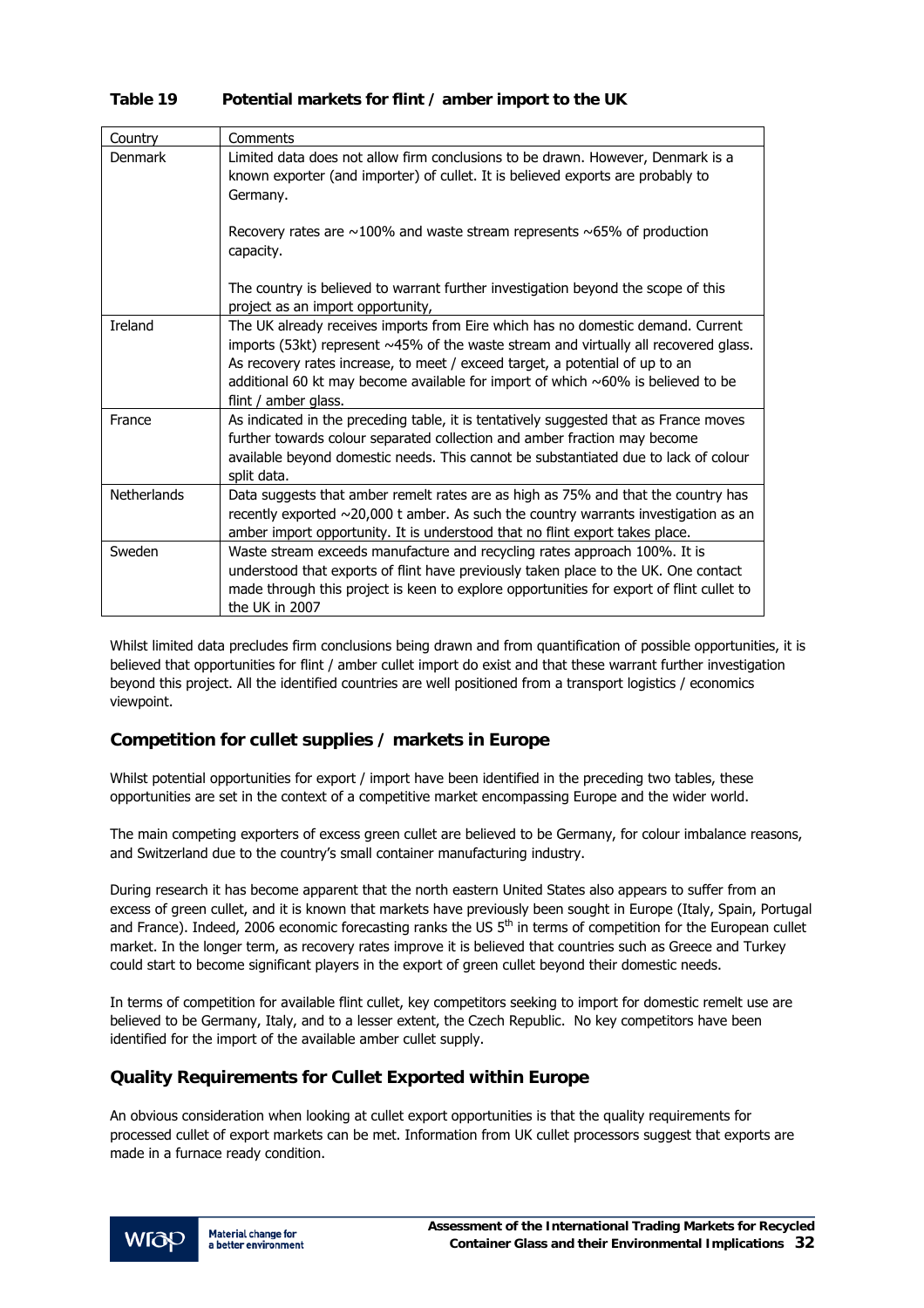<span id="page-34-0"></span>Data was received from Portugal, Spain, Switzerland and Turkey in respect of cullet quality requirements; it is understood that Italy holds specifications for mixed colour and flint cullet, but these were not provided during the project.

Reasonably detailed information was provided by Portugal and Turkey, however data from Spain and Switzerland was of only a very general nature indicating that contamination is a consideration in respect of ferrous and nonferrous metals, stones, ceramics and organic contamination and that particle size was also an issue.

A previous WRAP project 'Colourite'<sup>[14](#page-34-0)</sup> was concerned with actions to maximise cullet additions to container furnaces in order to yield maximum environmental benefit. One output from this project was the development of a furnace ready cullet specification. The specification includes a colour specification for flint, amber and green glass, agreed between glass manufacturers and glass processors and also, for information only, indicative contaminant levels.

Comparison of data provided by Portugal and Turkey against this specification is given below:

#### **Colour**

Information was provided by Turkey only.

| Glass Production - | Coloured contaminants |             |             |          |  |
|--------------------|-----------------------|-------------|-------------|----------|--|
| Colour             | <b>Flint</b>          | Green       | Amber       | Other    |  |
| <b>Flint</b>       | Min 97%               | Max 1.5%    | Max 2.5%    | Max 1.0% |  |
|                    | Turkey 99%            | Turkey 0.5% | Turkey 0.5% |          |  |
| Green              | Max 10%               | Min 70%     | Max 20%     | Max 1.5% |  |
|                    | Turkey 10%            | Turkey 85%  | Turkey 5%   |          |  |
| Amber              | Max 10%               | Max 20%     | Min 80%     | Max 1.0% |  |
|                    | Turkey 5%             | Turkey 5%   | Turkey 90%  |          |  |

#### **Table 20 Comparison of Cullet Colour Specification in the UK and Turkey**

The above data indicates that Turkey demands higher colour purity in respect of all cullet colours. The greatest difference is for green glass and suggests that if green glass was to be exported to Turkey further cullet processing would be required with implications for cost yield and  $CO<sub>2</sub>$  per tonne.

The UK does not currently export cullet to Turkey and as such it is not possible to comment on whether this specification is used in practise 'on the ground', however, there is no reason to disbelieve the information provided by the country.

In a broader sense it is known that countries such as Spain, Italy and France remelt a proportion of mixed cullet in their container production, and indeed, Spain classes 'green' exports from the UK as 'mixed'. On this basis it is reasonable to conclude that the colour purity requirements for exports of green cullet to these countries is less stringent than the requirements of the UK container manufacturers. Comment was not available from UK cullet processors on this point.

Industry', February 2006, written by GTS for WRAP.



j <sup>14</sup> 'Colourite Project – Maximising Cullet Additions in the Glass Container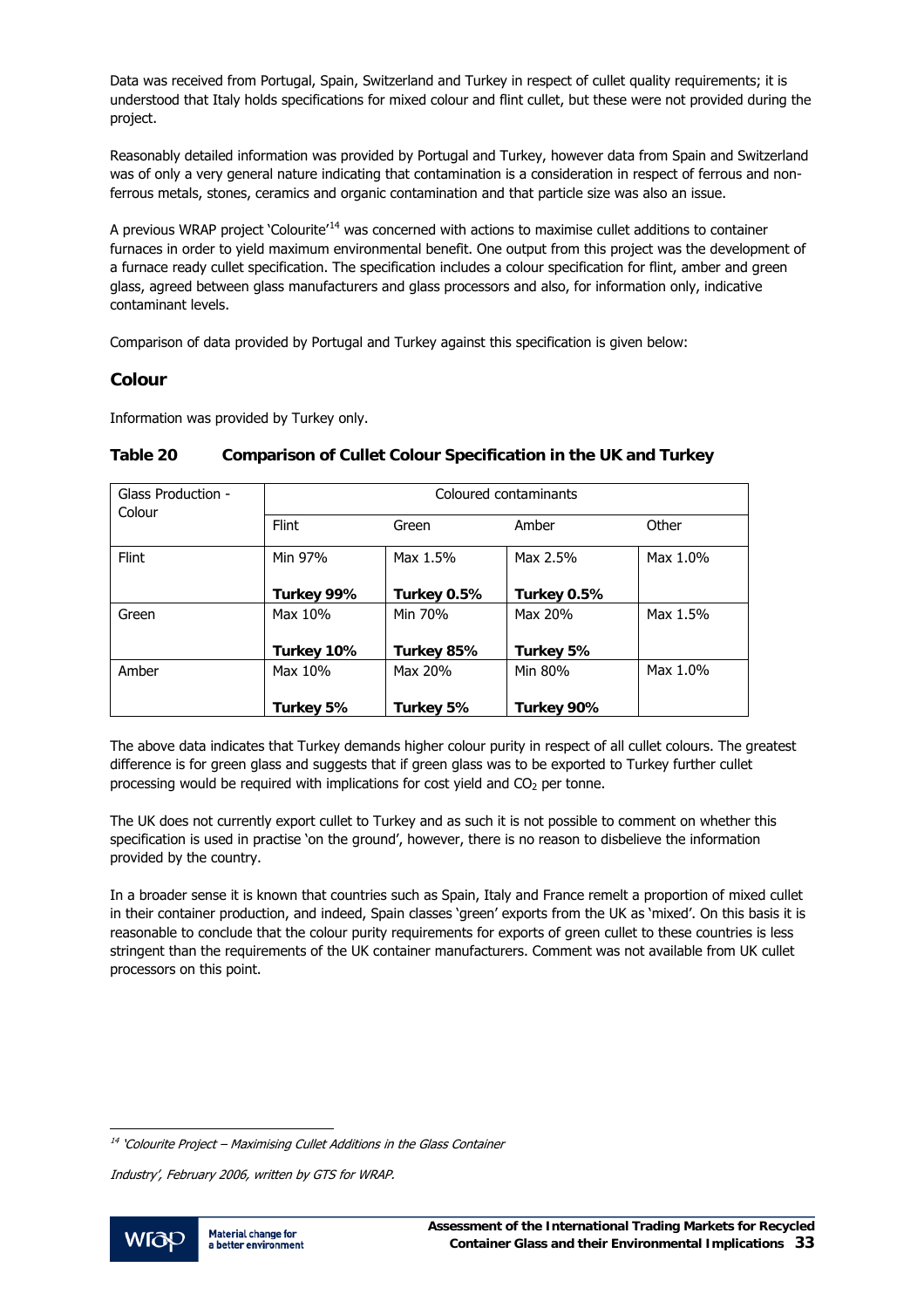#### **Contaminants**

| Contaminant                                                                                                                      | Maximum permissible level / wt% |             |               |
|----------------------------------------------------------------------------------------------------------------------------------|---------------------------------|-------------|---------------|
|                                                                                                                                  | UK.                             | Portugal    | <b>Turkey</b> |
| Moisture                                                                                                                         | 2                               | Unspecified | Unspecified   |
| Organic                                                                                                                          | 0.3                             | 0.05        | 0.04          |
| Inorganic including refractory material                                                                                          | 0.001                           | 0.005       | 0.008         |
| Ferrous metals                                                                                                                   | 0.002                           | 0.005       | 0             |
| Non-ferrous metals                                                                                                               | 0.002                           | 0.001       | 0.0005        |
| Other glass types (Pyrex, crystal, ovenware,<br>cooker top, plate, lighting, mirror, art, auto<br>windscreen, opal, medical etc) | 0.001                           | Unspecified | Unspecified   |
| <b>Heavy Metals</b>                                                                                                              | Unspecified                     | Unspecified | 0             |

#### **Table 21 Comparison of Cullet Contaminant Specification in the UK, Portugal and Turkey**

In general the specifications for Portugal and Turkey appear somewhat tighter than the UK specification, including a heavy metals limit for Turkey and again may have implications for supply to these markets.

The notable exception is inorganics which show a higher limit; discussions with UK processors suggest that the markets served by countries such a Portugal are better able to tolerate a higher degree of products defects associated with such contaminants.

Borosilicate / pyroceramic levels are not specified, however discussions with UK processors again suggests current export markets are less stringent in this regard. Discussions also indicate that when discussing trade opportunities with potential export recipients, the importance of not over-specifying cullet is highlighted as a means of controlling supply costs.

#### **Size**

#### **Table 22 Comparison of Cullet Size Specification in the UK, Portugal and Turkey**

|                                       | <b>Maximum Passing</b> |            |                        |                         |  |  |
|---------------------------------------|------------------------|------------|------------------------|-------------------------|--|--|
| Size (mm)<br>UK.<br><b>Categories</b> | A (Fine)               | B (Coarse) | Portugal               | <b>Turkey</b>           |  |  |
|                                       |                        |            | $≥50mm - 0%$           |                         |  |  |
|                                       |                        |            | ≥41mm ≤ 3.5%           |                         |  |  |
|                                       |                        |            |                        | $>40$ mm $-0\%$         |  |  |
| $>32$                                 | 0.5%                   | 5%         |                        |                         |  |  |
| $>16$                                 | 10%                    | 50%        |                        |                         |  |  |
| >8                                    | 40%                    | 45%        |                        |                         |  |  |
| >4                                    | 50%                    | 25%        |                        |                         |  |  |
|                                       |                        |            | $\leq$ 5mm - $\leq$ 5% | $\leq$ 5mm - $\leq$ 15% |  |  |
| <4                                    | 40%                    | 1%         |                        |                         |  |  |

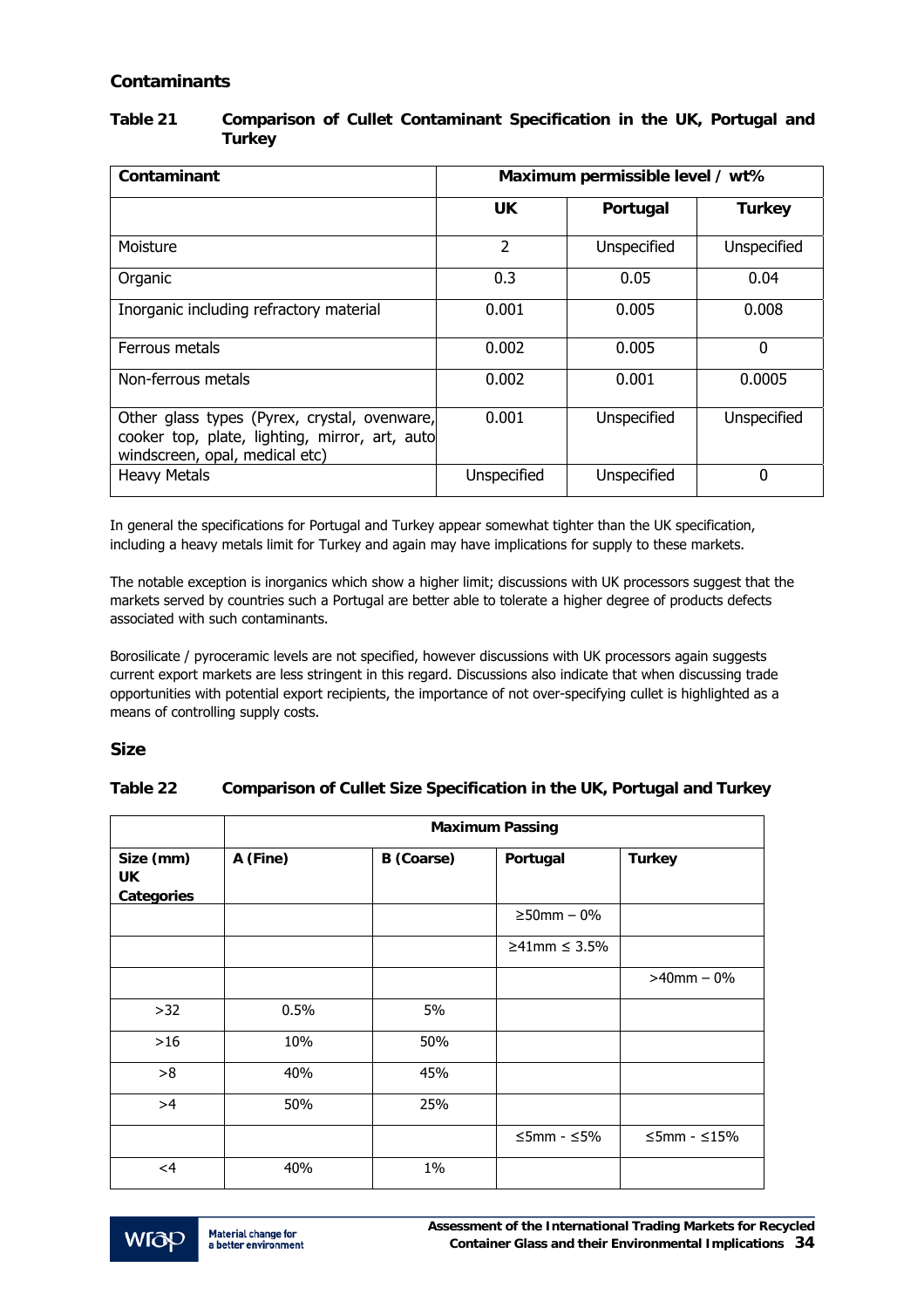Direct comparison between the UK and Portugese / Turkish specifications is not straightforward due to the UK distinction between coarse and fine cullet. However, all specifications are broadly similar with an indication that slightly coarser material is acceptable within the Portugese and Turkish markets. This finding has no major implications for export supplies.

# 3.3.4 Review of Possible Cullet Import / Export Opportunities – Rest of the World

Beyond Europe country profiles have been developed for the following countries:

- New world wine producers: Argentina, Australia, Chile, New Zealand, South Africa, USA (California)
- Rapidly growing economies: China, India, South Korea
- **Others Brazil, Japan**

The quality of data available for these countries is highly variable. For example, data for China has proved extremely difficult to obtain, whereas New Zealand offers a good range of data. As previously indicated North Africa and the Middle East were included as candidate regions for cullet trade, however, lack of data has precluded any meaningful analysis under this project.

The country categories above are discussed in the following sections.

#### **New World Wine Producers**

**New Zealand** - New Zealand suffers an excess of cullet beyond the needs of its domestic container manufacturers and is already understood to be exporting some of this excess and as such there is no prospect for export of excess green from the UK. Conversely, New Zealand is exporting flint in significant quantities and could potentially offer an import opportunity to the UK. However, the planned expansion of the domestic remelt capacity in 2007 may change this position, but the absence of colour split data does not allow firmer conclusions to be drawn.

In summary New Zealand is seen as a potential source of flint cullet for import to the UK warranting further investigation.

**Australia** - Container production and waste stream levels are closely matched suggesting that the country could nominally be self sufficient in cullet (with the caveat that waste stream colour split is not known). Only a moderate increase in recovery is targeted over the current ~41%. In addition, if imports are required to meet remelt demands, it is believe that New Zealand will be the ideal trading partner for Australia due to an excess of cullet in that country.

As such, Australia offers a poor prospect for export of green cullet from the UK. No conclusions can be drawn on opportunities for import to the UK of clear / amber cullet from Australia.

**Argentina and Chile** – Based on very limited data the recycling infrastructure and rate is understood to be very low in both countries and centres around 'garbage pickers'. It is understood that the US 'Container Recycling Alliance' was hoping to establish green cullet export outlets in Chile and Argentina, these markets being seen as holding promise as steady outlets for American exports of green cullet as they are both large wine exporters. However, economic forecasting does not rank either country as significant in terms of export / import activity, although it is known that Berryman have exported green cullet to Argentina in the past. In terms of significance, Argentina has a considerably bigger container manufacturing industry than that of Chile, by a factor of  $\sim$ 4. Under this project it is only possible to tentatively suggest that these countries (and more probably Argentina) may offer an opportunity for export of excess green cullet from the UK.

**United States (California) -** Whether or not glass container and fibreglass plants in California still need more high-quality cullet is the subject of conflicting data. The state has a recycling rate comparable to the UK, but with a target of 80% which, if and when realised, should reduce the need for any imports to the state. Direct dialogue with the US Glass Packaging Institute suggests no significant demand exists.

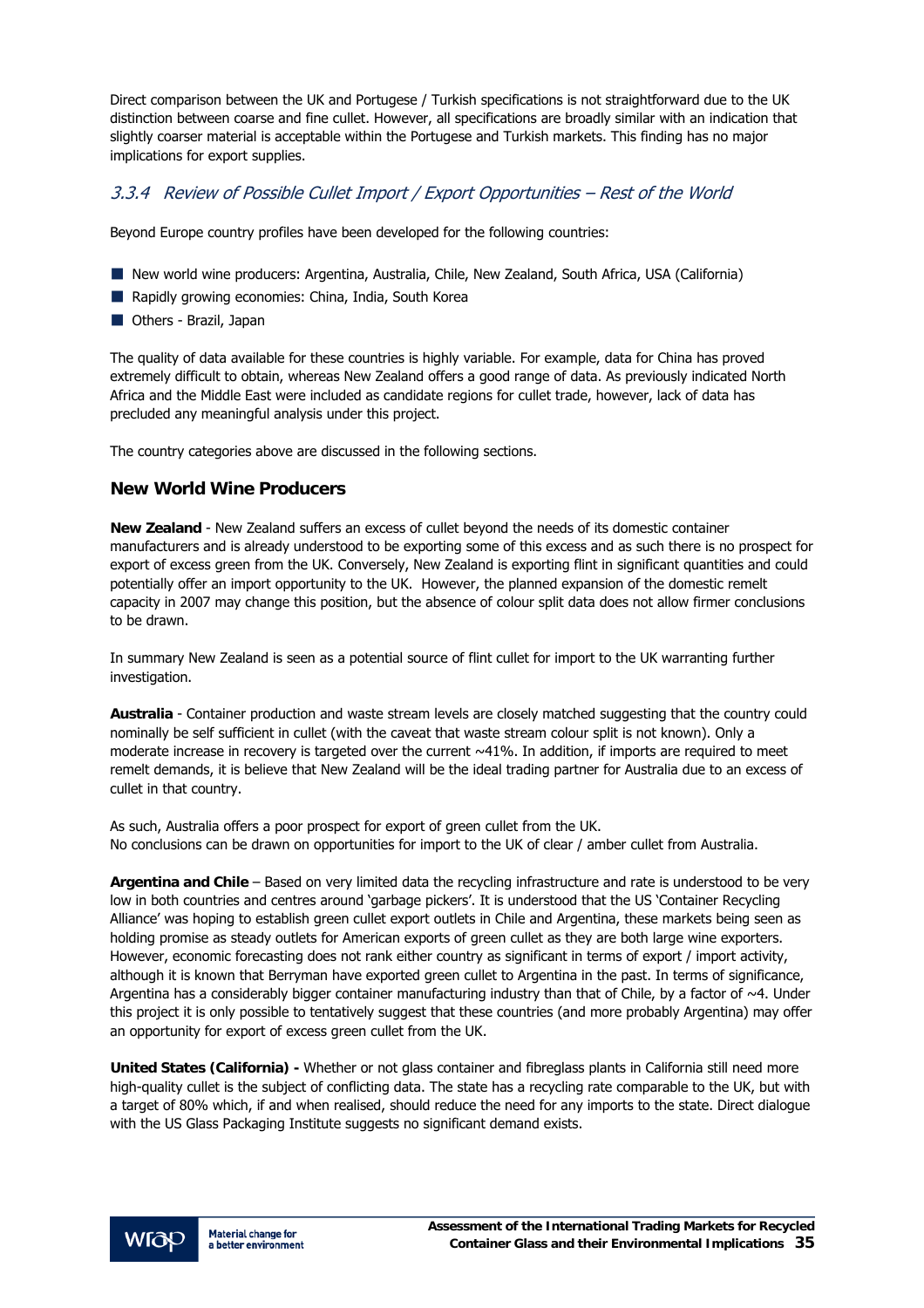Given gluts elsewhere in the country, it is tentatively proposed that any cullet demand will most probably be met through inter-state cullet trade without the need for imports from further a field, and as such the prospects for export of green cullet from the UK are poor.

**South Africa** - Due to current low recycling rates there would appear to be some opportunity for export of excess green cullet to SA (of the order of an estimated  $\sim$ 150 kt), however, this appears to be precluded even at a local regional level by cost at the current time. Given a rapidly rising recycling rate and if aspirations for 86% recovery by 2015 are realised, the country will become nominally self sufficient in cullet for remelt and therefore any such export market will be short lived.

Information from Consol suggests that the decision whether to import cullet will to a large extent be driven by the ability of their raw material suppliers to meet their growing demands. It is ventured by Consol that they might reach a situation in the medium term (5 years) where they will have to investigate the feasibility of importing cullet, but with no real feel for what colours and quantities. On this basis it is suggested that relationships be developed with Consol and a watching brief maintained.

In terms of amber / flint import to the UK, current low recycling rates preclude this. However, even when recycling rates improve, due to the close match between the colour split of production and recovery, all flint / amber arisings will find use domestically and as such no opportunity exists.

The above analysis suggests that the most probable opportunities for cullet trade with New World wine producers lies with the export of green cullet to South Africa and Argentina, however these prospects are tentative.

## **Rapidly growing economies**

**China and South Korea -** the European glass manufacturing confederation CPIV (2006), identifies key competitors with the EU 25 in the glass container market as China (particularly dominant), South Korea and Taiwan (CPIV, 2006).

It was anticipated that China may offer a significant opportunity as a cullet export target. Published data for China is extremely limited, but economic forecasting suggests the country is a dominant exporter of cullet ranking first in the region and third in the world. In terms of global target markets China ranks only  $12^{th}$  behind the UK and Belgium. However, it is noted that WRAP have recently (December 2006) received a non-specific trade enquiry from a Chinese plastics reprocessor regarding glass and plastic imports from the UK; follow up of this enquiry lies outside this project. Additionally, China's growing role in glass manufacture is evidenced by commercial enquiries to the UK's trade association British Glass; in 2006 a glass specific trade delegation was hosted and assistance has also been requested in the specification of a major glass recycling plant in Hainan province. As such, it is suggested that a watching brief should be maintained on China as a potential trade partner. The forecast suggests that the dominant export destination from China is South Korea.

Data for South Korea is again extremely limited, however the country is understood to have a well developed recycling infrastructure and rate. It is believed that S Korea may offer a potential opportunity for export of excess green cullet from the UK. However, this opportunity is in the context that China is believed to be a major exporter to South Korea, and as such actual opportunity may be limited.

**India –** Data for India is very limited. Recycling is based around garbage pickers and recovery rates are believed to be poor. Data is insufficient to draw conclusions under this project.

## **Other Countries**

**Japan -** Based on available information, and in the absence of colour split data, there would appear to be a shortfall of domestic cullet for use in remelt. This is in the context of already high recycling rates. However, due to the absence of information on the colour split of recovered and remelted glass this conclusion is at best tentative, with no feel for the colour of any possible shortfall.

However, there is apparently no cullet import / export activity at the current time, or indication that this position will change.

Japan is closely engaged in the 3Rs initiative and support of developing countries in the Asian region, as such it is postulated that any cullet trade is more likely to take place with those countries.

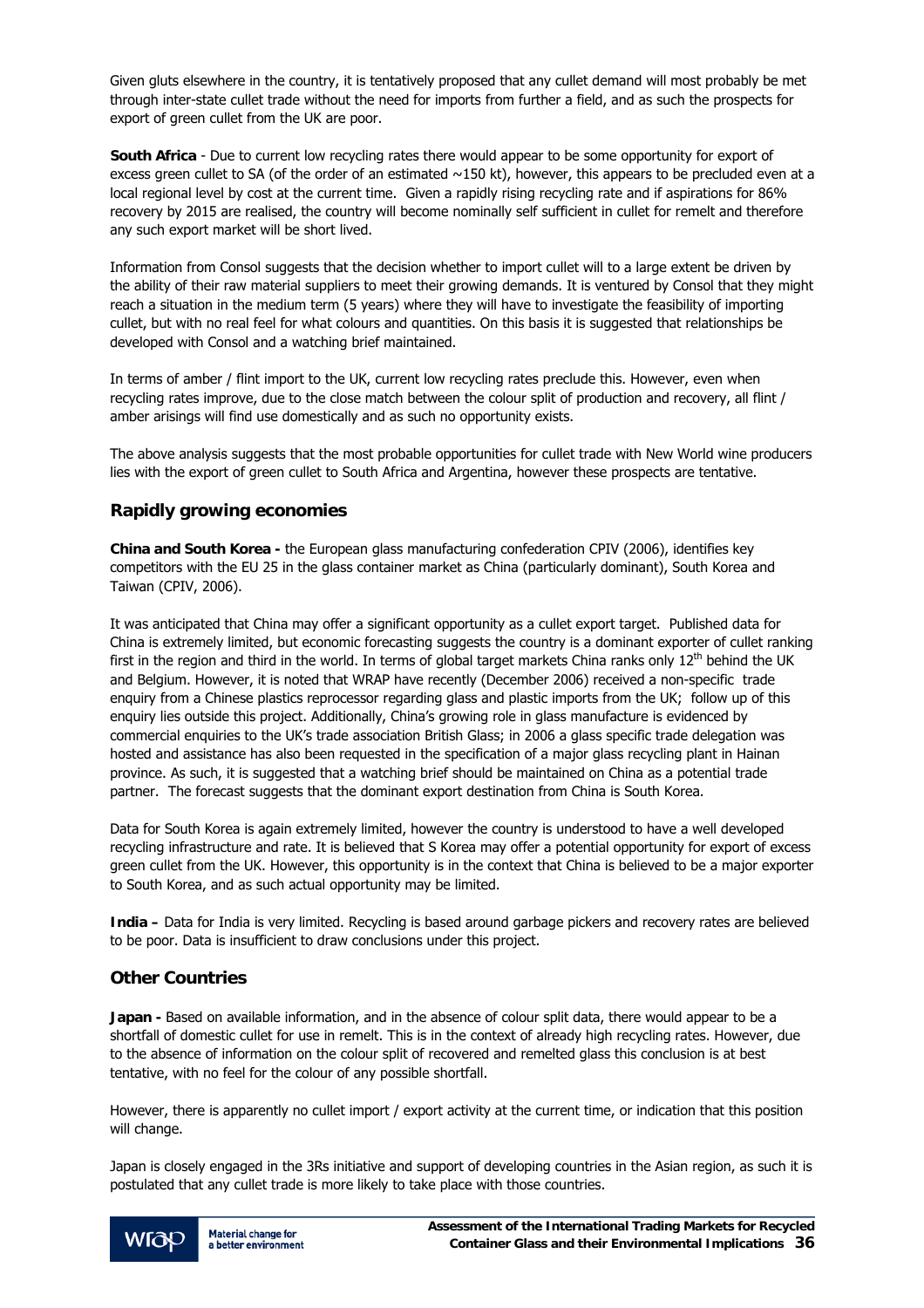On this basis, it is not believed that Japan is a strong prospect for cullet import or export from / to the UK.

**Brazil –** The country currently imports 46kt cullet of which only 10,000 tonnes is used in container manufacture, despite relatively modest remelt rates. However, the country forecasts a ceiling for imports of 50kt pa by 2008. Unless the UK can 'break into' the existing market, prospects for cullet export to Brazil are poor. The country, which currently exports no cullet, does not expect this situation to change.

# 3.4 Summary of Import / Export prospects and future work in this area

It is apparent from the above analysis that there is already an active market in international cullet trade. Anecdotal data suggests that some of this trade, particularly intra-continental, is between factories in different countries owned by multi-national container manufacturers. However, due to its commercially confidential nature, information on such intra-company movements is very limited and un-quantified.

This study has identified potential opportunities for the UK in terms of cullet import / export principally lying within Europe with tentative export opportunities in Argentina, South Africa and South Korea. Such opportunities have been assessed at a macro, country level due to extremely limited company level data.

To further explore these opportunities it will be necessary to establish possible trading partners in the relevant countries to discuss potential markets at a more detailed and commercial level; dependent on country, such contacts may already exist. It has been previously noted that the more distant opportunities within Europe are precluded based on the basis of transport economics. In this context if there is a UK policy will for such trade to take place, it may be necessary for pricing mechanisms to be put in place to support such trade. One such possible mechanism might be the introduction of differential PRN/PERN values for different end use applications. Such a mechanism may support and add value to favourable end use applications. As previously indicated developments such as the carbon cap introduced by the EUETS is also anticipated to stimulate further demand for cullet amongst EU container manufacturers.

A key element which must be taken into account in development of export / import markets is certainty for UK processors in respect of the regulatory regime in which they will operate. Such operators naturally show reticence in committing to export contracts where any uncertainty exists regarding the value of those markets (for example if differential PRN/PERN values were to be introduced for different end use applications).

In this context it is suggested that actions based upon the findings of this and other reports must be quickly translated into policy tools which support desired outcomes and offer certainty to operators in making commercial decisions.

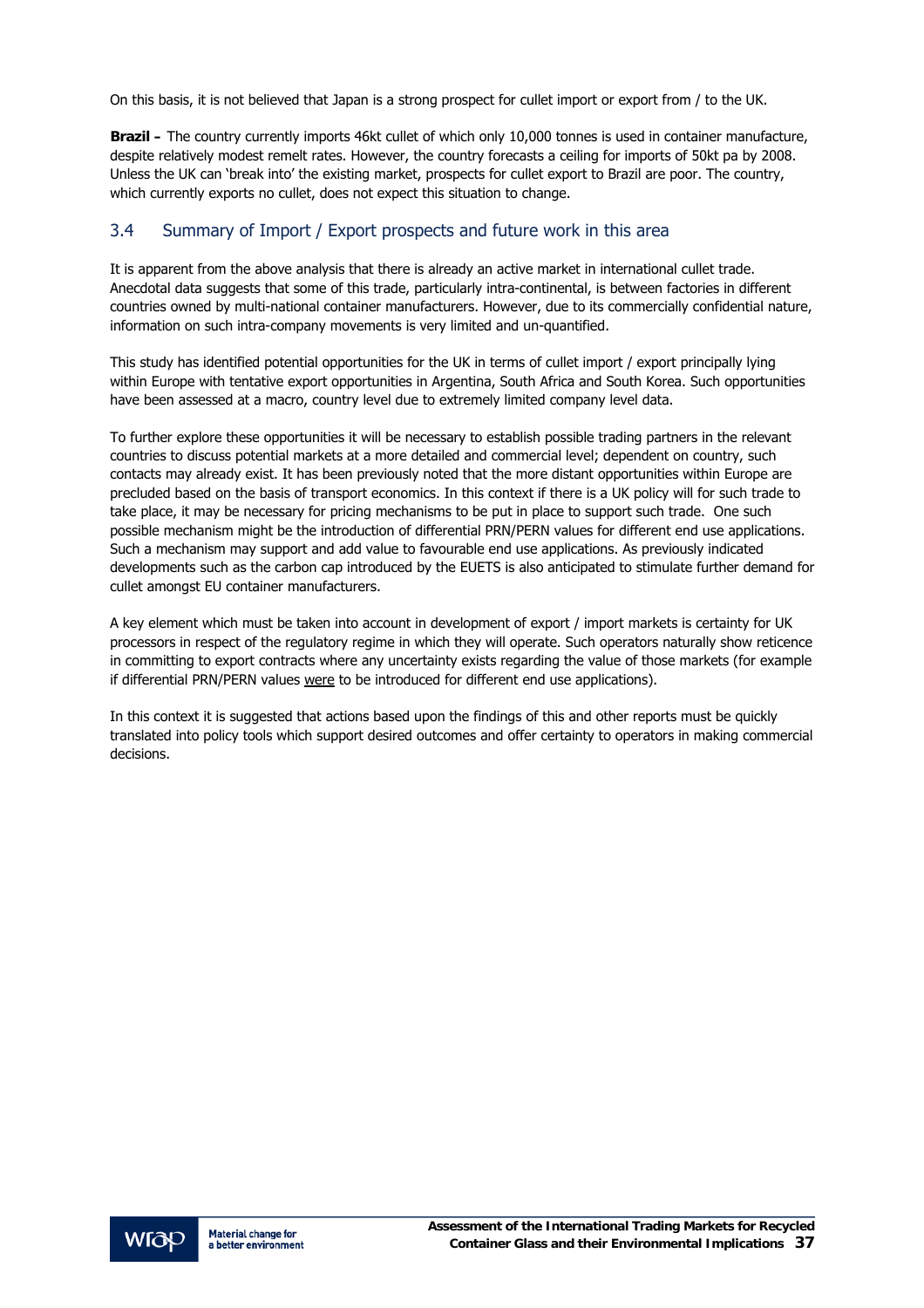# **4.0 Development of an environmental model**

The preceding sections have identified that due to colour imbalance issues an opportunity exists for the export of surplus green / mixed cullet. It has further been identified that potential markets exist for such exports, and indeed significant export is already taking place.

However, the existence of a market does not necessarily equate to the servicing of that market making good environmental sense. As such a major output from this study has been the development of a model to compare the environmental benefits or dis-benefits of serving the various end markets for cullet collected in the UK.

The following section outlines the development of this model.

Figure 8 summarises the UK glass recovery system. The net environmental effect of recovery is influenced significantly by the recovery route taken and the end application. For example, the quality of the material collected dictates the level of processing needed to meet the requirements of the end applications and influences the level of yield losses.





Source: A study into the interaction of imported wine bottles and the UK's cullet supply. GTS and Oakdene Hollins for WRAP. January 2006.

It should be noted that although cullet can be recovered from EfW bottom ash this currently represents a very small percentage of the total and the high level of contamination and the size, which is typically below the 0.95cm required for automated colour sorting, means that it is destined to go to the alternative, lower specification markets. This was discounted within the environmental model as a source of glass with possible remelt end market applications.

Figure 9 shows the required inputs (variables) and outputs from the environmental model. In summary, the user enters customised data such as the tonnage of glass collected, the mode of collection and transit distances and the model calculates the net environmental effect of sending the cullet to the three end applications under review, namely;

Material change for WIOP a better environment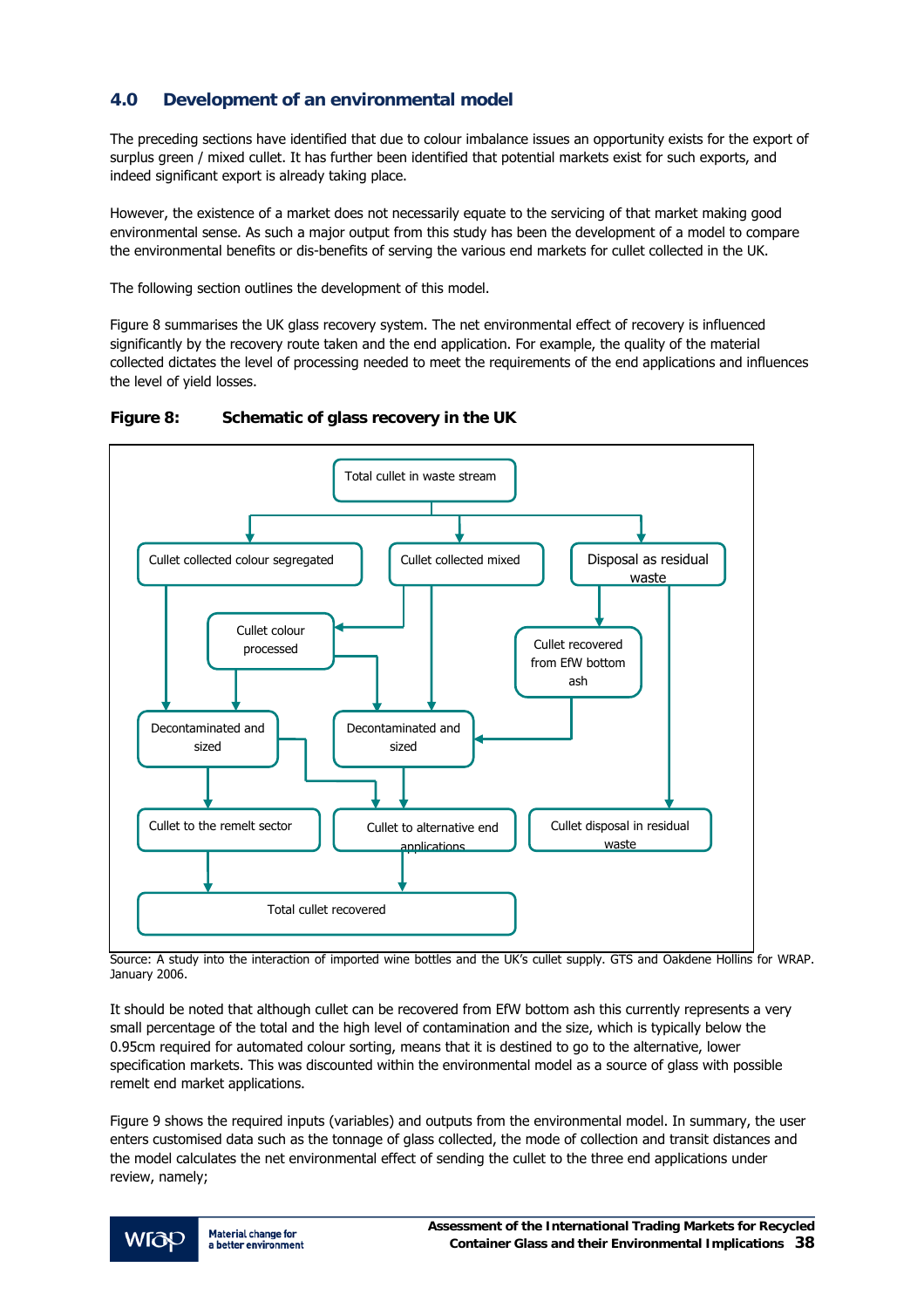- <span id="page-40-0"></span>Domestic container glass manufacture
- Domestic aggregates manufacture
- Foreign container glass manufacture





This section is split into the 3 component parts shown in Figure 9 namely Collection, Processing and End application, describing the base data used to determine the model inputs and outputs. The model itself is provided as an Excel spreadsheet which is made available with this report; instructions for its application are included within the spreadsheet.

## 4.1 Collection

Collection in the context of this study refers to the disposal of glass containers in bring or bottle banks by householders or the kerbside collection of containers by local authorities or contracted waste management companies.

## 4.1.1 Kerbside collection

The British Glass Life Cycle Carbon Dioxide Emissions Study<sup>[1](#page-40-0)5</sup> concluded that the transport impacts of kerbside collection of glass results in a  $CO<sub>2</sub>$  burden of 3kg $CO<sub>2</sub>/t$ . This was based on the assumption that kerbside collection was undertaken with a 5 tonne load of glass moved 15 miles @ 12 mpg. This assumption was regarded as reasonable in discussions held with a number of local authorities, glass processors and a major waste management company.

<sup>&</sup>lt;sup>15</sup> Glass recycling – life cycle carbon dioxide emissions. A life cycle analysis report. Prepared for British Glass by Enviros. November 2003.



1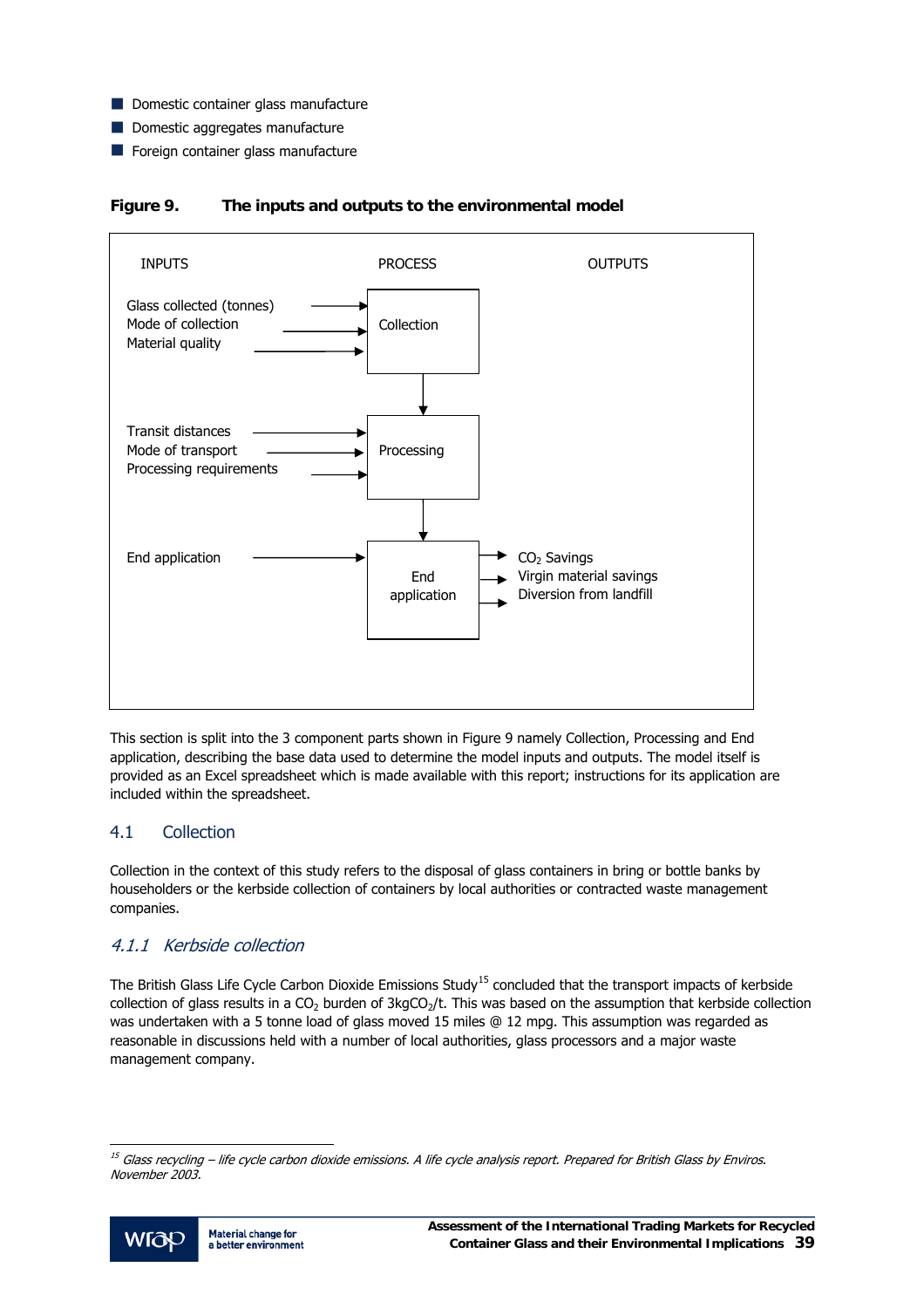## <span id="page-41-0"></span>4.1.2 Bring systems

A research project at the University of Southampton<sup>[16](#page-41-0)</sup> researched average car journeys to bring sites in Southampton. Their findings were that only 28% of trips were dedicated journeys, i.e. 72% of journeys did not incur additional environmental burden. The average return journey was found to be 0.267 miles with a  $CO<sub>2</sub>$ impact of 0.141kg/mile. Unfortunately, the study did not determine the average weight of each load. Table 22 shows the  $CO<sub>2</sub>$  calculations assuming average load weights of 3, 5, 7 and 9kg. The environmental burden of collection varies from 1.2 kgCO<sub>2</sub>/t for loads of 9kg to 3.5 kgCO<sub>2</sub>/t for loads of 3kg. For the model a figure of 3 kgCO<sub>2</sub>/t was considered to be representative since a load of 3kg is equivalent to six wine bottles. In addition, this figure is in line with that of kerbside discussed in section 4.1.1. above.

| <b>Distance</b><br>(Miles) | CO <sub>2</sub> /mile<br>(kg) | Load<br>(kg) | Journeys /<br>tonne | $CO2$ impact<br>(kg/tonne) | Adjustment for dedicated<br>journeys (kgCO2/t) |
|----------------------------|-------------------------------|--------------|---------------------|----------------------------|------------------------------------------------|
| 0.267                      | 0.141                         |              | 333                 | 12.5                       | 3.5                                            |
| 0.267                      | 0.141                         |              | 200                 | 7.5                        | 2.1                                            |
| 0.267                      | 0.141                         |              | 142                 | 5.4                        | 1.5                                            |
| 0.267                      | 0.141                         | q            | 111                 | 4.2                        |                                                |

## Table 23. The CO<sub>2</sub> impacts of delivering glass to bring systems

## 4.1.3 Material quality

The quality of the input material in terms of contaminants, colour contamination and size has a significant bearing on the downstream processing requirements. For example, Figure 10 shows an example of the typical mixed glass recovered from a kerbside scheme. Colour sorting would be required for this material to be used for container manufacture (domestic and export) but not for fibre glass or aggregates. Yield losses of 4% would be anticipated for processing this into containers or furnace ready cullet and 1% yield losses for use in aggregates manufacture.

#### **Figure 10. An example of the mixed cullet recovered from kerbside collection**



Figure 11 shows a worst case scenario in terms of poor quality glass. This glass was recovered from a Materials Recycling Facility (MRF). The glass is heavily contaminated with foreign material and could not be processed into furnace ready material since yield rates would be too low and for container manufacture the material is too small to colour sort, i.e. less than the 0.95cm required for automated colour sorting. Currently the majority of the glass recovered from MRFs in the UK goes to the aggregates market<sup>[17](#page-41-0)</sup> with no glass from MRFs used in container

<sup>&</sup>lt;sup>17</sup> Quality standards and efficiency. An international perspective. Bob Graham, Entec and David Dougherty, the Dougherty Group. The Materials Recovery Forum. 8<sup>th</sup> November 2006.



j

<sup>&</sup>lt;sup>16</sup> Analysis of energy footprints associated with recycling of glass and plastic – case studies for industrial ecology. University of Southampton, 2004.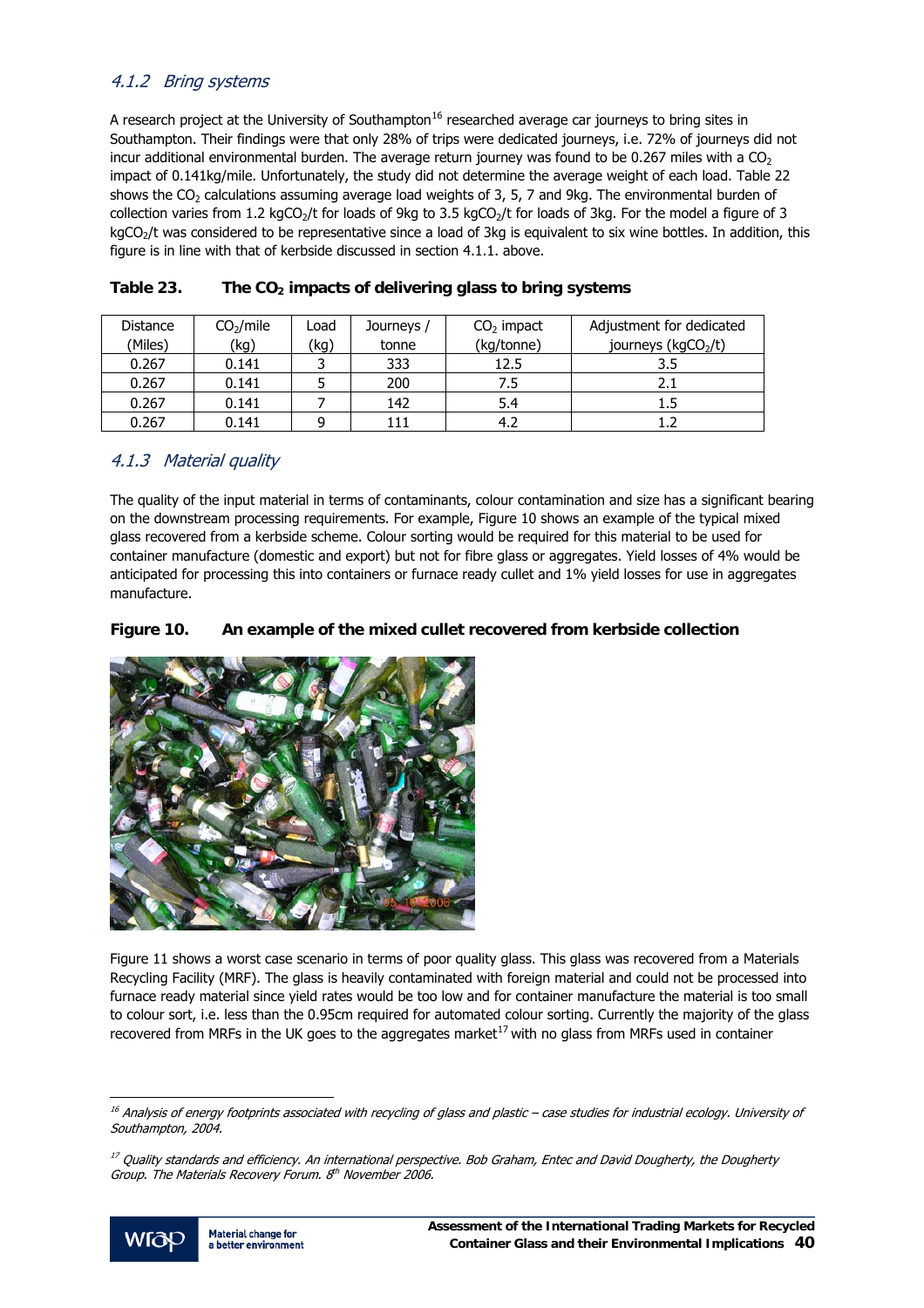<span id="page-42-0"></span>manufacture in the UK $^{18}$  $^{18}$  $^{18}$ . In the USA similar issues have been experienced with the recovery of glass from MRFs with up to 40% of the recovered glass being too small to colour sort<sup>[1](#page-42-0)9</sup>.



## **Figure 11. An example of poor quality cullet collected from a MRF**

It is noted however that automated sizing of cullet can be incorporated into MRF design with material less than 0.95cm going to sand blasting and aggregates and material above 0.95cm of suitable size to be colour sorted and used in remelt $20$ .

Taking current UK practice into consideration, the model assumes all material from MRFs will be used in the manufacture of aggregates with a yield loss of  $20\%^{21}$  $20\%^{21}$ .

## **Section 4.1. Summary of Environmental Model base assumptions:**

Collection (kerbside and bring) incurs an environmental burden of  $3kgCO<sub>2</sub>/t$ 

Yield losses of 4% arise during the processing of bring and kerbside glass for container manufacture.

Yield losses of 1% arise during the processing of bring and kerbside glass for aggregates manufacture

Yield losses of 1% arise during the processing of bring and kerbside glass for aggregates manufacture

Yield losses of 20% arise during the processing of MRF glass for aggregates manufacture

No MRF glass is used in container manufacture

## 4.2 Processing

## 4.2.1 Transport (Road)

Figure 12 shows the typical vehicles used to bulk haul cullet with average loads of 25 tonnes. Glass processors were consulted to determine fuel consumption (litres/km) during the bulk transfer stages within the process. Data on the volumes of glass recovered, fuel use and distance travelled were provided to enable this calculation to be

l

 $18$  Mick Keogh, Berrymans. WRAP Glass Action presentation  $\bar{Z}^{th}$  December 2006.

<sup>&</sup>lt;sup>19</sup> Breaking down glass recovery. Paul J Smith. Resource Recycling September 2005.

<sup>&</sup>lt;sup>20</sup> Quality standards and efficiency. An international perspective. Bob Graham, Entec and David Dougherty, the Dougherty Group. The Materials Recovery Forum. 8th November 2006.

<sup>&</sup>lt;sup>21</sup> Adam Day, Day Aggregates, WRAP Glass Action presentation  $Z<sup>th</sup>$  December 2006.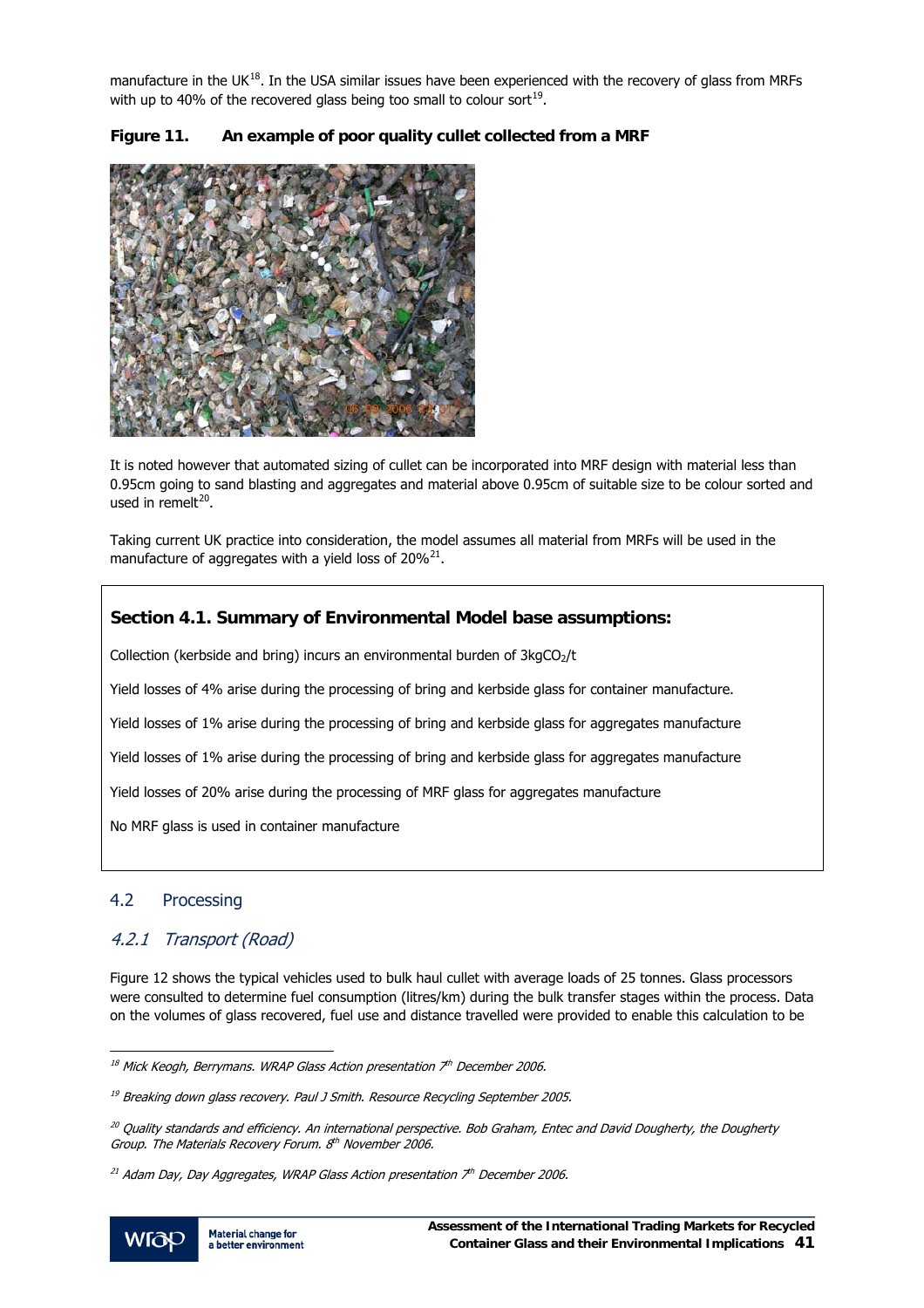<span id="page-43-0"></span>made and an average figure of 0.4 litres/km was established. Using standard conversion factors<sup>[22](#page-43-0)</sup> (1 litre of diesel fuel equates to 2.63 kgCO<sub>2</sub>) and with 25 tonne vehicle loads the CO<sub>2</sub> impact per tonne km was calculated at 0.042kg. This figure is used within the model to calculate the kgCO<sub>2</sub>/t of,

- **Transport from bulking station to processor**
- **Transport from processor to end application**



**Figure 12. An example of the vehicles used to bulk haul cullet.** 

Source: [www.recresco.co.uk](http://www.recresco.co.uk/)

# 4.2.2 Transport (shipping)

The two methods of shipping cullet are via bulk carriers (Figure 13) or containers (Figure 14). Bulk carriers are the most common mode of shipping cullet. For example, Figure 13 shows cullet from the Recresco Southampton plant being loaded onto a vessel in Southampton Docks by conveyor. Open top containers can be used for cullet but the process of loading, typically using a grab or shovel system, can be far more labour intensive and costly. Figure 15 shows the simplicity of using the conveyor system with trucks tipping the cullet straight onto the conveyor. Figure 16 shows an example of the grab system used to load both bulk vessels (where conveyor systems are unavailable) and containers.

# **Figure 13. An example of a bulk carrier**



 $^{22}$  Guidelines for company reporting on greenhouse gas emissions. Annex  $1$  – fuel conversion factors. Defra, July 2005.



j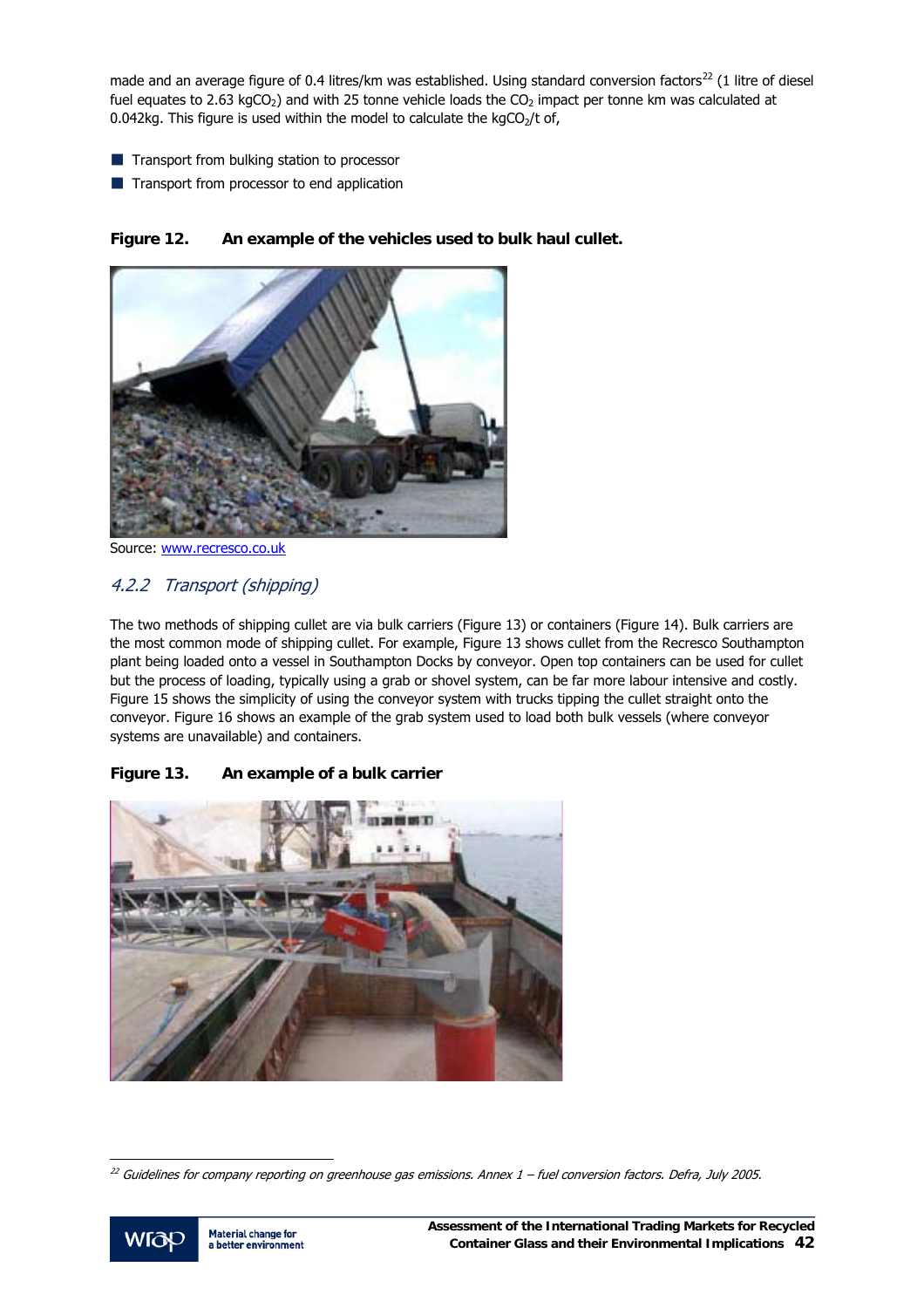**Figure 14. An example of a container vessel.** 



**Figure 15. An example of the conveyor system used to load vessels.** 



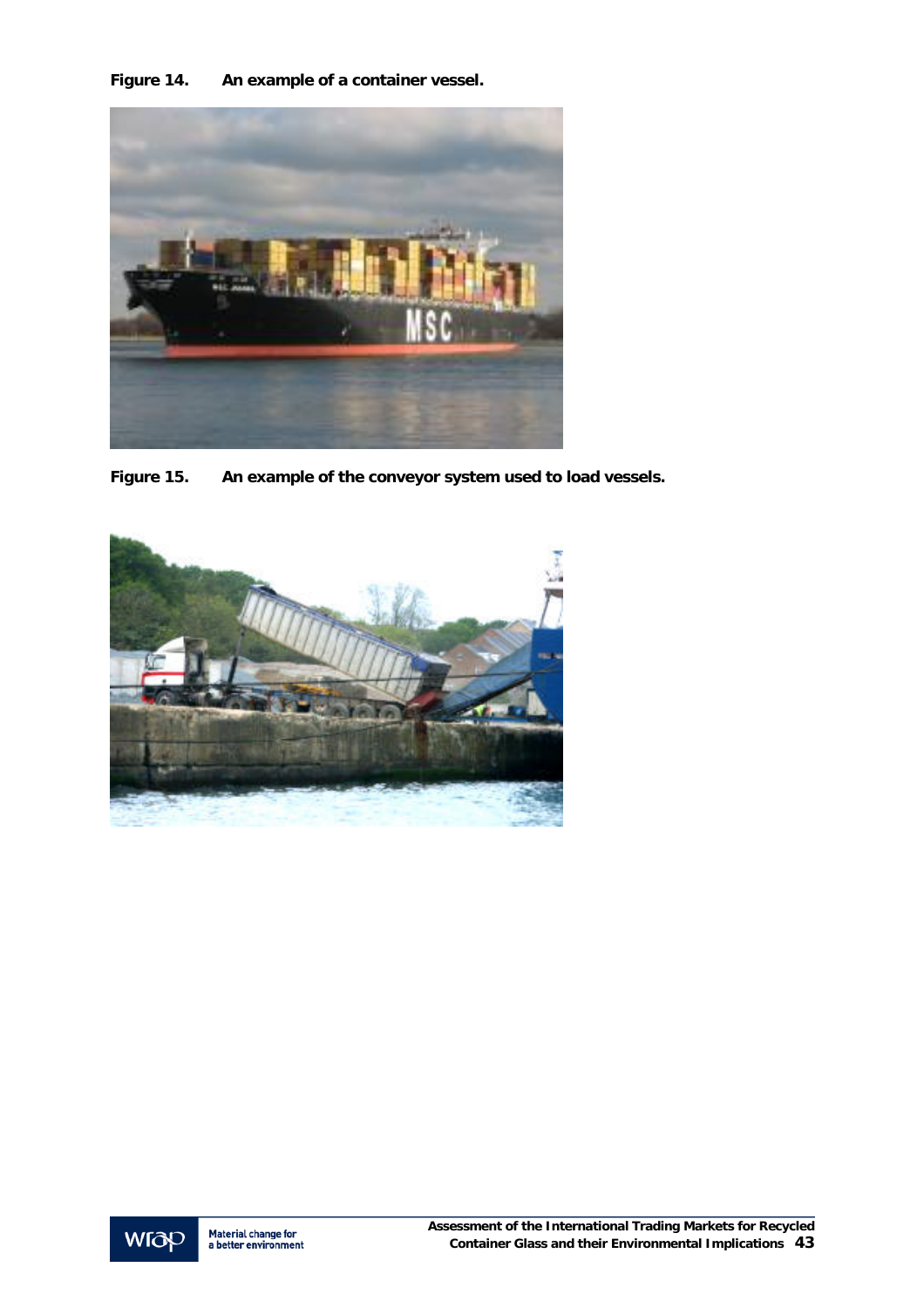<span id="page-45-0"></span>**Figure 16. An example of the grab system used to load vessels.** 



The sizes of vessels vary considerably and the typical bulk vessels used for cullet are,

- Up to 4,000 tonne Coasters for short haul domestic journeys and to Europe (e.g. Portugal).
- $\blacksquare$  10,000 tonne Coasters for medium haul journeys (e.g. USA).
- 30,000 tonne bulk vessel for long haul journeys (e.g. Australia).

For container vessels a 4639 TEU (Twenty foot Equivalent Unit) is representative.

Table 24 shows the  $CO<sub>2</sub>$  impacts per tonne of cullet for each of the 4 shipping modes. The analysis shows that containers cause the least environmental impact.

#### Table 24. Calculation of the kgCO<sub>2</sub>/t per day impact of shipping via the four modes **under review.**

| Shipping             | Fuel type  | Fuel use (t/day) |         | Fuel       | Total $kgCO2/$ tonne per |         |
|----------------------|------------|------------------|---------|------------|--------------------------|---------|
| mode                 |            |                  |         | conversion | day                      |         |
|                      |            | At Sea           | In Port | factor     | At Sea                   | In Port |
| 4,000t bulk          | <b>MDO</b> | 5.5              | 0.4     | 3164       | 4.351                    | 0.316   |
| 10,000t bulk         | <b>MDO</b> | 18               | $1.5\,$ | 3164       | 5.695                    | 0.475   |
| 30,000t bulk         | <b>MDO</b> | 48               |         | 3164       | 5.062                    | 0.527   |
| Container            | IFO        | 72               |         | 3223       | 2.115                    |         |
| vessel <sup>23</sup> | MDO        |                  | 38      | 3164       |                          | 0.108   |

Source: Fuel use data from Doug Perry. Ship Agencies UK.

Table 25 shows the transit times for each of the shipping modes from Felixstowe, the largest container port in the UK. Table 26 shows the port times for each shipping mode.

<sup>&</sup>lt;sup>23</sup> Container vessels use a combination of MDO (Medium Diesel Oil) and IFO (Intermediate Fuel Oil). The calculations are based on 4639 containers (TEUs) per vessel and 24 tonnes of cullet per container.



j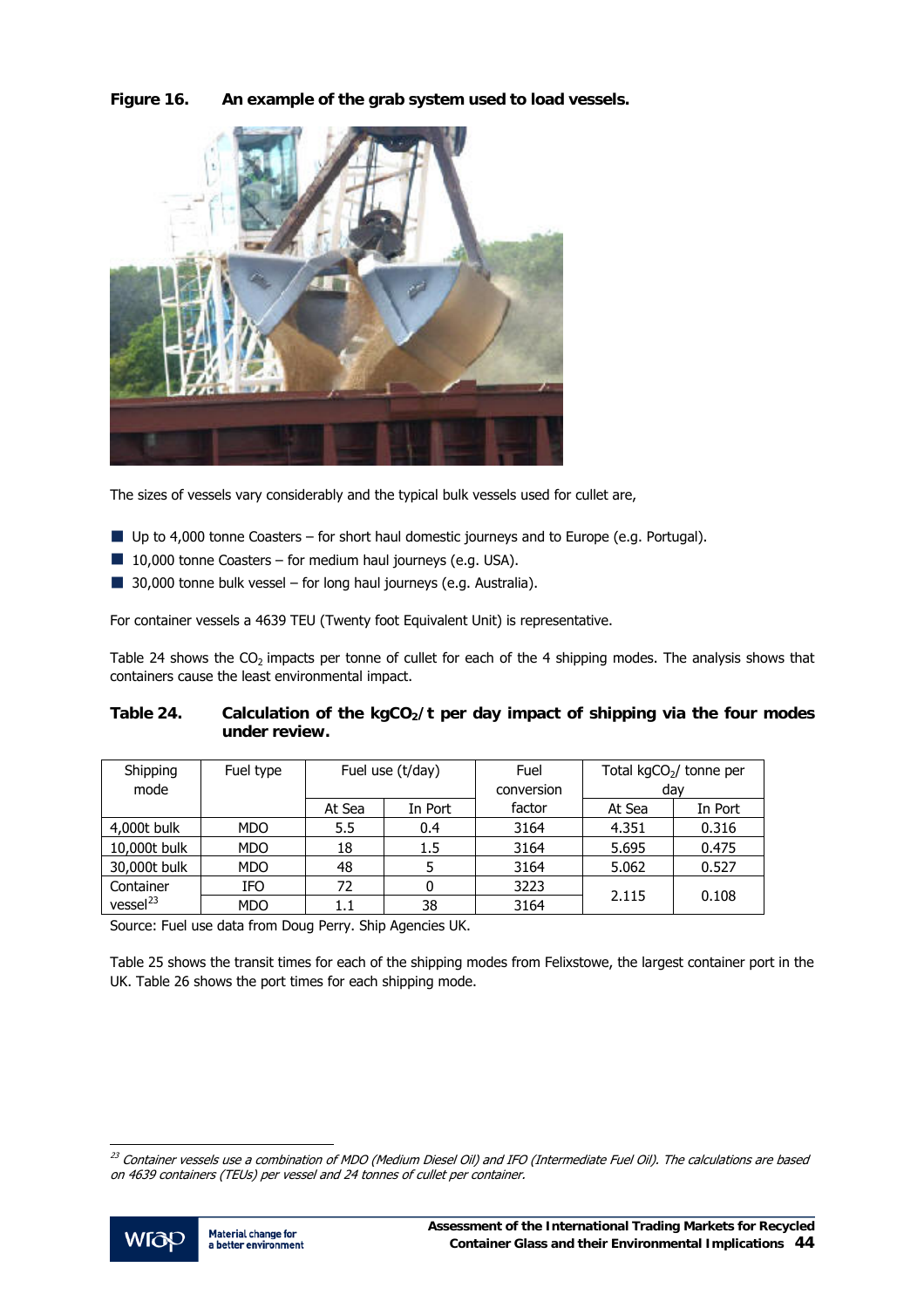| Geographical Zone | Selected             |              | Transit Times by Shipping Mode (days) |                |             |
|-------------------|----------------------|--------------|---------------------------------------|----------------|-------------|
|                   | reference port       | 4,000t       | 10,000t                               | 30,000t bulk   | Container   |
|                   |                      | Coaster @ 11 | Coaster @ 14                          | @ 17.5 knots   | vessel @ 20 |
|                   |                      | knots        | knots                                 |                | knots       |
| Central Europe    | <b>Bremen</b>        | 1.3          | 1                                     | 0.8            | 0.7         |
|                   | (Germany)            |              |                                       |                |             |
| Scandinavia       | Gothenberg           | 2.2          | 1.6                                   | 1.2            | 1.1         |
|                   | (Sweden)             |              |                                       |                |             |
| Russia            | St Petersberg        | 5            | 3.9                                   | 3.1            | 2.8         |
| Western           | Lisbon               | 5            | 3.9                                   | 3.1            | 2.8         |
| Mediterranean     | (Portugal)           |              |                                       |                |             |
| Eastern           | Izmir (Turkey)       | 11.1         | 8.7                                   | $\overline{7}$ | 6.1         |
| Mediterranean     |                      |              |                                       |                |             |
| S. Africa         | Durban               | N/A          | 20.5                                  | 16.4           | 14.3        |
| M. East           | (S.<br><b>Jeddah</b> | N/A          | 11.7                                  | 9.4            | 8.2         |
|                   | Arabia)              |              |                                       |                |             |
| India             | Mumbai               | N/A          | 18.6                                  | 14.9           | 13          |
| Far East          | Tokyo (Japan)        | N/A          | 33.1                                  | 26.5           | 23.2        |
| Australasia       | Melbourne            | N/A          | 32.9                                  | 26.3           | 23          |
|                   | (Australia)          |              |                                       |                |             |
| NE N. America     | Montreal             | N/A          | 9.6                                   | 7.7            | 6.7         |
|                   | (Canada)             |              |                                       |                |             |
| SW N. America     | Angeles<br>Los       | N/A          | 22.9                                  | 18.3           | 16          |
|                   | (USA)                |              |                                       |                |             |
| S. America        | Valparaiso           | N/A          | 22                                    | 17.6           | 15.4        |
|                   | (Chile)              |              |                                       |                |             |

#### **Table 25. Transit times to selected reference ports.**

Source: calculated using the journey calculator at [www.world-register.org/dist.htm](http://www.world-register.org/dist.htm) and speeds provided by Doug Perry – Ship Agencies Ltd.

#### **Table 26. Average time in port for the four shipping modes.**

| <b>Shipping mode</b> | Port time (days) |
|----------------------|------------------|
| 4,000 t Coaster      | 2.5              |
| 10,000t Coaster      | 10               |
| 30,000t bulk vessel  | 10               |
| Container vessel     |                  |

In addition, to shipping being used to export cullet it is also used by, for example, Recresco to bulk transfer material from processing plants to end markets. For example, Southampton Docks to Ellesmere Port. Transit times for such journeys are typically less than 2 days with port times of circa 2.5 days. The environmental model was developed to enable users to manually input this data.

# 4.2.3 Automated Colour sorting

The two container manufacturing end applications are colour sensitive and cullet processors supplying the container market have introduced colour sorting into their process as a means of accessing the mixed glass market. However, although this can generate additional tonnages for the container industry, the yield rates are lower than those achieved through source segregated cullet or kerbside sorted cullet.

Table 27 shows the yield rate calculations for 1 tonne of mixed cullet sent for automated three colour sorting. Twenty percent of the clear and amber cullet is lost at the initial screening stage due to being undersize. This is either used in the green furnace which is the least colour sensitive of the 3 colours, demand permitting, or will be sent to alternative applications. With current technology, the yield rate of the colour sorting process is 20% clear, 5% amber and 75% green and typically circa 200 kg of clear and 40 kg of amber are generated from the initial 1 tonne of mixed cullet. The remaining 760 kg will be a mix of green and residual glass which cullet processors have stressed can be used for containers. Unfortunately this shows that the colour sorting process compounds

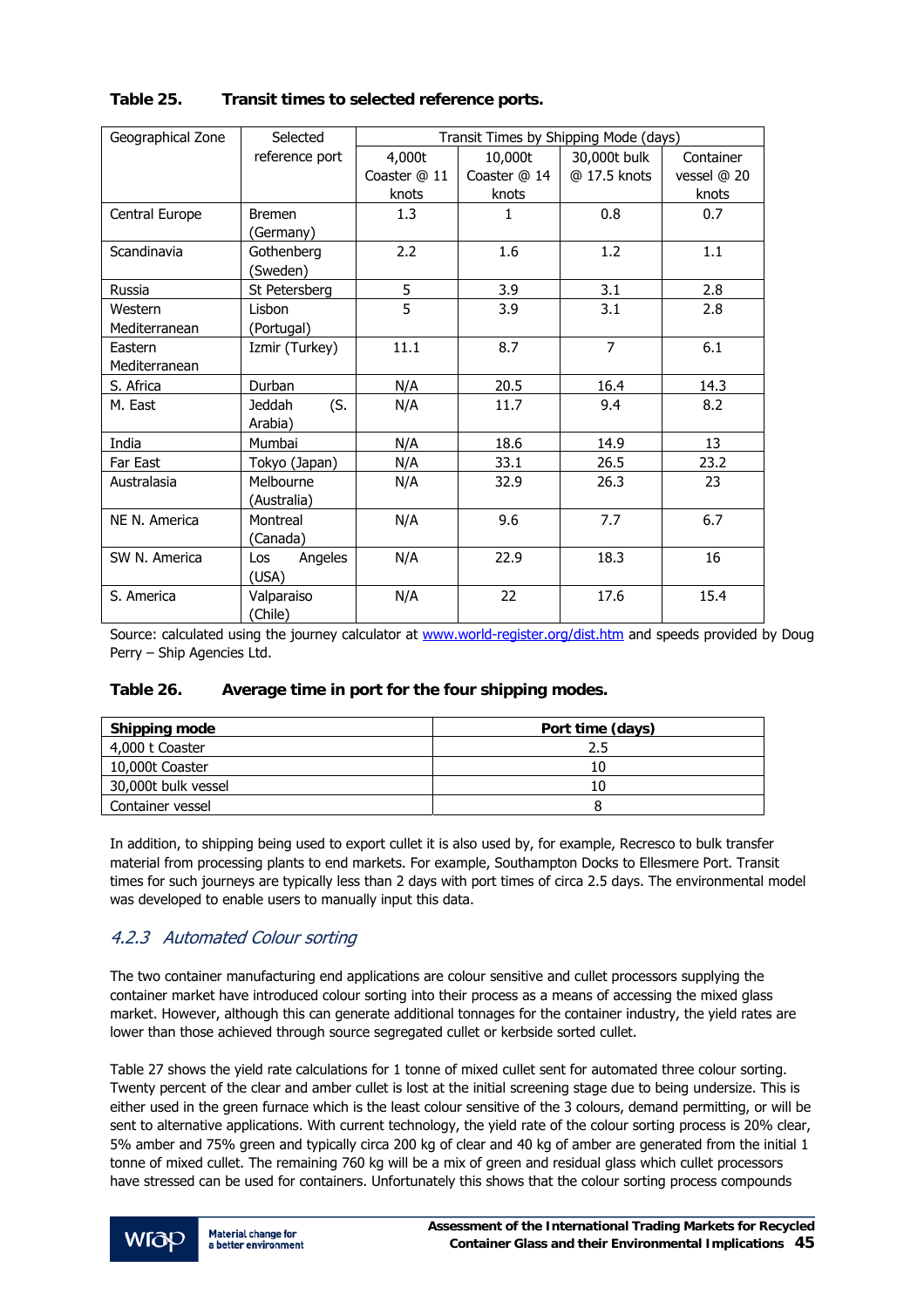the green glass imbalance since a comparison of the input and output weights shows a yield rate in excess of 100%, namely, 155% (760kg/492Kg x 100%).

| Colour | Colour mix of<br>collected glass<br>(kg) | <b>Yield after initial</b><br>screening (kg) | <b>Yield from colour</b><br>sorting (kg) |
|--------|------------------------------------------|----------------------------------------------|------------------------------------------|
| Clear  | 402                                      | 321                                          | 200                                      |
| Amber  | 106                                      | 85                                           | 40                                       |
| Green  | 492                                      | 594                                          | 760                                      |

| Table 27. | Yield rates from 1 tonne of cullet in the colour sorting process. |  |  |
|-----------|-------------------------------------------------------------------|--|--|
|           |                                                                   |  |  |

Source: adapted from data from the Colourite study "maximising cullet additions in the glass container industry". Produced by GTS for WRAP. February 2006.

Table 28 shows the cullet colour specification for container glass production highlighting the significant difference between the permitted colour contamination for flint and green cullet, i.e. minimum requirement for flint container manufacture is 97% flint cullet but for green only 70% green cullet is required. However, the green/residual cullet being generated through colour sorting can fall short of the 70% limit, i.e. Table 26 shows that the 760kg of green/residual cullet contains a maximum of 492kg of green cullet (circa 65%). This results in either the need to mix the green/residual cullet from the colour sorting process with green glass collected colour segregated with a lower colour contamination or the initial screening losses are sent to alternative end applications.

| Table 28. | Cullet colour specification for container manufacture. |  |  |
|-----------|--------------------------------------------------------|--|--|
|           |                                                        |  |  |

| <b>Glass</b>           | <b>Coloured contaminants</b> |          |                       |          |  |
|------------------------|------------------------------|----------|-----------------------|----------|--|
| production -<br>colour | <b>Flint</b>                 | Green    | Amber<br><b>Other</b> |          |  |
| Flint                  | Min 97%                      | Max 1.5% | Max 2.5%              | Max 1.0% |  |
| Green                  | Max 10%                      | Min 70%  | Max 20%               | Max 1.5% |  |
| Amber                  | Max 10%                      | Max 20%  | Min 80%               | Max 1.0% |  |

Source: Colourite study "maximising cullet additions in the glass container industry". Produced by GTS for WRAP. February 2006.

To compound this problem the low yield rate of amber cullet from the colour sorting process (Table 26, has led to the adoption of two colour automated sorting, i.e. sorting into flint and green with the amber cullet being incorporated in with the green. This both simplifies and speeds up the colour sorting process at the cost of further increasing the yield of green cullet.

On discussing this issue with a glass processor it was stressed that all the green/residual cullet from the colour sorting process can be used for container manufacture. The model will therefore make this assumption.

## 4.2.4 Additional processing

The British Glass LCA study estimated that electricity usage during recycled material preparation for the remelt markets ranged from 3 to 15 kWh/t or 1.29 to 6.45 kgCO<sub>2</sub>/t and used a standard figure of  $6$  kgCO<sub>2</sub>/t. On consulting glass processors it was considered appropriate to attribute  $4kgCO<sub>2</sub>/t$  to the processing of cullet that does not require colour sorting, i.e. all colour segregated glass for container use. A figure of 6kgCO<sub>2</sub>/t was assigned where automated colour sorting is required, i.e. the colour sorting of mixed cullet for use in containers.

In addition, a figure of  $2kgCO<sub>2</sub>/t$  was considered appropriate for the processing of cullet for aggregates use. This is lower than the  $4kgCO<sub>2</sub>/t$  cited in the British Glass LCA but takes into consideration the lower quality requirement and hence reduced processing required when compared against the preparation of container feedstock.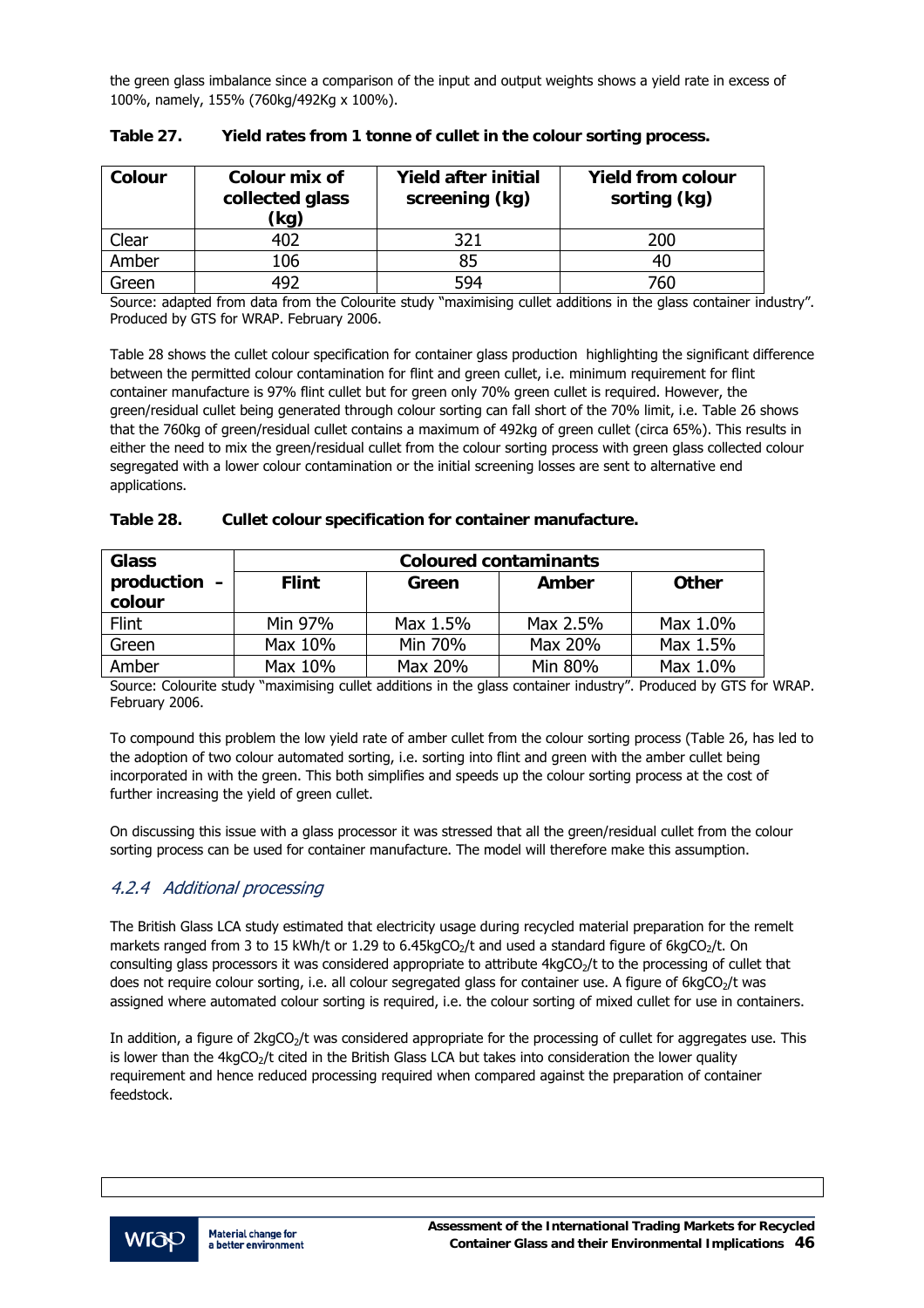## <span id="page-48-0"></span>**Section 4.2. Summary of Environmental Model base assumptions:**

The environmental impact of bulk road transfer of cullet is  $0.042$  kgCO<sub>2</sub>/tonne km

The environmental impact of shipping cullet is destination specific, see Tables 23, 24 and 25

Two colour sorting yields 80% green cullet and 20% flint

The environmental impact of processing cullet for remelt that does not require colour sorting is 4kgCO<sub>2</sub>/t

Colour sorting incurs an additional  $CO<sub>2</sub>$  impact of 2kg $CO<sub>2</sub>/t$ 

The preparation of cullet for aggregates use incurs  $2kgCO<sub>2</sub>/t$ 

# 4.3 End application

# 4.3.1 Closed Loop recycling (container manufacture)

Numerous LCAs have been undertaken on the closed loop benefits of glass recycling compared with landfill. Table [2](#page-48-0)8 shows the results of an LCA review undertaken by WRAP $^{24}$ . The benefits can be seen to vary considerably from 280 kgCO<sub>2</sub>/t to 2,030 kgCO<sub>2</sub>/t.

## **Table 29. A comparison of the findings from existing LCA studies on glass**

| Study reference                                                               | Calculated $kgCO2/t$   |
|-------------------------------------------------------------------------------|------------------------|
|                                                                               | benefit of closed loop |
|                                                                               | recycling              |
| Glass recycling – life cycle carbon dioxide emissions – a life cycle analysis | 314                    |
| report Enviros for British Glass 2003                                         |                        |
| Stage 2 report for life cycle assessment for paper and packaging waste        | 480                    |
| management scenarios in Victoria. Melbourne, EcoRecycle 2001                  |                        |
| Application to integrated waste management planning in Gupuzkoa (Spain)       | 480                    |
| Int J LCA 9 (4) 272-280, 2004                                                 |                        |
| Evaluation of costs and benefits for the achievement of reuse and the         | 2,030                  |
| recycling targets for the different packaging materials in the frame of the   |                        |
| packaging and packaging waste directive 94/62/EC. Brussels. European          |                        |
| Commission 2003.                                                              |                        |
| Waste management options and climate change. Final report to the European     | 280                    |
| Commission, DG Environment 2001                                               |                        |
| Packaging and the environment $-$ life cycle assessments of packaging         | 280                    |
| materials - calculations of environmental impact, statens offentliga          |                        |
| utredningar 1991:77                                                           |                        |
| Solid waste management and greenhouse gases. A life cycle assessment of       | 320                    |
| emissions and sinks. 2 <sup>nd</sup> edition EPA530-R-02-006 May 2002         |                        |
| Municipal waste life cycle assessment Appendix B: transport analysis and      | 467                    |
| glass case study. Process safety and environmental protection. Volume 77      |                        |
| issue B5, 259-274. September 1999                                             |                        |

The WRAP LCA review quoted with regard to the studies reviewed that;

"The results and interpretation of closed loop recycling have general validity, and they represent UK conditions well. The comparison of recycling versus landfilling was the most relevant to current UK waste management".

<sup>&</sup>lt;sup>24</sup> Environmental benefits of recycling. An International review of life cycle comparisons for key materials in the UK recycling sector. WRAP. May 06.



j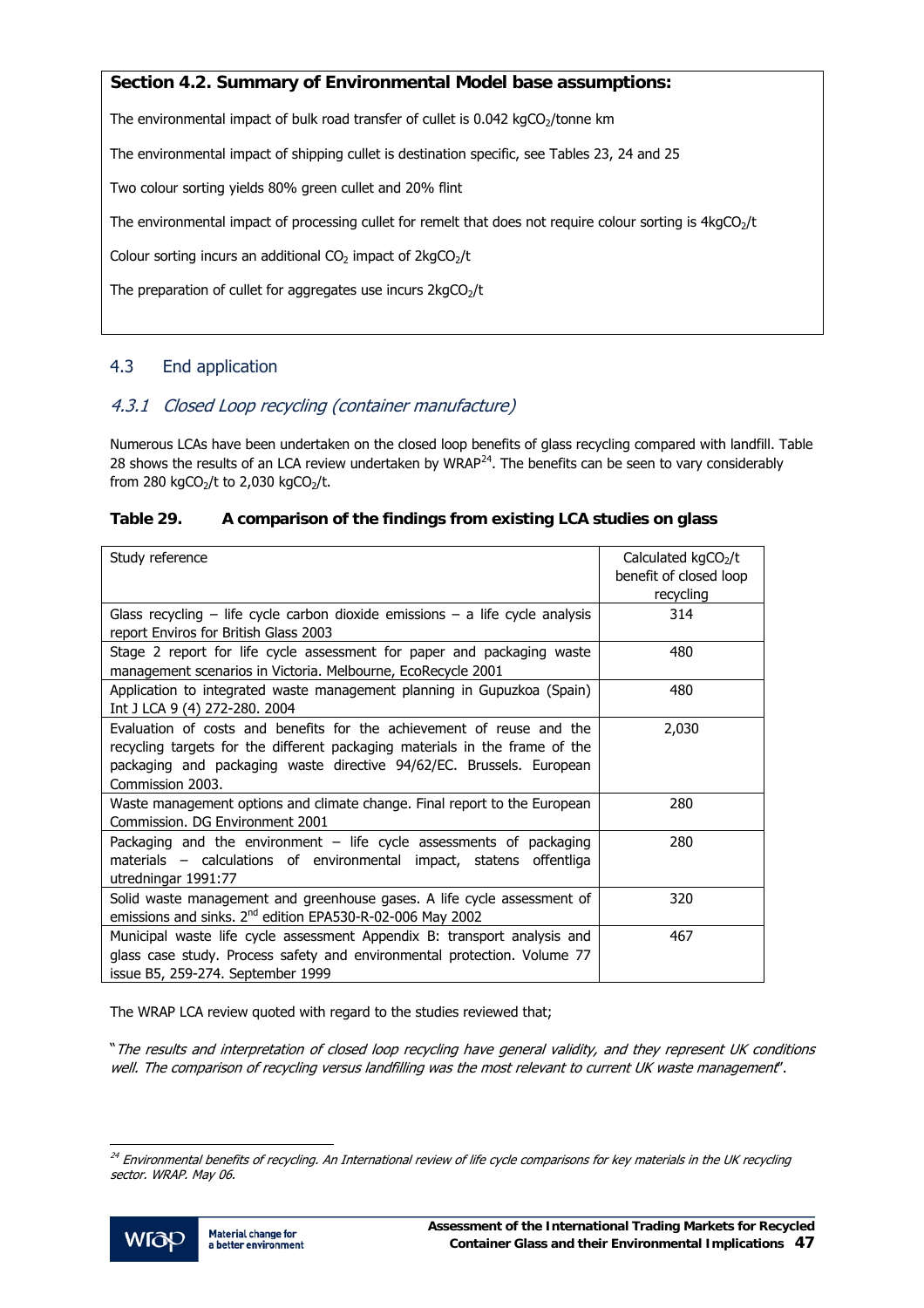<span id="page-49-0"></span>However, the British Glass LCA is the only one to focus on UK production and to provide inventory data for all stages of the life cycle, and is therefore the most suitable for use in developing a model which can be varied at several stages.

Table 30 shows the detailed results from the study of the use of cullet for domestic containers. It is noted that the results are identical for the export of cullet for foreign container manufacture with the exception of an additional 11 kgCO<sub>2</sub>/t assigned to the transport by sea and 13 kgCO<sub>2</sub>/t to transport from dockside to processor. The majority of  $CO<sub>2</sub>$  savings arise at the "glass melting and container production" stage, i.e. savings of 273 kgCO<sub>[2](#page-49-0)</sub>/t. This figure was slightly revised down in a further study<sup>25</sup> to 246 kgCO<sub>2</sub>/t (185 kgCO<sub>2</sub>/t in process CO<sub>2</sub> emissions due to the avoidance of the breakdown of the carbonates limestone, dolomite and soda ash and a 61 kgCO<sub>2</sub>/t reduction in the thermo chemical heat required to promote the chemical reaction in the furnace). This revised figure, reducing the overall net effect shown in Table 28 from -314 kgCO<sub>2</sub>/t to – 287 kgCO<sub>2</sub>/t, is used as the industry standard and therefore is used for the model.

| Table 30. | $CO2$ life cycle emissions for container glass manufacture (kg $CO2/tonne$ ). |
|-----------|-------------------------------------------------------------------------------|
|           | Virgin material versus recycled glass.                                        |

| <b>Source Materials</b>                                  | <b>Virgin Materials</b> | <b>Recycled Glass</b> |
|----------------------------------------------------------|-------------------------|-----------------------|
| Extraction and production of raw materials               | 53                      |                       |
| Transport raw materials to glass factory                 | 6                       |                       |
| Recycled material preparation                            |                         | 6                     |
| Glass melting and container production                   | 779                     | 506                   |
| Transport to disposal                                    | 5                       |                       |
| Collection and transport to bulking site                 |                         | 3                     |
| Transport from bulking station to processor              |                         | 13                    |
| Transport from processor to glass factory                |                         |                       |
| $CO2e$ figure for life cycle                             | 843                     | 529                   |
| Net effect of substituting recycled materials for virgin | n/a                     | $-314$                |
| per tonne                                                |                         |                       |

Consequently, the net environmental effect of using recycled material for foreign container manufacture will also be revised from the -290 kgCO<sub>2</sub>/t specified in the British Glass study to -263 kgCO<sub>2</sub>/t.

All the LCAs detailed in Table 28 have focussed on the single loop benefits of recycling. However when used in container manufacture the cyclical make, consume, recover, recycle nature of the process means that the same glass can be used and recycled repeatedly (multi loop) and hence the benefits of using cullet for containers extends beyond this first loop.

Figure 17 shows the results of a study estimating the environmental benefits of multi loop<sup>[2](#page-49-0)6</sup>. Focus was placed on obligated business recovery rates of 61%, 71%, and 75% in line with the UK glass packaging recovery targets for 2006, 2008 and 2009 respectively. The 100% recovery scenario was added to highlight the maximum benefit that can theoretically be realised. It can be seen that with a recovery rate of 61% the multi loops increase benefits by a factor of 2.5.

 $^{26}$  Dilemmas in optimising the environmental benefit from recycling: A case study of glass container waste management in the UK. Manchester Metropolitan University. Resources, Conservation and Recycling 45 (2005) 331 – 355.



l

<sup>&</sup>lt;sup>25</sup> A study of the balance between furnace operating parameters and recycled glass in glass melting furnaces. Glass Technology Services, September 2004.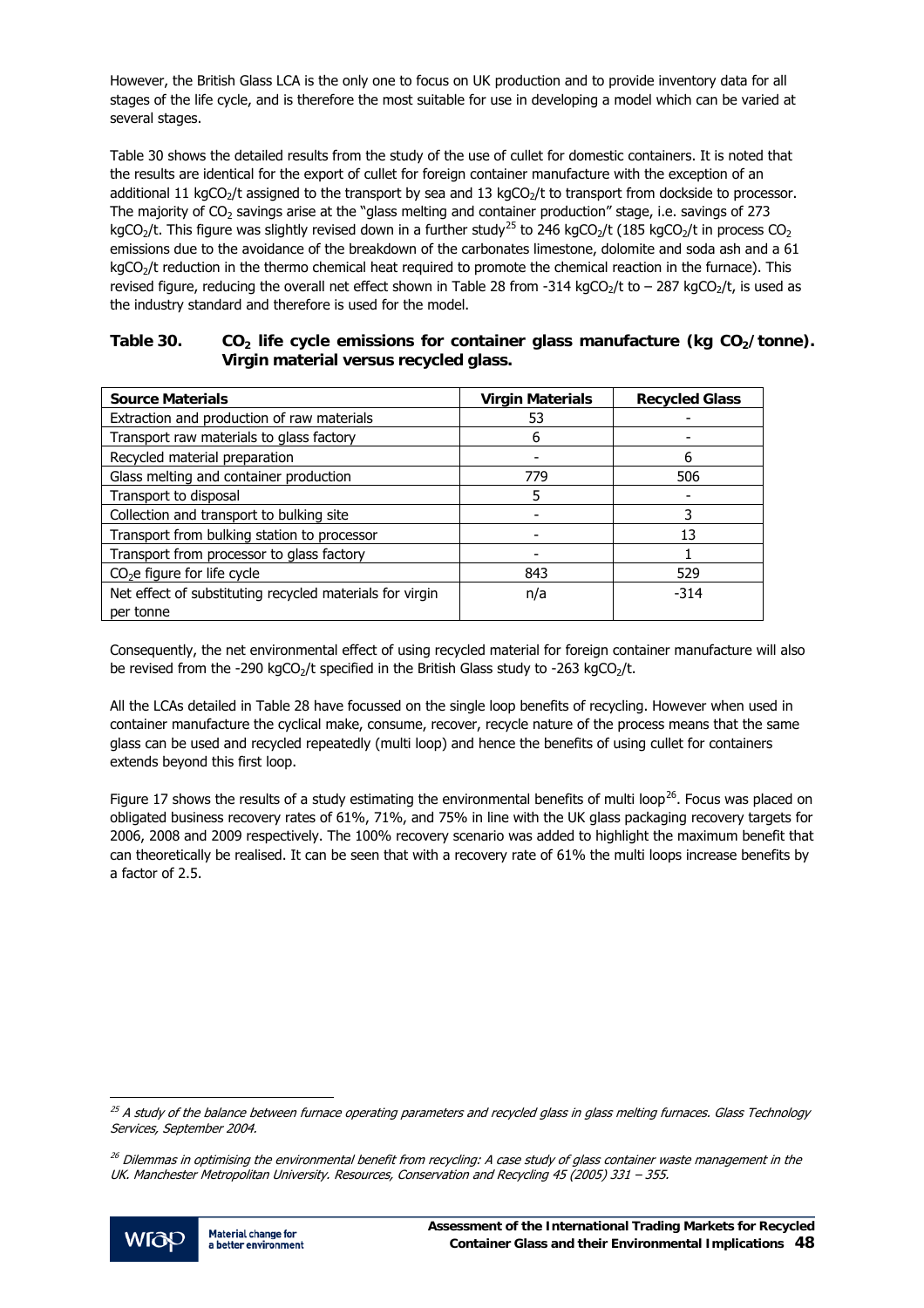

**Figure 17. A projection of the multi loop benefits of closed loop recycling.** 

This study evaluates the maximum benefit if all glass was recovered through closed loop. However based on the proportion of glass being recovered through alternative markets, only approximately 37% of the glass in the material waste stream is likely to be recycled back into containers in 2008 and Figure 18 shows the revised multi loop plot. The environmental benefit increases from 287 kgCO<sub>2</sub>/t for a single cycle to 455 kgCO<sub>2</sub>/t for the multi cycle.



**Figure 18. A projection of the multi loop benefits at 37% closed loop recycling .** 

Unfortunately, although the benefits from the multi cycles are clearly evident the difficulties arise in developing a robust methodology for modelling the benefits. The general consensus among LCA practitioners is that current methods of determining the benefits from multi loops require numerous assumptions to be made which undermine the robustness of the study. For example, the overall environmental benefit of recycling using a recovery rate of 37% (the anticipated recovery rate back into domestic containers in 2008) over 10 cycles is 455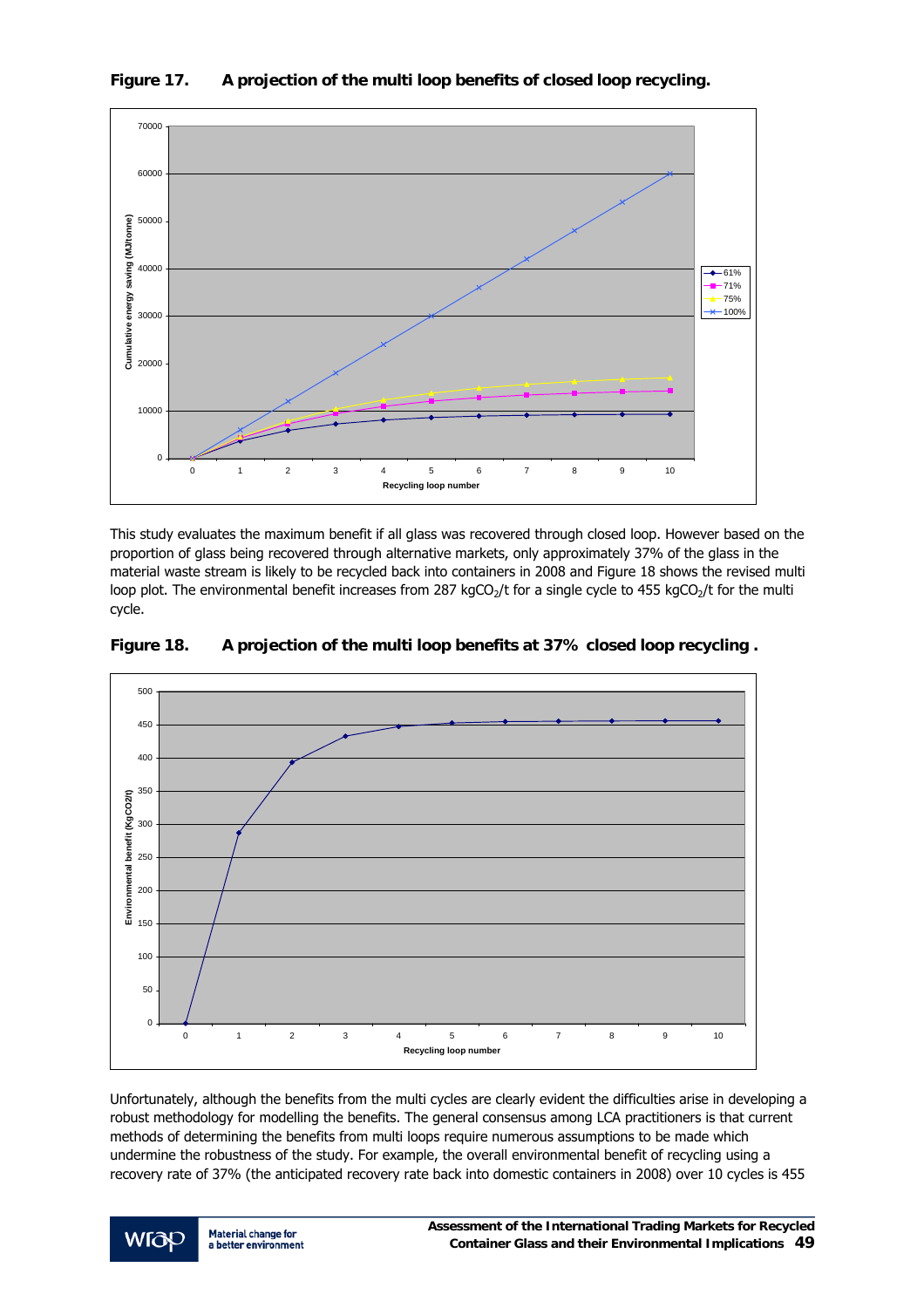<span id="page-51-0"></span>kgCO<sub>2</sub>/t whereas the benefit with a national recovery rate of 60% (the national target for 2008) would be 713 kgCO<sub>2</sub>/t. It was therefore concluded that the single loop figure of 287 kgCO<sub>2</sub>/t would be used within the model but a scenario would be developed to review the hypothetical benefits of multi loops.

# 4.3.2 Open loop

Table 32 shows the results of the LCA study for aggregates which showed the net environmental emissions to be slightly greater when using cullet to replace virgin aggregate.

#### Table 32. CO<sub>2</sub> life cycle emissions for aggregates manufacture (kg CO<sub>2</sub>/tonne). Virgin **material versus recycled glass.**

| Source materials                                             | Virgin    | Recycled |
|--------------------------------------------------------------|-----------|----------|
|                                                              | materials | glass    |
| Extraction and processing of aggregates                      | 4         |          |
| Reprocessing                                                 |           |          |
| Transport to processor / reprocessor                         | 3         |          |
| Primary processing or reprocessing                           | 5         | 5        |
| Collection and transport to bulking site                     |           | 3        |
| Removal                                                      | っ         | ר        |
| Transport to disposal                                        | 2         | っ        |
| CO2e figure for life cycle                                   | 16        | 18       |
| Net effect of substituting recycled materials for virgin per | n/a       |          |
| tonne                                                        |           |          |

Further studies into the use of glass in aggregates, focussed at a regional level, suggest that there is an environmental benefit to using cullet as secondary feedstock for aggregates although not as significant as that of containers. For example, a study was undertaken to determine the environmental impact of the Days Aggregates Eco Site in London which, based on an "ecological footprint" approach, concluded that recycling glass into aggregates saves approximately 50 kgCO<sub>[2](#page-51-0)</sub>/tonne of glass reprocessed<sup>27</sup>.

A study undertaken at the University of Southampton concluded that in Southampton<sup>[28](#page-51-0)</sup>;

"In terms of energy consumption, recycling is the preferred waste management option, even if a large proportion (but not all!) of this recycled glass is diverted [from landfill] for use as aggregates"

Manchester Metropolitan University reports<sup>[2](#page-51-0)9</sup> that a study undertaken in Manchester by EMERGE recycling concluded that 70 MJ/tonne of primary energy is saved when using cullet in place of virgin feedstock for aggregates and 6,000 MJ/tonne in the container industry.

A review of life cycle assessments on glass was undertaken for WRAP by the technical University of Denmark. The review of 11 studies concluded that  $30$ ;

"The type of recycling applied can be an important issue when determining the relative advantage of recycling compared to either landfilling or incineration. Hence, closed loop recycling seems superior to both incineration and landfilling in environmental terms, while recycling in e.g. aggregates or filtration media seems to be

 $30$  Strategic environmental review of waste management options – glass waste. Report for WRAP by the Technical University of Denmark. July 2005.



j

<sup>&</sup>lt;sup>27</sup> The impact of the London Remade – Days aggregates eco site. WSP environmental Ltd and LEPU. March 2004.

<sup>&</sup>lt;sup>28</sup> Analysis of energy footprints associated with recycling of glass and plastic – case studies for industrial ecology. University of Southampton, 2004.

<sup>&</sup>lt;sup>29</sup> Dilemmas in optimising the environmental benefit from recycling: A case study of glass container waste management in the UK. Manchester Metropolitan University. June 2005.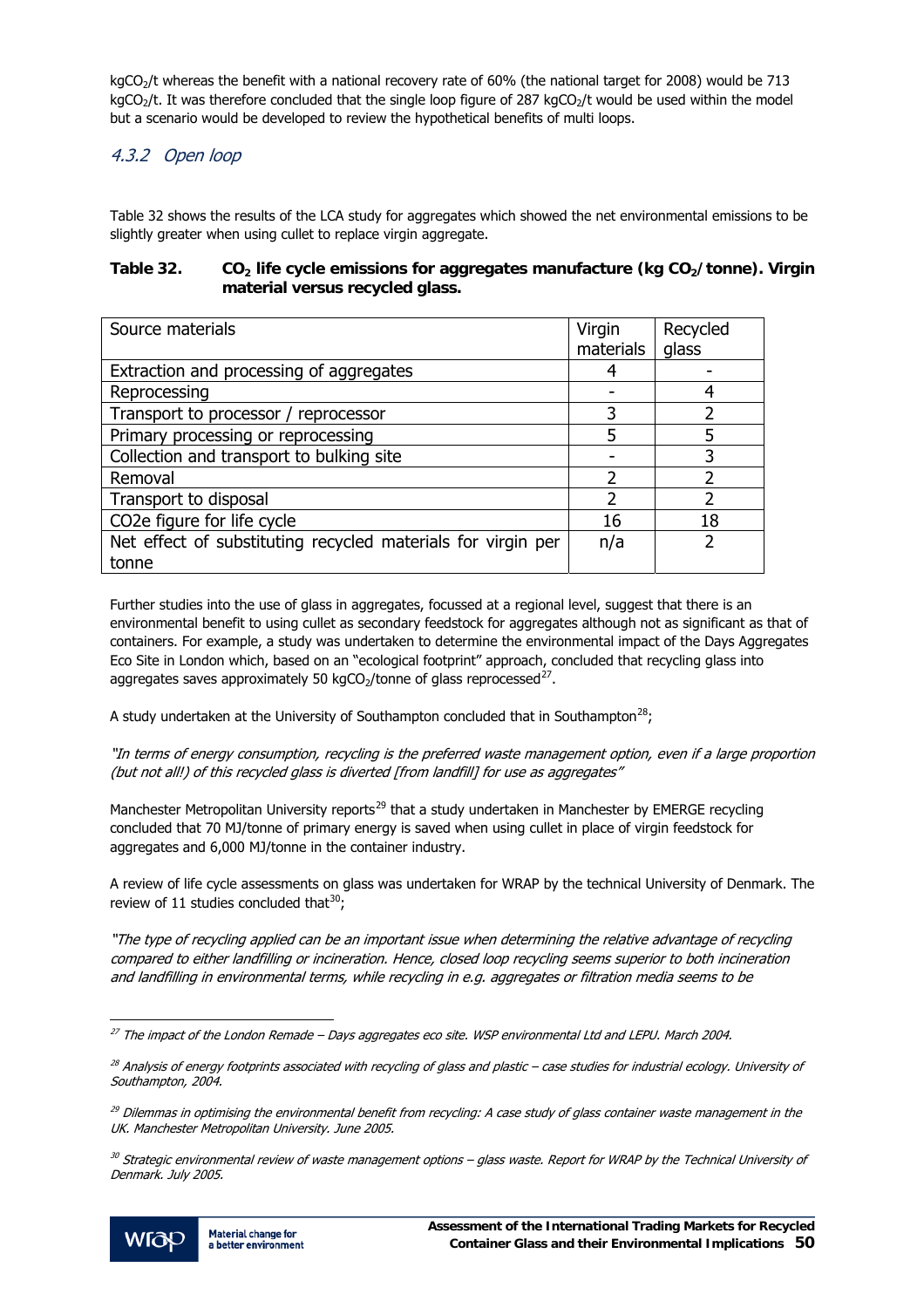<span id="page-52-0"></span>disadvantageous. Consequently, generation of information on the life cycle wide environmental implications of alternative glass recycling options could be useful"

For consistency and since the study was undertaken at a UK wide level, it was considered appropriate to use the results of the British Glass study within the model. However, a scenario will be developed to review the effect of using cullet in aggregates manufacture using a net environmental effect of 50 kgCO<sub>2</sub>/t.

## 4.3.3 Virgin raw material savings

It has been estimated that each tonne of glass returned to the melting furnaces reduces virgin material demands by 1.2 tonnes due to the losses through the carbonate dissociation process<sup>[31](#page-52-0)</sup>. Assuming contamination rates of 4% this results in 1.15t of virgin materials being saved for every 1 tonne of cullet collected, i.e. 1.2t x yield rate (96%).

A study undertaken for WRAP by the University of Dundee $32$  $32$  reports that;

"Where the use of glass as an aggregate is to be assessed, the mass of glass required to replace a given volume of normal weight aggregate is used as the functional unit. Given that normal weight aggregate typically has a density of 2,600kg/m<sup>3</sup> and glass typically has a density of 2,500kg/m<sup>3</sup>, 1 tonne of normal weight aggregate can be replaced with 962kg of glass".

Therefore each tonne of cullet used saves 1.04 tonnes of virgin aggregate. This equates to 1.03 tonnes for every tonne of cullet collected via the kerbside or bring-scheme and 0.83 tonnes for every tonne of cullet collected through a MRF.

# 4.3.4 Diversion from landfill

For each of the end applications diversion from landfill is dependent on contamination rates and Table 33 shows the correlation.

| <b>Collection</b><br>method | Remelt             |                | Aggregates         |                |
|-----------------------------|--------------------|----------------|--------------------|----------------|
|                             | Contamination rate | Diversion from | Contamination rate | Diversion from |
|                             |                    | landfill       |                    | landfill       |
| Non MRF                     | 4%                 | 96%            | $1\%$              | 99%            |
| <b>MRF</b>                  | N/A                | N/A            | 20%                | 80%            |

#### **Table 33. Cullet contamination rates**

The environmental modelling assumptions associated with cullet end use are summarised below:

 $32$  Promoting best practicable environmental options for the commercially sustainable use of glass cullet in construction. University of Dundee, March 2004.



l

<sup>&</sup>lt;sup>31</sup> A study of the balance between furnace operating parameters and recycled glass in glass melting furnaces. GTS for Carbon Trust. September 2004.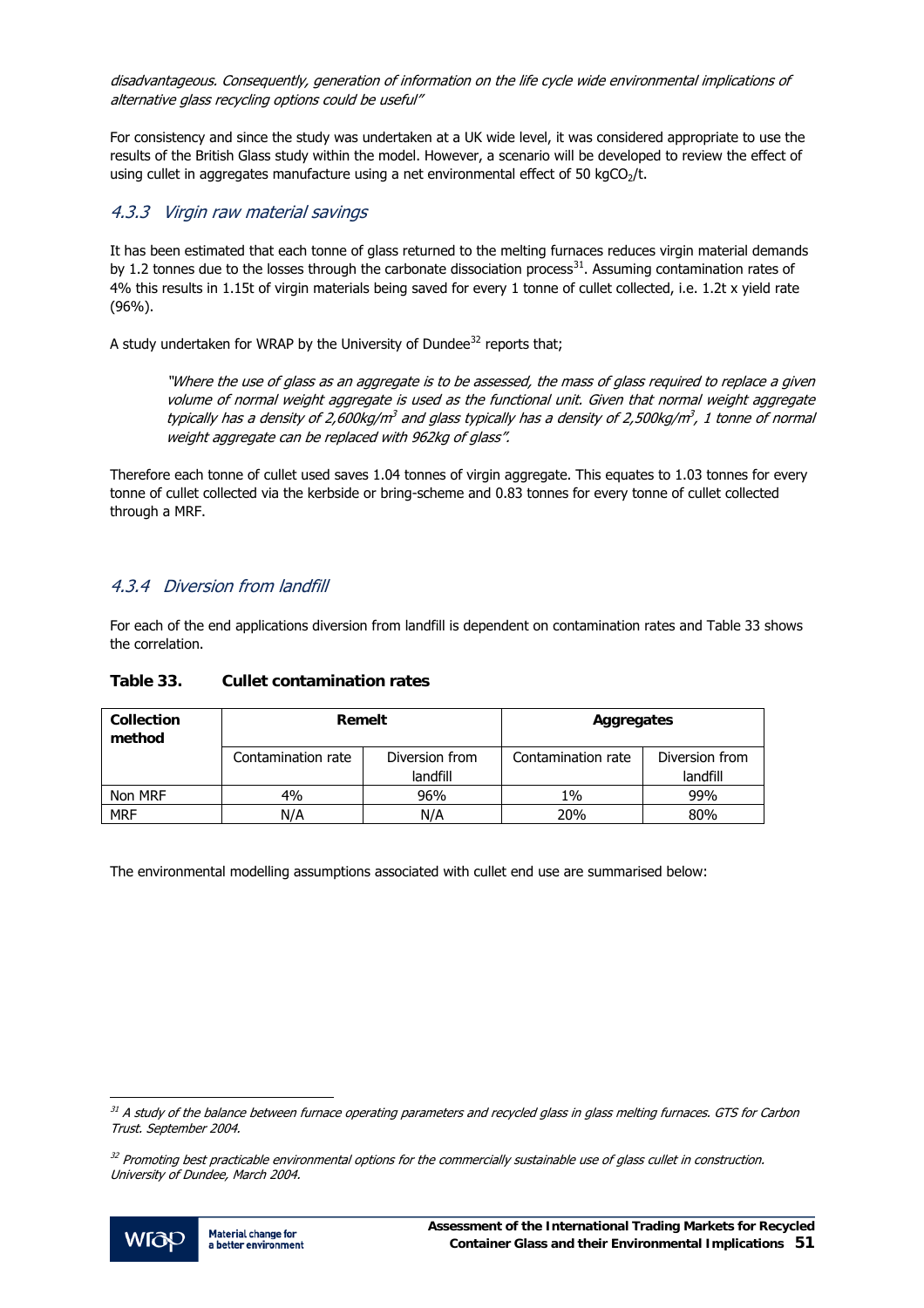| <b>British Glass LCA</b><br><b>Revisions</b><br>End<br>net emissions<br>made through<br>market<br>(kgCO2/t)<br>new studies<br>Phase |                                              |                                                          | Life Cycle phases to be converted to<br>variables in model |                       | <b>Constant used</b> | <b>Diversion from</b><br>landfill (% of glass<br>collected) |                | Virgin material<br>savings (% of glass<br>collected) |     |
|-------------------------------------------------------------------------------------------------------------------------------------|----------------------------------------------|----------------------------------------------------------|------------------------------------------------------------|-----------------------|----------------------|-------------------------------------------------------------|----------------|------------------------------------------------------|-----|
|                                                                                                                                     |                                              |                                                          | net<br>emissions<br>(kgCO2/t)                              | in model<br>(kgCO2/t) | <b>Non MRF</b>       | <b>MRF</b>                                                  | <b>Non MRF</b> | <b>MRF</b>                                           |     |
| Containers                                                                                                                          | $-314$                                       | Transport from bulking<br>station to processor<br>$-289$ |                                                            | $-13$                 | $-289 - 14 = -303$   | 96%                                                         | N/A            | 115%                                                 | N/A |
|                                                                                                                                     | Transport from processor to<br>glass factory | $-1$                                                     |                                                            |                       |                      |                                                             |                |                                                      |     |
|                                                                                                                                     |                                              |                                                          | Transport from bulking<br>station to dockside              | $-13$                 |                      |                                                             |                |                                                      |     |
|                                                                                                                                     |                                              |                                                          | Transport by sea                                           | $-11$                 |                      |                                                             |                |                                                      |     |
| $-290$<br>Export                                                                                                                    | $-263$                                       | Transport from dockside to<br>processor                  | $-13$                                                      | $-263-38=-301$        | 96%                  | N/A                                                         | 115%           | N/A                                                  |     |
|                                                                                                                                     |                                              | Transport from processor to<br>glass factory             | $-1$                                                       |                       |                      |                                                             |                |                                                      |     |
| Aggregates                                                                                                                          |                                              | 0                                                        | Transport to processor /<br>reprocessor                    | $-2$                  | $0 - 4 = -4$         | 99%                                                         | 80%            | 103%                                                 | 83% |
|                                                                                                                                     |                                              |                                                          | Transport to disposal                                      | $-2$                  |                      |                                                             |                |                                                      |     |

| Section 4.3 | Summary of Environmental model base assumptions. NB: An additional burden of 2 kgCO <sub>2</sub> /t will be added where colour sorting is |
|-------------|-------------------------------------------------------------------------------------------------------------------------------------------|
|             | undertaken.                                                                                                                               |

The base data assumptions developed in sections 4.1-4.3 above, have been developed into a model using an Excel workbook platform, available with this report.

The outcomes from applying this model to different scenarios are given in the following section.

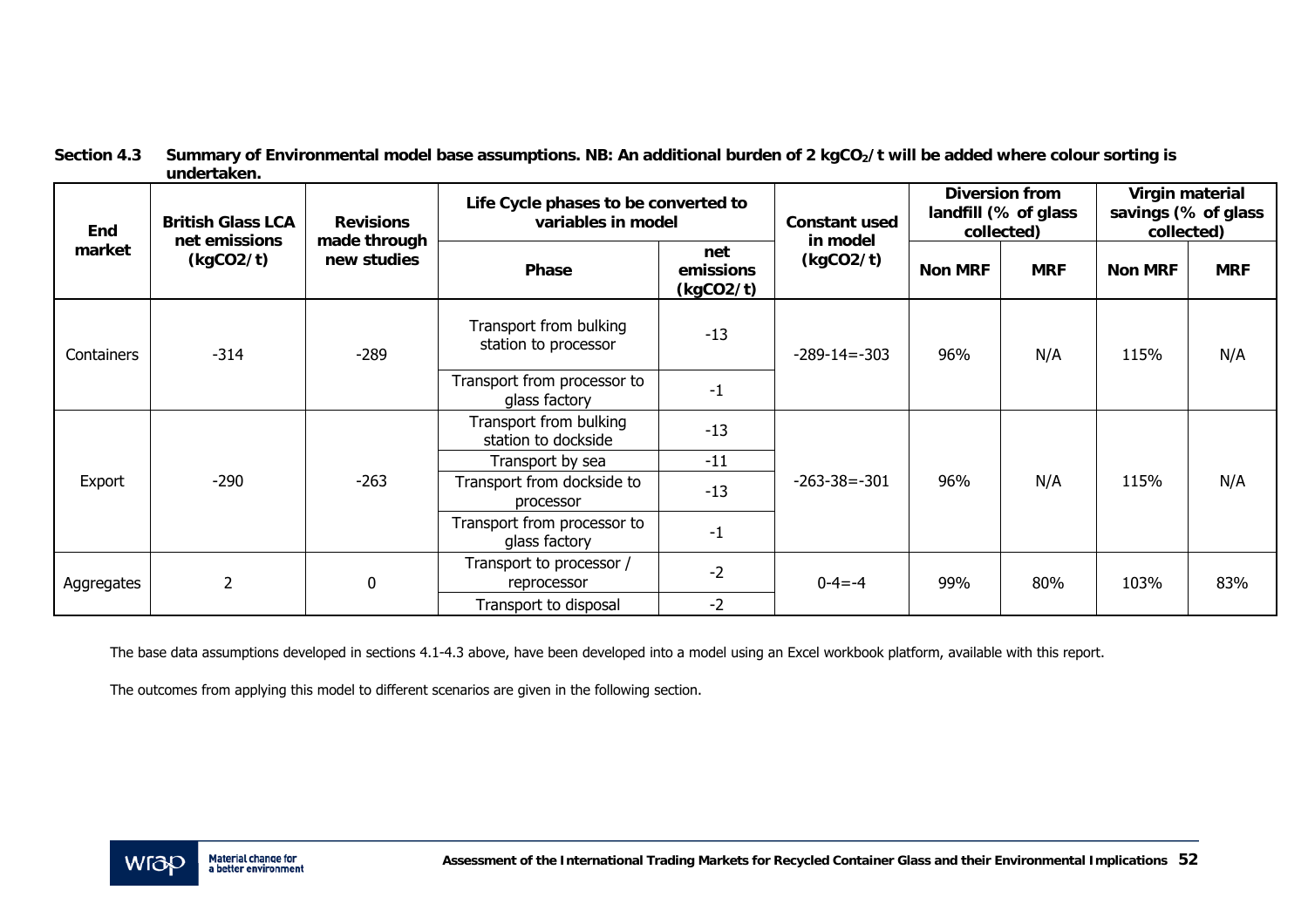## **5.0 Scenario testing**

In this section the environmental model is used to compare the net environmental effect of the 7 alternative outcome options contained in the model (Table 34) in four scenarios, namely:

- Scenario 1: How do the seven options rank from a local authority perspective?
- Scenario 2: A review of the seven options using the UK market projections for 2008.
- Scenario 3: A review of the seven options using the UK market projections for 2010.
- Scenario 4: A review of the seven options using the UK market projections for 2015.

| Option | End application by cullet colour |                      |                               |  |  |
|--------|----------------------------------|----------------------|-------------------------------|--|--|
|        | <b>Flint</b>                     | Amber                | Green                         |  |  |
|        | <b>UK Containers</b>             | <b>UK Containers</b> | <b>UK Containers</b>          |  |  |
|        | <b>UK Containers</b>             | <b>UK Containers</b> | Aggregates                    |  |  |
| 3      | <b>UK Containers</b>             | <b>UK Containers</b> | Export by 4,000t Coaster      |  |  |
| 4      | <b>UK Containers</b>             | <b>UK Containers</b> | Export 10,000t Coaster        |  |  |
| 5      | <b>UK Containers</b>             | <b>UK Containers</b> | Export by 30,000t Bulk Vessel |  |  |
| 6      | <b>UK Containers</b>             | <b>UK Containers</b> | Export by Containership       |  |  |
|        | Aggregates                       | Aggregates           | Aggregates                    |  |  |

#### **Table 34. The seven cullet recovery options reviewed in this study**

## 5.1 Scenario 1: How do the seven options rank from a local authority perspective?

This scenario was undertaken from a local authority or waste collectors perspective, i.e. we have a quantity of glass and we wish to determine the most beneficial environmental recovery route. Table 34 shows the input quantities (Step 1 in the model) used within the scenario; these are based on the annual quantities received from a relatively large waste disposal authority. It is noted that the colour split was provided but the mode of collection has been split equally with the exception of mixed glass which it was assumed was collected through kerbside.

#### **Table 35. Collection type and volumes used to represent the typical local authority**

| <b>Collection</b><br>type | Colour       | Tonnage of<br>cullet<br>collected |
|---------------------------|--------------|-----------------------------------|
|                           | Green        | 3,851                             |
| Kerbside                  | <b>Flint</b> | 2,300                             |
|                           | Amber        | 678                               |
|                           | Mixed        | 5,174                             |
|                           | Green        | 3,851                             |
| Bring /                   | <b>Flint</b> | 2,300                             |
| <b>Bottlebank</b>         | Amber        | 678                               |
|                           | Mixed        |                                   |
| MRF                       | Mixed        | 742                               |
|                           | Total        | 19,574                            |

The bulk transfer distances (step 2 in the model) were taken from the British Glass LCA study, Table 36.

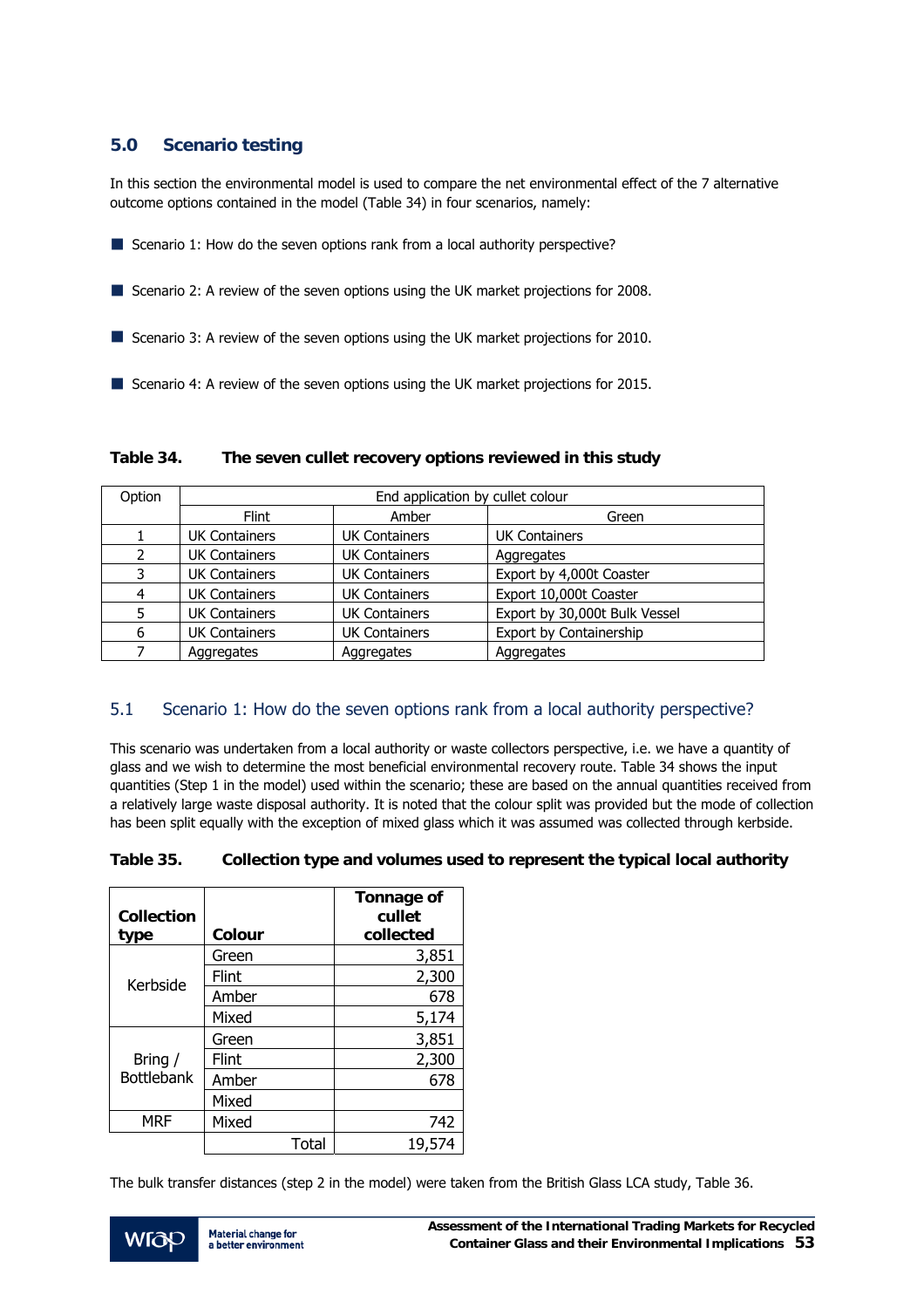## **Table 36. Transport distances used to represent the typical recovery system from a local authority**

| Factor                                                         | <b>Road Distance</b><br>(kilometres) |
|----------------------------------------------------------------|--------------------------------------|
| Transport from bulking station to remelt processor             | 160                                  |
| Transport from processor to glass (container) factory          | 16                                   |
| Transport from bulking station to aggregates processor         | 48                                   |
| Transport from aggregates processor to aggregates manufacturer | 48                                   |
| Transport from remelt processor to aggregates manufacturer     | 48                                   |
| Transport from remelt processor to UK dockside                 | 50                                   |
| Transport from dockside in destination country to processor    | 160                                  |

## 5.1.1 Exporting to the nearest geographical zone

On the environmental model "Central Western Europe (Germany)" was selected from the pull down menu (Step 3).

Table 37 shows the results from the model. This shows that in CO<sub>2</sub> terms the use of cullet for UK container manufacture (Option 1) is best with a potential  $CO<sub>2</sub>$  saving of over 5,500 tonnes. The four export options (options 3 to 6) are clustered just behind this, highlighting their environmental potential in terms of being an alternative end application for the surplus green cullet. Using all the cullet for aggregate production would result in a lost  $CO<sub>2</sub>$  savings opportunity of 5,558 tonnes (Option 1 – Option 7).

| Option (see<br>Table 33) | Mean $CO2$ savings<br>(kgCO <sub>2</sub> /t) | Total CO <sub>2</sub><br>savings | Total virgin material<br>savings (tonnes) | Total material<br>diverted from landfill |
|--------------------------|----------------------------------------------|----------------------------------|-------------------------------------------|------------------------------------------|
|                          |                                              | (tonnes)                         |                                           | (tonnes)                                 |
|                          | 284                                          | 5,557                            | 21,657                                    | 18,079                                   |
|                          | 99                                           | 1,932                            | 20,853                                    | 19,028                                   |
|                          | 274                                          | 5,360                            | 21,657                                    | 18,079                                   |
| 4                        | 271                                          | 5,312                            | 21,657                                    | 18,079                                   |
|                          | 272                                          | 5,326                            | 21,657                                    | 18,079                                   |
| 6                        | 276                                          | 5,408                            | 21,657                                    | 18,079                                   |
|                          |                                              | - 1                              | 20,014                                    | 19,237                                   |

**Table 37 Scenario 1 results. Nearest export market** 

Aggregates do however represent the best option in terms of the diversion of material from landfill since it is the only option of the four applications that can process cullet from MRFs and it has lower yield losses. However, from a resource efficiency perspective, it is difficult to endorse this end application when it has such a negative relative impact on  $CO<sub>2</sub>$ . It is therefore suggested that rather than endorsing the use of cullet as aggregate this finding highlights the need to avoid the collection of poor quality material through such processes as low technology MRFs. The 742 tonnes of glass collected through the MRF (Table 34) represents a 24kgCO<sub>2</sub> burden whereas if this was collected either mixed or colour segregated through kerbside or bring systems a CO<sub>2</sub> saving of over 217 tonnes would be realised.

# 5.1.2 Exporting to the furthest geographical zone

Table 38 shows the comparative net environmental effect of exporting cullet to the furthest market, i.e. the Far East. Unlike in Scenario 1 where the CO<sub>2</sub> impact of the four export markets was clustered, in this example the benefits are more dispersed. The use of 4,000 tonne Coasters for long haul shipping is not a viable option and hence Option 3 drops out. The other three modes of shipping do remain significantly CO<sub>2</sub> positive with the shipment by container being the most beneficial with a mean saving of 249 kgCO<sub>2</sub>/t (Option 7).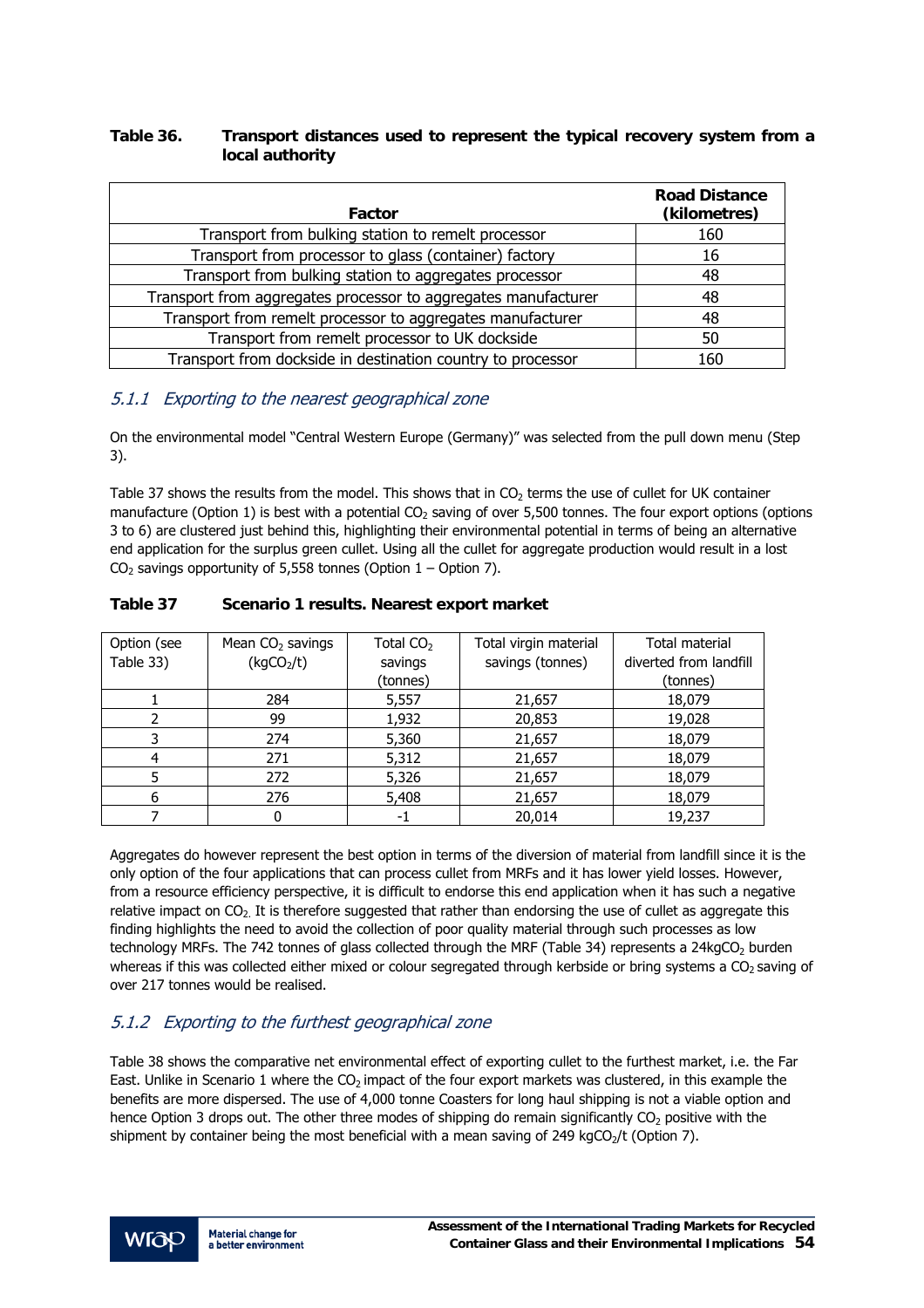| Option | Mean $CO2$ savings per<br>tonne ( $kgCO2/t$ ) | Total CO <sub>2</sub><br>savings<br>(tonnes) | Total virgin material<br>savings (tonnes) | <b>Total material</b><br>diverted from landfill<br>(tonnes) |
|--------|-----------------------------------------------|----------------------------------------------|-------------------------------------------|-------------------------------------------------------------|
|        | 284                                           | 5,557                                        | 21,657                                    | 18,079                                                      |
|        | 99                                            | 1,933                                        | 20,853                                    | 19,028                                                      |
| 3      | N/A                                           | N/A                                          | N/A                                       | N/A                                                         |
|        | 161                                           | 3,148                                        | 21,657                                    | 18,079                                                      |
|        | 193                                           | 3,786                                        | 21,657                                    | 18,079                                                      |
| 6      | 248                                           | 4,845                                        | 21,657                                    | 18,079                                                      |
|        | 0                                             | $-626$                                       | 20,014                                    | 19,237                                                      |

#### **Table 38. Scenario 1 results. Furthest export market**

#### Table 39. The net environmental effect (kgCO<sub>2</sub>/t) of exporting cullet to each **geographic zone.**

| <b>Export destination</b>        | Mean $CO2$ saving (kgCO <sub>2</sub> /t) using<br>containerships |
|----------------------------------|------------------------------------------------------------------|
| Central Western Europe (Germany) | 276                                                              |
| Scandinavia (Sweden)             | 276                                                              |
| Russia (St Petersburg)           | 274                                                              |
| Western Mediterranean (Portugal) | 274                                                              |
| Eastern Mediterranean (Turkey)   | 269                                                              |
| NE N. America (Canada)           | 269                                                              |
| Middle East (Saudi Arabia)       | 267                                                              |
| India                            | 261                                                              |
| South Africa                     | 259                                                              |
| South America (Chile)            | 258                                                              |
| SW N. America (Los Angeles)      | 257                                                              |
| Australia                        | 248                                                              |
| Far East (Japan)                 | 248                                                              |

The above analysis clearly considers container ships. It is recognised that higher impact bulk ships are often used in such trade, but this study sets out to identify the most environmentally favourable option, and hence container ships are considered here. However, recognising this, the model associated with this work does permit analysis of the environmental impact associated with different shipping modes.

## 5.1.3 Increasing the environmental benefit of aggregates to 50 kgCO<sub>2</sub>/t

This scenario ran the same data as section 5.1.2 but with the  $CO<sub>2</sub>$  benefit of aggregate use being increased to 50 kgCO<sub>2</sub>/t (see section 4.3.2). Table 40 shows the results and it can be concluded that although this closes the gap between the options slightly, aggregates still remains the worst performer in  $CO<sub>2</sub>$  terms.

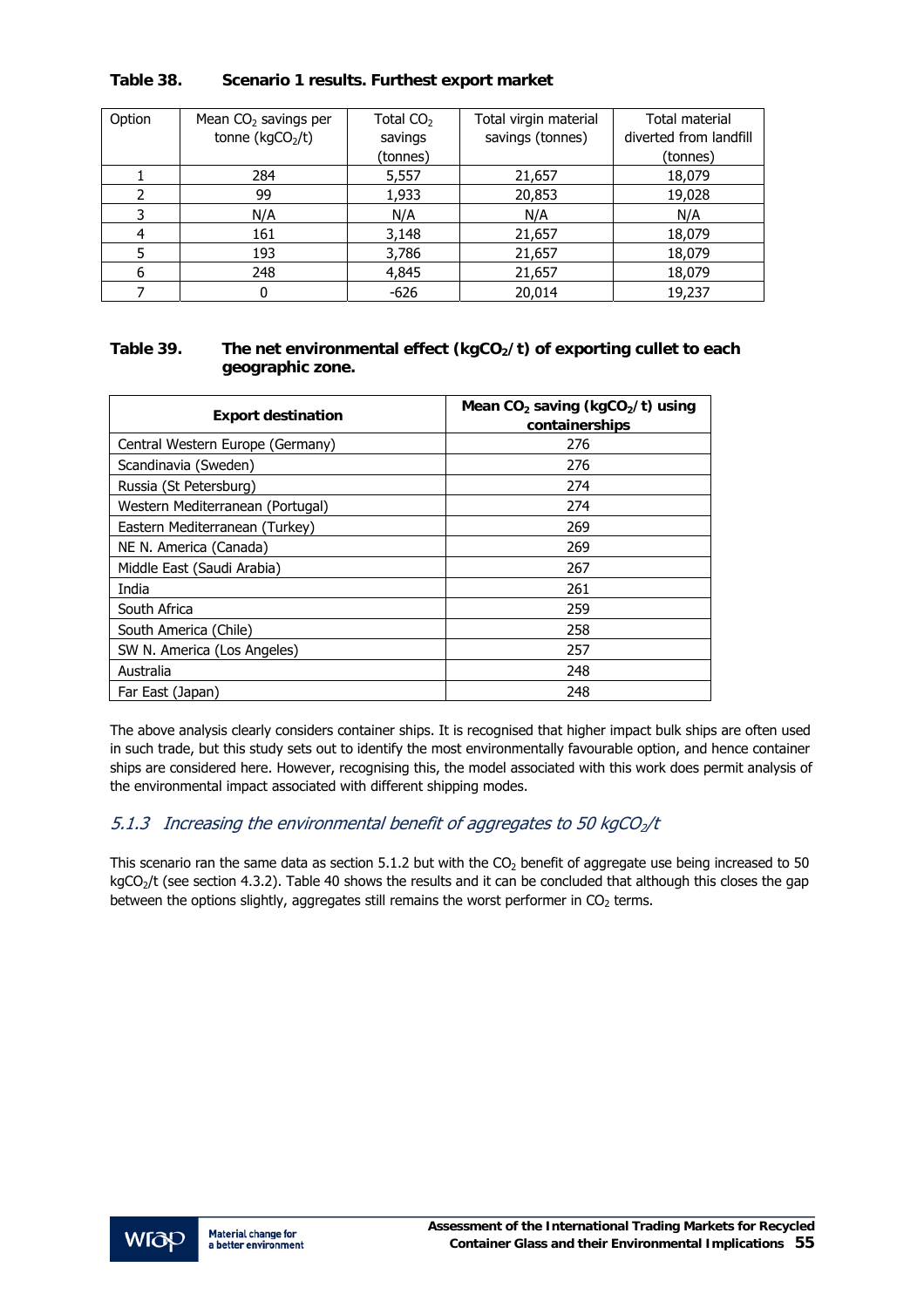#### Table 40. Scenario 1 results. Increasing the CO<sub>2</sub> savings from aggregates to 50 kgCO<sub>2</sub>/t

| Option | Mean CO <sub>2</sub> savings per | Total $CO2$ | Total virgin material | Total material         |
|--------|----------------------------------|-------------|-----------------------|------------------------|
|        | tonne ( $kgCO2/t$ )              | savings     | savings (tonnes)      | diverted from landfill |
|        |                                  | (tonnes)    |                       | (tonnes)               |
|        | 284                              | 5,557       | 21,657                | 18,079                 |
| 2      | 128                              | 2,512       | 20,853                | 19,027                 |
| 3      | 259                              | 5,071       | 21,657                | 18,079                 |
| 4      | N/A                              | N/A         | N/A                   | N/A                    |
| 5      | 161                              | 3,148       | 21,657                | 18,079                 |
| 6      | 193                              | 3,786       | 21,657                | 18,079                 |
|        | 248                              | 4,845       | 21,657                | 18,079                 |
| 8      | 245                              | 4,795       | 21,657                | 18,079                 |
| 9      | 46                               | 900         | 20,014                | 19,237                 |

## 5.1.4 The impact on the net environmental effect of collecting cullet through MRFs

The objective of this analysis was to determine the environmental impact the collection of cullet through a MRF would have on the net environmental effect of the nine options. Table 40 shows the input data (Step 1 of the model). Each of the 5 sets of inputs was entered into the model and the  $CO<sub>2</sub>$  impacts derived. The transport distances were retained from Table 36 and the nearest export market was selected.

| 1 GNIC 71.                |                                                               |       | <b>NOUCH IMPUT USES</b> IOF IVINT SHOPS |                    |       |        |  |  |
|---------------------------|---------------------------------------------------------------|-------|-----------------------------------------|--------------------|-------|--------|--|--|
| <b>Collection</b><br>type | Quantity of cullet collected through a MRF (tonnes)<br>Colour |       |                                         |                    |       |        |  |  |
|                           |                                                               | $0\%$ | 10%                                     | 20%<br>50%<br>100% |       |        |  |  |
|                           | Green                                                         | 3,851 | 3,466                                   | 3,081              | 1,926 |        |  |  |
| Kerbside                  | <b>Flint</b>                                                  | 2,300 | 2,070                                   | 1,840              | 1,150 | 0      |  |  |
|                           | Amber                                                         | 678   | 610                                     | 542                | 339   | 0      |  |  |
|                           | Mixed                                                         | 5,916 | 5,324                                   | 4,733              | 2,958 | 0      |  |  |
|                           | Green                                                         | 3,851 | 3,466                                   | 3,081              | 1,926 | O      |  |  |
| Bring /                   | <b>Flint</b>                                                  | 2,300 | 2,070                                   | 1,840              | 1,150 | 0      |  |  |
| <b>Bottlebank</b>         | Amber                                                         | 678   | 610                                     | 542                | 339   | O      |  |  |
|                           | Mixed                                                         | 0     | 0                                       | 0                  |       | 0      |  |  |
| <b>MRF</b>                | Mixed                                                         | 0     | 1,957                                   | 3,915              | 9,787 | 19,574 |  |  |

|  | Table 41. | Model input data for MRF analysis |  |
|--|-----------|-----------------------------------|--|
|--|-----------|-----------------------------------|--|

Table 42 shows the impact the collection of cullet through a MRF has on the net environmental effect of each option. This shows that although the relative rankings of each option remain consistent the  $CO<sub>2</sub>$  benefit drops off dramatically. This clearly highlights the negative effects on recovery low technology MRFs can have.

## Table 42. The impact on CO<sub>2</sub> of collecting cullet through a MRF (kgCO<sub>2</sub>/t)

| Option | The impact on $CO2$ of collecting cullet through a MRF (kgCO <sub>2</sub> /t) |     |     |     |      |
|--------|-------------------------------------------------------------------------------|-----|-----|-----|------|
|        | $0\%$                                                                         | 10% | 20% | 50% | 100% |
|        | 295                                                                           | 266 | 236 | 148 | 0    |
|        | 100                                                                           | 90  | 80  | 50  |      |
|        | 269                                                                           | 242 | 215 | 134 | 0    |
|        | 284                                                                           | 256 | 228 | 142 |      |
|        | 282                                                                           | 254 | 226 | 141 |      |
| 6      | 283                                                                           | 254 | 226 | 141 |      |
|        | 287                                                                           | 258 | 230 | 144 | 0    |
| 8      | 255                                                                           | 229 | 204 | 127 | 0    |
|        |                                                                               |     |     |     |      |

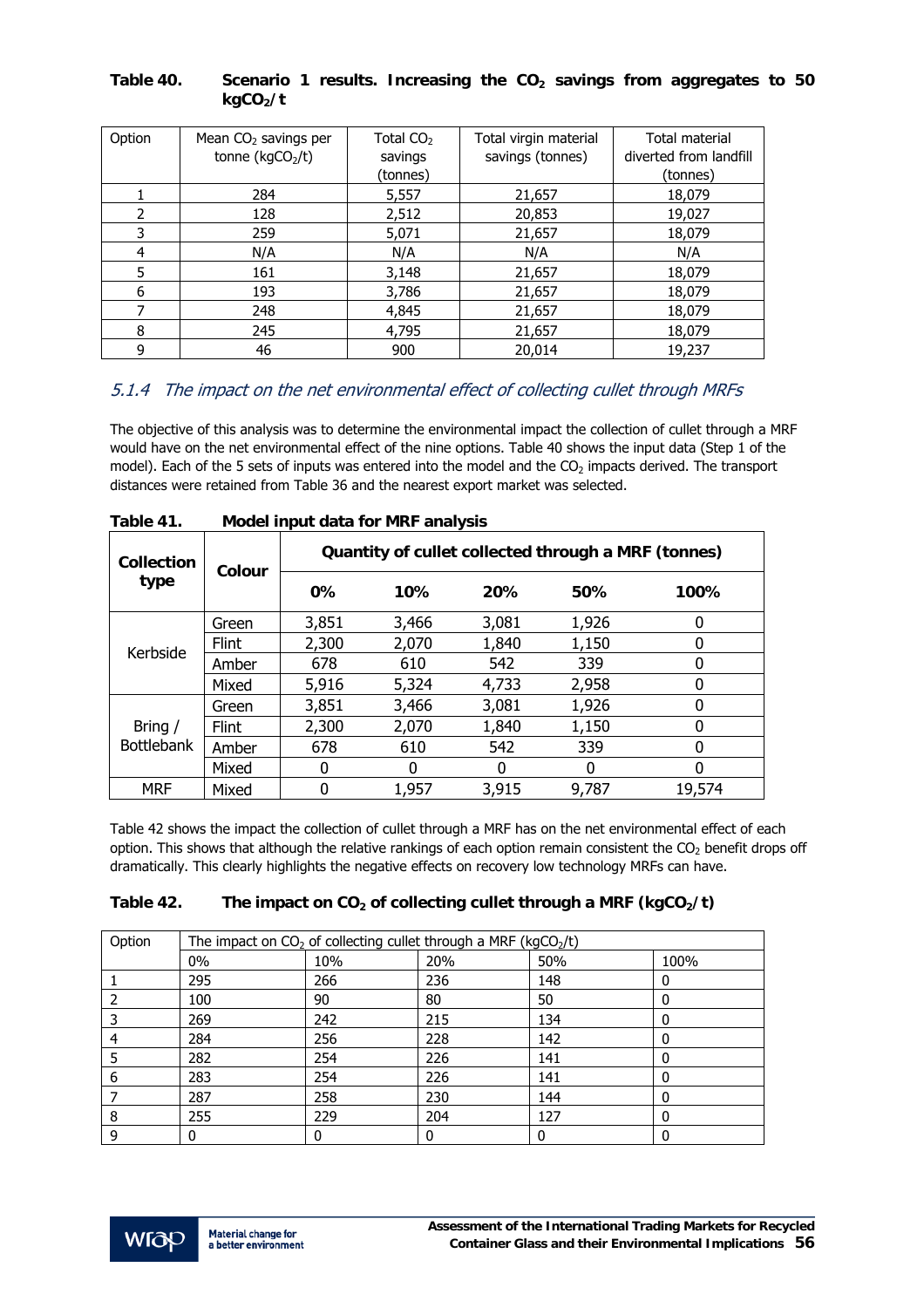## 5.1.5 The impact on the net environmental effect of increasing the transport distance from the bulking station to the remelt processor.

In this scenario the transport distance from the bulking station to the remelt processor was increased from 160km, as shown in Table 35, by 10%, 20%, 50% and 100%. Table 43 shows that even when doubling the distance from 160km to 320km the relative ranking of the seven options do not alter and only results in a 2.5% reduction in kgCO<sub>2</sub>/t of such options as domestic container manufacture. This is a key finding for local authorities who have assumed that the "local" aggregates market is the best environmental option.

| Option | The impact on $CO2$ of increasing the transport distance between the bulking station and the<br>processor ( $kgCO2/t$ ) |     |     |     |      |
|--------|-------------------------------------------------------------------------------------------------------------------------|-----|-----|-----|------|
|        | 0%                                                                                                                      | 10% | 20% | 50% | 100% |
|        | 284                                                                                                                     | 283 | 283 | 281 | 277  |
|        | 99                                                                                                                      | 98  | 97  | 94  | 90   |
|        | 274                                                                                                                     | 273 | 273 | 271 | 267  |
|        | 271                                                                                                                     | 271 | 270 | 268 | 265  |
|        | 272                                                                                                                     | 271 | 271 | 269 | 266  |
| 6      | 276                                                                                                                     | 276 | 275 | 273 | 270  |
|        |                                                                                                                         |     |     |     |      |

## Table 43. The impact on  $CO<sub>2</sub>$  of increasing the transport distances ( $kgCO<sub>2</sub>/t$ )

## 5.1.6 Accounting for the multi loop benefits of closed loop recycling

As stressed in Section 4.3.1. there is no recognised method for quantifying the multi loop benefits of closed loop recycling, especially when considering the additional benefits when exporting cullet for foreign container manufacture. However, this scenario examines the "possible" additional benefits using the following assumptions;

- The multi loop CO2 savings when recovering cullet through UK container manufacture with a recovery rate of 60% is 713 kgCO2/t.
- The multi loop CO2 savings when recovering cullet through foreign container manufacture with a recovery rate of 60% is 657 kgCO2/t.
- The multi loop virgin material savings when recovering cullet through UK container manufacture with a recovery rate of 60% is 2.852t/t.
- The multi loop landfill diversion savings when recovering cullet through UK container manufacture with a recovery rate of 60% is 2.3808t/t.

Table 44 shows the results of this analysis when exporting to Central Western Europe and Table 45 to the Far East. Unsurprisingly, the results show a significant increase in the benefits of closed loop recycling.

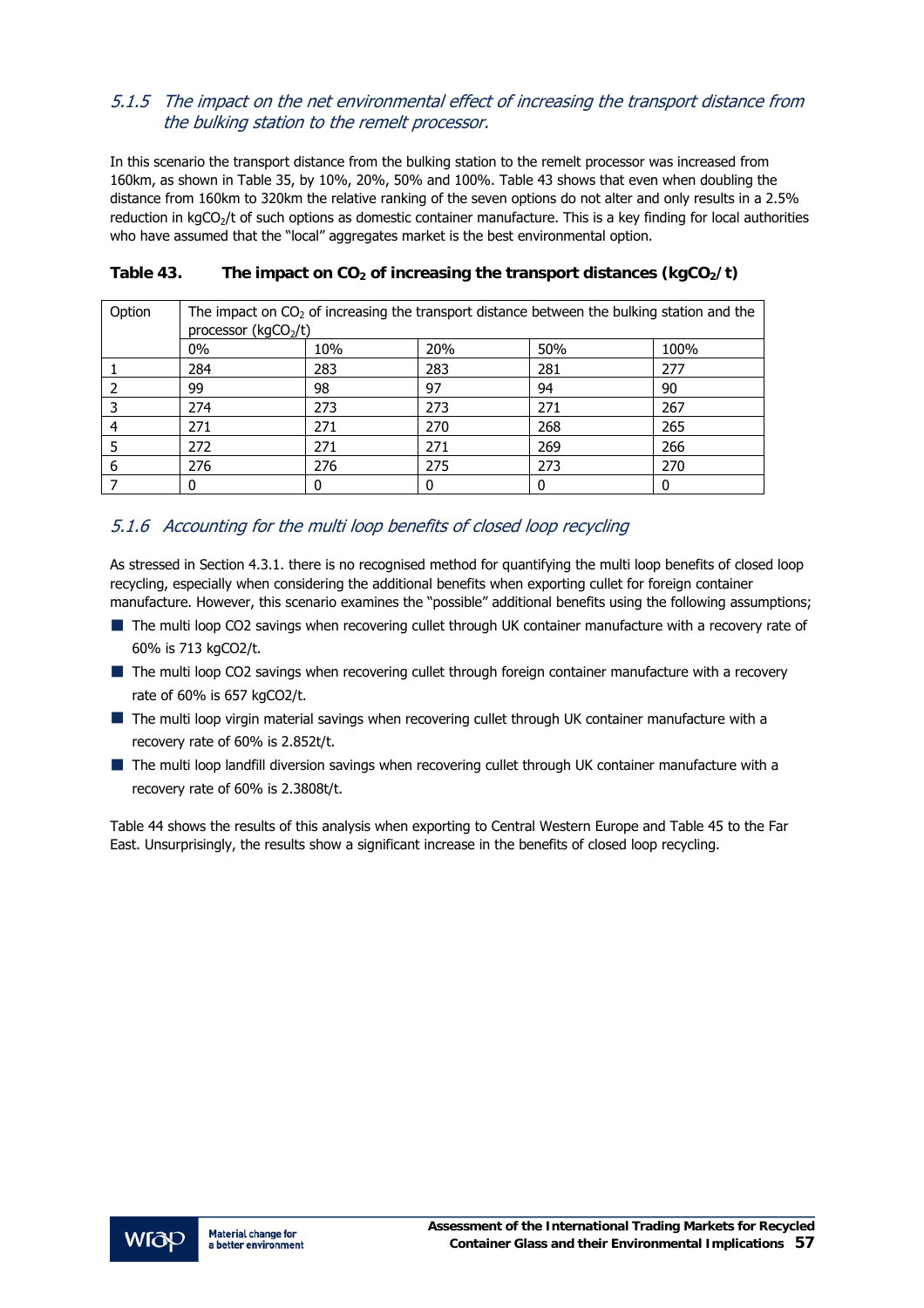#### **Table 44. The results of including the multi loop benefits of closed loop recycling when exporting to Central Western Europe**

| Option        | Mean $CO2$ savings per<br>tonne ( $kgCO2/t$ ) | Total CO <sub>2</sub><br>savings | Total virgin material<br>savings (tonnes) | <b>Total material</b><br>diverted from landfill |
|---------------|-----------------------------------------------|----------------------------------|-------------------------------------------|-------------------------------------------------|
|               |                                               | (tonnes)                         |                                           | (tonnes)                                        |
|               | 678                                           | 13,277                           | 53,709                                    | 44,835                                          |
| $\mathcal{P}$ | 245                                           | 4,798                            | 32,752                                    | 28,960                                          |
| 3             | 407                                           | 7,961                            | 33,555                                    | 28,011                                          |
| 4             | 636                                           | 12,442                           | 53,709                                    | 44,835                                          |
| 5             | 633                                           | 12,394                           | 53,709                                    | 44,835                                          |
| 6             | 634                                           | 12,408                           | 53,709                                    | 44,835                                          |
| 7             | 638                                           | 12,490                           | 53,709                                    | 44,835                                          |
| 8             | 247                                           | 4,832                            | 21,657                                    | 18,078                                          |
| 9             | 46                                            | 900                              | 20,014                                    | 19,237                                          |

#### **Table 45. The results of including the multi loop benefits of closed loop recycling when exporting to the Far East**

| Option | Mean CO <sub>2</sub> savings per<br>tonne ( $kgCO2/t$ ) | Total CO <sub>2</sub><br>savings<br>(tonnes) | Total virgin material<br>savings (tonnes) | Total material<br>diverted from landfill<br>(tonnes) |
|--------|---------------------------------------------------------|----------------------------------------------|-------------------------------------------|------------------------------------------------------|
|        | 678                                                     | 13,277                                       | 53,709                                    | 44,835                                               |
| 2      | 245                                                     | 4,798                                        | 32,752                                    | 28,960                                               |
| 3      | 407                                                     | 7,961                                        | 33,555                                    | 28,011                                               |
| 4      | N/A                                                     | N/A                                          | N/A                                       | N/A                                                  |
| 5      | 523                                                     | 10,230                                       | 53,709                                    | 44,835                                               |
| 6      | 555                                                     | 10,867                                       | 53,709                                    | 44,835                                               |
| 7      | 609                                                     | 11,927                                       | 53,709                                    | 44,835                                               |
| 8      | 247                                                     | 4,832                                        | 21,657                                    | 18,078                                               |
| ٩      | 46                                                      | 900                                          | 20,014                                    | 19,237                                               |

# 5.2 Scenario 2. A review of market projections for 2008

This scenario uses the market projections detailed in Section 2 Table 11a with no mixed glass being recovered from MRFs. The same bulk transfer distances were used as in scenario 1, Table 36.

#### **Table 46. The 2008 projected cullet recovery**

| <b>Collection</b><br>type | Colour | Tonnage of<br>cullet<br>collected |
|---------------------------|--------|-----------------------------------|
|                           | Green  |                                   |
| Kerbside                  | Flint  |                                   |
|                           | Amber  |                                   |
|                           | Mixed  | 1,179,000                         |
|                           | Green  | 224,000                           |
| Bring /                   | Flint  | 183,000                           |
| <b>Bottlebank</b>         | Amber  | 48,000                            |
|                           | Mixed  |                                   |
| <b>MRF</b>                | Mixed  |                                   |
|                           | Total  | 1,634,000                         |

Table 47 shows the results. This shows that if all the cullet recovered in 2008 could be used in domestic container manufacture (Option 1) then a saving of 480,000 tonnes in CO<sub>2</sub> and  $1,800,000$  tonnes in virgin materials would be achieved with a 1,500,000 tonnes diversion from landfill.

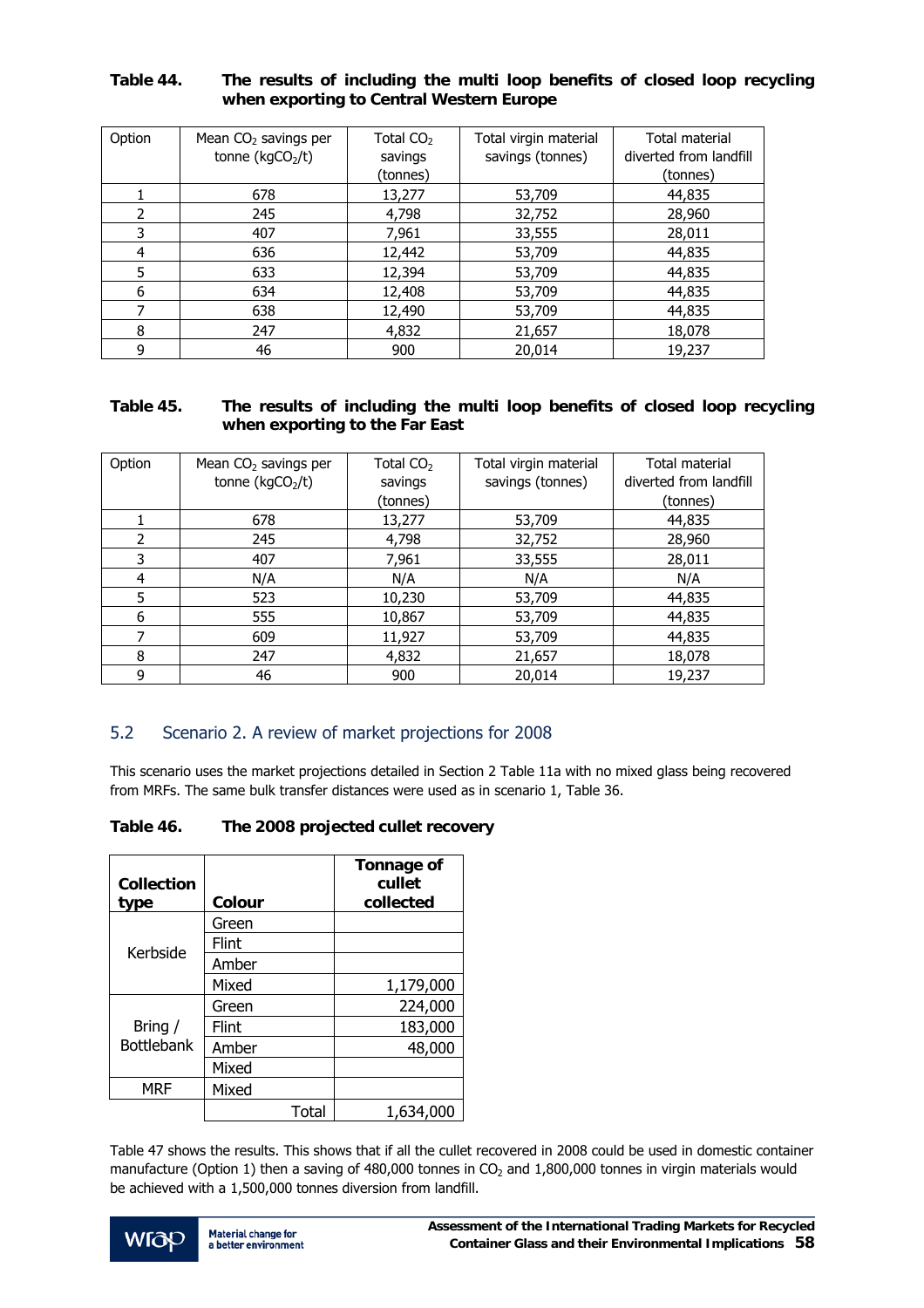| Option | Mean CO <sub>2</sub> savings per | Total CO <sub>2</sub> | Total virgin material | Total material         |
|--------|----------------------------------|-----------------------|-----------------------|------------------------|
|        | tonne ( $kgCO2/t$ )              | savings               | savings (tonnes)      | diverted from landfill |
|        |                                  | (tonnes)              |                       | (tonnes)               |
|        | 294                              | 480,665               | 1,879,100             | 1,568,640              |
| 2      | 66                               | 107,547               | 1,739,036             | 1,603,656              |
| 3      | 265                              | 432,810               | 1,879,100             | 1,568,640              |
| 4      | 282                              | 461,297               | 1,879,100             | 1,568,640              |
| 5      | 279                              | 456,629               | 1,879,100             | 1,568,640              |
| 6      | 280                              | 457,943               | 1,879,100             | 1,568,640              |
| 7      | 285                              | 466,084               | 1,879,100             | 1,568,640              |
| 8      | 255                              | 416,029               | 1,879,100             | 1,568,640              |
| 9      | 0                                | $-52$                 | 1,683,020             | 1,617,660              |

#### **Table 47. The net environmental effects of the nine options in 2008**

However, this analysis does not take into consideration the supply and demand issues with regard to domestic container manufacture. Table 47 shows the analysis of the recovered volumes using the base data from Table 11a and the projected volumes that will be recovered through domestic container manufacture. This shows that 966,000 tonnes will be recovered through domestic container manufacture with a 668,000 tonne surplus of green / mixed cullet.

#### **Table 48. Analysis 2008 base data**

|                                                                | <b>Flint</b> | Amber   | Green /<br>mixed | Total     |
|----------------------------------------------------------------|--------------|---------|------------------|-----------|
| Total recovered cullet                                         | 363,000      | 131,000 | 1,140,000        | 1,634,000 |
| Projected<br>cullet<br>domestic<br>to<br>container manufacture | 363,000      | 131,000 | 472,000          | 966,000   |
| material for alternative<br><b>Surplus</b><br>end use          | 0            |         | 668,000          | 668,000   |

Table 49 shows the breakdown of the collection method for the 966,000 tonnes that will be used for domestic container manufacture, i.e. step 1 of the environmental model. This will generate a  $CO<sub>2</sub>$  saving of 284,535 tonnes, virgin material savings of 1,110,900 tonnes and divert 927,360 tonnes from landfill.

| <b>Collection</b> | Colour |       | Tonnage of<br>cullet<br>collected |
|-------------------|--------|-------|-----------------------------------|
| type              |        |       |                                   |
|                   | Green  |       |                                   |
| Kerbside          | Flint  |       |                                   |
|                   | Amber  |       |                                   |
|                   | Mixed  |       | 541,000                           |
|                   | Green  |       | 224,000                           |
| Bring /           | Flint  |       | 183,000                           |
| <b>Bottlebank</b> | Amber  |       | 48,000                            |
|                   | Mixed  |       |                                   |
| MRF               | Mixed  |       |                                   |
|                   |        | Total | 996.000                           |

#### **Table 49. The collection method for 2008 domestic container manufacture**

Table 50 shows the net environmental effect of sending the 668,000 tonnes surplus green / mixed material through the alternative end applications (options 2 to 9). This shows option 7 to be the best environmental option for the surplus cullet. Table 50 shows that when these benefits are combined with the benefits of sending the 966,000 tonnes to domestic container manufacture the benefits are not too far short of the theoretical best option of sending all cullet to domestic remelt, i.e. the theoretical best of 480,665 tonnes of CO<sub>2</sub> as opposed to 473,656 tonnes in Table 51.

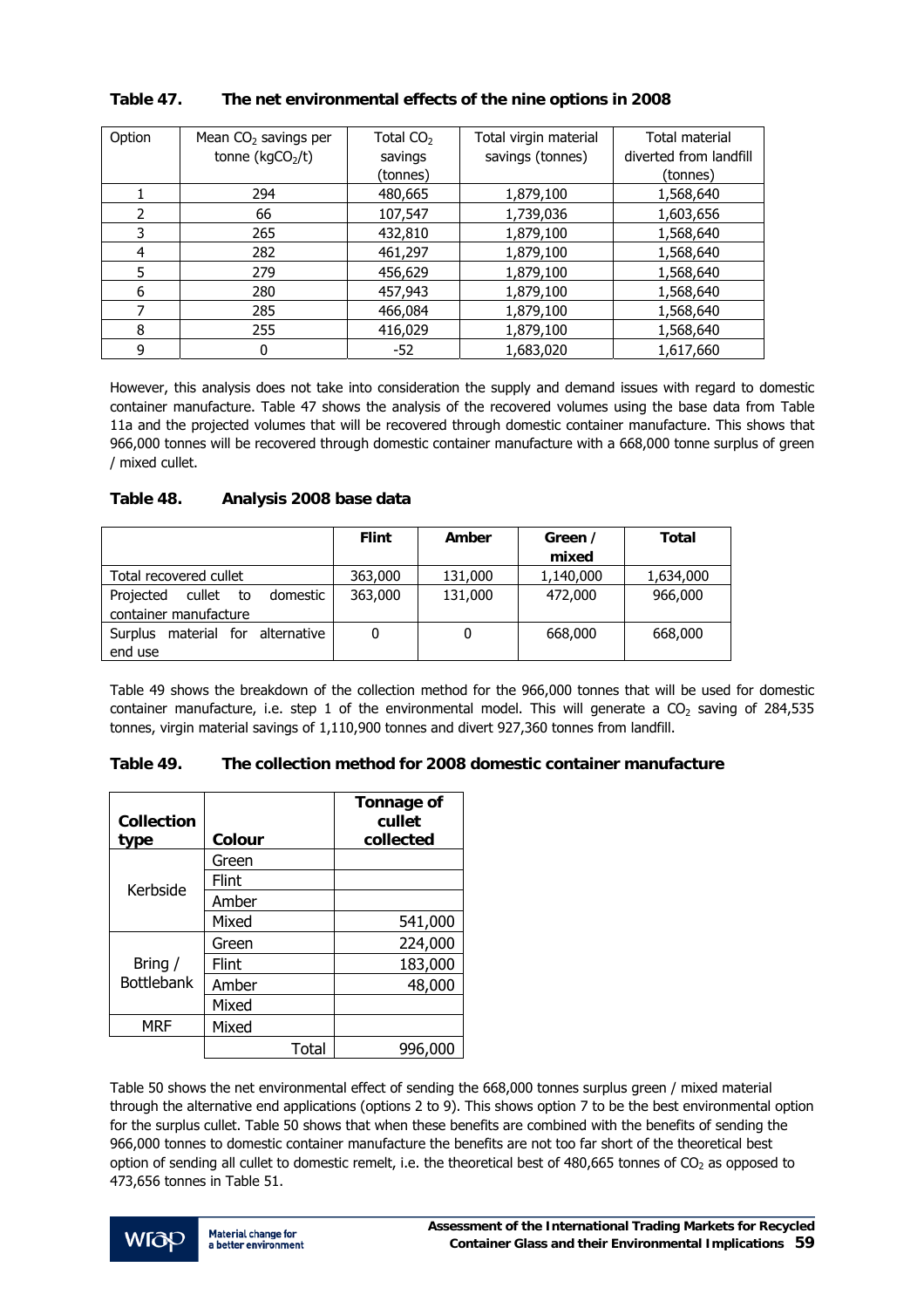| Option | Mean $CO2$ savings per<br>tonne ( $kgCO2/t$ ) | Total $CO2$<br>savings<br>(tonnes) | Total virgin material<br>savings (tonnes) | Total material<br>diverted from landfill<br>(tonnes) |
|--------|-----------------------------------------------|------------------------------------|-------------------------------------------|------------------------------------------------------|
| 2      | 0                                             | $-21$                              | 688,040                                   | 661,320                                              |
| 3      | 255                                           | 170,078                            | 768,200                                   | 641,280                                              |
| 4      | 279                                           | 186,381                            | 768,200                                   | 641,280                                              |
| 5      | 275                                           | 183,710                            | 768,200                                   | 641,280                                              |
| 6      | 276                                           | 184,462                            | 768,200                                   | 641,280                                              |
|        | 283                                           | 189,121                            | 768,200                                   | 641,280                                              |
| 8      | 255                                           | 170,078                            | 768,200                                   | 641,280                                              |
| 9      | 0                                             | -21                                | 688,040                                   | 661,320                                              |

#### **Table 50. Analysis of the alternative options for surplus cullet in 2008**

#### **Table 51. The best combined option for cullet recovery in 2008**

| Activity                                                                     | Tonnage   | Total $CO2$ savings<br>(tCO <sub>2</sub> ) |
|------------------------------------------------------------------------------|-----------|--------------------------------------------|
| Cullet<br>use in<br>domestic<br>container<br>manufacture                     | 966,000   | 284,535                                    |
| Use the surplus recovered cullet in the<br>next best application - Option 7. | 668,000   | 189,121                                    |
| Total                                                                        | 1,634,000 | 473,656                                    |

In addition, the maximisation of cullet used in domestic container manufacture through the importing of flint and amber cullet can have additional net environmental benefits. Table 11a shows that a further 404,000 tonnes of flint cullet and 75,000 tonnes of amber cullet could be used. The importing of 479,000 tonnes of flint and amber cullet would result in a further  $CO<sub>2</sub>$  saving of 136,570 tonnes, virgin material saving of 550,850 tonnes and would divert 459,840 tonnes from landfill in the country of origin.

## 5.3 Scenario 3. A review of market projections for 2010

This scenario follows the same methodology as Scenario 2 with Table 52 summarising the results.

#### **Table 52. The best combined option for cullet recovery in 2010**

|                           |             | Recovered domestic cullet |           |             |  |
|---------------------------|-------------|---------------------------|-----------|-------------|--|
|                           | Domestic    | Best alternative          | Total     | domestic    |  |
|                           | container   | option (option 7)         |           | container   |  |
|                           | manufacture |                           |           | manufacture |  |
| Total<br>cullet           | 1,045,000   | 689,000                   | 1,734,000 | 508,000     |  |
| (tonnes)                  |             |                           |           |             |  |
| saving<br>CO <sub>2</sub> | 307,672     | 195,067                   | 502,739   | 144,839     |  |
| (tonnes)                  |             |                           |           |             |  |
| Virgin<br>material        | 1,201,750   | 792,350                   | 1,994,100 | 584,200     |  |
| savings (tonnes)          |             |                           |           |             |  |
| <b>Diversion</b><br>from  | 1,003,200   | 661,440                   | 1,664,640 | 487,680     |  |
| landfill (tonnes)         |             |                           |           |             |  |

## 5.4 Scenario 4. A review of market projections for 2015

This scenario follows the same methodology as Scenario 2 with Table 53 summarising the results.

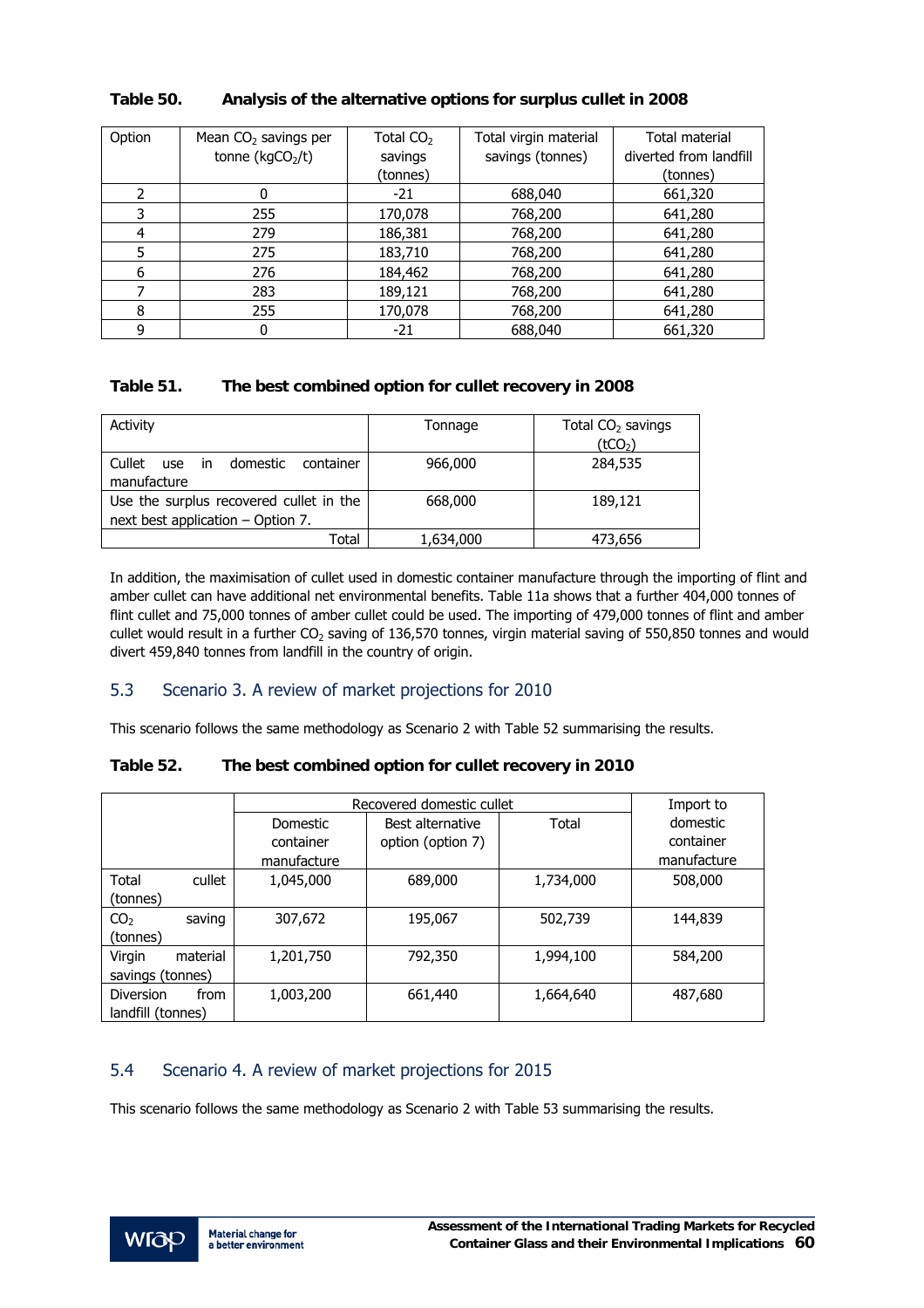|                           |             | Recovered domestic cullet |           |             |  |
|---------------------------|-------------|---------------------------|-----------|-------------|--|
|                           | Domestic    | Best alternative          | Total     | domestic    |  |
|                           | container   | option (option 7)         |           | container   |  |
|                           | manufacture |                           |           | manufacture |  |
| Total<br>cullet           | 1,357,000   | 1,007,000                 | 2,364,000 | 485,000     |  |
| (tonnes)                  |             |                           |           |             |  |
| CO <sub>2</sub><br>saving | 399,196     | 285,097                   | 684,293   | 138,281     |  |
| (tonnes)                  |             |                           |           |             |  |
| Virgin<br>material        | 1,560,550   | 1,158,050                 | 2,718,600 | 557,750     |  |
| savings (tonnes)          |             |                           |           |             |  |
| Diversion<br>from         | 1,302,720   | 966,720                   | 2,269,440 | 465,600     |  |
| landfill (tonnes)         |             |                           |           |             |  |

# **Table 53. The best combined option for cullet recovery in 2015**

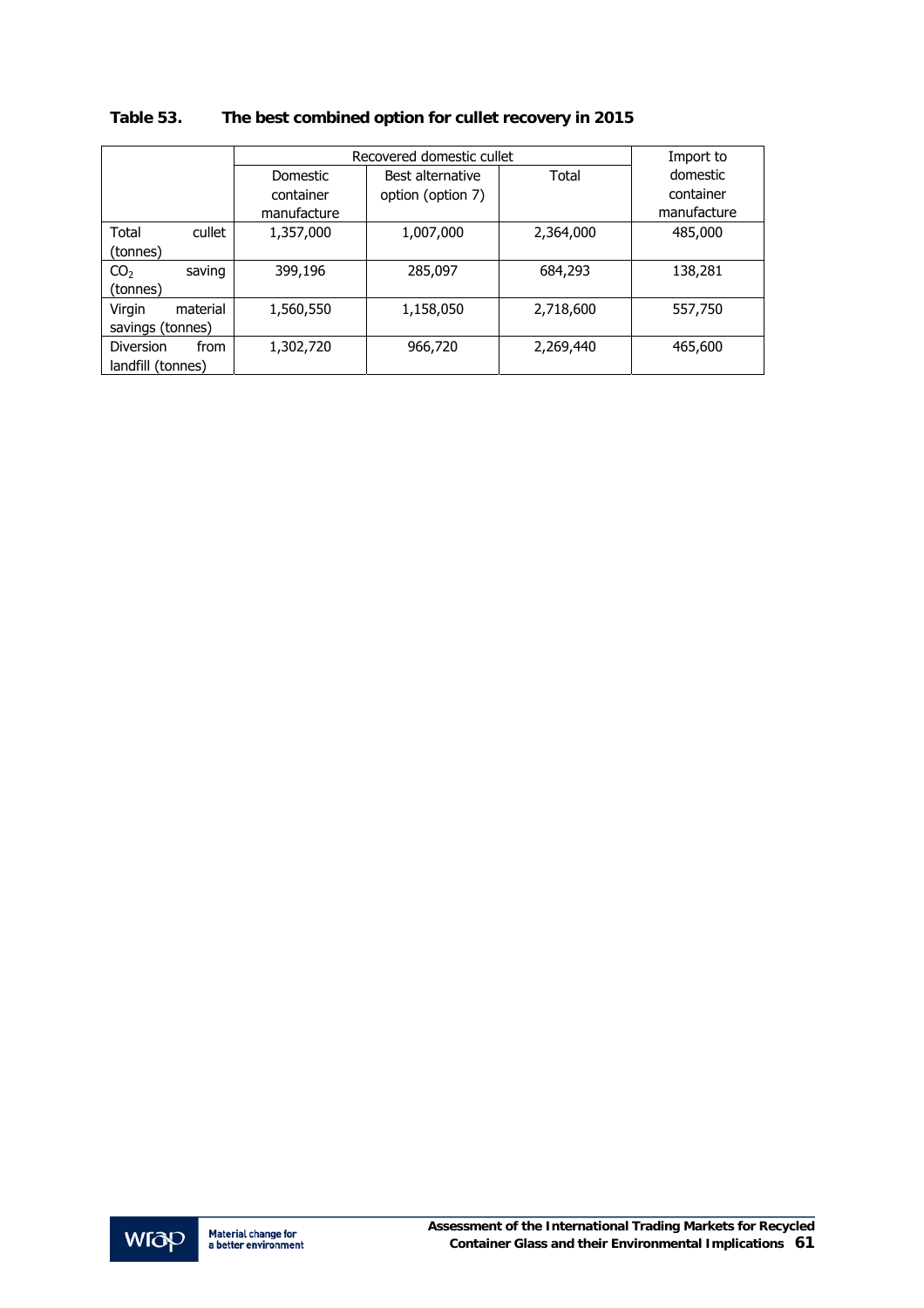## **6.0 Conclusion and Discussion**

This study has identified international trade opportunities for cullet for use in container remelt, principally in near Europe, and has demonstrated that recycling of container cullet back to furnace remains the best environmental option by a considerable margin, even when significant shipping distances are involved.

The total cullet demand for use in UK container manufacture is expected to approach 2 million tonnes by 2015.

The results demonstrate that transport emissions do not have a significant impact on the overall level of emissions savings attributable to the use of cullet in glass manufacture. It is also evident that cullet going back into remelt, at home or abroad, has a significantly better carbon impact than using it in domestic aggregate manufacture.

Maximising the quantities of cullet used in domestic remelt should be considered a primary objective for local authorities, glass processors and policy makers. The export of cullet to foreign container manufacturers represents a good alternative market for surplus green and mixed cullet. Complementing the use of the best environmental option with the alternative end applications can realise savings of over 470,000 tonnes in  $CO<sub>2</sub>$ , 1.8 million tonnes in virgin materials and divert over 1.5 million tonnes from landfill.

However, comparatively the aggregates market represents a poor use of surplus cullet and could by 2015 represent a lost opportunity in  $CO<sub>2</sub>$  savings of 285,000 tonnes per year. It should be noted that this study has not assessed markets which are currently either less well developed or represent relatively small volumes e.g. filtration, grit blasting and as a fluxing agent in brick manufacture.

Table 54 summarises the significance of the attributes investigated within this study.

| <b>Attribute</b>                                                   | Significance | <b>Comments</b>                                                                                                                                                                                                                                                                                                                       |
|--------------------------------------------------------------------|--------------|---------------------------------------------------------------------------------------------------------------------------------------------------------------------------------------------------------------------------------------------------------------------------------------------------------------------------------------|
| End application                                                    | Very high    | The diversion from landfill and the virgin material<br>savings do not vary significantly across the four end<br>applications. However, aggregates can dramatically<br>reduce realised CO <sub>2</sub> savings.                                                                                                                        |
| Transport distance from<br>bulking station to remelt<br>processors | Low          | Doubling the distance travelled from 160Km to<br>320Km causes only a 2.5% reduction in $CO2$ savings.<br>This shows that from a $CO2$ perspective the proximity<br>principle arguing the case for local aggregates is<br>invalid.                                                                                                     |
| Inclusion of multi loop                                            | High         | The inclusion of the multi loop benefits of closed<br>loop recycling to container manufacture can have a<br>significant positive impact on the overall<br>environmental benefits and CO <sub>2</sub> savings available<br>from this application.                                                                                      |
| Increasing the net<br>environmental effect of<br>aggregates        | Low          | Increasing the net environmental effect to 50kgCO <sub>2</sub> /t<br>has no impact on the relative rankings of each of the<br>four end applications reviewed in this study. That is,<br>remelt remains the best environmental option.                                                                                                 |
| Geographic proximity of<br>export market                           | Medium       | The $CO2$ savings from exporting cullet for foreign<br>remelt in the Far East is 10% less than that of<br>exporting to Central Western Europe.                                                                                                                                                                                        |
| Collection through UK MRFs                                         | High         | The use of MRFs as a source of cullet has a<br>detrimental impact on $CO2$ savings and represents an<br>environmental opportunity loss. For example, if 50%<br>of cullet is collected through a MRF then the $CO2$<br>savings drop by 50% as currently this material is not<br>suitable for re-melt due to high contamination levels. |

#### **Table 54. Summary of attributes**

This analysis has clearly shown the environmental benefits of international trade in cullet for container remelt, and that this trade is complementary to domestic container remelt. The additional environmental burdens associated with transporting cullet long distances do not outweigh the benefits.

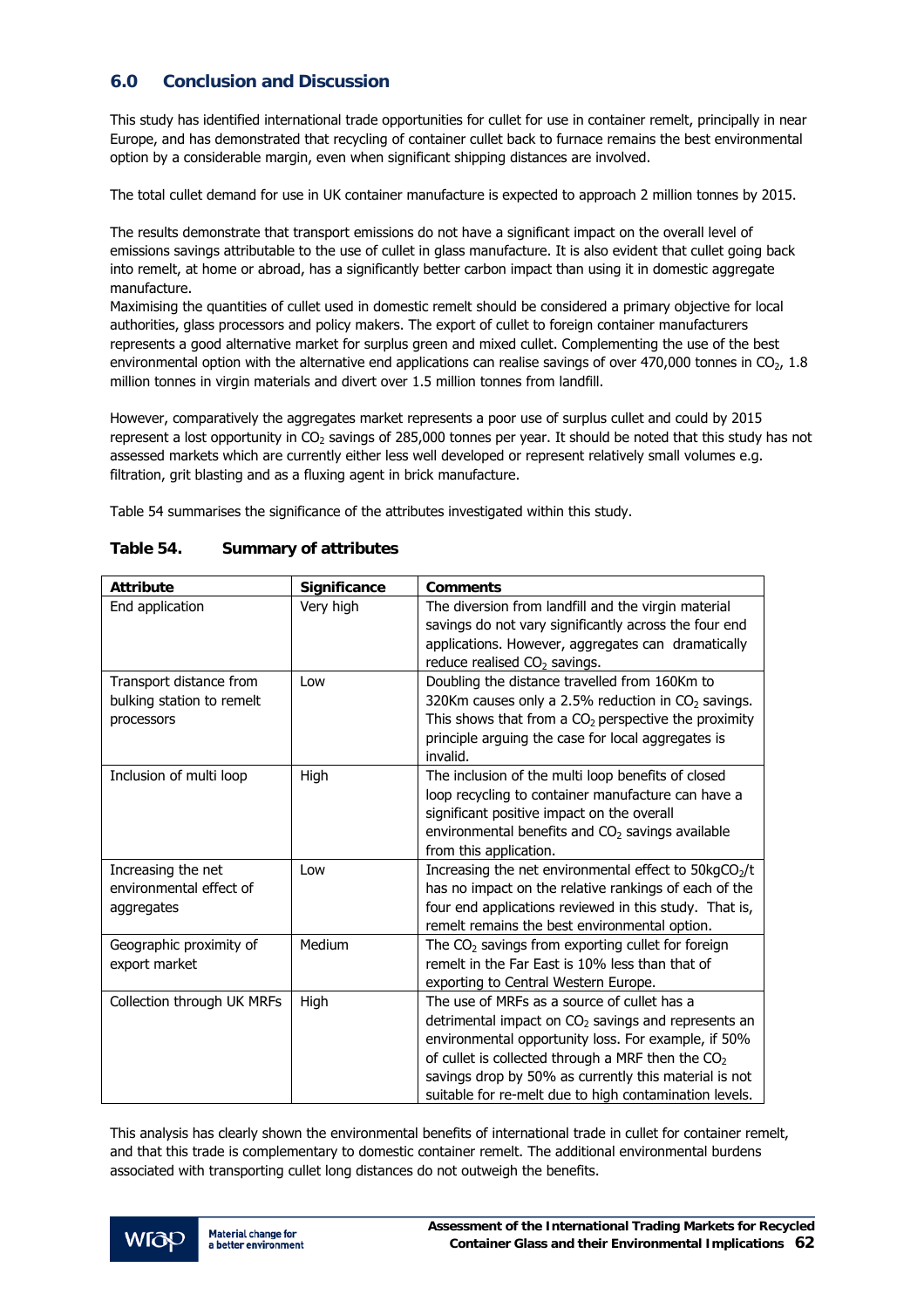<span id="page-64-0"></span>This study has supported these findings by identifying potential (and in some cases realised) export and import trade opportunities, principally with close European neighbours, but also with other more distant possibilities such as Argentina, South Africa and South Korea. Some of these markets, such as Portugal should prove sustainable. However, other countries, such as Spain, whilst currently important could prove of limited life as they become self sufficient in cullet due to improved recovery rates associated with the Packaging and Packaging Waste Directive. In the case of many countries lack of availability of complete and robust information precludes quantitative forecasting of forward cullet markets. Whilst regrettable, the poor availability of such data is, in itself a notable finding of this study.

Some more geographically distant export opportunities such as Turkey, are financially precluded at the current time due to unfavourable transport costs and a regulatory regime which offers no incentive for serving these markets. For example, the packaging waste regulations currently offer no incentive to serve the more environmentally beneficial forms of recovery.

Available export opportunities are also set in the context of a competitive market with other countries such as Germany and Switzerland representing threats to UK export markets, and as recovery rates improve in other countries, other regional competitors may emerge.

This analysis highlights the need to treat cullet as a valued resource rather than a liability. To date, Government policies have predominantly focussed on the diversion of waste from landfill and in this context the study shows that there is no major difference across the options reviewed. However, looking forward  $CO<sub>2</sub>$  is now firmly on the agenda and this study shows that the recovery options taken must be considered carefully if the full environmental benefits of recycling cullet are to be realised. Currently local authorities and glass processors have little or no regulatory, financial or practical incentive for choosing the best environmental option.

The development of MRFs as a means of recovering cullet represents a potential threat to the achievement of best environmental cullet recovery if, as is the case at present, the quality of the recovered material is so poor that it can only be used for aggregates. The term MRF covers a multitude of different technologies and it is recommended that a review be undertaken to develop a minimum technology specification based on the ability to recover cullet to a quality acceptable to the re-melt markets. The required post processing quality for container manufacture is given in the voluntary quality specification resulting from the 'Containerlite' project (reference section [3](#page-64-0).3.3.5). The formal PAS102<sup>33</sup> specification does offer post processing cullet quality requirements for a number of secondary cullet end use markets, but specifically does not include the quality required for container or fibre re-melt processes. This position may warrant review.

No dedicated specification exists for the minimum pre-processing cullet quality explicitly suitable for processing into a form suitable for container and/or fibre re-melt applications. Such a specification would offer criteria against which different collection and recovery technologies and approaches could be judged. The PAS101 specification<sup>[3](#page-64-0)4</sup> specifies different cullet quality grades, A to D, at delivery to the processors gate, but does not link these grades to specific end uses. It should also be noted that PAS101 does not take into account MRF glass, as this was not considered an issue at the time.

The study also shows that the collection of mixed cullet and its automated colour sorting has very little environmental impact when compared with the collection of colour segregated cullet.

It is suggested that mixed glass represents an economic rather than environmental issue. That is, the CO<sub>2</sub>e penalty associated with colour separation of mixed glass is marginal in the context of the gross difference in total  $CO<sub>2</sub>e$  'budget' for re-melt and aggregates applications. As such, the use of mixed glass in non-container applications is likely to be on the basis that this is financially favourable, rather than precluded on the basis that it is environmentally unfavourable to colour separate for use in container manufacture.

Expanding on the above, in economic terms the difference between mixed and colour separated cullet is more stark than the marginal environmental impact. Processors for the container industry are able to pay a premium for the colour segregated cullet and can out bid the aggregates processors, and as such, colour separated cullet is most likely to find re-use in container manufacture. However, for mixed glass the price structure is similar for

<sup>&</sup>lt;sup>34</sup> 'PAS 101 – Recovered Container Glass – Specification for quality and guidance for good practice in collection', WRAP / BSI, August 2003.



j  $^{33}$  'PAS102 - Specification for processed glass for selected secondary end markets', WRAP/BSI, May 2004.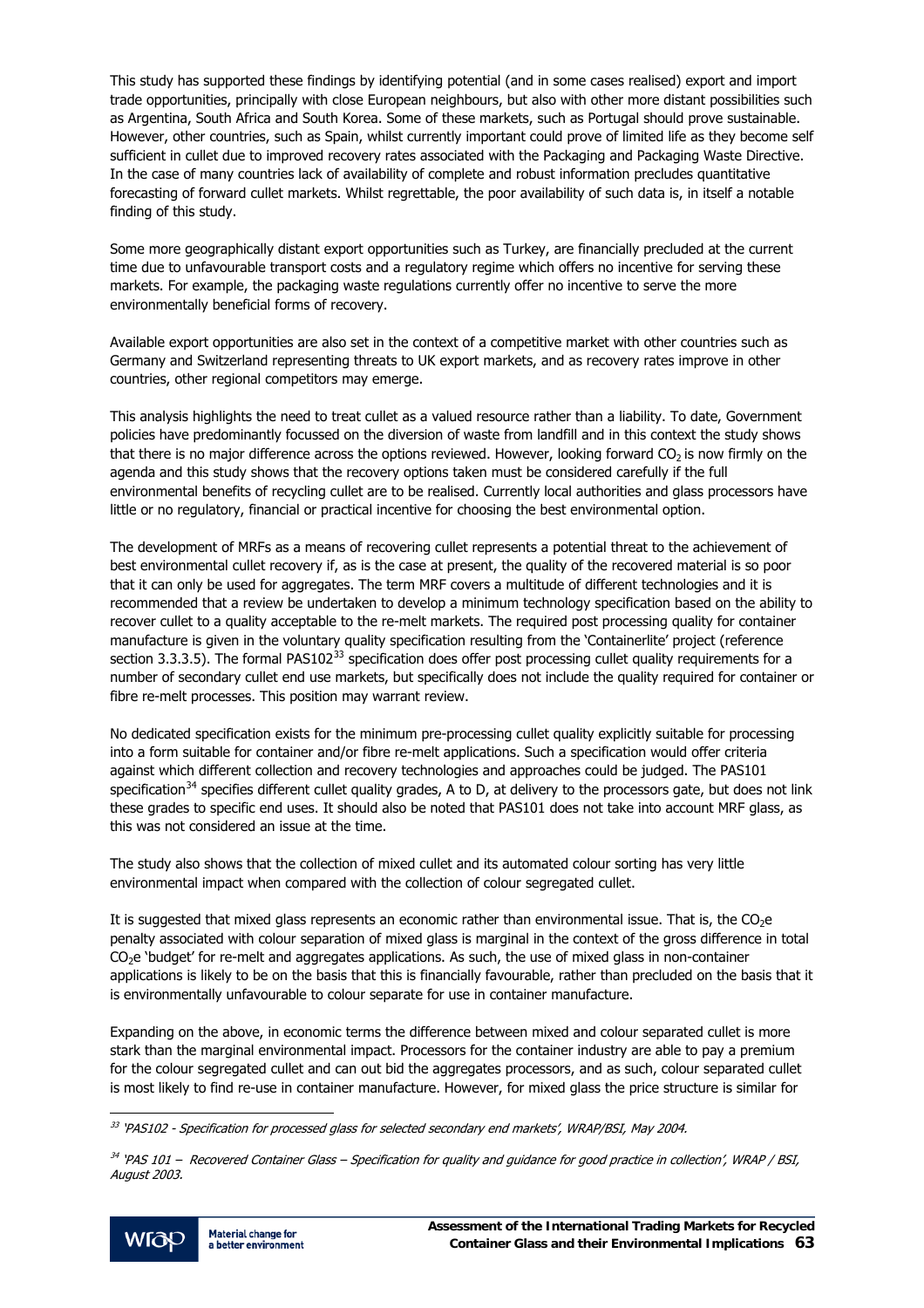the aggregate and remelt markets and hence competition for mixed glass is tougher, and the probability of aggregate end use consequently increased, with an associated loss of environmental benefit.

To conclude, the study has found international trade opportunities for cullet for use in container remelt, principally in near Europe, and has quantified the benefits of such trade in environmental terms. It demonstrates that recycling of container cullet back to furnace remains the best environmental option. Within the tolerances of the Enviros study, there is little difference in the emissions savings attributable to the use of cullet in fibreglass and container glass manufacture, so both represent favourable remelt applications. However, currently there is limited recycling infrastructure for fibre which limits the added benefit of multiple loop recycling that is possible with container manufacture.

Other factors which need to be taken into account in any comparison of fibre and container glass markets include the fact that container glass may be recycled indefinitely without loss of quality; that containers typically have a short life whereas insulation is normally in use for more than a decade and that fibreglass may use mixed colour glass directly in the furnace.

In consequence the availability of international cullet trade opportunities represents a significant opportunity for the UK to reduce its CO2 emissions and, at the same time, address the 'green imbalance'.

Notwithstanding the above, there is currently no regulatory, economic or practical incentive for choosing the best environmental option and hence this opportunity is likely to be underexploited. To address this lost opportunity, UK policy should be reviewed such that it differentiates between different end uses for cullet on environmental grounds, and supports those most favourable uses i.e. domestic and foreign remelt markets.

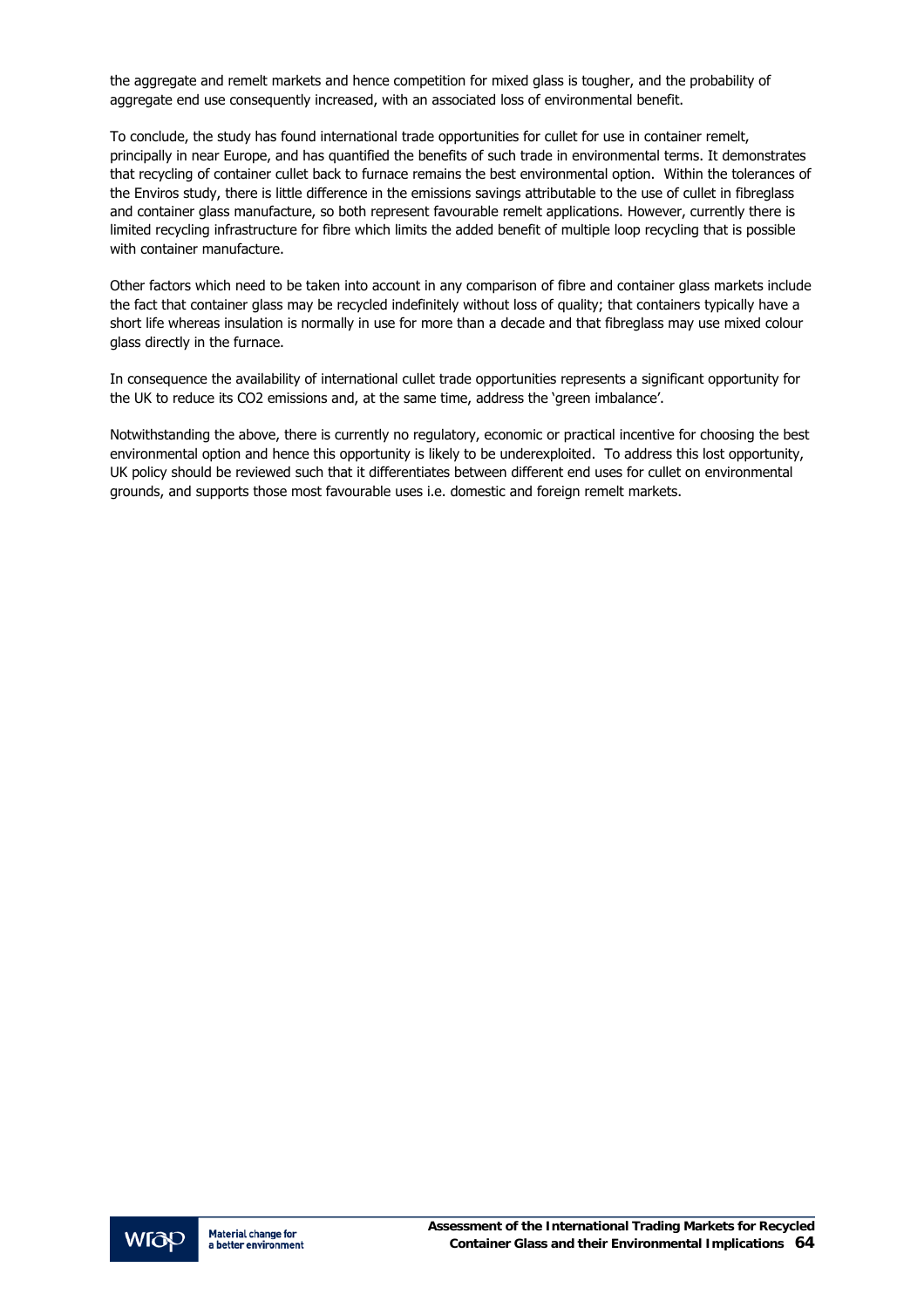## <span id="page-66-0"></span>**7.0 Further work**

This study has identified potential (and, in some cases, realised) cullet trade opportunities at a macro level.

To further explore these opportunities it will be necessary to establish possible trading partners in the relevant countries to discuss potential markets at a more detailed and commercial level. It has been noted above that the more distant opportunities within Europe (and further afield) are precluded on the basis of transport economics. In this context if there is a UK policy will for such trade to take place, it may be necessary for pricing mechanisms to be put in place to support such trade.

Additionally, a key element which must be taken into account in development of export / import markets is providing certainty for UK processors in respect of the policy and regulatory regime in which they will operate. In this context it is suggested that actions based upon the findings of this and other reports must be quickly translated into policy tools which support desired outcomes and offer certainty to operators in making commercial decisions.

In undertaking such policy review, care must obviously be taken in allowing policy changes to be fast tracked without undermining the long term investments and infrastructure developed by stakeholders such as local authorities and processors. Possible policy tools might include:

- Differential PRNs The best environmental option receives the full PRN and the PRN allocation for lower value options is dependent on their environmental benefit.
- Colour specific PRNs / Recovery targets PRNs only issued for colour segregated or sorted cullet.
- **Potentially disqualifying low quality materials from MRF's and similar facilities from counting toward the** achievement of local authority recycling targets.

The environmental model developed under this project represents a very effective and easy to use tool for assisting decision makers. It would therefore be beneficial for local authorities and policy makers to be engaged in the use of the model and more importantly to use the model to assist in the decision making process.

WRAP has undertaken some recent studies on material recovery from MRFs<sup>[3](#page-66-0)5</sup>. However, the feedback from the cullet processors within this study is that the cullet that is currently recovered from MRFs is not fit for purpose in terms of its use for the high end applications, e.g. remelt. It is therefore recommended that a working group be set up involving waste generators, collectors and processors to explore the barriers to using cullet from MRFs in high end applications. This might include the development of a specification for the minimum pre-processing cullet quality suitable for processing into a form suitable for container and/or fibre re-melt applications and an associated MRF technology specification to meet this standard.

Additionally, whilst anecdotal information indicates that the number of MRFs in the UK is increasing, and that the volume of glass processed through such facilities is also increasing, there is little consolidated information on these trends. As such it is recommended that information on MRF output should be collated and maintained to inform future studies.

This study has tentatively quantified the multi loop benefits of closed loop recycling. However, it would be beneficial if a robust methodology was to be developed to quantify these benefits since, as can be seen in this study, they can be significant. In conjunction with this further work should be undertaken to better assess the relative environmental benefits of the fibreglass insulation and container glass markets

As the use of container glass in fibreglass insulation manufacture is relatively recent, awareness of the opportunity which this market represents for mixed colour or green container glass should be raised at a supply and policy level.

 $35$  www.wrap.org.uk/local\_authorities/toolkits\_good\_practice/materials.html



j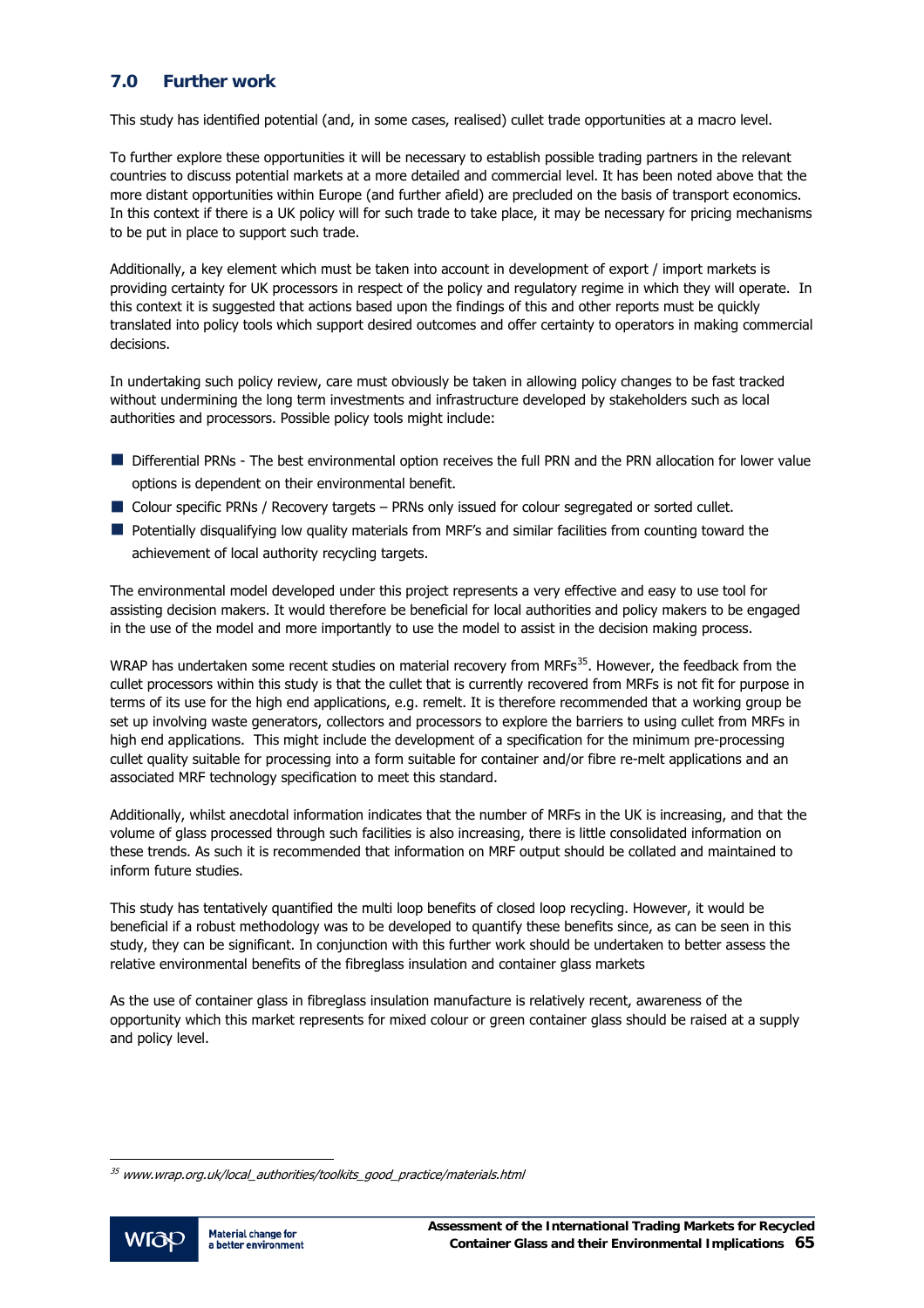# Appendix A - European Recycling and Cullet Movement Questionnaire

#### **Glass Recycling Survey 2005**

#### **Completed by:**

| Name:                 | Organisation:        |
|-----------------------|----------------------|
| <b>Position:</b>      | <b>Phone number:</b> |
| <b>Email address:</b> | Date:                |

#### **THE GLASS WASTE STREAM IN YOUR COUNTRY**

1) What was the glass waste stream in 2005 (glass consumed or in circulation)?

|                        | Tonnes in Waste Stream |
|------------------------|------------------------|
| Total                  |                        |
| Green Fraction         |                        |
| Flint / Clear Fraction |                        |
| Brown / Amber Fraction |                        |

#### 2) In 2005 how many tonnes of container glass were collected for recycling?

|                        | <b>Tonnes Collected</b> |
|------------------------|-------------------------|
| Total                  |                         |
| Green Fraction         |                         |
| Flint / Clear Fraction |                         |
| Brown / Amber Fraction |                         |
| Mixed Colour Fraction  |                         |

2a. What is the percentage (%) of container glass recycled on a National level? (as reported to the European Commission)



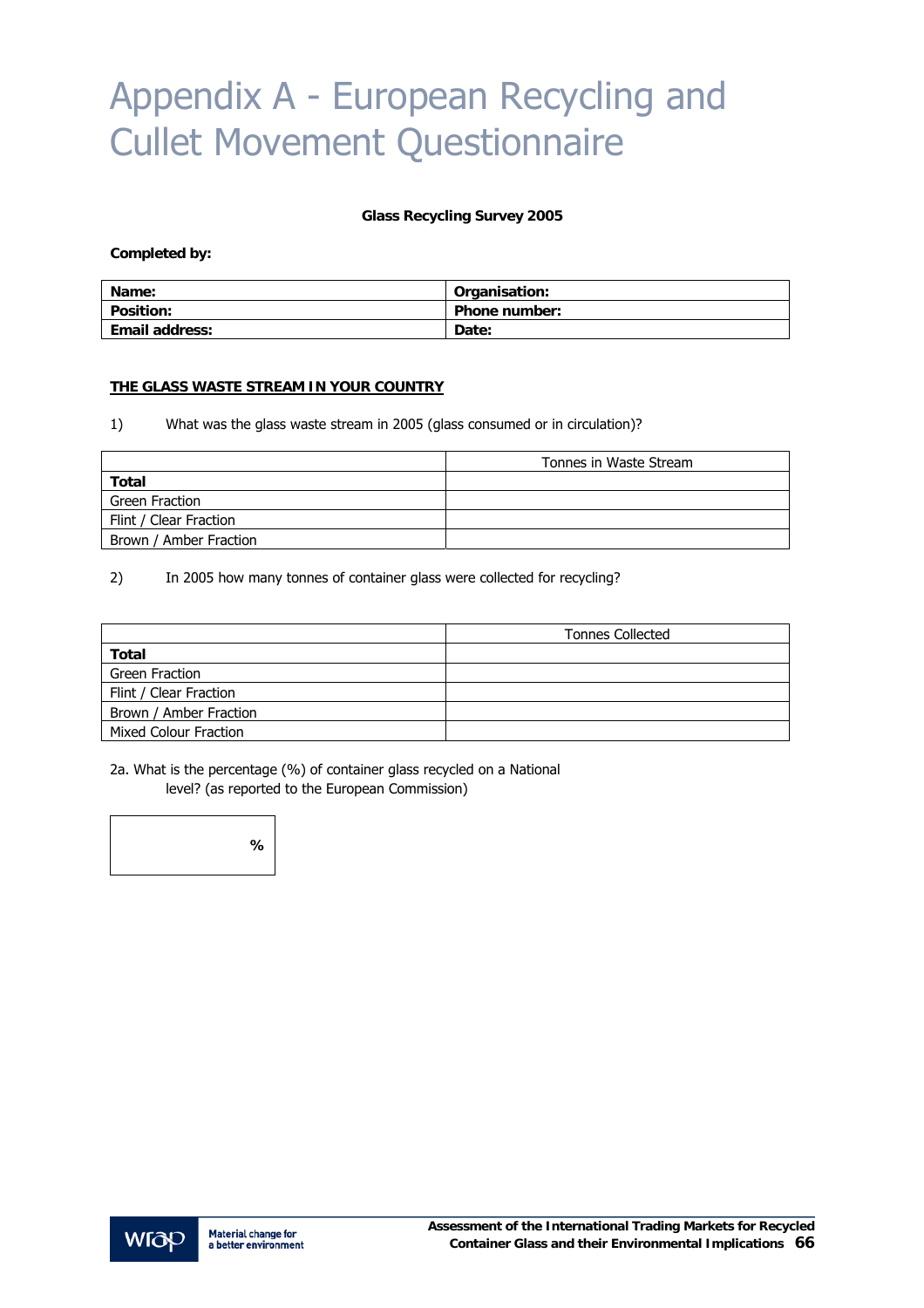#### 3) How is cullet collected?

| Method                     | % of glass collected this way? | Tonnage or % collected colour |
|----------------------------|--------------------------------|-------------------------------|
|                            |                                | separated?                    |
| Glass Banks/ Bring sites/  |                                |                               |
| community recycling areas? |                                |                               |
| Kerbside/ Door step?       |                                |                               |
|                            |                                |                               |

#### **USE OF GLASS CULLET RECOVERED FROM YOUR WASTE STREAM**

#### **Export**

4a. How many tonnes of RECOVERED cullet were exported?

|                        | Recovered Tonnes Exported |
|------------------------|---------------------------|
| Total                  |                           |
| Green Fraction         |                           |
| Flint / Clear Fraction |                           |
| Brown / Amber Fraction |                           |
| Mixed Colour Fraction  |                           |

4b. What were the main destinations of exported glass?

#### 4c. What was it to be used for?

#### **Container Manufacture**

5. How many tonnes of RECOVERED cullet were used in the manufacture of new containers?

|                              | <b>Recovered Tonnes</b><br>used in Container Manufacture |
|------------------------------|----------------------------------------------------------|
| Total                        |                                                          |
| Green Fraction               |                                                          |
| Flint / Clear Fraction       |                                                          |
| Brown / Amber Fraction       |                                                          |
| <b>Mixed Colour Fraction</b> |                                                          |

#### **Other Uses**

6a. How many tonnes of RECOVERED cullet were used in alternative uses **OTHER THAN** container manufacture? (e.g. aggregate, filtration sand).

|                              | <b>Recovered Tonnes</b><br>used in Alternative Uses |
|------------------------------|-----------------------------------------------------|
| Total                        |                                                     |
| Green Fraction               |                                                     |
| Flint / Clear Fraction       |                                                     |
| Brown / Amber Fraction       |                                                     |
| <b>Mixed Colour Fraction</b> |                                                     |

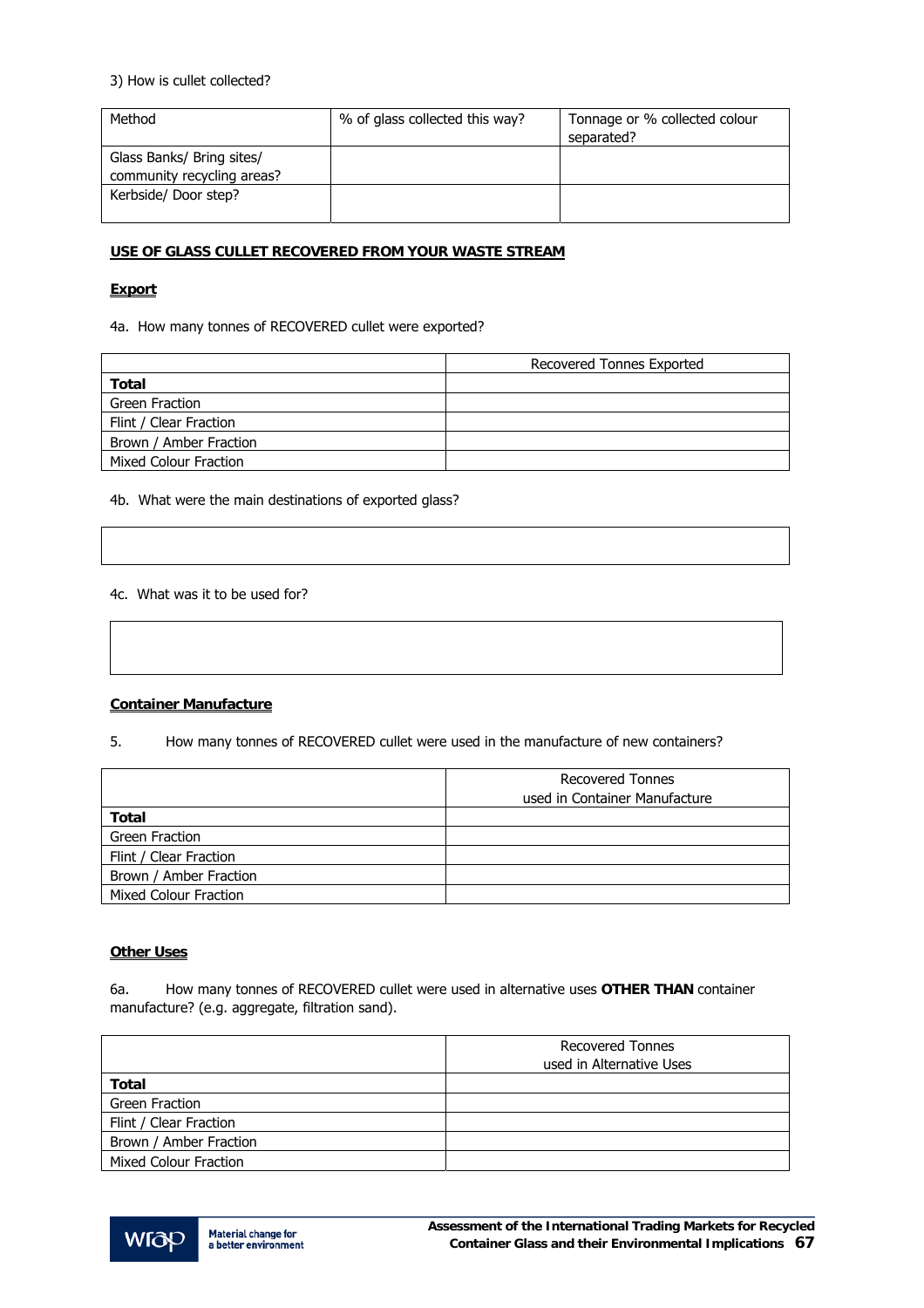6c. Are available alternative uses restricted in your country (e.g. by regulation / legislation)?

#### **IMPORTS OF CULLET TO YOUR COUNTRY**

7a. In 2005 how many tonnes of cullet were **imported** for use in the manufacture of new containers? From which countries?

|                              | <b>Imported Tonnes</b><br>used in Container<br>Manufacture | Country(s) of Origin |
|------------------------------|------------------------------------------------------------|----------------------|
| <b>Total</b>                 |                                                            |                      |
| <b>Green Fraction</b>        |                                                            |                      |
| Flint / Clear Fraction       |                                                            |                      |
| Brown / Amber Fraction       |                                                            |                      |
| <b>Mixed Colour Fraction</b> |                                                            |                      |

7b. In 2005 how many tonnes of cullet were **imported** for **USES OTHER THAN** the manufacture of new containers?

|                              | <b>Imported Tonnes</b><br>used in<br><b>Alternative Uses</b> | Country(s) of Origin |
|------------------------------|--------------------------------------------------------------|----------------------|
| Total                        |                                                              |                      |
| <b>Green Fraction</b>        |                                                              |                      |
| Flint / Clear Fraction       |                                                              |                      |
| Brown / Amber Fraction       |                                                              |                      |
| <b>Mixed Colour Fraction</b> |                                                              |                      |

7c. What alternative uses was cullet used for?

#### **CONTAINER PRODUCTION**

8) In 2005 how many tonnes of containers were produced?

|                          | <b>Tonnes Manufactured</b> |
|--------------------------|----------------------------|
| Total                    |                            |
| <b>Green Containers</b>  |                            |
| Flint / Clear Containers |                            |
| Brown / Amber Containers |                            |

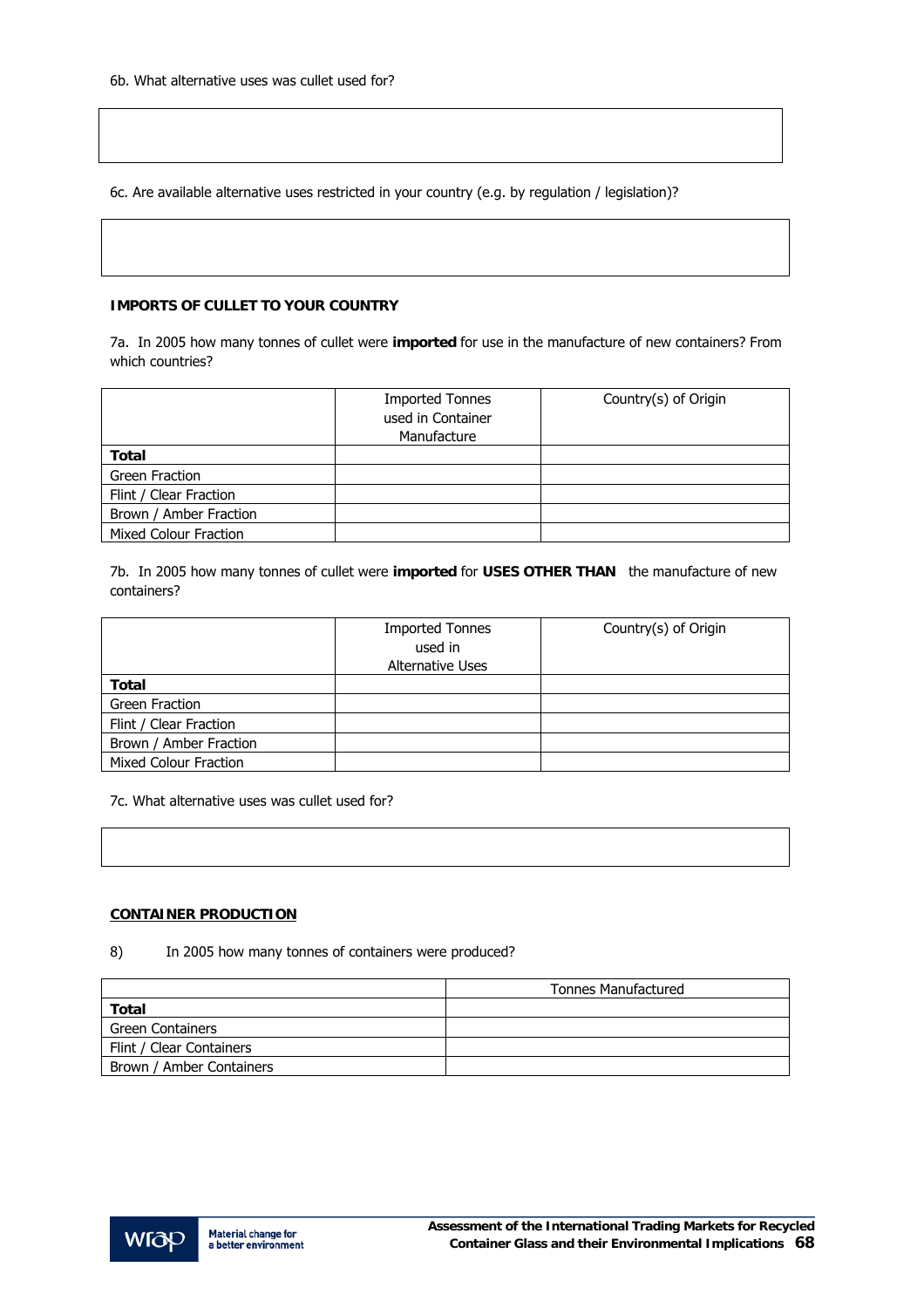9) In **total** how many tonnes of cullet were used in container production (RECOVERED + IMPORTED)?

|                              | Tonnes Recovered + Imported Cullet Used in<br><b>Container Manufacture</b> |
|------------------------------|----------------------------------------------------------------------------|
| Total                        |                                                                            |
| Green Fraction               |                                                                            |
| Flint / Clear Fraction       |                                                                            |
| Brown / Amber Fraction       |                                                                            |
| <b>Mixed Colour Fraction</b> |                                                                            |

10) Are there any specifications that would determine the quality of processed glass? For example % of ferrous metals, particle size, colour mix

#### **THE FUTURE …**

Recognising the difficulty of prediciting an uncertain future, please give your best forecasts for future activity levels to 2015 in the following areas:

#### 11) From 2005 levels, how much do you expect your **waste glass stream** to grow by 2015?

| ℅ | Please briefly outline the trends and assumptions underlying your percentage |  |
|---|------------------------------------------------------------------------------|--|
|   | figure:                                                                      |  |
|   |                                                                              |  |

12) From 2005 levels, how much do you expect the tonnage of **cullet recovered for recycling** to grow by 2015?

| ℅ | Please briefly outline the trends and assumptions underlying your percentage<br>figure: |
|---|-----------------------------------------------------------------------------------------|
|   |                                                                                         |

#### 13) What trends do you expect in cullet **collection methodology**?

| Kerbside versus Bring?         |  |
|--------------------------------|--|
| Mixed versus Colour Separated? |  |

14) From 2005 levels, how much do you expect the tonnage of **recovered cullet exported** to grow by 2015?

| % ∣ | Please briefly outline the trends and assumptions underlying your percentage<br>figure: |
|-----|-----------------------------------------------------------------------------------------|
|-----|-----------------------------------------------------------------------------------------|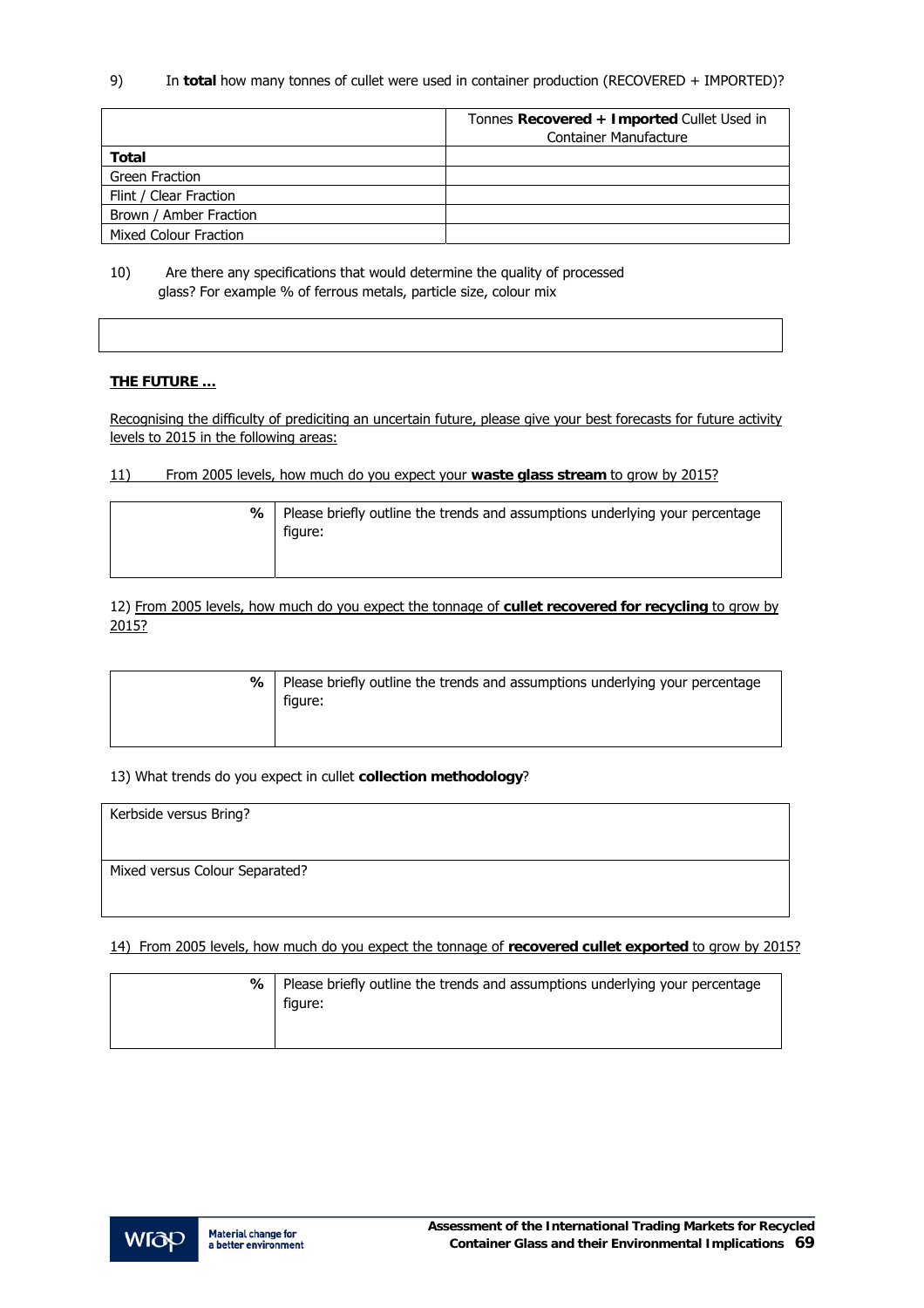15) From 2005 levels, how much do you expect the tonnage of **recovered cullet used in alternative uses** to grow by 2015?

| ℅       | Please briefly outline the trends and assumptions underlying your percentage<br>figure:                         |
|---------|-----------------------------------------------------------------------------------------------------------------|
|         | 15a) What alternative uses, if any, do you expect to dominate alternative cullet markets in your country in the |
| future? |                                                                                                                 |

16) From 2005 levels, how much do you expect the tonnage of **cullet imported for re-melting** to grow by 2015?

| % | Please briefly outline the trends and assumptions underlying your percentage<br>figure: |
|---|-----------------------------------------------------------------------------------------|
|   |                                                                                         |

17) From 2005 levels, how much do you expect the tonnage of **cullet imported for other uses** to grow by 2015?

| ℅ | Please briefly outline the trends and assumptions underlying your percentage<br>figure: |
|---|-----------------------------------------------------------------------------------------|
|   |                                                                                         |

18) From 2005 levels, how much do you expect the tonnage of **container manufacture** to grow by 2015?

| %   Please briefly outline the trends and assumptions underlying your percentage |
|----------------------------------------------------------------------------------|
| figure:                                                                          |
|                                                                                  |

18a) What **levels of cullet re-melt in container manufacture** do you expect to be reached by 2015?

| Colour                                                   | % cullet in furnace feedstock |  |
|----------------------------------------------------------|-------------------------------|--|
| Green                                                    |                               |  |
| Flint / Clear                                            |                               |  |
| Amber / Brown                                            |                               |  |
| Please indicate key factors affecting the above figures: |                               |  |
|                                                          |                               |  |

19) Below, please give any other comments you feel are relevant:

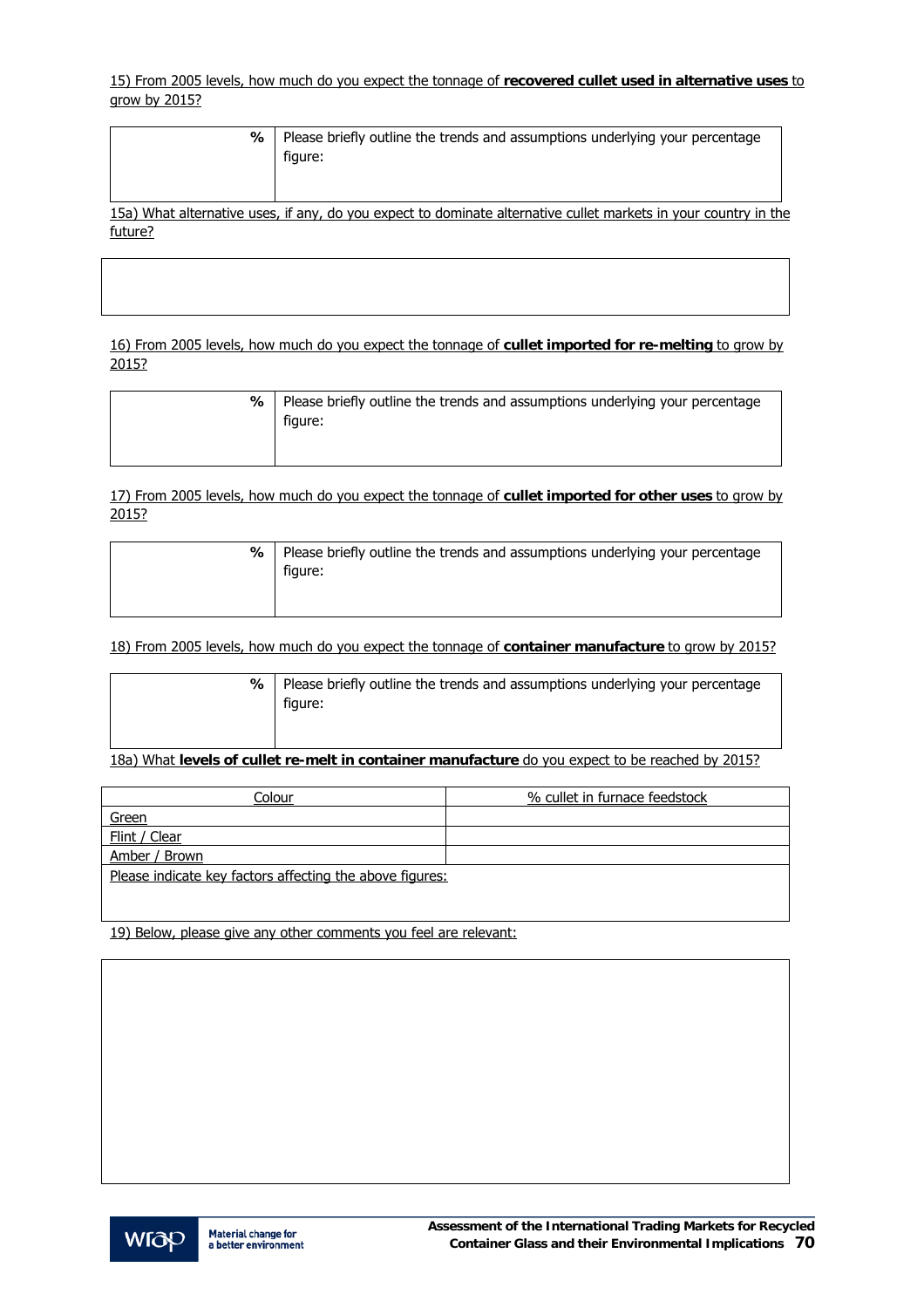# Appendix B:

# **Country Profiles**

This document compiles country profiles developed under this project for countries considered as candidates for cullet import / export. Full detail regarding development of the profiles and review of potential import / export opportunities is given in section 3 of the main project report (Part 1).

This document is split into two parts considering:

- **Countries lying within Europe**
- Rest of the World

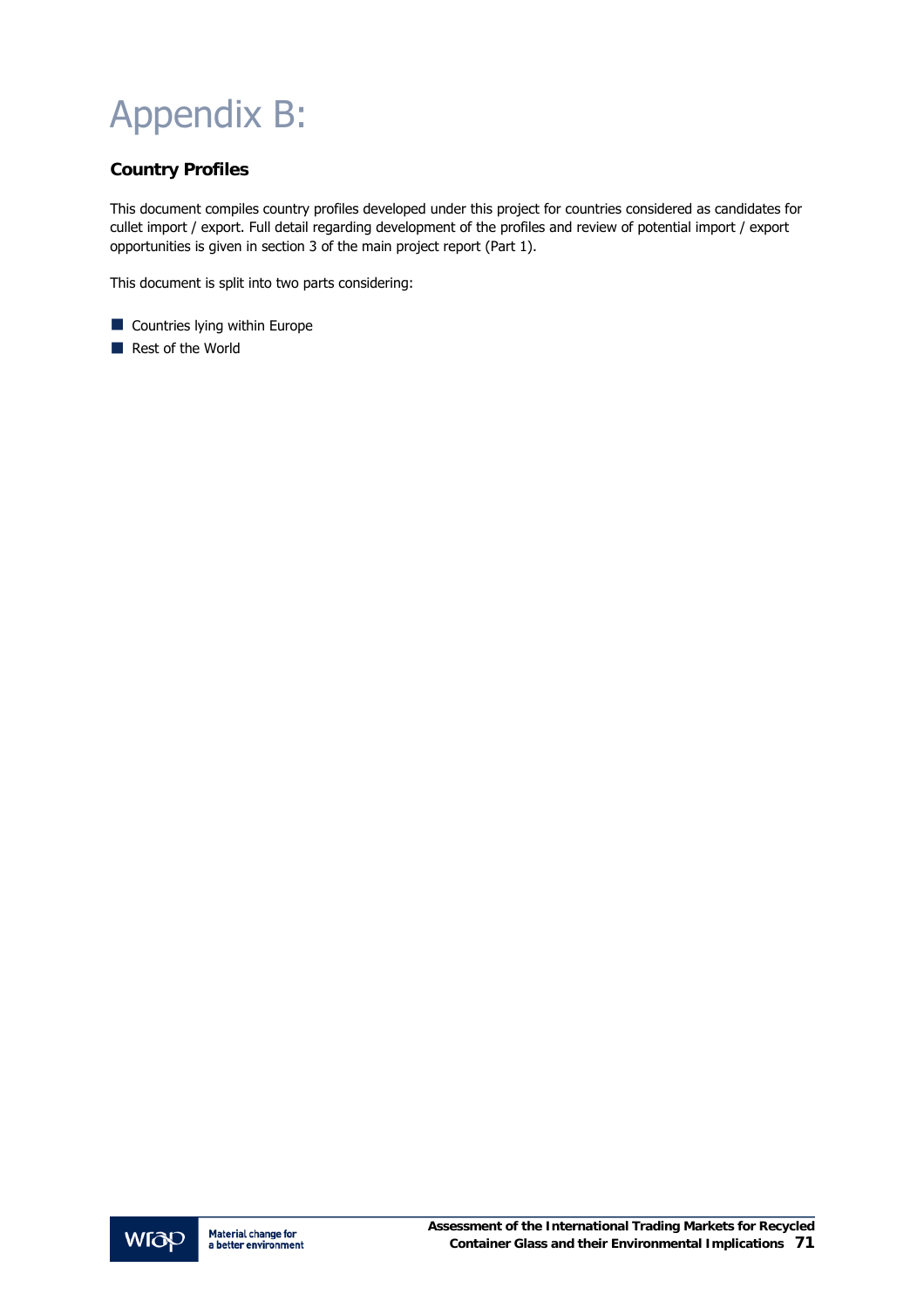# Europe

This section contains country profiles for the following countries:

- **Belgium**
- **Bulgaria**
- Czech Republic
- **Denmark**
- Eire
- **France**
- Germany
- Greece
- **Italy**
- **Netherlands**
- **Norway**
- **Poland**
- **Portugal**
- **Romania**
- Spain
- Sweden
- Switzerland
- $\blacksquare$  Turkey

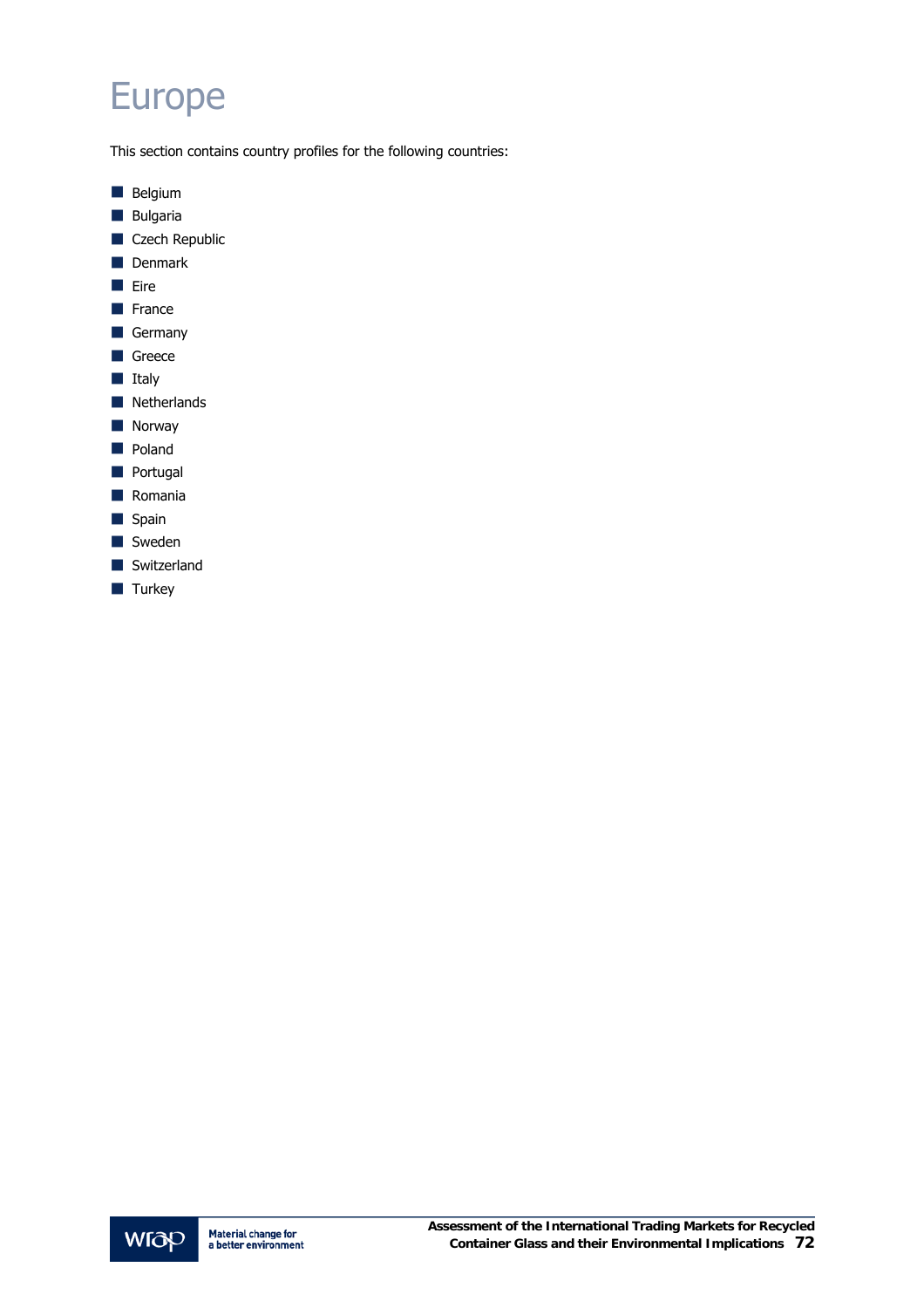# **8.0 Belgium**

| <b>1. BASIC COUNTRY FACTS</b>    |                |  |
|----------------------------------|----------------|--|
| <b>COUNTRY:</b>                  | <b>Belgium</b> |  |
| Population / million:            | 10.4           |  |
| Population Growth / %            | 0.2            |  |
| GDP / US\$ bh:                   | 371.4          |  |
| Inflation / %:                   | 2.1            |  |
| EU Status:                       | Full member    |  |
| <b>Eorgian Trade Commentary:</b> |                |  |

Foreign Trade Commentary:

Belgium is an open economy, which has been running external surpluses for several years, although they have been gradually falling.

| 2. GLASS MANUFACTURING INDUSTRY OVERVIEW |                |                            |
|------------------------------------------|----------------|----------------------------|
| Glass Type                               | Production / t | <b>Principal Companies</b> |
| Container                                | 350,400        | Gerresheimer 5; Saverglass |
|                                          |                | 3; DuVerre 2               |
| Flat                                     |                |                            |
| Fibre                                    |                |                            |
| Other                                    |                |                            |
| <b>Total</b>                             | 350,400        |                            |

| <b>3. CONTAINER INDUSTRY OVERVIEW</b> |                |  |
|---------------------------------------|----------------|--|
| <b>Production Colour Split:</b>       |                |  |
| Flint %                               | 47.9           |  |
| Green %                               | 18.8           |  |
| Amber %                               | 33.3           |  |
|                                       |                |  |
| <b>Markets Served:</b>                | <b>Unknown</b> |  |
| Wine %                                |                |  |
| Food %                                |                |  |
| Beer %                                |                |  |
|                                       |                |  |
| Melting Fuel Split / % by MWh:        | <b>Unknown</b> |  |
| Natural Gas %                         |                |  |
| <b>Fuel Oil</b>                       |                |  |
| Electricity                           |                |  |
| Other                                 |                |  |

## **4. GLASS RECYCLING INFRASTRUCTURE**

| Commentary:                                                                                                                                                                                                                                                                        |        |                              |  |
|------------------------------------------------------------------------------------------------------------------------------------------------------------------------------------------------------------------------------------------------------------------------------------|--------|------------------------------|--|
| Recovery rates have risen from 67% in 1995 to 90% in 2004 indicating that the recycling<br>infrastructure is well developed. Some sources suggest that the recycling rate is as high as<br>97.5%. No information is available on mode of collection, colour split or remelt rates. |        |                              |  |
|                                                                                                                                                                                                                                                                                    |        | Data for Year                |  |
| Waste Stream / tonnes                                                                                                                                                                                                                                                              | 348889 | 2004                         |  |
| Recovered / tonnes                                                                                                                                                                                                                                                                 | 314000 | 2004                         |  |
| Recycling Rate                                                                                                                                                                                                                                                                     | 90%    | 2004                         |  |
| Packaging Waste Target                                                                                                                                                                                                                                                             | 60%    | By 31 <sup>st</sup> Dec 2008 |  |
|                                                                                                                                                                                                                                                                                    |        |                              |  |
| Flint Remelt / tonnes (%)                                                                                                                                                                                                                                                          |        |                              |  |
| Green Remelt / tonnes (%)                                                                                                                                                                                                                                                          |        |                              |  |
| Amber Remelt / tonnes (%)                                                                                                                                                                                                                                                          |        |                              |  |
| Mixed Remelt / tonnes (%)                                                                                                                                                                                                                                                          |        |                              |  |

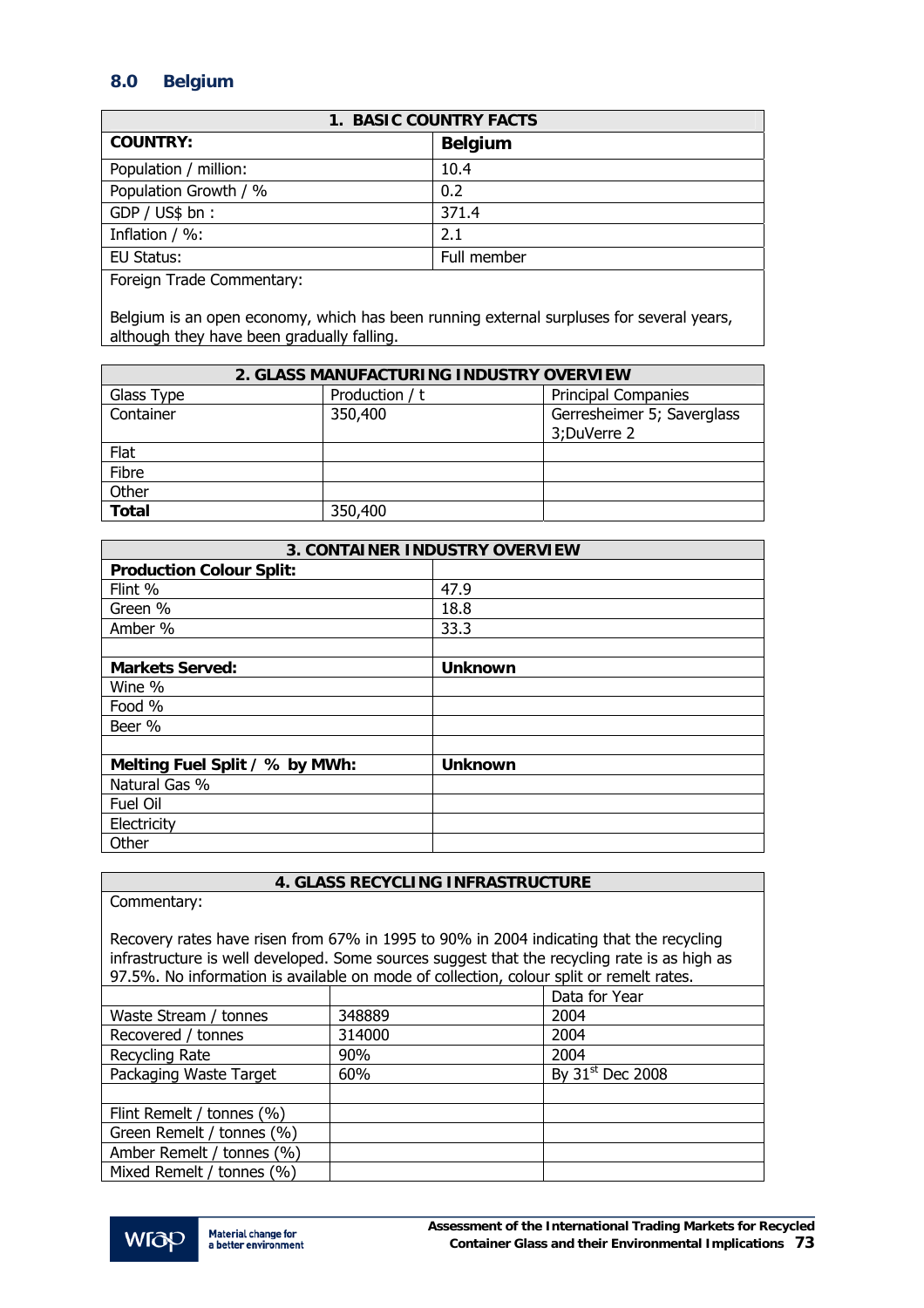| Total Remelt / tonnes (%)  |  |
|----------------------------|--|
|                            |  |
| Glass to alternative Use / |  |
| tonnes $(\% )$             |  |
| Use:                       |  |

Commentary:

Based on economic modelling of the European region, Belgium is ranked as the greatest European exporter of cullet with key destinations being the Netherlands, France and Spain. Europa data suggests exports of  $~\sim 63000$  tonnes. Colour, destination and use is unknown.

Belgium is also ranked  $4<sup>th</sup>$  in terms of cullet imports. However, Europa data suggests no imports.

|                 |       | Data for Year |
|-----------------|-------|---------------|
| <b>EXPORTS</b>  |       |               |
| Volume / tonnes | 63000 | 2004          |
| Colour          |       |               |
| Destination     |       |               |
| Use             |       |               |
|                 |       |               |
| <b>IMPORTS</b>  |       |               |
| Volume / tonnes | 0     | 2004          |
| Colour          |       |               |
| Origin          |       |               |
| Use             |       |               |

# **5. PROSPECTS FOR CULLET IMPORT / EXPORT**

## **Commentary:**

Belgium is understood to be a major and net exporter of cullet. Due to limited data, it is not possible to reach definitive conclusions on import / export opportunities from a UK perspective, but as recovered tonnes approach produced tonnes, UK export prospects do not seem good. Anecdotal data also suggests prospects are poor.

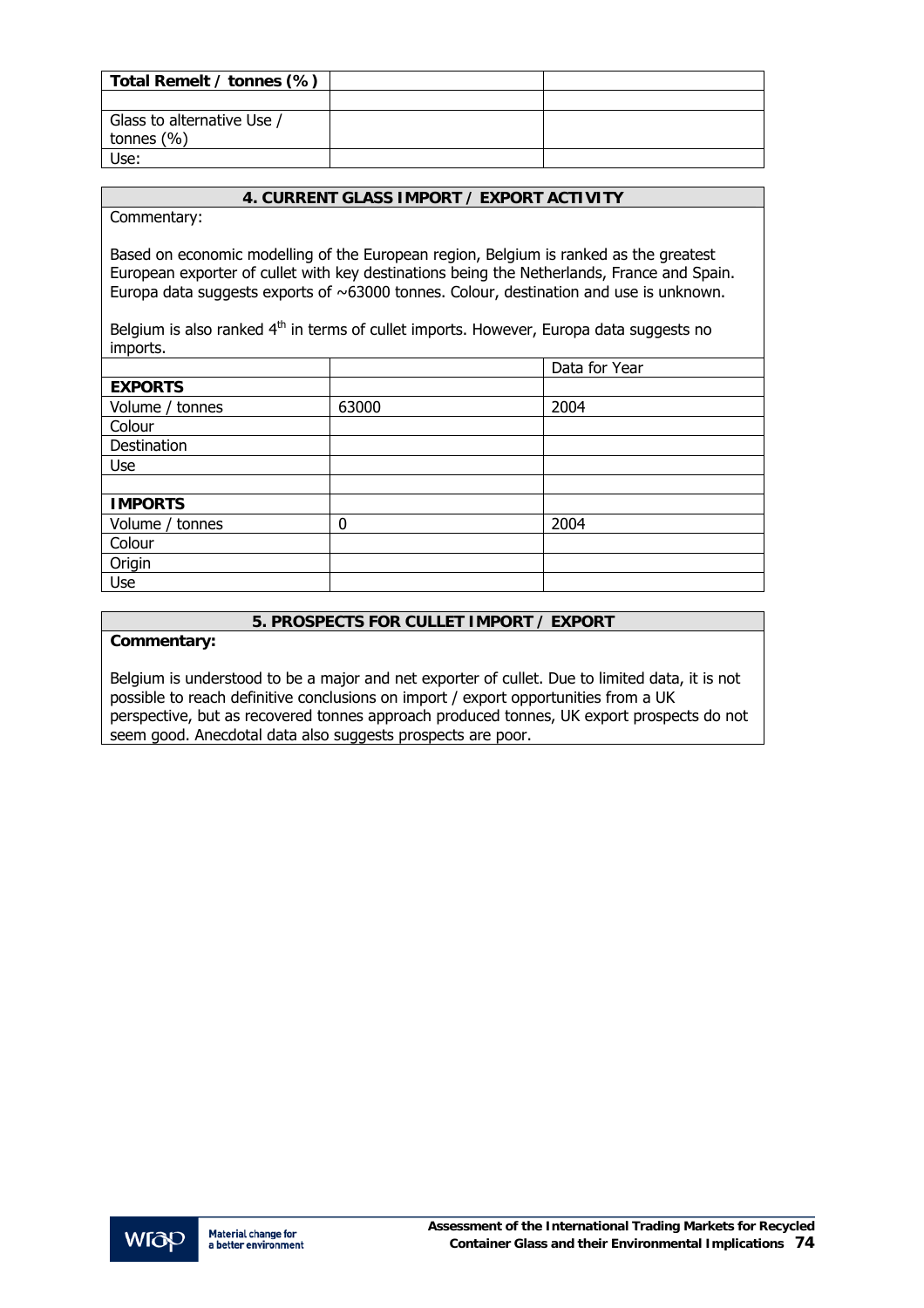# **9.0 Bulgaria**

| <b>1. BASIC COUNTRY FACTS</b> |                 |  |
|-------------------------------|-----------------|--|
| <b>COUNTRY:</b>               | <b>Bulgaria</b> |  |
| Population / million:         | 7.7             |  |
| Population Growth / %         | $-0.7$          |  |
| GDP / US\$ bn:                | 26.7            |  |
| Inflation %:                  | 5.3             |  |
| EU Status:                    | New Member 2007 |  |
|                               |                 |  |

Foreign Trade Commentary:

In 2005 exports of goods amounted to US\$11.7bn and imports of goods (cif) to US\$18.3bn. The current-account deficit was US\$1.4bn (5.8% of GDP) in 2004, but rose sharply to US\$3.1bn (11.7% of GDP) in 2005.

| 2. GLASS MANUFACTURING INDUSTRY OVERVIEW |                  |                                       |
|------------------------------------------|------------------|---------------------------------------|
| Glass Type                               | Production / mt  | <b>Principal Companies</b>            |
| Container                                | 0.46             | Rubin, DF, Drujba, Kitka              |
| Flat                                     | 0.60             |                                       |
| Fibre                                    | 0.01             |                                       |
| Other                                    | 0.06 (tableware) | Sisecam have a 54,000 tpa<br>facility |
| Total                                    | 1.13             |                                       |

| <b>3. CONTAINER INDUSTRY OVERVIEW</b> |               |  |
|---------------------------------------|---------------|--|
| <b>Production Colour Split:</b>       |               |  |
| Flint %                               | 273,750 (60%) |  |
| Green %                               | 146,000 (32%) |  |
| Amber %                               | 36,500 (8%)   |  |
|                                       |               |  |
| <b>Markets Served:</b>                |               |  |
| Wine %                                |               |  |
| Food %                                |               |  |
| Beer %                                |               |  |
|                                       |               |  |
| Melting Fuel Split / % by MWh:        |               |  |
| Natural Gas %                         |               |  |
| Fuel Oil                              |               |  |
| Electricity                           |               |  |
| Other                                 |               |  |

# **4. GLASS RECYCLING INFRASTRUCTURE**

Commentary:

In August, 2004, Bulgaria's Ministry of Environment & Water licensed Ecobulpack as the country's second cooperative firm to collect & recycle packaging waste. Bulgaria generates 80,000 tonnes of glass packaging waste annually, according to the ministry. Under the Bulgarian Waste Management Act, which came into force in 2004, all traders & producers of packaged goods in the local market have to recycle 20% of all packaging they sell in 2004 or pay fees to the Environment Ministry. The share of recycled packaging will be increased to 50% by 2011. "In 2004, Ecobulpack will collect, utilise & recycle over 12,500 tonnes of waste packaging," the company said in a statement. This volume is expected to reach 60,000 tonnes by 2007, when Bulgaria hopes to join the EU. Ecobulpack was set up in 2004 as a non-profit enterprise by 34 firms. Ref: GMPA No 6, 2004.

|                       |                                 | Data for Year |
|-----------------------|---------------------------------|---------------|
| Waste Stream / tonnes | 80,000 total packaging<br>waste | 2004          |
| Recovered / tonnes    |                                 |               |
|                       |                                 |               |

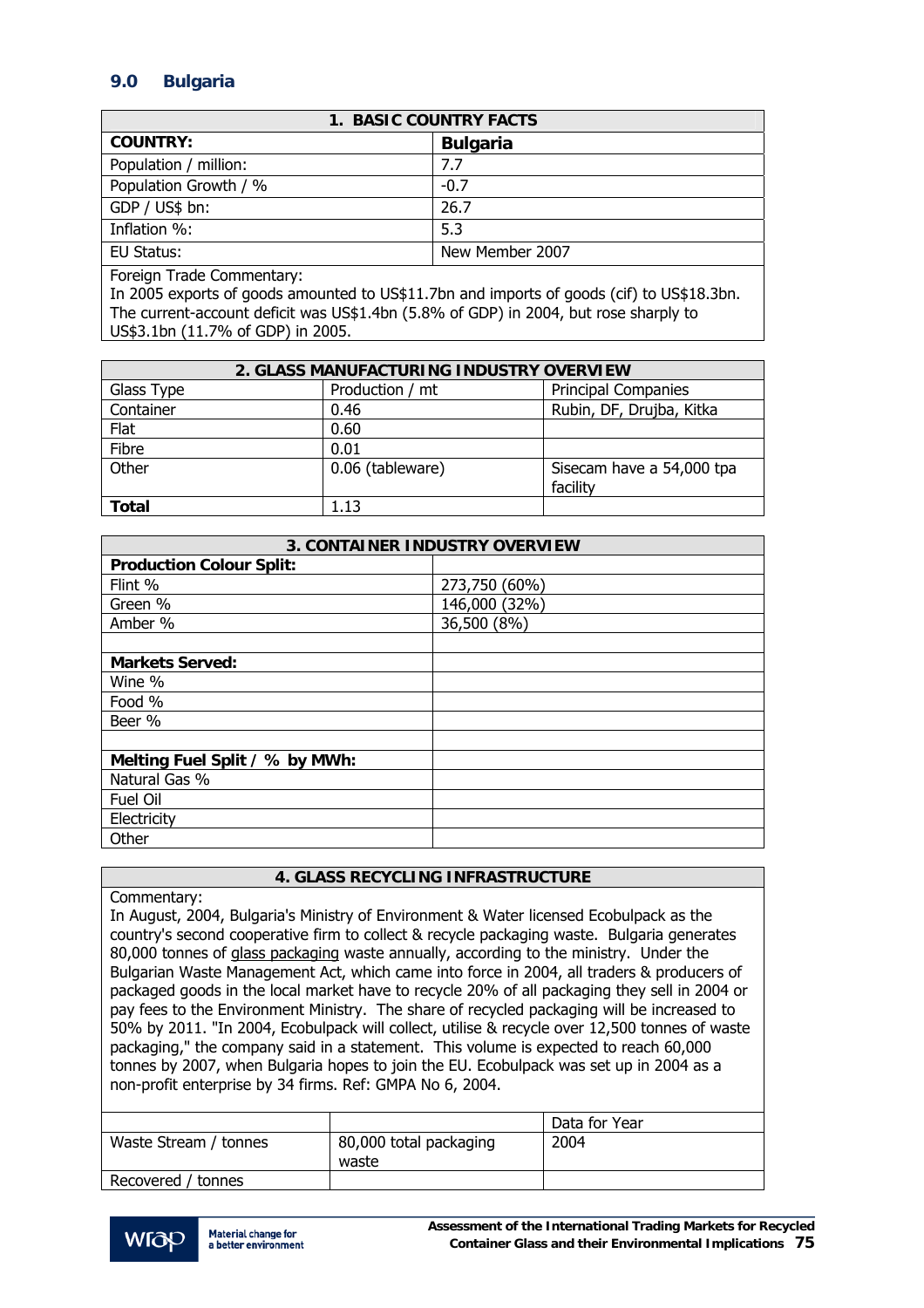| Recycling Rate             |     |                 |
|----------------------------|-----|-----------------|
| Packaging Waste Target     | 60% | Date not known. |
|                            |     |                 |
| Flint Remelt / tonnes (%)  |     |                 |
| Green Remelt / tonnes (%)  |     |                 |
| Amber Remelt / tonnes (%)  |     |                 |
| Mixed Remelt / tonnes (%)  |     |                 |
| Total Remelt / tonnes (%)  |     |                 |
|                            |     |                 |
| Glass to alternative Use / |     |                 |
| tonnes $(\% )$             |     |                 |
| Use:                       |     |                 |

Commentary:

Little known.

Economic forecasting within Europe does not rank Bulgaria as a exporter of cullet and only  $20<sup>th</sup>$  as an export destination (representing 0.3% of the market).

|                 | Data for Year |
|-----------------|---------------|
| <b>EXPORTS</b>  |               |
| Volume / tonnes |               |
| Colour          |               |
| Destination     |               |
| Use             |               |
|                 |               |
| <b>IMPORTS</b>  |               |
| Volume / tonnes |               |
| Colour          |               |
| Origin          |               |
| Use             |               |

# **5. PROSPECTS FOR CULLET IMPORT / EXPORT**

#### **Commentary:**

Information is very limited making firm conclusions impossible within the scope of this project.

However, the glass waste stream represents only 17% of production capacity and as such it might be very tentatively concluded that even assuming a high recovery rate, a market for cullet imports may exist. However, this may be met by neighbouring countries.

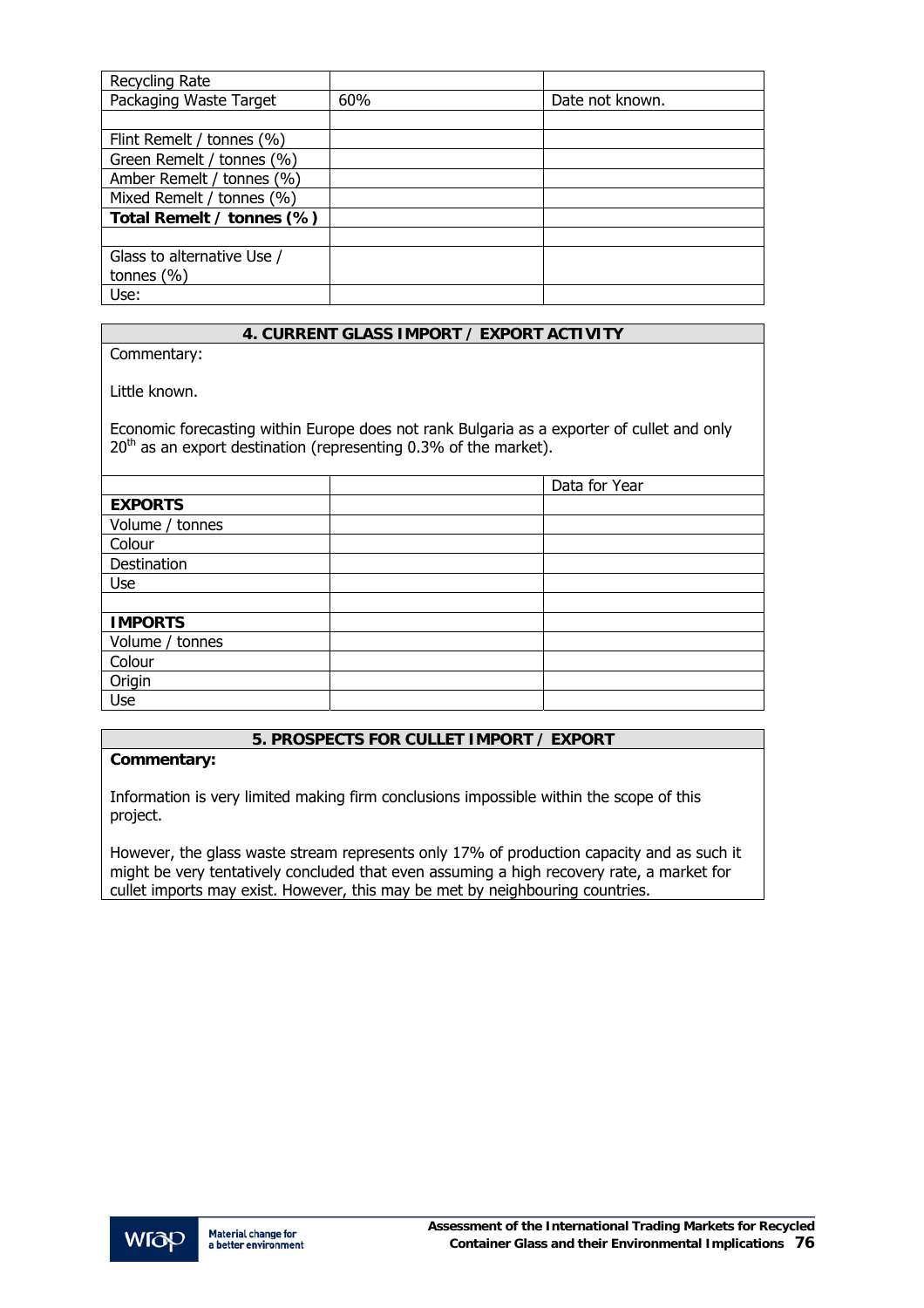# **10.0 Czech Republic**

| <b>1. BASIC COUNTRY FACTS</b> |                            |  |
|-------------------------------|----------------------------|--|
| <b>COUNTRY:</b>               | <b>Czech Republic</b>      |  |
| Population / million:         | 10.2                       |  |
| Population Growth / %         |                            |  |
| GDP / US\$ bn:                | 124.3                      |  |
| Inflation %:                  | 1.3                        |  |
| EU Status:                    | Full Member - Acceded 2004 |  |
| ___<br>— 1<br>$\sim$          |                            |  |

Foreign Trade Commentary:

After the fall of communism trade was reoriented to the West, with about 85% of the Czech Republic's exports now directed to the EU25. The country runs a trade deficit.

| 2. GLASS MANUFACTURING INDUSTRY OVERVIEW |                                     |                            |
|------------------------------------------|-------------------------------------|----------------------------|
| Glass Type                               | Production / mt                     | <b>Principal Companies</b> |
| Container                                | 0.51                                | Avirunion, a.s.(O-I),      |
|                                          |                                     | Vetropack                  |
| Flat                                     | $\sim$ 1.0                          | St Gobain, Glavunion       |
| Fibre                                    | 0.082                               |                            |
| Other                                    | Drinking Glasses $\sim$ 112 million |                            |
|                                          | pces per year 2003 (78,000t         |                            |
|                                          | ,1999)                              |                            |
| <b>Total</b>                             | 1.6                                 |                            |

| <b>3. CONTAINER INDUSTRY OVERVIEW</b> |                                    |  |
|---------------------------------------|------------------------------------|--|
| <b>Production Colour Split:</b>       |                                    |  |
| Flint %                               | 34 (172,000t)                      |  |
| Green %                               | 26 (131,000t)                      |  |
| Amber %                               | 40 (204,000t)                      |  |
|                                       |                                    |  |
| <b>Markets Served:</b>                |                                    |  |
| Wine %                                | 12% Wine/spirits                   |  |
| Food %                                | 54% Food/milk                      |  |
| Beer %                                | 34% Beer/mineral water/fruit juice |  |
|                                       | (Vetropack 2005)                   |  |
|                                       |                                    |  |
| Melting Fuel Split / % by MWh:        |                                    |  |
| Natural Gas %                         |                                    |  |
| Fuel Oil                              |                                    |  |
| Electricity                           |                                    |  |
| Other                                 |                                    |  |

# **4. GLASS RECYCLING INFRASTRUCTURE**

Commentary:

Recycling rates already exceed the country's packaging waste target. However, cullet is understood to be in short supply requiring some import.

Flint cullet is believed to be in particularly short supply. It is understood that incentives are being developed for municipalities to improve their collection of waste glass and to separate it by colour.

|                        |                   | Data for Year                     |
|------------------------|-------------------|-----------------------------------|
| Waste Stream / tonnes  | 159658            | 2004                              |
| Recovered / tonnes     | 110269            | 2004                              |
| Recycling Rate         | 69% (62% in 2003) | 2004                              |
| Packaging Waste Target | 60%               | By 31 <sup>st</sup> December 2012 |

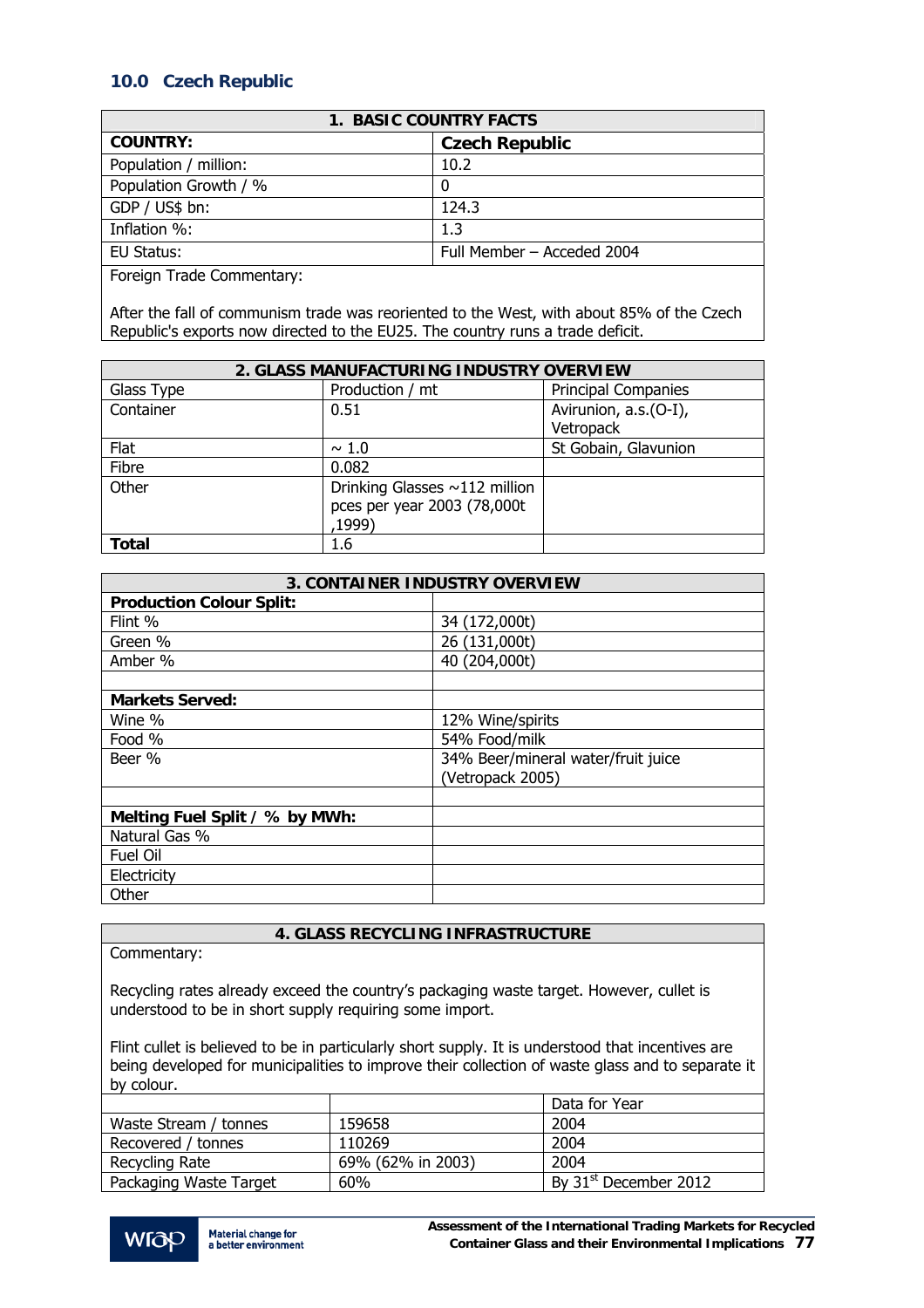| Flint Remelt / tonnes (%)  |                          |  |
|----------------------------|--------------------------|--|
| Green Remelt / tonnes (%)  |                          |  |
| Amber Remelt / tonnes (%)  |                          |  |
| Mixed Remelt / tonnes (%)  |                          |  |
| Total Remelt / tonnes (%)  | 30% average claimed by 1 |  |
|                            | company                  |  |
|                            |                          |  |
| Glass to alternative Use / |                          |  |
| tonnes $(\% )$             |                          |  |
| Use:                       |                          |  |

Commentary:

Europa data suggest that in 2004,  $\sim$ 9000t were exported with imports of  $\sim$ 77,000. Economic modelling data for the European region ranks the country as  $12<sup>th</sup>$  in terms of exports (to Germany, China and Slovakia) and  $10<sup>th</sup>$  in terms of imports (from Austria, Germany and Hungary).

|                 |       | Data for Year |
|-----------------|-------|---------------|
| <b>EXPORTS</b>  |       |               |
| Volume / tonnes | 9298  | 2004          |
| Colour          |       |               |
| Destination     |       |               |
| Use             |       |               |
|                 |       |               |
| <b>IMPORTS</b>  |       |               |
| Volume / tonnes | 77065 | 2004          |
| Colour          |       |               |
| Origin          |       |               |
| Use             |       |               |

# **5. PROSPECTS FOR CULLET IMPORT / EXPORT**

## **Commentary:**

Currently insufficient data to draw strong conclusions (particularly with respect to recovered colour split). However given that production is significantly greater than the waste stream / recovery rate some opportunity for export from the UK may exist. This is consistent with the fact that the country is already a significant importer of cullet.

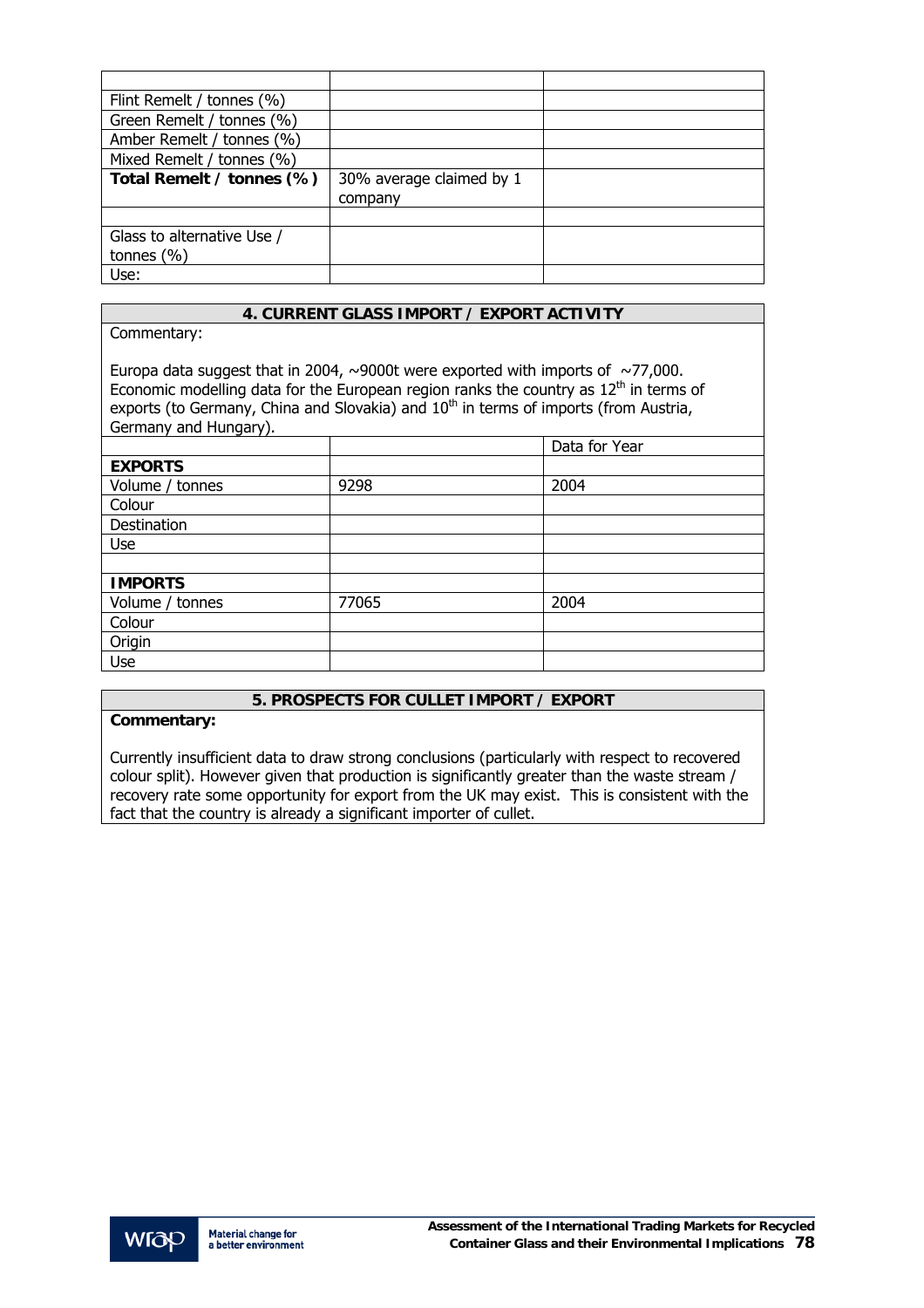# **11.0 Denmark**

| <b>1. BASIC COUNTRY FACTS</b> |                |  |
|-------------------------------|----------------|--|
| <b>COUNTRY:</b>               | <b>Denmark</b> |  |
| Population / million:         | 5.4            |  |
| Population Growth / %         | 0.3            |  |
| GDP / US\$ bn:                | 259.2          |  |
| Inflation %:                  | 2.0            |  |
| EU Status:                    | Full Member    |  |

Foreign Trade Commentary:

The economy is highly open, with Danish exports and imports accounting for 49% and 44% of GDP respectively. Trade with other countries, such as the US, has increased, and China is becoming a more important source of imports. However, an expanded EU remains the most important trading zone, accounting for 70% of exports and 72% of imports in 2005. The external balances are strong.

| 2. GLASS MANUFACTURING INDUSTRY OVERVIEW |                |                            |
|------------------------------------------|----------------|----------------------------|
| Glass Type                               | Production / t | <b>Principal Companies</b> |
| Container                                | 211,700        | Rexam                      |
| Flat                                     |                |                            |
| Fibre                                    |                |                            |
| Other                                    |                |                            |
| <b>Total</b>                             |                |                            |

| <b>3. CONTAINER INDUSTRY OVERVIEW</b> |        |  |
|---------------------------------------|--------|--|
| <b>Production Colour Split:</b>       |        |  |
| Flint %                               | 73,000 |  |
| Green %                               | 65,700 |  |
| Amber %                               | 73,000 |  |
|                                       |        |  |
| <b>Markets Served:</b>                |        |  |
| Wine %                                |        |  |
| Food %                                |        |  |
| Beer %                                |        |  |
|                                       |        |  |
| Melting Fuel Split / % by MWh:        |        |  |
| Natural Gas %                         |        |  |
| Fuel Oil                              |        |  |
| Electricity                           |        |  |
| Other                                 |        |  |

## **4. GLASS RECYCLING INFRASTRUCTURE**

Commentary:

Denmark is understood to operate a strong returnables system, with 98% of containers being re-usable, with a 98% return rate. http://en.wikipedia.org/wiki/Glass\_recycling

1999 data from the Danish Environmental Protection Agency suggests that refillable glass bottles, on average, make 30 trips. If these bottles were manufactured as single-use bottles, it would give an increase in waste glass of around 310,000 tonnes.

For single trip bottles Denmark has a nominally perfect recycling rate (100%), and it assumed that the majority of this is remelted. [http://mst.dk/udgiv/publications/2002/87-7972-027-](http://mst.dk/udgiv/publications/2002/87-7972-027-7/html/kap03_eng.htm) [7/html/kap03\\_eng.htm](http://mst.dk/udgiv/publications/2002/87-7972-027-7/html/kap03_eng.htm) 

|                         |                  | Data<br>Year<br>. for |
|-------------------------|------------------|-----------------------|
| Waste Stream,<br>tonnes | 4,551<br>≺4<br>∸ | 2004                  |
|                         |                  |                       |

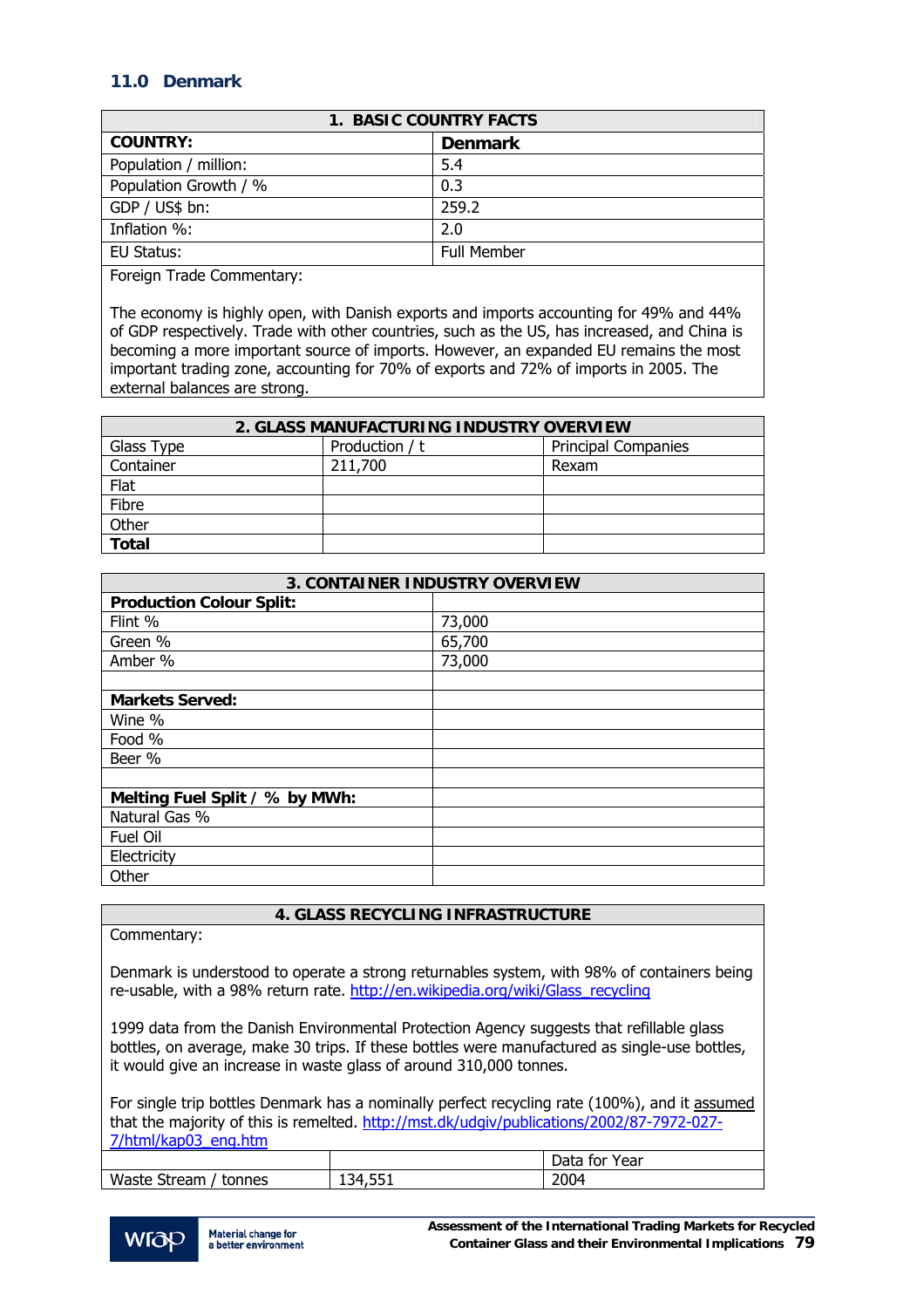| Recovered / tonnes         | 138,156  | 2004    |
|----------------------------|----------|---------|
| Recycling Rate             | $~100\%$ | 2004    |
| Packaging Waste Target     | 60%      | By 2008 |
|                            |          |         |
| Flint Remelt / tonnes (%)  |          |         |
| Green Remelt / tonnes (%)  |          |         |
| Amber Remelt / tonnes (%)  |          |         |
| Mixed Remelt / tonnes (%)  |          |         |
| Total Remelt / tonnes (%)  |          |         |
|                            |          |         |
| Glass to alternative Use / | Unknown  |         |
| tonnes $(\% )$             |          |         |
| Use:                       |          |         |

Commentary:

Little is known other than published EU waste statistics. These suggest that similar levels of imports and exports occur. It is suspected but not definately known that waste may be exported for reprocessing and re-import, as Denmark may not be big enough to have its own recycling plants.

Economic forecasting across Europe does not rank Denmark as an exporter, and ranks it  $11<sup>th</sup>$ in terms of imports (2.7% of total).

|                 |        | Data for Year |
|-----------------|--------|---------------|
| <b>EXPORTS</b>  |        |               |
| Volume / tonnes | 55,482 | 2004          |
| Colour          |        |               |
| Destination     |        |               |
| Use             |        |               |
|                 |        |               |
| <b>IMPORTS</b>  |        |               |
| Volume / tonnes | 40,773 | 2004          |
| Colour          |        |               |
| Origin          |        |               |
| Use             |        |               |

## **5. PROSPECTS FOR CULLET IMPORT / EXPORT**

## **Commentary:**

Limited data does not allow conclusions to be drawn.

However, it is believed based on the balance of production and recovered tonnes that there is little prospect for export of green cullet to Denmark.

Whilst deemed quite unlikely, some opportunity for import of flint / amber cullet to the UK may exist, but this requires investigation beyond the scope of this project.

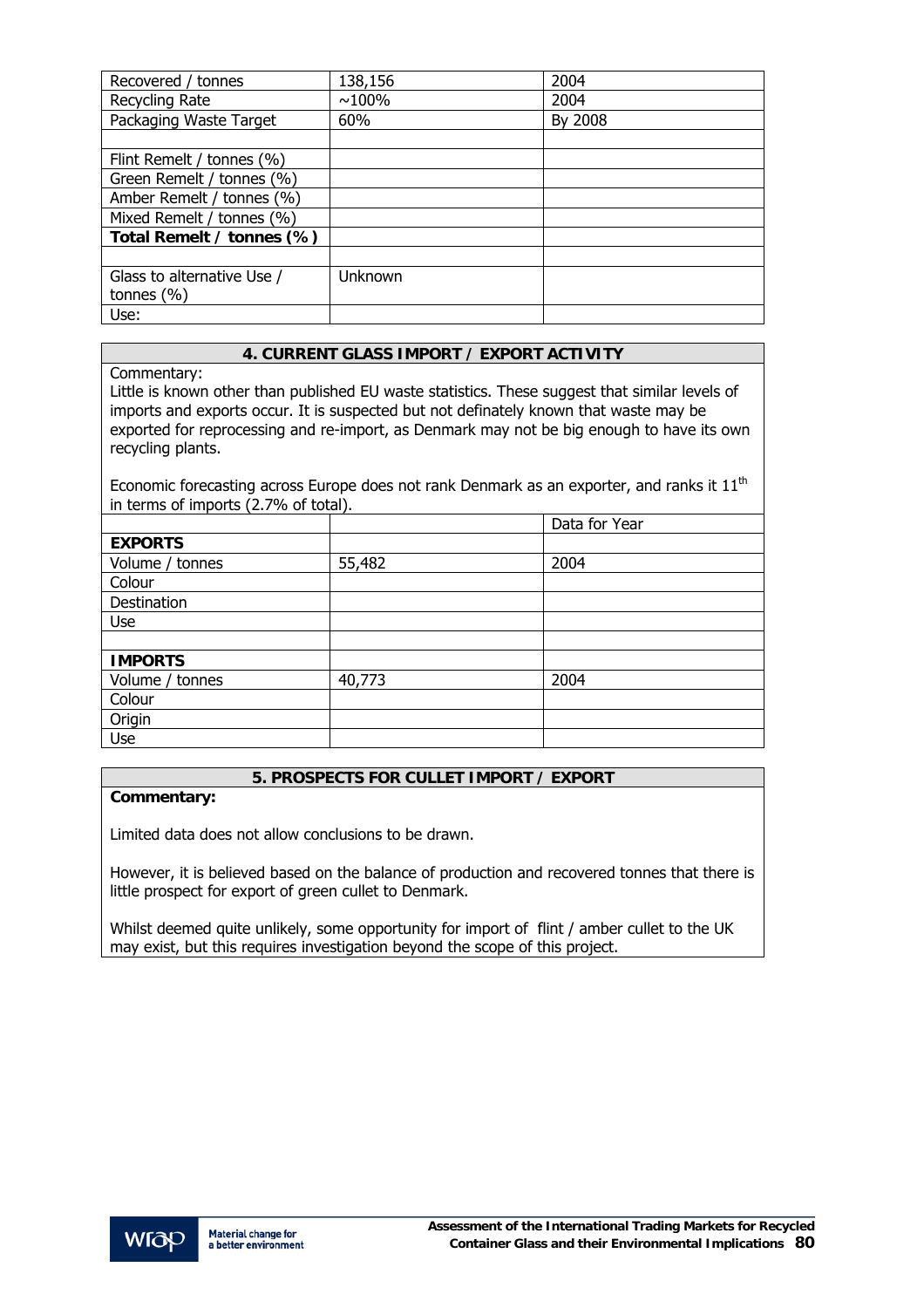# **12.0 Eire**

| <b>1. BASIC COUNTRY FACTS</b> |                    |  |
|-------------------------------|--------------------|--|
| <b>COUNTRY:</b>               | Eire               |  |
| Population / million:         | 4.2                |  |
| Population Growth / %         | 2.0                |  |
| GDP / US\$ bn:                | 199.6              |  |
| Inflation %:                  | 3.5                |  |
| EU Status:                    | <b>Full Member</b> |  |

Foreign Trade Commentary:

In 2005 merchandise exports amounted to US\$103.1bn and imports to US\$65.4bn, giving Ireland the biggest trade surplus as a percentage of GDP in the OECD, except for oilexporting Norway. Exports are dominated by foreign-owned firms in the technology and chemicals industry.

| 2. GLASS MANUFACTURING INDUSTRY OVERVIEW |                 |                                                  |  |
|------------------------------------------|-----------------|--------------------------------------------------|--|
| Glass Type                               | Production / mt | <b>Principal Companies</b>                       |  |
| Container                                | 0               | Irish Glass Bottle (IGB)<br>closed in 2001-2002. |  |
| Flat                                     |                 |                                                  |  |
| Fibre                                    |                 |                                                  |  |
| Other                                    |                 |                                                  |  |
| <b>Total</b>                             |                 |                                                  |  |

| <b>3. CONTAINER INDUSTRY OVERVIEW</b> |  |  |
|---------------------------------------|--|--|
| <b>Production Colour Split:</b>       |  |  |
| Flint %                               |  |  |
| Green %                               |  |  |
| Amber %                               |  |  |
|                                       |  |  |
| <b>Markets Served:</b>                |  |  |
| Wine %                                |  |  |
| Food %                                |  |  |
| Beer %                                |  |  |
|                                       |  |  |
| Melting Fuel Split / % by MWh:        |  |  |
| Natural Gas %                         |  |  |
| Fuel Oil                              |  |  |
| Electricity                           |  |  |
| Other                                 |  |  |

## **4. GLASS RECYCLING INFRASTRUCTURE**

Glass containers deposited from households into the bottle bank network are transported for recycling to Rehab Recycle's plant in Dublin. The plant, located at Ballymount, is claimed as one of the most advanced recycling facilities in Europe, with a maximum reprocessing capability of 60,000 tonnes each year.

|                           |                   | Data for Year                 |
|---------------------------|-------------------|-------------------------------|
| Waste Stream / tonnes     | 120,000 estimated | 2002                          |
| Recovered / tonnes        | 60,000            | 2002                          |
| Recycling Rate            | 50%               | 2002                          |
| Packaging Waste Target    | 60%               | By 31 <sup>st</sup> Dec. 2011 |
|                           |                   |                               |
| Flint Remelt / tonnes (%) |                   |                               |
| Green Remelt / tonnes (%) |                   |                               |

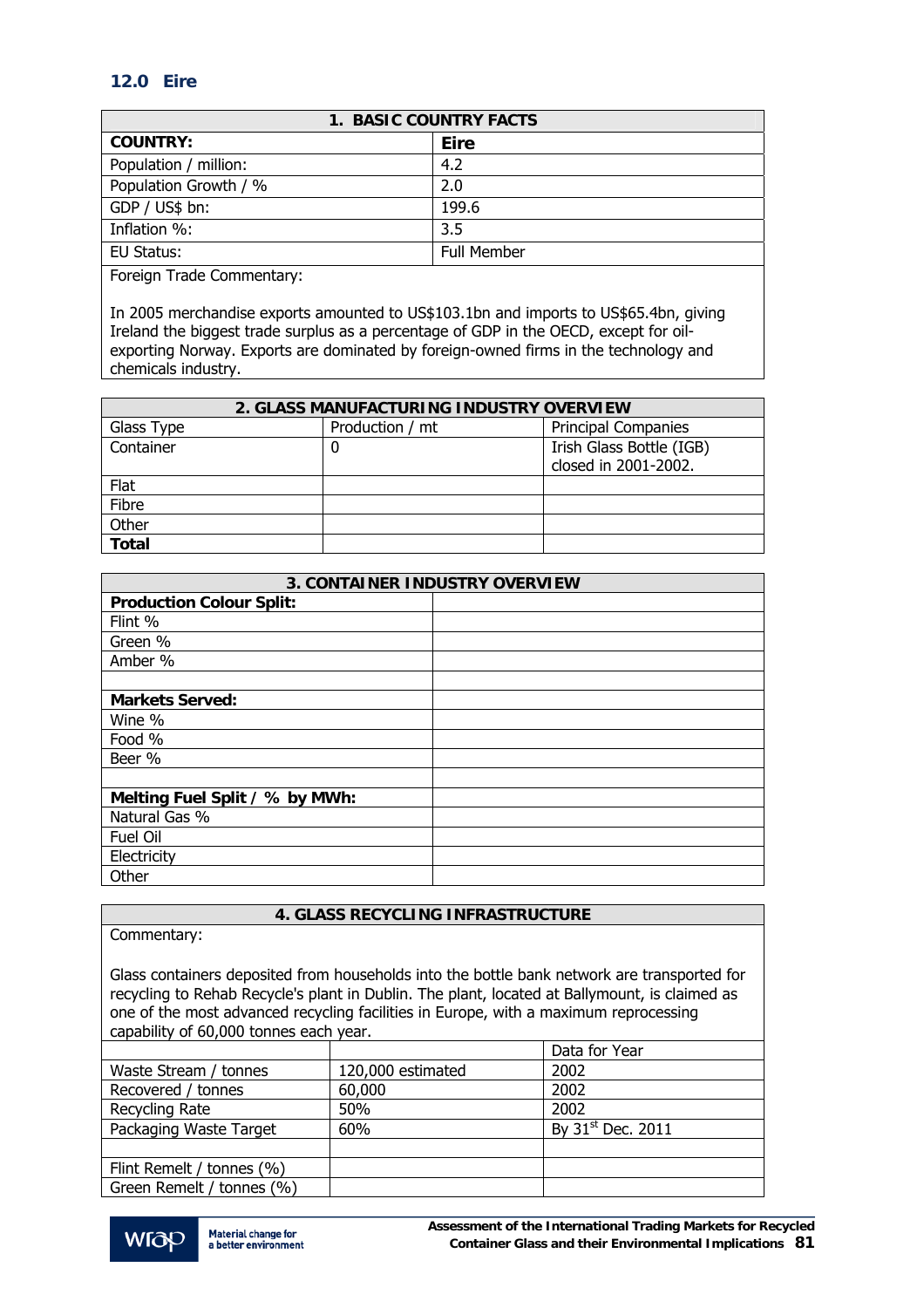| Amber Remelt / tonnes (%)  |  |
|----------------------------|--|
| Mixed Remelt / tonnes (%)  |  |
| Total Remelt / tonnes (%)  |  |
|                            |  |
| Glass to alternative Use / |  |
| tonnes $(\% )$             |  |
| Use:                       |  |

Commentary:

Due to the closure of IGB, Ireland now has no domestic remelt need and is a cullet exporter.

Consistent with this economic forecasting within the European region ranks Ireland  $7<sup>th</sup>$  in terms of exports (3% of market) and  $12<sup>th</sup>$  in terms of imports (2% of market).

|                 |                            | Data for Year |
|-----------------|----------------------------|---------------|
| <b>EXPORTS</b>  |                            |               |
| Volume / tonnes | 53140                      | 2005          |
| Colour          | All (30% flint, 27% amber, |               |
|                 | 43% green)                 |               |
| Destination     | UK                         |               |
| Use             | Remelt                     |               |
|                 |                            |               |
| <b>IMPORTS</b>  |                            |               |
| Volume / tonnes | 0                          |               |
| Colour          |                            |               |
| Origin          |                            |               |
| Use             |                            |               |

## **5. PROSPECTS FOR CULLET IMPORT / EXPORT**

**Commentary:** 

Currently all collected glass of suitable quality is exported for reuse in the UK for remelt.

However, recovery rates are currently relatively low; if this were to increase, further opportunities for export to the UK (flint and amber) could exist.

Given the absence of any glass manufacturing in Ireland, there is no prospect for exports of green cullet from the UK.

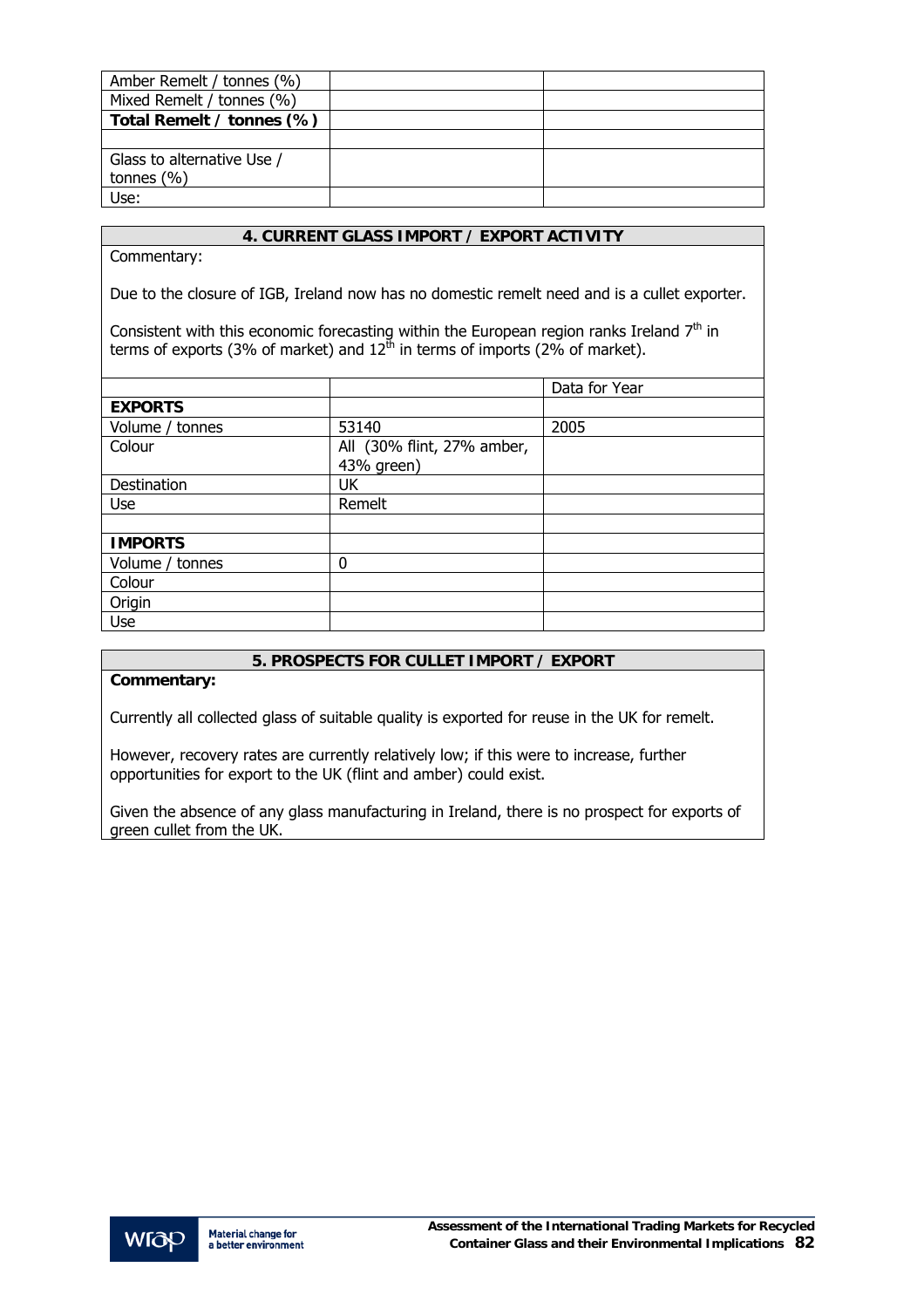# **13.0 France**

| <b>1. BASIC COUNTRY FACTS</b> |             |  |
|-------------------------------|-------------|--|
| <b>COUNTRY:</b>               | France      |  |
| Population / million:         | 60.6        |  |
| Population Growth / %         | 0.4         |  |
| GDP / US\$ bn:                | 2125        |  |
| Inflation %:                  | 1.9         |  |
| EU Status:                    | Full Member |  |
|                               |             |  |

Foreign Trade Commentary:

France is the fourth-largest exporter of goods and the third-largest exporter of services in the world. The value of goods exports in 2005 totalled US\$439.2bn, while the import bill reached US\$471.4bn, resulting in a trade deficit of US\$32.1bn.

| 2. GLASS MANUFACTURING INDUSTRY OVERVIEW |                 |                            |  |
|------------------------------------------|-----------------|----------------------------|--|
| Glass Type                               | Production / mt | <b>Principal Companies</b> |  |
| Container                                | 3.77            | Saint-Gobain               |  |
| Flat                                     | 1.15            | <b>BSN Glasspack</b>       |  |
| Fibre                                    | 0.22            |                            |  |
| Other                                    |                 |                            |  |
| <b>Total</b>                             |                 |                            |  |

| <b>3. CONTAINER INDUSTRY OVERVIEW</b> |                   |  |
|---------------------------------------|-------------------|--|
| <b>Production Colour Split:</b>       |                   |  |
| Flint %                               | 39.3              |  |
| Green %                               | 54.2              |  |
| Amber %                               | 6.4               |  |
|                                       |                   |  |
| <b>Markets Served:</b>                |                   |  |
| Wine %                                | Wine $+$ Beer 85% |  |
| Food %                                | 15%               |  |
| Beer %                                |                   |  |
|                                       |                   |  |
| Melting Fuel Split / % by MWh:        |                   |  |
| <b>Natural Gas</b>                    | 47                |  |
| Fuel Oil                              | 33.2              |  |
| Electricity                           | 19.8              |  |
| Other                                 |                   |  |

# **4. GLASS RECYCLING INFRASTRUCTURE**

Commentary:

Glass recovery has run at 55-58% for a number of years and is only expected to rise by 1-2% by 2015, shadowing a forecast increase in the waste stream of 0-1%.

Collection mode is split 80% bring / 20% kerbside and is understood to be largely colour mixed with colour separation to flint and 'green' fractions, although the trend is toward colour separated kerbside collection.

|                           |                    | Data for Year                 |
|---------------------------|--------------------|-------------------------------|
| Waste Stream / tonnes     | 3400000            | 2005                          |
| Recovered / tonnes        | 1918000            | 2005                          |
| Recycling Rate            | 57%                | 2005                          |
| Packaging Waste Target    | 60%                | By 31 <sup>st</sup> Dec. 2008 |
|                           |                    |                               |
| Flint Remelt / tonnes (%) | Yes – unguantified | 2005                          |
| Green Remelt / tonnes (%) |                    |                               |

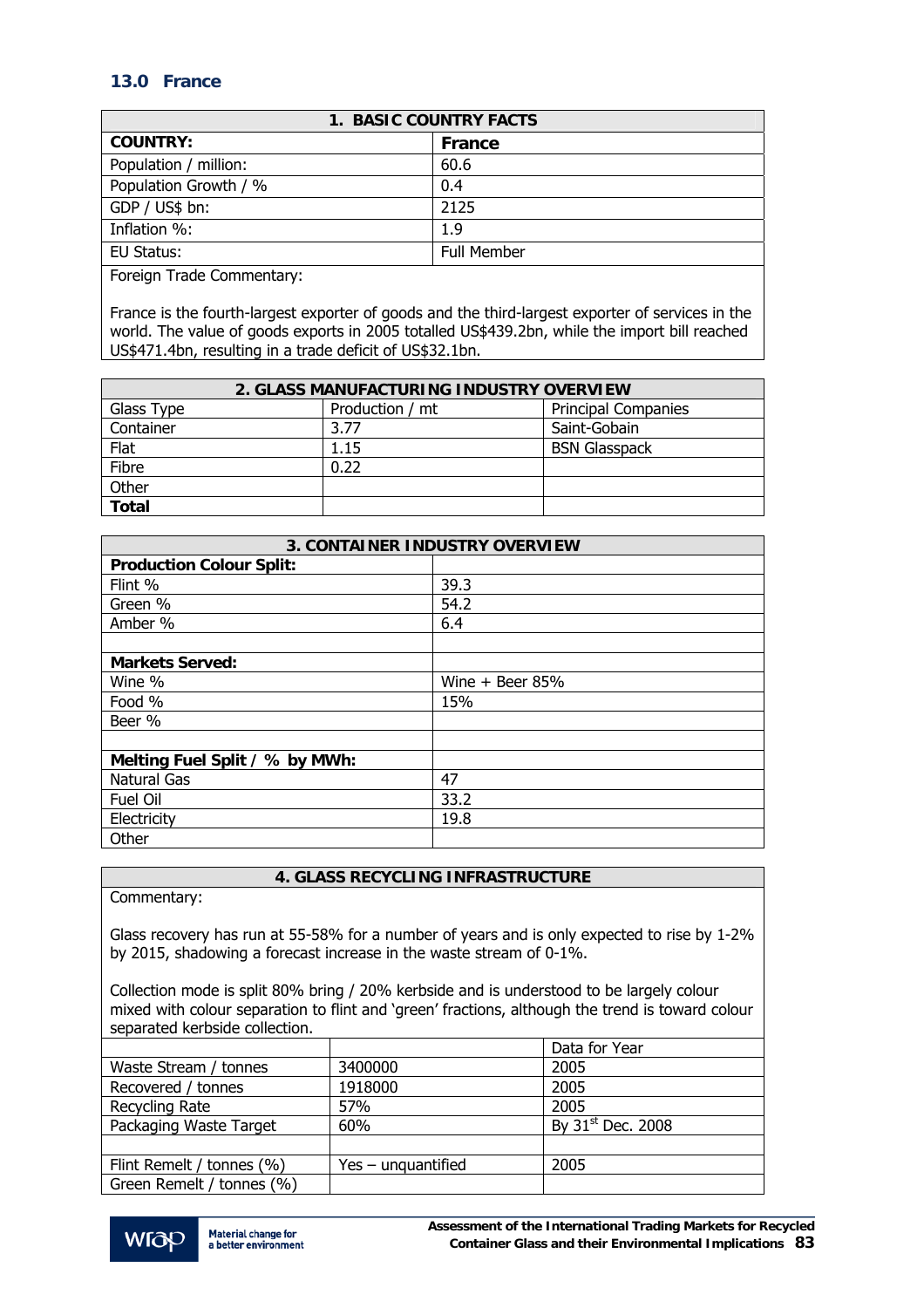| Amber Remelt / tonnes (%)                    |                                                                                                |      |
|----------------------------------------------|------------------------------------------------------------------------------------------------|------|
| Mixed Remelt / tonnes (%)                    | Remelt is believed to be<br>dominated by green/amber<br>mixed colour cullet to green<br>glass  | 2005 |
| Total Remelt / tonnes (%)                    | 2261112 (60%)                                                                                  | 2005 |
|                                              |                                                                                                |      |
| Glass to alternative Use /<br>tonnes $(\% )$ | 0. Flint / Green (Coloured)<br>separation allows remelt =><br>Alternative uses not<br>required | 2005 |
| Use:                                         |                                                                                                |      |

Commentary:

France is understood to be an importer of flint and green cullet (ranked 2 in economic models, from Belgium, Germany, Italy, Netherlands, Switzerland).

It is understood that green glass (collected by Berryman) has been exported to France (and Argentina) to be made into new bottles.

<http://www.woking.gov.uk/forum?message=0000456B7B04.C0A801C2.0000215A.00B9>

It was reported in 2001 that due to the north east US suffering from a glut of green cullet beyond the needs / demands of its own glass industry it was actively pursuing export markets and exploring opportunities in France (Spain, Portugal and Italy) <http://www.nerc.org/bulletin/20010901.html>

Economic modelling of the European region suggests France also exports cullet to Spain, Belgium and the Netherlands (rank 4), but questionnaire data suggests this is not the case with all collected cullet being used domestically in remelt, both now and going forward.

|                 |                      | Data for Year |
|-----------------|----------------------|---------------|
| <b>EXPORTS</b>  |                      |               |
| Volume / tonnes | 0                    | 2005 & 2004   |
| Colour          |                      |               |
| Destination     |                      |               |
| <b>Use</b>      |                      |               |
|                 |                      |               |
| <b>IMPORTS</b>  |                      |               |
| Volume / tonnes | 100000               | 2005          |
|                 | 80000                | 2004          |
| Colour          | 80% Flint, 20% Green | 2005          |
| Origin          | Flint: Belgium and   |               |
|                 | Switzerland          |               |
| Use             | Remelt               |               |

## **5. PROSPECTS FOR CULLET IMPORT / EXPORT**

## **Commentary:**

Preliminary results suggests there may be some potential for export of green cullet to France.

Additionally, as collection moves to colour separation at source, an amber fraction may become available for import to the UK due to the small percentage production of amber glass in France. An absence of colour split data precludes firmer conclusions.

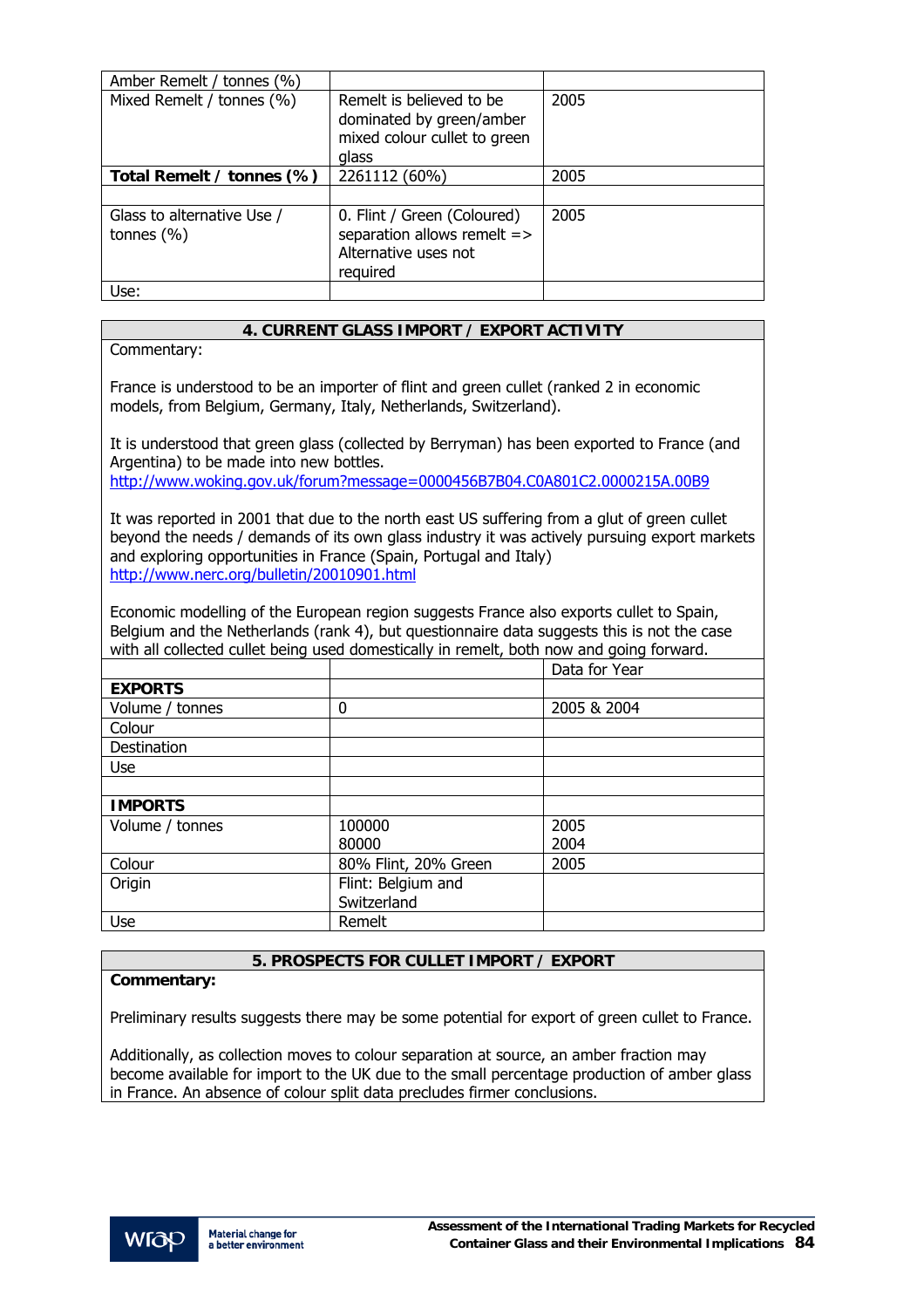# **14.0 Germany**

| <b>1. BASIC COUNTRY FACTS</b> |             |  |
|-------------------------------|-------------|--|
| <b>COUNTRY:</b>               | Germany     |  |
| Population / million:         | 82.5        |  |
| Population Growth / %         | 0           |  |
| GDP / US\$ bn:                | 2798        |  |
| Inflation %:                  | 1.6         |  |
| EU Status:                    | Full member |  |
| __<br>$\sim$                  |             |  |

Foreign Trade Commentary:

In 2003-05 Germany was the largest exporter in the world. In 2005 exports amounted to US\$972.4bn, compared with the US's US\$894.6bn. German imports amounted to US\$783.1bn, resulting in a trade surplus of US\$189.2bn.

| 2. GLASS MANUFACTURING INDUSTRY OVERVIEW |                |                              |
|------------------------------------------|----------------|------------------------------|
| Glass Type                               | Production / t | <b>Principal Companies</b>   |
| Container                                | 3,963,900      | BSN 16; Gerresheimer 13;     |
| Flat                                     | 1 553 085      | Oberland 9; Nienburger 8;    |
| Fibre                                    | 726 122        | Heye 6; Weigand 3; Luner 3;  |
| Other                                    | 486344         | Heinz 1; Thuringer 2; Noelle |
| <b>Total</b>                             | 6729451        | 1 Piesau 1 Rexam 3 SGD 2;    |
|                                          |                | Weck 1 Total = $68$          |

| <b>3. CONTAINER INDUSTRY OVERVIEW</b> |                        |  |
|---------------------------------------|------------------------|--|
| <b>Production Colour Split:</b>       |                        |  |
| Flint %                               | 60                     |  |
| Green %                               | 18                     |  |
| Amber %                               | 22                     |  |
|                                       |                        |  |
| <b>Markets Served:</b>                |                        |  |
| Wine %                                | Wine + Beer $\sim$ 40% |  |
| Food %                                |                        |  |
| Beer %                                |                        |  |
|                                       |                        |  |
| Melting Fuel Split / % by MWh:        | <b>Unknown</b>         |  |
| Natural Gas %                         |                        |  |
| Fuel Oil                              |                        |  |
| Electricity                           |                        |  |
| Other                                 |                        |  |

# **4. GLASS RECYCLING INFRASTRUCTURE**

Commentary:

Data sources suggest recycling rates in the range 88-91% indicating a well developed recycling infrastructure.

Recovery is dominated by bring sites (78%) with predominately colour separated collection (89%). The balance is collected colour separated from fillers in the form of end of life reusable containers.

**Flat glass recycling:** A network covering all regions has been established in Germany for the collection, treatment and reuse of waste flat glass. In 1998, 400,000/t waste architectural glass was produced, with 160,000/t of this being recycled (40%). From 95,000/t automotive glass, 19,000/t was recycled (20%)

|                       |         | Data for Year |
|-----------------------|---------|---------------|
| Waste Stream / tonnes | 2835164 | 2004          |
| Recovered / tonnes    | 2580000 | 2004          |

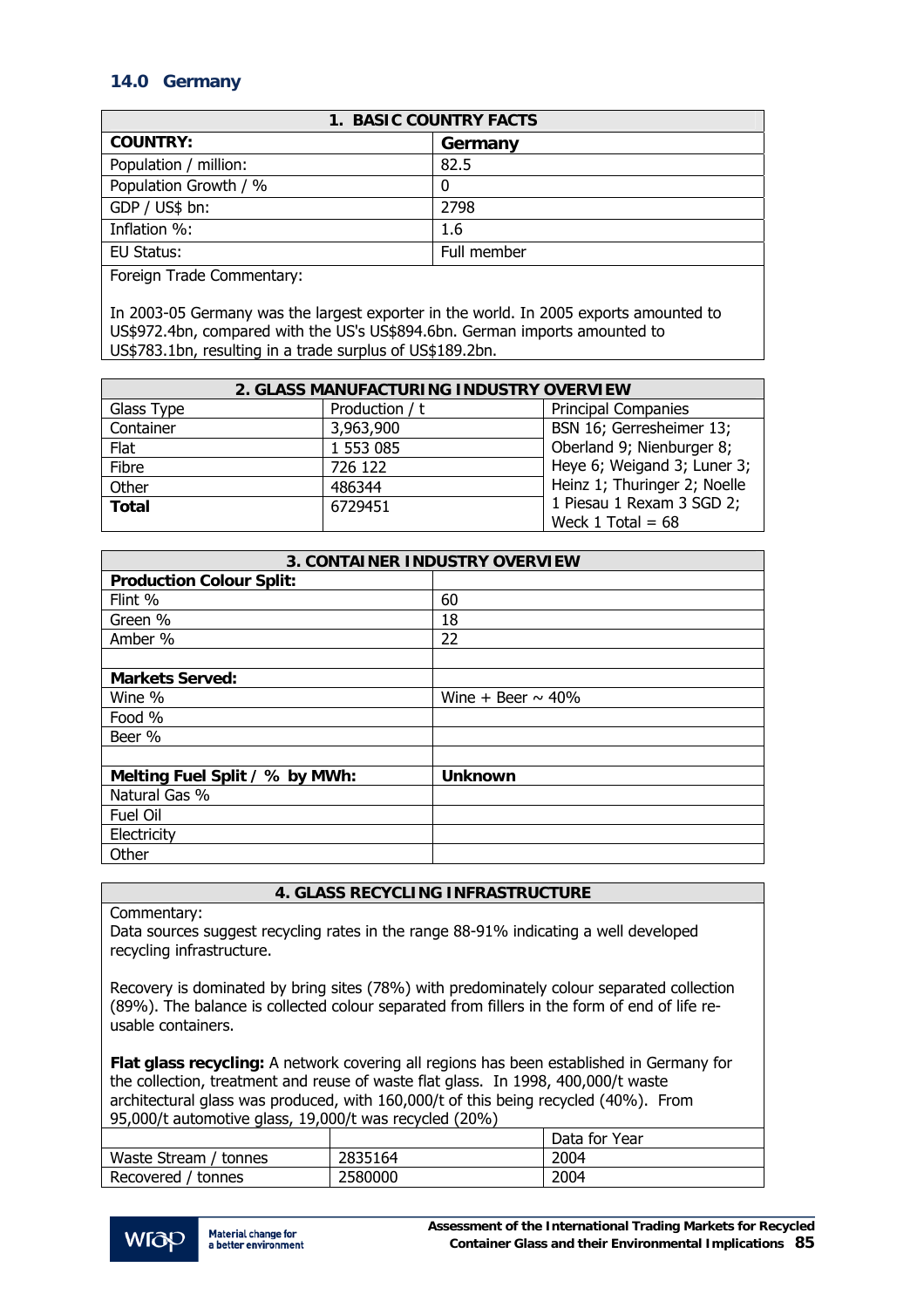| Recycling Rate             | 91%           | 2004                          |
|----------------------------|---------------|-------------------------------|
| Packaging Waste Target     | 60%           | By 31 <sup>st</sup> Dec. 2008 |
|                            |               |                               |
| Flint Remelt / tonnes (%)  | 1230945 (56%) | 2003                          |
| Green Remelt / tonnes (%)  | 796591 (69%)  | 2003                          |
| Amber Remelt / tonnes (%)  | 380579 (44%)  | 2003                          |
| Mixed Remelt / tonnes (%)  |               |                               |
| Total Remelt / tonnes (%)  | 2408115 (56%) | 2003                          |
|                            |               |                               |
| Glass to alternative Use / | 78238         |                               |
| tonnes $(\% )$             |               |                               |
| Use:                       | Unknown       |                               |

Commentary:

Germany exports  $\sim$  250,000 tonnes pa of excess green cullet. Economic forecasting for the European region suggests key destinations of Italy, France, Belgium and the Czech Republic with a European export ranking of 2.

Internally flint supply-demand appears to be approximately in balance, however, there is a shortfall of some 20,000 tpa amber glass which could be imported..

Economic forecasting for the European region ranks Germany  $7<sup>th</sup>$  in terms of imports from Switzerland, Czech republic, France, Italy and the Netherlands.

|                 |                                           | Data for Year            |
|-----------------|-------------------------------------------|--------------------------|
| <b>EXPORTS</b>  |                                           |                          |
| Volume / tonnes | $\sim$ 200-250,000<br>(301200)            | 2006 anecdotal<br>(2004) |
| Colour          | Green                                     | 2006 anecdotal           |
| Destination     | Italy, France, Belgium,<br>Czech Republic | 2006 Economic Forecast   |
| Use             |                                           | Unknown                  |
|                 |                                           |                          |
| <b>IMPORTS</b>  |                                           |                          |
| Volume / tonnes | Require $\sim$ 20,000 amber<br>(234200)   | 2006 anecdotal<br>(2004) |
| Colour          |                                           |                          |
| Origin          | Switzerland                               | 2006 Economic Forecast   |
| Use             | For Remelt                                |                          |

## **5. PROSPECTS FOR CULLET IMPORT / EXPORT**

**Commentary:** 

Germany is faced with a similar scenario to the UK, with oversupply of green cullet and shortfall in amber.

As such, prospects for green exports from the UK are poor as is the opportunity for import of amber / flint.

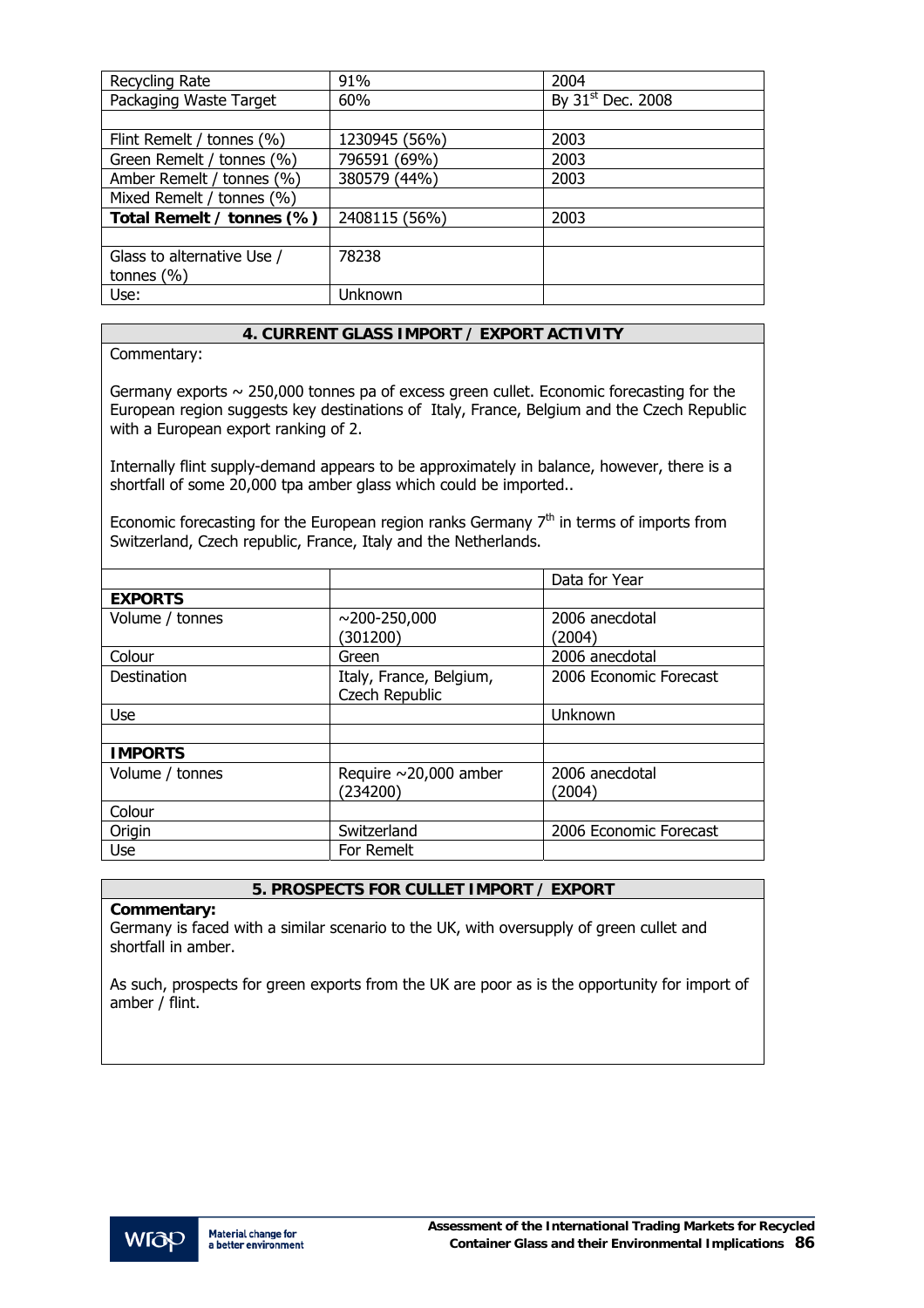# **15.0 Greece**

| <b>1. BASIC COUNTRY FACTS</b> |                    |  |
|-------------------------------|--------------------|--|
| <b>COUNTRY:</b>               | Greece             |  |
| Population / million:         | 11                 |  |
| Population Growth / %         | 0.1                |  |
| GDP / US\$ bn:                | 225.4              |  |
| Inflation %:                  | 3.4                |  |
| EU Status:                    | <b>Full Member</b> |  |
| Foreign Trade Commentary:     |                    |  |

Merchandise exports amounted to US\$17.7bn in 2005 and imports to US\$52bn.

| 2. GLASS MANUFACTURING INDUSTRY OVERVIEW |                    |                            |
|------------------------------------------|--------------------|----------------------------|
| Glass Type                               | Production / mt    | <b>Principal Companies</b> |
| Container                                | 197,100 Capacity   | Valvanis Bros; Yioula      |
|                                          | $(127,000 - 2003)$ | Glassworks                 |
| Flat                                     |                    |                            |
| Fibre                                    |                    |                            |
| Other                                    |                    |                            |
| <b>Total</b>                             |                    |                            |

| 3. CONTAINER INDUSTRY OVERVIEW  |         |  |
|---------------------------------|---------|--|
| <b>Production Colour Split:</b> |         |  |
| Flint %                         | 146,000 |  |
| Green %                         | 51,100  |  |
| Amber %                         |         |  |
|                                 |         |  |
| <b>Markets Served:</b>          |         |  |
| Wine %                          |         |  |
| Food %                          |         |  |
| Beer %                          |         |  |
|                                 |         |  |
| Melting Fuel Split / % by MWh:  |         |  |
| Natural Gas %                   |         |  |
| Fuel Oil                        |         |  |
| Electricity                     |         |  |
| Other                           |         |  |

## **4. GLASS RECYCLING INFRASTRUCTURE**

Commentary:

2005 – Greece is cited as being at least 15 years behind the rest of the EU in almost all areas of recycling and is unlikely to meet EU targets for 2006. In Athens recycling facilities are rare although recently the authorities have launched new schemes, however it is cited that the impact so far seems to be minimal.

<http://news.bbc.co.uk/2/hi/europe/4620041.stm>

New Bring bins in Athens are understood to contain for paper, aluminium, and glass/plastic (combined)[.http://betabug.ch/blogs/ch-athens/monthlist\\_html?year=2005&month=6](http://betabug.ch/blogs/ch-athens/monthlist_html?year=2005&month=6) 

Recycling rates remain modest at only 24% in 2004.

|                        |                      | Data for Year |
|------------------------|----------------------|---------------|
| Waste Stream / tonnes  | 130,000 (calculated) | 2004 (FEVE)   |
| Recovered / tonnes     | 31,000/t cullet      | 2004 (FEVE)   |
| Recycling Rate         | 24%                  | 2004 (FEVE)   |
| Packaging Waste Target | 60%                  | By 2011       |

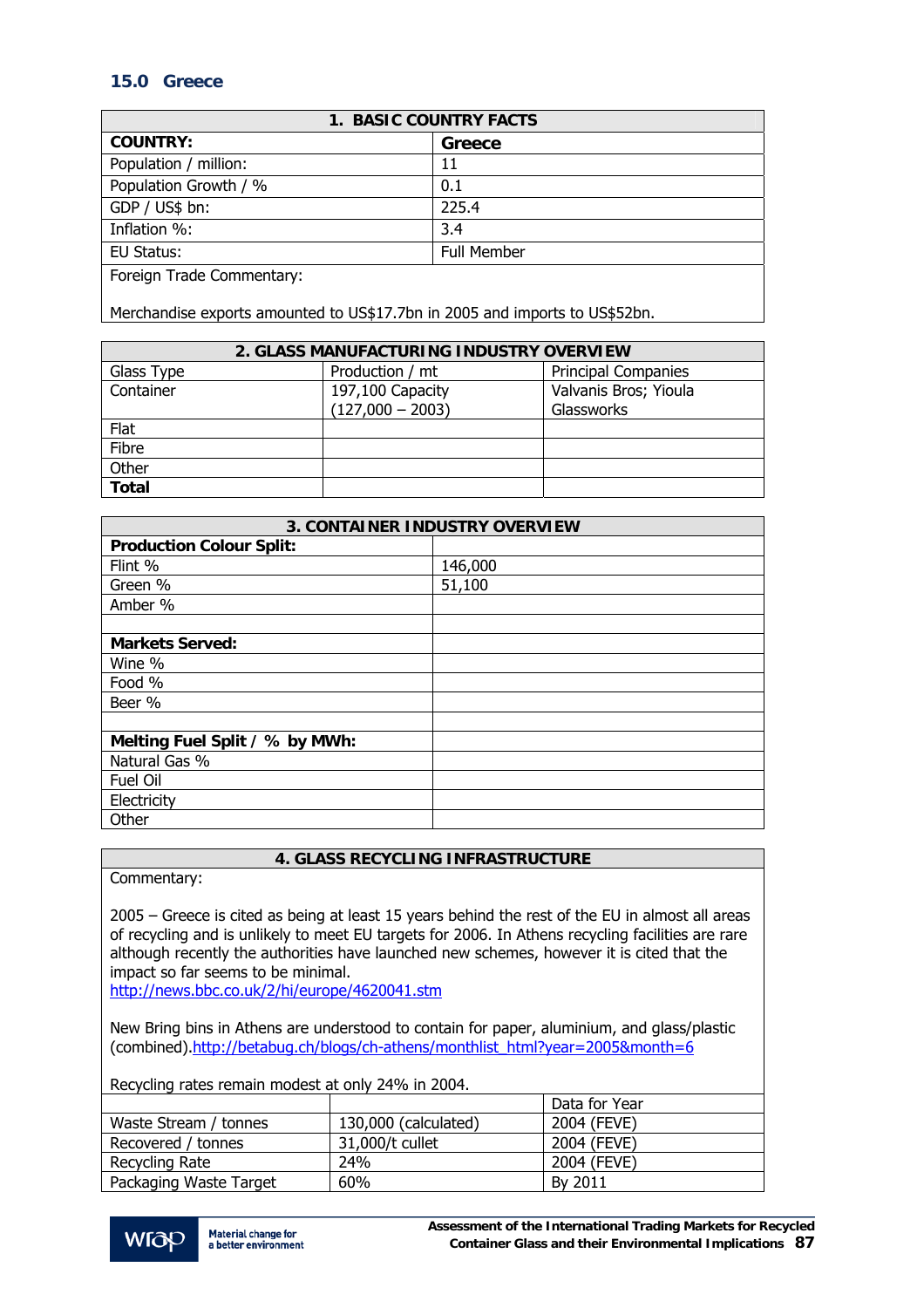| Flint Remelt / tonnes (%)  |                                 |             |
|----------------------------|---------------------------------|-------------|
| Green Remelt / tonnes (%)  |                                 |             |
| Amber Remelt / tonnes (%)  |                                 |             |
| Mixed Remelt / tonnes (%)  |                                 |             |
| Total Remelt / tonnes (%)  | $\sim$ 45-50% ( $\sim$ 60,000t) | <b>FEVE</b> |
|                            |                                 |             |
| Glass to alternative Use / |                                 |             |
| tonnes $(\% )$             |                                 |             |
| Use:                       |                                 |             |

Commentary:

Economic forecasting indicates that within the European region Greece ranks  $18<sup>th</sup>$  in terms of exports representing 0.3% of the market, and is unranked in terms of imports.

However, data, albeit somewhat dated suggests that Greece is active in international cullet trade, particularly in terms of import.

|                 |                        | Data for Year               |
|-----------------|------------------------|-----------------------------|
| <b>EXPORTS</b>  |                        |                             |
| Volume / tonnes | 10,000                 | 1998 Ref: Glass             |
| Colour          |                        |                             |
| Destination     |                        |                             |
| Use             |                        |                             |
|                 |                        |                             |
| <b>IMPORTS</b>  |                        |                             |
| Volume / tonnes | 72,500                 | 1998 ref: Glass Vol 75 p227 |
| Colour          |                        |                             |
| Origin          | 48,000/t from Bulgaria |                             |
|                 | 11,000/t from Italy    |                             |
|                 | 3,500/t from Portugal  |                             |
|                 | 1,000/t from Turkey    |                             |
| Use             |                        |                             |

## **5. PROSPECTS FOR CULLET IMPORT / EXPORT**

## **Commentary:**

Data is limited and does not allow firm conclusions to be drawn.

It is tentatively suggested that at the current low recycling rates, a market for import of green cullet may exist, however, as recycling rates improve (and with the absence of recovery colour split data as caveat), Greece could become nominally self sufficient in cullet making any green import market of limited life.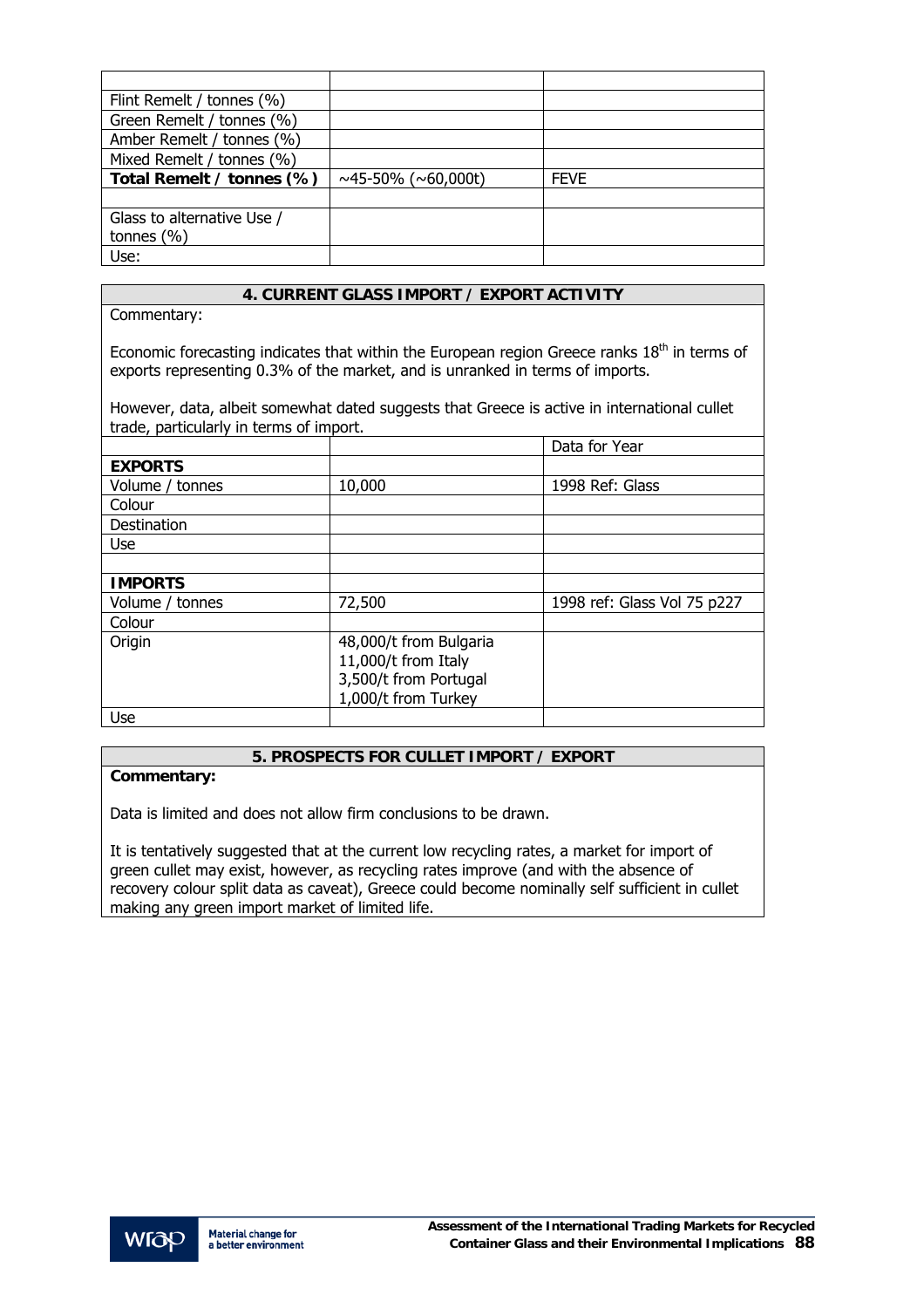# **16.0 Italy**

| <b>1. BASIC COUNTRY FACTS</b> |                    |  |
|-------------------------------|--------------------|--|
| <b>COUNTRY:</b>               | <b>Italy</b>       |  |
| Population / million:         | 58.1               |  |
| Population Growth / %         | 0.1                |  |
| GDP / US\$ bn:                | 1,667.9            |  |
| Inflation %:                  | 2.4                |  |
| EU Status:                    | <b>Full Member</b> |  |
| Eoroian Trado Commontary      |                    |  |

Foreign Trade Commentary:

In 2005 the value of exports of goods was US\$372.8bn and imports US\$372.7bn, giving a trade surplus of US\$100m.

| 2. GLASS MANUFACTURING INDUSTRY OVERVIEW |                  |                               |
|------------------------------------------|------------------|-------------------------------|
| Glass Type                               | Production / mt  | <b>Principal Companies</b>    |
| Container                                | 3.54 (2005)      | AVIR 17; Zignago 7; Bormioli  |
|                                          | (3,42 Assovetro) | 10; IVES 1; Saint-Gobain 14;  |
|                                          |                  | Borma 1; Calp 3; Venete 2     |
| Flat                                     | 1.0(2000)        | St Gobain 1, Pilkington 2, St |
|                                          |                  | Gobain/Pilkington JV 1,       |
|                                          |                  | Glaverbel 2, Sangalli 1.      |
| Fibre                                    | 0.13(2000)       |                               |
| Other                                    | 0.16(2000)       |                               |
| Total                                    | 4.83             |                               |

| <b>3. CONTAINER INDUSTRY OVERVIEW</b> |      |  |
|---------------------------------------|------|--|
| <b>Production Colour Split:</b>       |      |  |
| Flint %                               | 62.9 |  |
| Green %                               | 23.5 |  |
| Amber %                               | 13.6 |  |
|                                       |      |  |
| <b>Markets Served:</b>                |      |  |
| Wine %                                |      |  |
| Food %                                |      |  |
| Beer %                                |      |  |
|                                       |      |  |
| Melting Fuel Split / % by MWh:        |      |  |
| Natural Gas %                         |      |  |
| Fuel Oil                              |      |  |
| Electricity                           |      |  |
| Other                                 |      |  |

# **4. GLASS RECYCLING INFRASTRUCTURE**

Commentary:

CO.RV.VE is the Italian glass recycling consortium. It represents all the collectors and organises education activities in addition to performing collections.

Quality is an issue - generally collection is colour mixed but some colour separated which tends to be green+amber and flint/half white which is then used to produce half white bottles. There is no flint cullet available in its own right and all flint is made from virgin materials.

Recovery has risen steadily since 1997 and currently lies at  $~\sim 60\%$  having stabilised in the last few years. In practical terms all collection is mixed with 70% bring and 30% kerbside. The stated trend is slightly toward kerbside collection with more colour separation. It has been indicated that current remelt rates could not be exceeded without moving to increased colour separation.

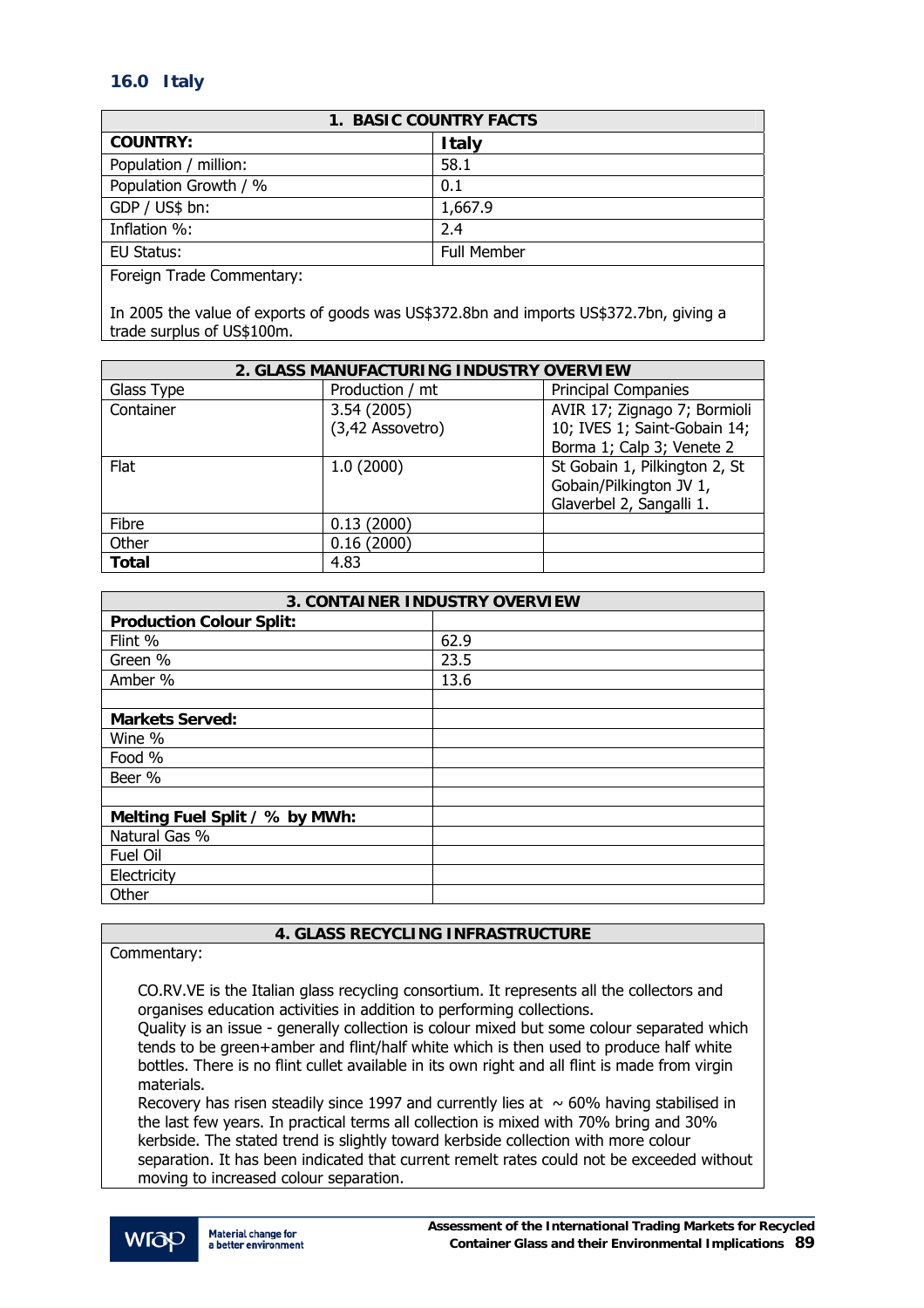|                                              |                                                                                                            | Data for Year                                                               |
|----------------------------------------------|------------------------------------------------------------------------------------------------------------|-----------------------------------------------------------------------------|
| Waste Stream / tonnes                        | 2,117,000                                                                                                  | 2005                                                                        |
| Recovered / tonnes                           | 1210000                                                                                                    | 2005                                                                        |
| Recycling Rate                               | 57.2%                                                                                                      | 2005                                                                        |
| Packaging Waste Target                       | 60%                                                                                                        | By $31st$ Dec. 2008                                                         |
|                                              |                                                                                                            |                                                                             |
| Flint Remelt / tonnes (%)                    | 378,000                                                                                                    | 2005                                                                        |
| Green Remelt / tonnes (%)                    | (1,341,000)                                                                                                | 2005                                                                        |
| Amber Remelt / tonnes (%)                    |                                                                                                            |                                                                             |
| Mixed Remelt / tonnes (%)                    | 1,341,000 t (unclear<br>whether melted in amber /<br>green)                                                | 2005                                                                        |
| Total Remelt / tonnes (%)                    | $1,719,000 \; (\sim 50\%)$                                                                                 | 2005                                                                        |
|                                              | Available information does<br>not allow re-melt rates for<br>individual colours to be<br>determined.       |                                                                             |
| Glass to alternative Use /<br>tonnes $(\% )$ | NA.                                                                                                        |                                                                             |
| Use:                                         | As inert for ceramic and<br>bricks and aggregate for<br>civil engineering (glass sand<br>in early stages). | Regulation to control /<br>restrict alternative uses is<br>being finalised. |

Commentary:

Based on economic modelling for the European region, Italy is ranked  $11<sup>th</sup>$  in terms of exports and  $3<sup>rd</sup>$  in terms of imports. This is reflected in 2005 data which indicates negligible exports and significant imports split 2:1 mixed colour:flint.

Anecdotal data suggests that the UK already exports some green cullet to Italy

Italy, is cited as having a strong demand for glass. The December 1997 issue of Resource Recycling, noted that Internat Glass of Montreal, Canada had exported more than 50,000 tons of glass to Italy in the previous 18 months. <http://www.epa.gov/epaoswer/non-hw/green/pubs/glass.pdf>

It was reported in 2001 that due to the north east US suffering from a glut of green cullet beyond the needs / demands of its own glass industry it was actively pursuing export markets and exploring opportunities in Italy (Spain, Portugal and France) <http://www.nerc.org/bulletin/20010901.html>

|                 |                                                               | Data for Year |
|-----------------|---------------------------------------------------------------|---------------|
| <b>EXPORTS</b>  |                                                               |               |
| Volume / tonnes | negligible (possibly a small<br>quantity of green glass)<br>0 | 2005          |
|                 |                                                               | 2004          |
| Colour          |                                                               |               |
| Destination     |                                                               |               |
| Use             |                                                               |               |
|                 |                                                               |               |
| <b>IMPORTS</b>  |                                                               |               |
| Volume / tonnes | 300,000<br>259000                                             | 2005<br>2004  |

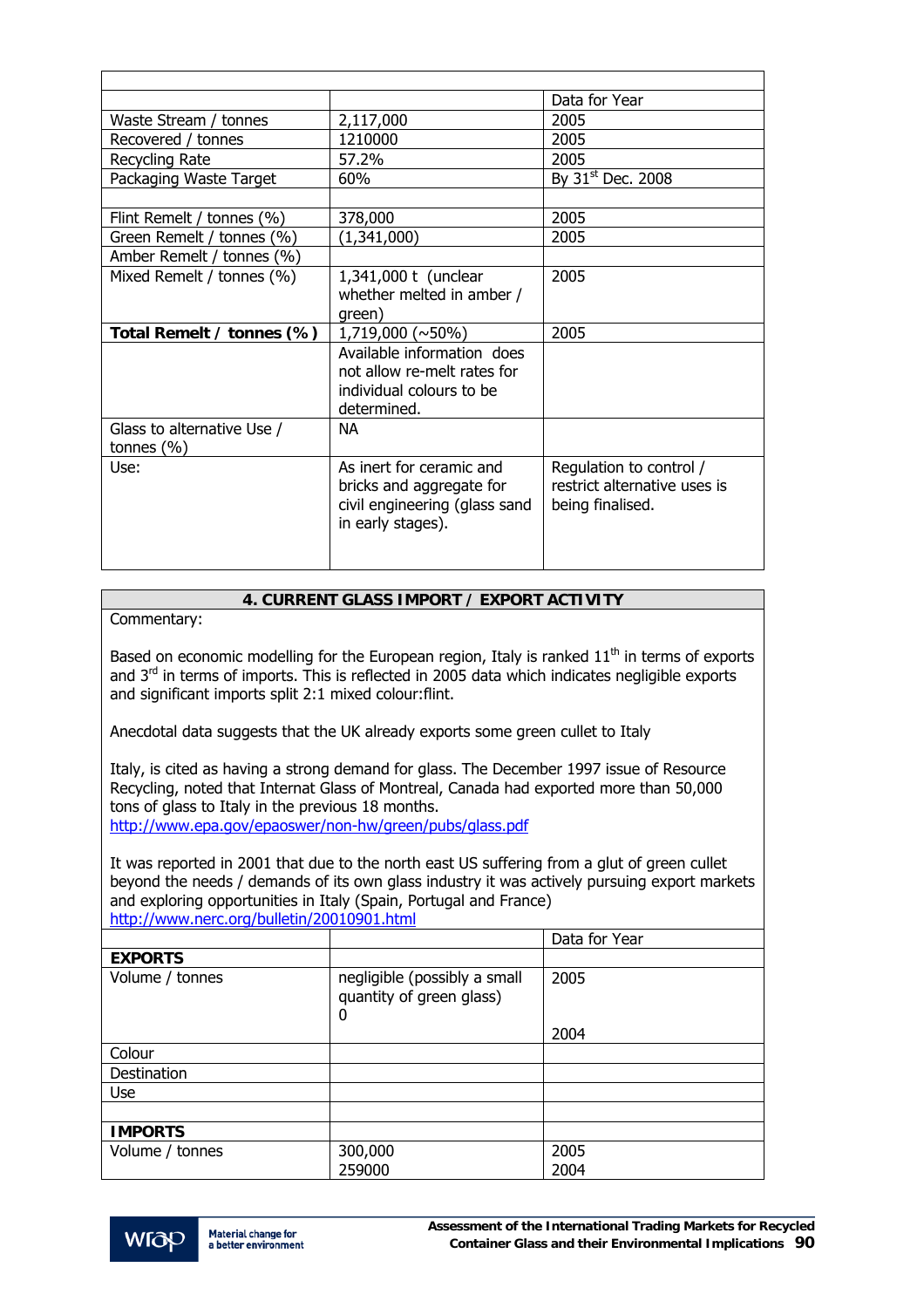| Colour | Flint 109,000         | 2005 |
|--------|-----------------------|------|
|        | Mixed 191,000         |      |
| Origin | Germany, Switzerland, | 2005 |
|        | Austria               |      |
| Use    | Remelt                |      |

## **5. PROSPECTS FOR CULLET IMPORT / EXPORT**

## **Commentary:**

Like the UK Italy has a shortage of flint cullet using all it collects for half white bottles. That is, no opportunity for flint import to the UK exists.

Based on limited information it is not clear whether or not an opportunity for green export exists, although some sources (now somewhat dated) suggest strong demand, and it is believed that some export from theUK already takes place.

Notwithstanding the above, rough calculation across green and amber production suggests a remelt rate in excess of 80% and suggests no export opportunity.

In summary it is concluded that Italy should be considered a potential candidate for export of excess green from the UK, and warranting further investigation beyond the scope of this report.

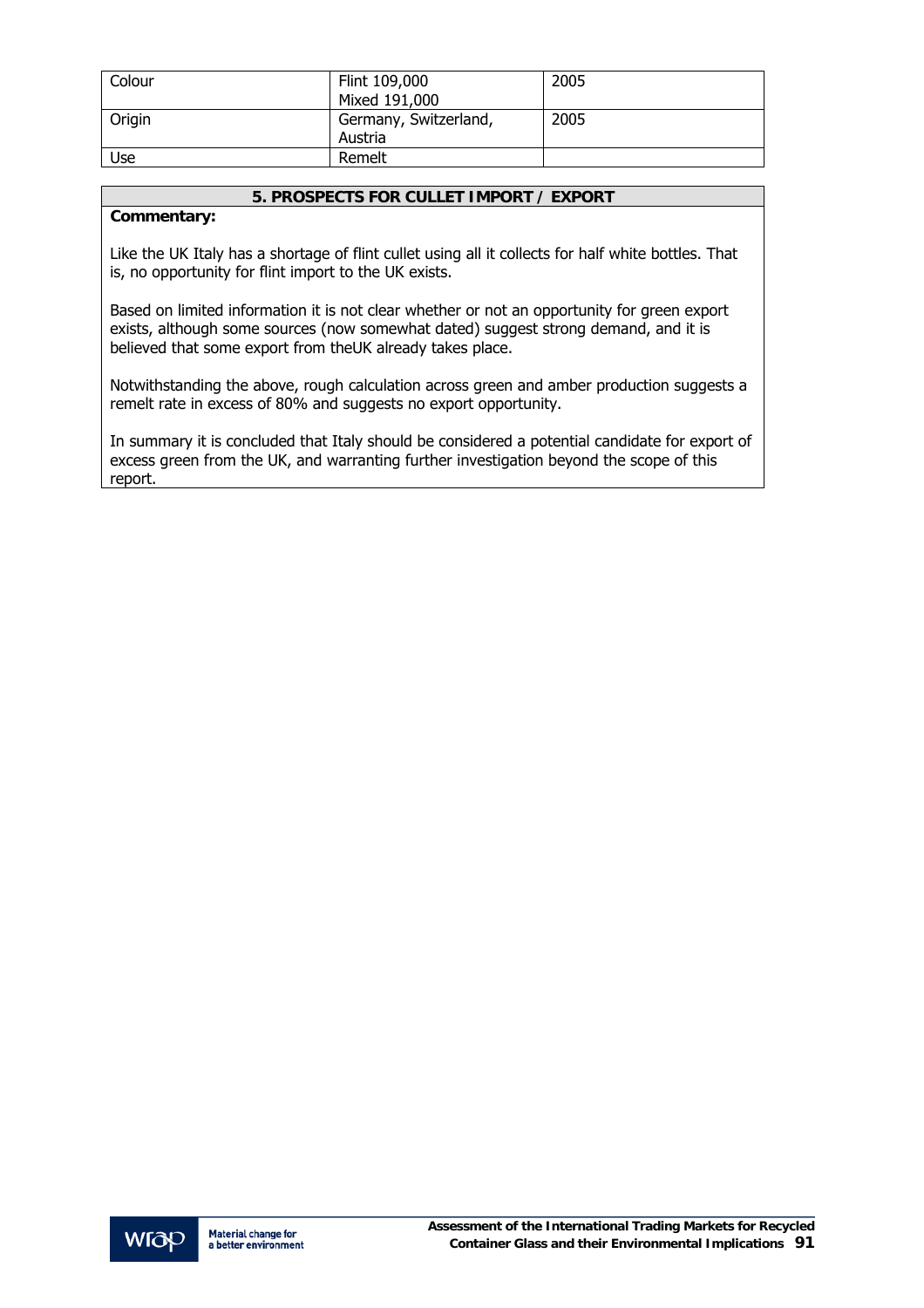# **17.0 Netherlands**

| <b>1. BASIC COUNTRY FACTS</b> |                    |  |
|-------------------------------|--------------------|--|
| <b>COUNTRY:</b>               | <b>Netherlands</b> |  |
| Population / million:         | 16.3               |  |
| Population Growth / %         | 0.6                |  |
| GDP / US\$ bn:                | 624.8              |  |
| Inflation %:                  | 2.5                |  |
| EU Status:                    | Full Member        |  |
| —<br>$\sim$                   |                    |  |

Foreign Trade Commentary:

In 2005, with exports at US\$341.2bn and imports at US\$297.4bn, the Netherlands recorded a trade surplus of US\$43.8bn

| 2. GLASS MANUFACTURING INDUSTRY OVERVIEW |                 |                                            |
|------------------------------------------|-----------------|--------------------------------------------|
| Glass Type                               | Production / mt | <b>Principal Companies</b>                 |
| Container                                | $1 - 1.3$       | BSN 5; Rexam 3; Heye 2                     |
| Flat                                     | 1.0             |                                            |
| Fibre                                    |                 | PPG Invested in 1.6 USD<br>recycling plant |
| Other                                    |                 |                                            |
| <b>Total</b>                             | $2 - 2.3$       |                                            |

| <b>3. CONTAINER INDUSTRY OVERVIEW</b> |              |  |
|---------------------------------------|--------------|--|
| <b>Production Colour Split:</b>       |              |  |
| Flint %                               | 45%          |  |
| Green %                               | 53%          |  |
| Amber %                               | 3%           |  |
|                                       |              |  |
| <b>Markets Served:</b>                |              |  |
| Wine %                                |              |  |
| Food %                                |              |  |
| Beer %                                |              |  |
|                                       |              |  |
| Melting Fuel Split / % by MWh:        |              |  |
| Natural Gas %                         | 90-91%       |  |
| Fuel Oil                              | $6 - 6.5%$   |  |
| Electricity                           | $0.3%$ boost |  |
| Other                                 |              |  |

## **4. GLASS RECYCLING INFRASTRUCTURE**

Commentary:

Recovery rates are high lying between 76-81% in recent years. 98% of domestic cullet is collected via bring sites, of which 60% is colour separated. It is understood that there is approximately 1 bring bank for every 650 people. The remaining 2% is collected colour separated via kerbside collection.

A significant proportion of glass (20% of total collected) is also collected from commercial premises.

|                           |                       | Data for Year                |
|---------------------------|-----------------------|------------------------------|
| Waste Stream / tonnes     | 547368                | 2004                         |
| Recovered / tonnes        | 416000 (390,000)      | 2004 (2005)                  |
| Recycling Rate            | 76% (~71% calculated) | 2004 (based on 2005 data)    |
| Packaging Waste Target    | 60%                   | By 31 <sup>st</sup> Dec.2008 |
|                           |                       |                              |
| Flint Remelt / tonnes (%) | 32% (48%)             | 2003 (2005 anecdotal)        |
| Green Remelt / tonnes (%) | 92% (82%)             | 2003 (2005 anecdotal)        |

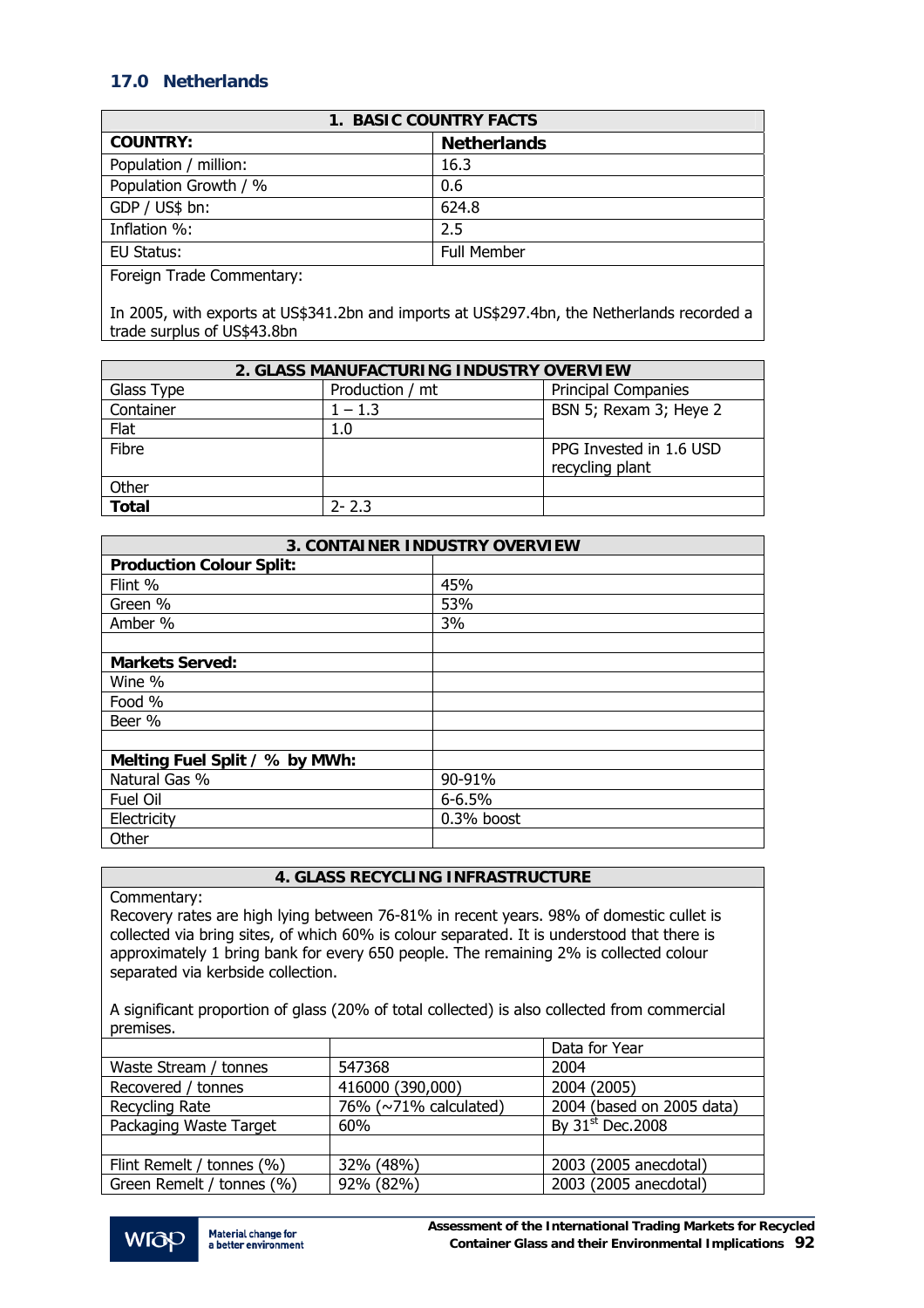| Amber Remelt / tonnes (%)  | 20% (75%)           | 2003 (2005 anecdotal) |
|----------------------------|---------------------|-----------------------|
| Mixed Remelt / tonnes (%)  |                     |                       |
| Total Remelt / tonnes (%)  | 56% (53% - 700,000) | 2004 (2005 - of which |
|                            |                     | 310,000 is imported)  |
|                            |                     |                       |
| Glass to alternative Use / | 12000               | 2003                  |
| tonnes $(% )$              |                     |                       |
| Use:                       | Aggregate           |                       |

## Commentary:

The Netherlands are an importer and exporter of cullet: **IMPORTS** 

Anecdotal data suggests that imports are dominated by green and mixed cullet, with a lesser but significant import of flint cullet. Economic modelling for the European region suggests the Netherlands are rank 1 in terms of cullet imports from Belgium France and Germany. Anecdotal data confirms that the UK sends a limited cullet tonnage to the country.

## **EXPORTS**

Anecdotal data suggests that exports though of smaller scale than imports are dominated by amber and mixed cullet, with a lesser but significant export of green cullet. There are no exports of flint cullet

Economic modelling for the European region suggests the Netherlands are rank 5 in terms of cullet exports, to Belgium, the UK, France and Spain.

The reasons behind the reported import / export patterns are currently unclear.

|                 |                           | Data for Year         |
|-----------------|---------------------------|-----------------------|
| <b>EXPORTS</b>  |                           |                       |
| Volume / tonnes | 50000                     | Anecdotal 2006        |
|                 | 20000                     | 2004                  |
| Colour          | 40% Mixed, 40% Amber,     | Anecdotal 2006        |
|                 | 20% Green                 |                       |
| Destination     |                           |                       |
| <b>Use</b>      |                           |                       |
|                 |                           |                       |
| <b>IMPORTS</b>  |                           |                       |
| Volume / tonnes | 225000 (310,000)          | Anecdotal 2006 (2006) |
|                 | 0                         | 2004                  |
| Colour          | 18% Flint, 40% Green, 42% | Anecdotal 2006        |
|                 | Mixed                     |                       |
| Origin          |                           |                       |
| Use             |                           |                       |

## **5. PROSPECTS FOR CULLET IMPORT / EXPORT**

## **Commentary:**

Given the apparent high percentage of remelt in green production there would appear to be little prospect for additional exports of excess green cullet to the Netherlands.

However, some opportunity would appear to exist for the import to the UK of amber cullet.

Given the high and stable recovery rates, it is suggested that any such market should have reasonable longevity.

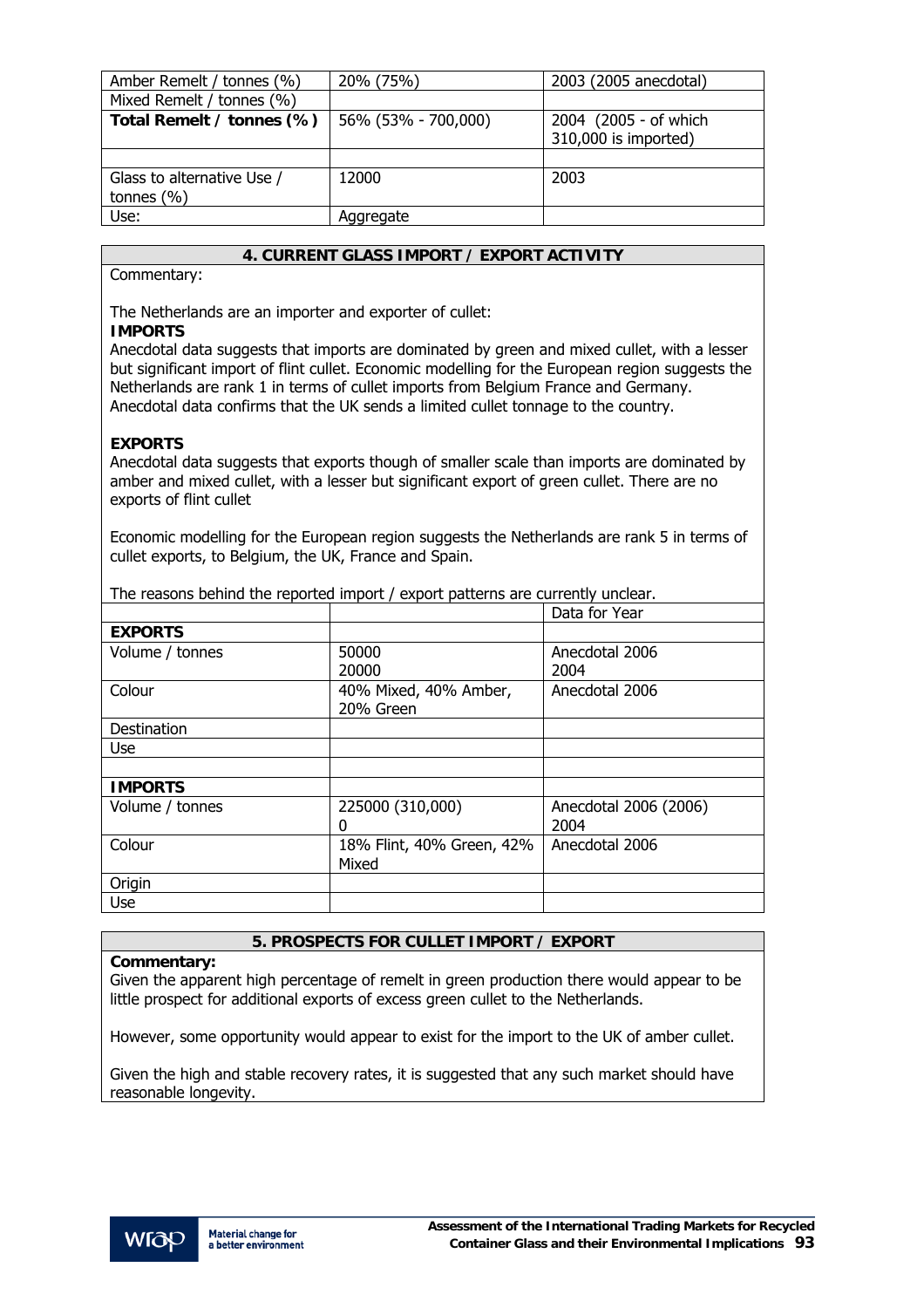## **18.0 Norway**

| <b>1. BASIC COUNTRY FACTS</b> |               |  |
|-------------------------------|---------------|--|
| <b>COUNTRY:</b>               | <b>Norway</b> |  |
| Population / million:         | 4.6           |  |
| Population Growth / %         | 0.6           |  |
| GDP / US\$ bn:                | 295.5         |  |
| Inflation %:                  | 1.8           |  |
| EU Status:                    | Non-member    |  |

Foreign Trade Commentary:

Oil and gas output and changes in their prices greatly affect Norway's trade flows. The petroleum sector contributes more than one-half of total export revenue. High oil prices pushed up the merchandise trade surplus to US\$50.1bn in 2005, beating the previous record of US\$33.6bn in 2004.

| 2. GLASS MANUFACTURING INDUSTRY OVERVIEW |                |                            |
|------------------------------------------|----------------|----------------------------|
| Glass Type                               | Production / t | <b>Principal Companies</b> |
| Container                                | 109,500        | PLM / Moss Glaswerk        |
| Flat                                     |                |                            |
| Fibre                                    |                |                            |
| Other                                    |                |                            |
| <b>Total</b>                             |                |                            |

| <b>3. CONTAINER INDUSTRY OVERVIEW</b> |        |  |
|---------------------------------------|--------|--|
| <b>Production Colour Split:</b>       |        |  |
| Flint %                               | 65,700 |  |
| Green %                               | 43,800 |  |
| Amber %                               |        |  |
|                                       |        |  |
| <b>Markets Served:</b>                |        |  |
| Wine %                                |        |  |
| Food %                                |        |  |
| Beer %                                |        |  |
|                                       |        |  |
| Melting Fuel Split / % by MWh:        |        |  |
| Natural Gas %                         |        |  |
| Fuel Oil                              |        |  |
| Electricity                           |        |  |
| Other                                 |        |  |

## **4. GLASS RECYCLING INFRASTRUCTURE**

Commentary:

Norsk GlassGjenvinning AS is Norway's primary glass recycler. A new facility in 2002 processes 18/t mixed glass cullet per hour (clear). Green and clear is produced at a rate of 12/t hour. The cullet, mainly from container glass, comes from municipal collection systems. (ref: Int Glass Journal 120, 2002)

It is understood that glass is collected using a bring igloo system, believed to be commingled with metal cans.

| Recycling rates are high. |                                                                                      |                               |
|---------------------------|--------------------------------------------------------------------------------------|-------------------------------|
|                           | Norway also operates a returnable bottle system, but information on this is limited. |                               |
|                           |                                                                                      | Data for Year                 |
| Waste Stream / tonnes     | $\sim$ 46,000 (estimated)                                                            | 1994                          |
| Recovered / tonnes        | ~1,000                                                                               | 1994-1995                     |
|                           | (65-70% recovery)                                                                    | http://www.glassmetall.no/cqi |

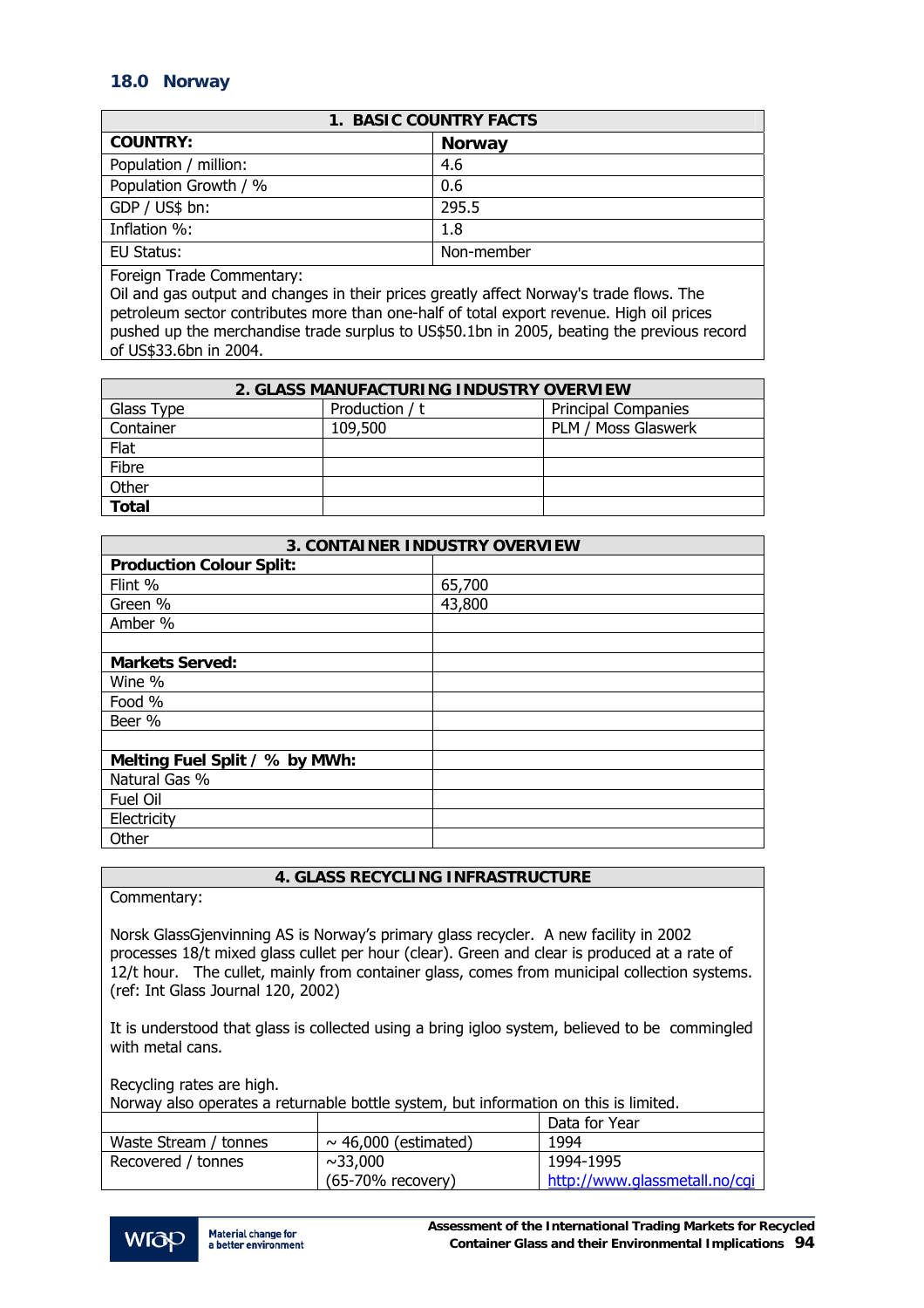|                                              |                                                                                                                                        | -bin/apeland/imaker?id=3529<br>http://www.iisd.ca/consume/<br>norpro.html        |
|----------------------------------------------|----------------------------------------------------------------------------------------------------------------------------------------|----------------------------------------------------------------------------------|
| Recycling Rate                               | $81(-87%)$                                                                                                                             | 1998<br>http://www.foe.co.uk/resourc<br>e/press releases/2000031412<br>1853.html |
| Packaging Waste Target                       | Not applicable                                                                                                                         |                                                                                  |
| Flint Remelt / tonnes (%)                    |                                                                                                                                        |                                                                                  |
| Green Remelt / tonnes (%)                    |                                                                                                                                        |                                                                                  |
| Amber Remelt / tonnes (%)                    |                                                                                                                                        |                                                                                  |
| Mixed Remelt / tonnes (%)                    |                                                                                                                                        |                                                                                  |
| Total Remelt / tonnes<br>$(\%)$              | Believed to be up to 90%                                                                                                               | 2004<br>http://www.glassmetall.no/cgi<br>-bin/apeland/imaker?id=4239             |
|                                              |                                                                                                                                        |                                                                                  |
| Glass to alternative Use /<br>tonnes $(\% )$ | It is understood that glass is<br>used in glass-concrete, glass<br>insulations wool, sandblasting<br>and in foam glass<br>manufacture. | http://www.glassmetall.no/cgi<br>-bin/apeland/imaker?id=4260                     |
| Use:                                         |                                                                                                                                        |                                                                                  |

Commentary:

Limited data. Economic forecasting ranks Norway  $10^{th}$  in terms of European exporters representing 1.4% of total exports. Norway is unranked in terms of imports.

| .               | - - | $\mathbf{r}$ $\mathbf{r}$ |
|-----------------|-----|---------------------------|
|                 |     | Data for Year             |
| <b>EXPORTS</b>  |     |                           |
| Volume / tonnes |     |                           |
| Colour          |     |                           |
| Destination     |     |                           |
| Use             |     |                           |
|                 |     |                           |
| <b>IMPORTS</b>  |     |                           |
| Volume / tonnes |     |                           |
| Colour          |     |                           |
| Origin          |     |                           |
| Use             |     |                           |

## **5. PROSPECTS FOR CULLET IMPORT / EXPORT**

## **Commentary:**

Data is limited but high remelt rates suggest no prospect for export of excess green cullet to Norway. Also, given that production far outstrips the waste stream it is believed that all available flint cullet will be consumed in domestic remelt, giving little opportunity for export to the UK. The further investigation to consolidate these conclusions lies beyond the scope of this project.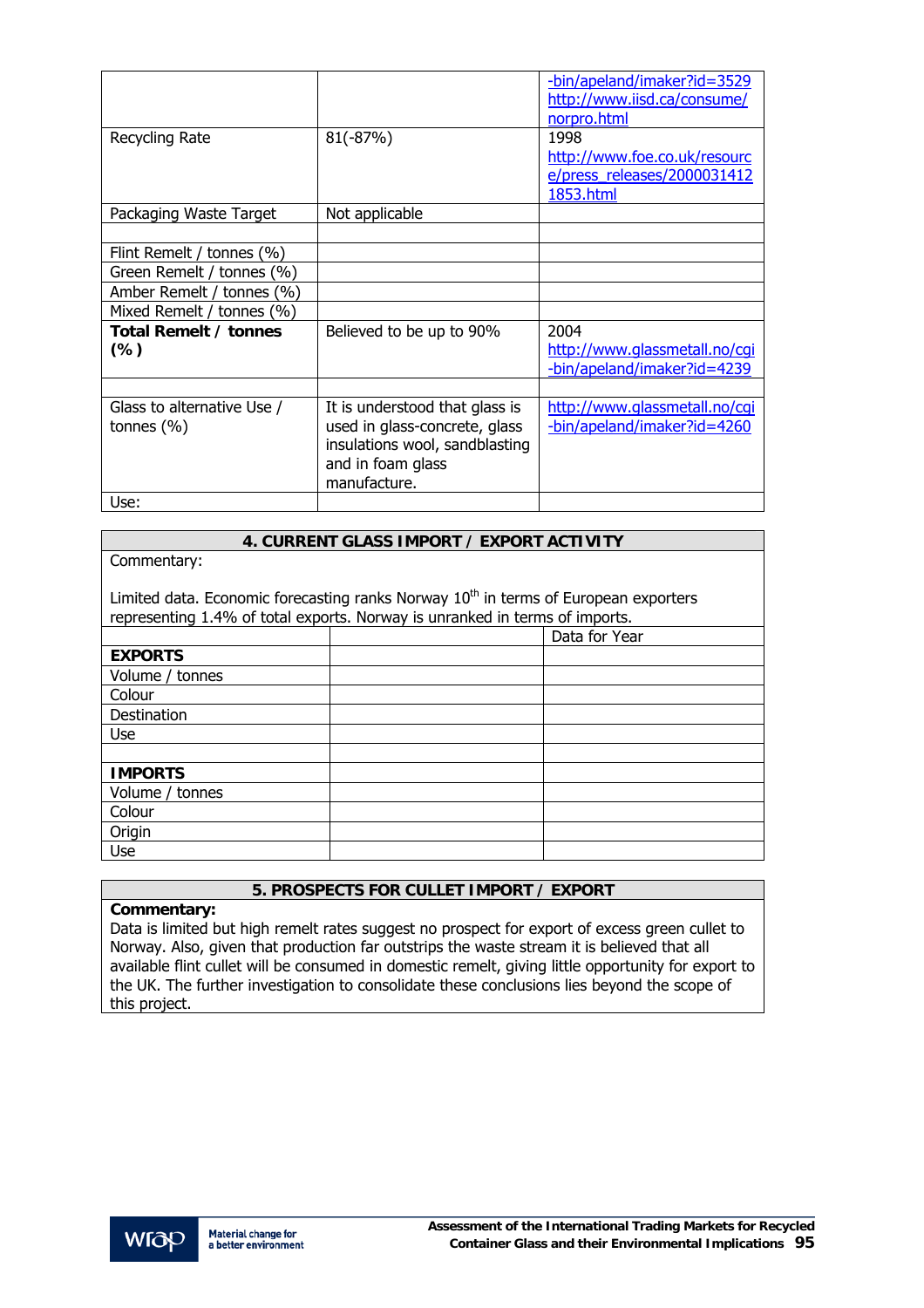# **19.0 Poland**

| <b>1. BASIC COUNTRY FACTS</b> |               |  |
|-------------------------------|---------------|--|
| <b>COUNTRY:</b>               | <b>Poland</b> |  |
| Population / million:         | 38.2          |  |
| Population Growth / %         | $-0.1$        |  |
| GDP / US\$ bn:                | 485.6         |  |
| Inflation %:                  | 2.7           |  |
| EU Status:                    | Acceded 2004  |  |
| — 1<br>$\sim$                 |               |  |

Foreign Trade Commentary:

The current-account deficit fell sharply in 2005 to US\$4.4bn (1.4% of GDP), as exports increased sharply and import growth remained restrained.

| 2. GLASS MANUFACTURING INDUSTRY OVERVIEW |                 |                            |
|------------------------------------------|-----------------|----------------------------|
| Glass Type                               | Production / mt | <b>Principal Companies</b> |
| Container                                | 1.0             | OI 4; Rexam 4; Ardagh 3;   |
|                                          |                 | Stoelzle 2                 |
| Flat                                     | 0.85            | Pilkington 1 St, Gobain 1  |
|                                          |                 | Guardian 1                 |
| Fibre                                    | 0.20            | St Gobain                  |
| Other                                    |                 |                            |
| <b>Total</b>                             |                 |                            |

| <b>3. CONTAINER INDUSTRY OVERVIEW</b> |      |  |
|---------------------------------------|------|--|
| <b>Production Colour Split:</b>       |      |  |
| Flint %                               | 40   |  |
| Green %                               | 32   |  |
| Amber %                               | 28   |  |
|                                       |      |  |
| <b>Markets Served:</b>                |      |  |
| Wine %                                |      |  |
| Food %                                |      |  |
| Beer %                                |      |  |
|                                       |      |  |
| Melting Fuel Split / % by MWh:        |      |  |
| Natural Gas %                         | 100% |  |
| Fuel Oil                              |      |  |
| Electricity                           |      |  |
| Other                                 |      |  |

# **4. GLASS RECYCLING INFRASTRUCTURE**

| Commentary:                                                                                                                                                                   |                        |                              |  |
|-------------------------------------------------------------------------------------------------------------------------------------------------------------------------------|------------------------|------------------------------|--|
| Limited data available. Recovery rates currently modest. Mode of collection unknown. It is<br>understood there is demand within the container industry for additional cullet. |                        |                              |  |
|                                                                                                                                                                               |                        | Data for Year                |  |
| Waste Stream / tonnes                                                                                                                                                         | 914700                 | 2004                         |  |
| Recovered / tonnes                                                                                                                                                            | 250000                 | 2004                         |  |
| Recycling Rate                                                                                                                                                                | 27%                    |                              |  |
| Packaging Waste Target                                                                                                                                                        | 60%                    | By 31 <sup>st</sup> Dec 2012 |  |
|                                                                                                                                                                               |                        |                              |  |
| Flint Remelt / tonnes (%)                                                                                                                                                     |                        |                              |  |
| Green Remelt / tonnes (%)                                                                                                                                                     |                        |                              |  |
| Amber Remelt / tonnes (%)                                                                                                                                                     |                        |                              |  |
| Mixed Remelt / tonnes (%)                                                                                                                                                     |                        |                              |  |
| Total Remelt / tonnes (%)                                                                                                                                                     | One company claims 20% |                              |  |

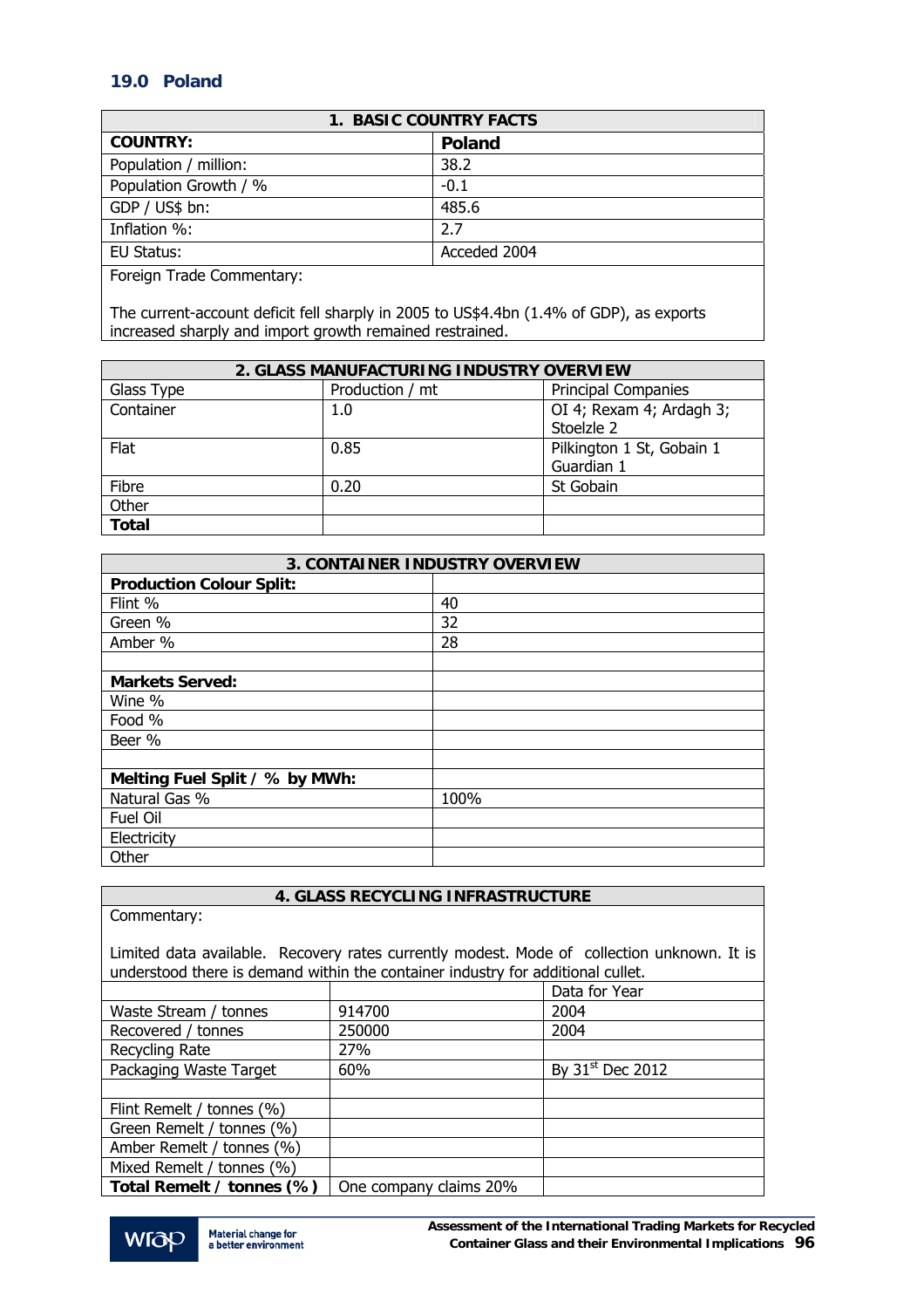|                            | remelt (~43,000t in 2002)<br>with a potential to remelt<br>500,000.<br>A tender has been created<br>for the construction of a<br>recycling plant. |  |
|----------------------------|---------------------------------------------------------------------------------------------------------------------------------------------------|--|
|                            |                                                                                                                                                   |  |
| Glass to alternative Use / |                                                                                                                                                   |  |
| tonnes $(% )$              |                                                                                                                                                   |  |
| Use:                       |                                                                                                                                                   |  |

Commentary:

Economic modelling for the European region ranks exports as  $24<sup>th</sup>$  (to Germany) and imports as  $17<sup>th</sup>$  from Germany.

Europa data suggests that exports are trivial but that there are significant imports taking place. A prior informed consent procedure is in place for cullet import under the Basel convention.

|                 |       | Data for Year |
|-----------------|-------|---------------|
| <b>EXPORTS</b>  |       |               |
| Volume / tonnes | 693   | 2004          |
| Colour          |       |               |
| Destination     |       |               |
| Use             |       |               |
|                 |       |               |
| <b>IMPORTS</b>  |       |               |
| Volume / tonnes | 25226 | 2004          |
| Colour          |       |               |
| Origin          |       |               |
| Use             |       |               |

# **5. PROSPECTS FOR CULLET IMPORT / EXPORT**

#### **Commentary:**

Cullet waste stream volume approaches production, however recovery rates are currently low tentatively suggesting (in the absence of colour split data) that an excess UK green export market may exist. Indeed there would appear to be company level demand for increased cullet supply and some import is already taking place. However, as domestic recovery rates improve, this possible market may disappear.

At the current time there is no prospect of flint / amber export from Poland. Lack of recovery colour split data does not allow firmer conclusions to be drawn.

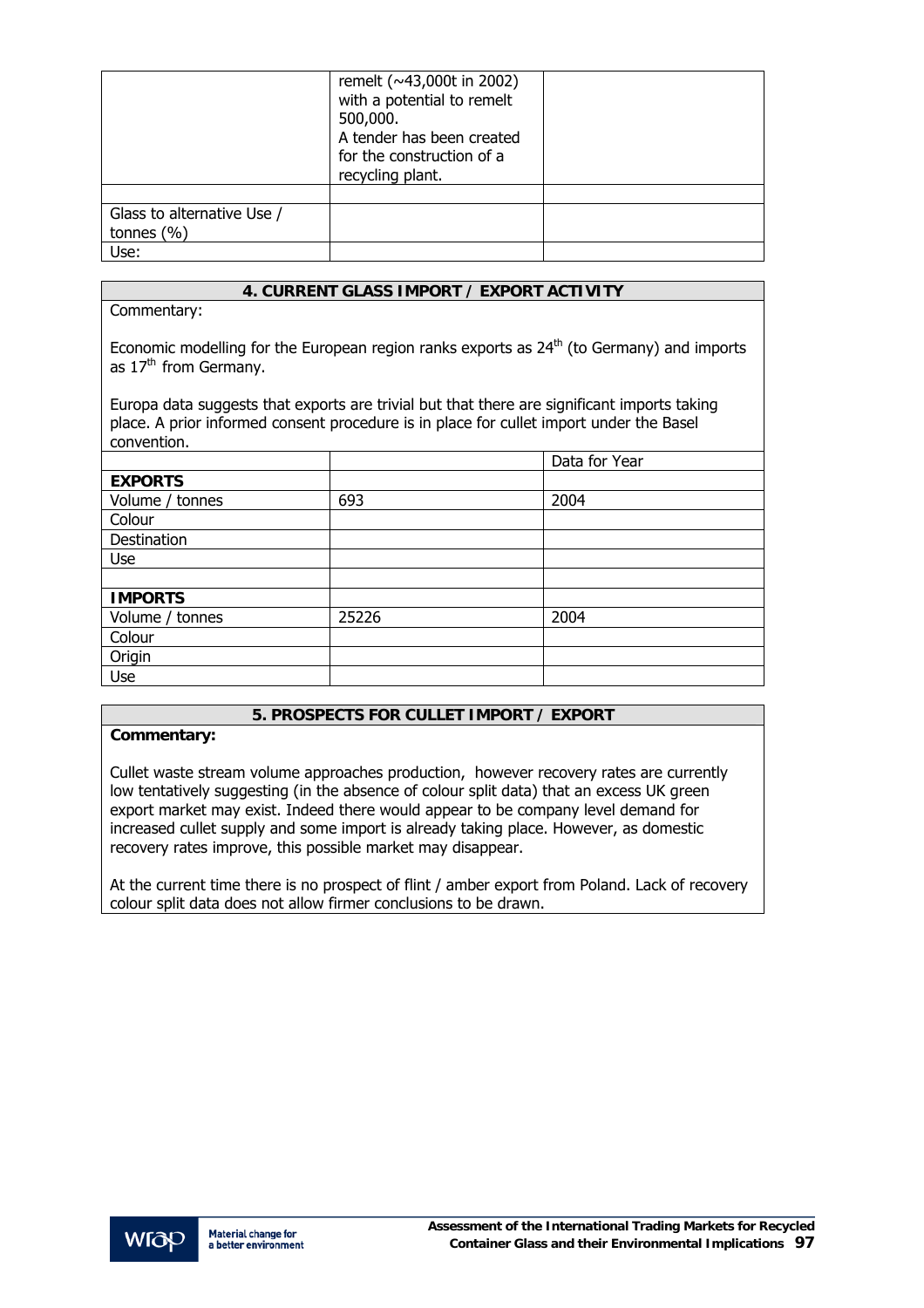# **20.0 Portugal**

| <b>1. BASIC COUNTRY FACTS</b> |             |  |
|-------------------------------|-------------|--|
| <b>COUNTRY:</b>               | Portugal    |  |
| Population / million:         | 10.5        |  |
| Population Growth / %         | 0.7         |  |
| GDP / US\$ bn:                | 183.5       |  |
| Inflation %:                  | 3.2         |  |
| EU Status:                    | Full Member |  |
| ___<br>$ -$<br>$\sim$<br>. .  |             |  |

Foreign Trade Commentary:

Portugal runs a significant structural trade deficit. In 2005 merchandise export revenue was US\$38.2bn and the import bill was US\$59bn, which widened the trade deficit from 2004.

| 2. GLASS MANUFACTURING INDUSTRY OVERVIEW |                            |                               |
|------------------------------------------|----------------------------|-------------------------------|
| Glass Type                               | Production / mt            | <b>Principal Companies</b>    |
| Container                                | 1.024                      | Barbosa 6; Gallo 3; Barosa 3; |
|                                          | $(1.428 \text{ by } 2012)$ | Sotancro 3; Mondego 1         |
| Flat                                     | 0.183                      |                               |
| Fibre                                    | 0.1                        |                               |
| Other                                    |                            |                               |
| <b>Total</b>                             |                            |                               |

| <b>3. CONTAINER INDUSTRY OVERVIEW</b> |                              |  |
|---------------------------------------|------------------------------|--|
| <b>Production Colour Split:</b>       |                              |  |
| Flint %                               | 61                           |  |
| Green %                               | 29                           |  |
| Amber %                               | 9                            |  |
|                                       |                              |  |
| <b>Markets Served:</b>                |                              |  |
| Wine %                                |                              |  |
| Food %                                |                              |  |
| Beer %                                |                              |  |
|                                       |                              |  |
| Melting Fuel Split / % by MWh:        |                              |  |
| Natural Gas %                         | 100% in terms of fossil fuel |  |
| Fuel Oil                              |                              |  |
| Electricity                           |                              |  |
| Other                                 |                              |  |

# **4. GLASS RECYCLING INFRASTRUCTURE**

| Commentary: |  |
|-------------|--|
|-------------|--|

Collection is dominated by mixed colour collection to bring banks. Recovery runs in the high 30s%, some way short of their packaging waste target.

|                           |                 | Data for Year                 |
|---------------------------|-----------------|-------------------------------|
| Waste Stream / tonnes     | 399000          | 2005                          |
|                           | (435kt by 2011) |                               |
| Recovered / tonnes        | 156000          | 2005                          |
|                           | (261kt by 2011) |                               |
| Recycling Rate            | 39%             | 2005                          |
| Packaging Waste Target    | 60%             | By 31 <sup>st</sup> Dec. 2011 |
|                           |                 |                               |
| Flint Remelt / tonnes (%) |                 |                               |
| Green Remelt / tonnes (%) |                 |                               |
| Amber Remelt / tonnes (%) |                 |                               |
| Mixed Remelt / tonnes (%) |                 |                               |

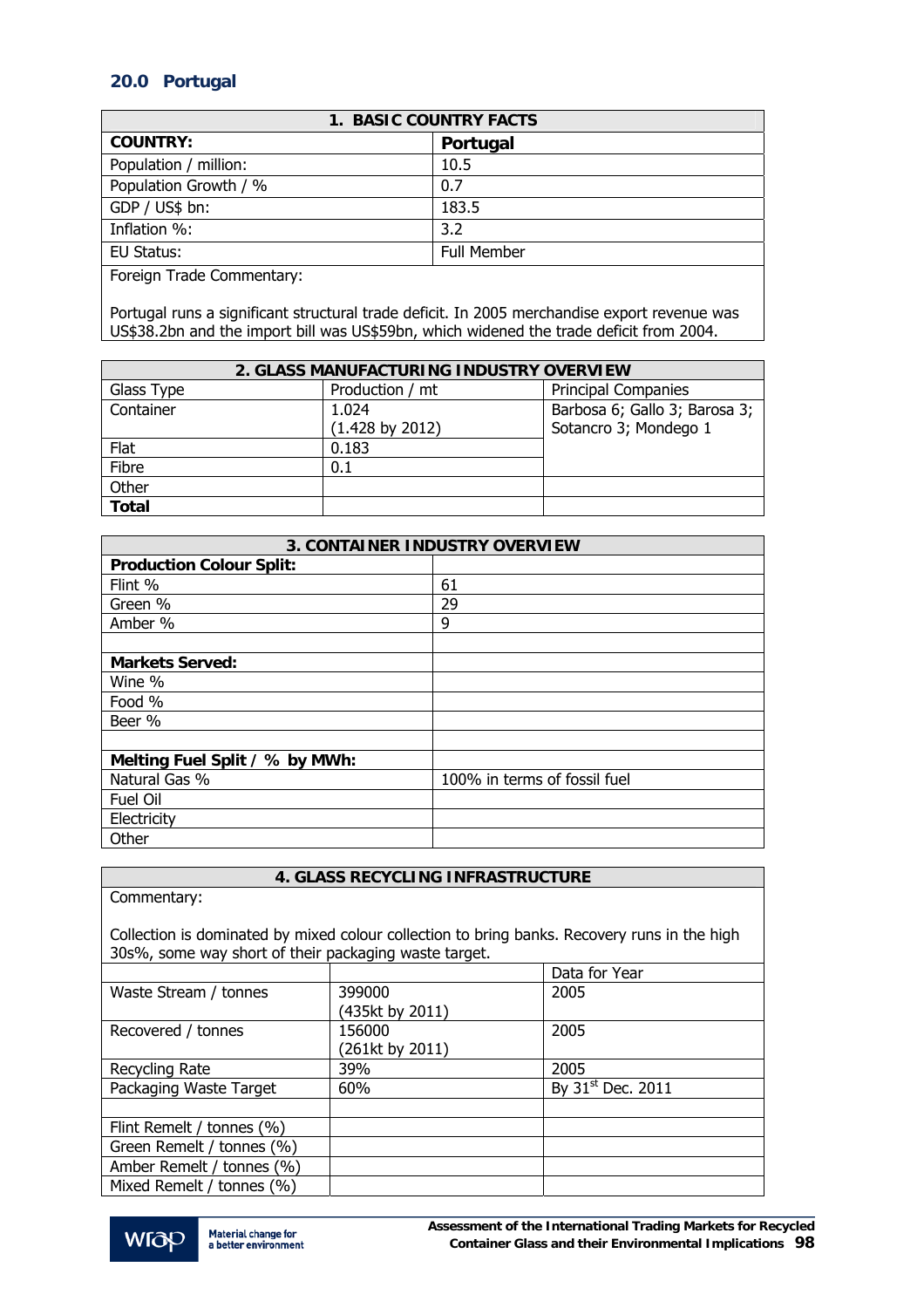| Total Remelt / tonnes (%)                   | 384148 (37.5%)<br>$(303000 (30\%)$                              |  |
|---------------------------------------------|-----------------------------------------------------------------|--|
|                                             |                                                                 |  |
| Glass to alternative Use /<br>tonnes $(% )$ | 0. (20,000 t non- container<br>cullet used in undefined<br>use) |  |
| Use:                                        |                                                                 |  |

Commentary:

## **IMPORTS**

Imports for remelt have steadily climbed from 12,000 t in 1998 to 147,000 in 2005 (from Holland, Germany and Spain). Anecdotal data suggests that significant exports of green cullet from the UK already take place.

High level forecasts suggest that the market for imported cullet could increase by 40kt to 190kt by 2011-12.

It was reported in 2001 that due to the north east US suffering from a glut of green cullet beyond the needs / demands of its own glass industry it was actively pursuing export markets and exploring opportunities in Portugal (Spain, Italy and France) <http://www.nerc.org/bulletin/20010901.html>

Surprisingly economic modelling for the European region does not rank Portugal as a cullet importer.

# **EXPORTS**

Economic modelling for the European region ranks Portugal as  $13<sup>th</sup>$  in terms of export. Country data suggests that only a small tonnage of cullet is exported for colour sorting an reimport.

|                 |                                       | Data for Year |
|-----------------|---------------------------------------|---------------|
| <b>EXPORTS</b>  |                                       |               |
| Volume / tonnes | 5000t (for sorting and re-<br>import) | 2005          |
| Colour          | Assumed mixed                         |               |
| Destination     |                                       |               |
| Use             |                                       |               |
|                 |                                       |               |
| <b>IMPORTS</b>  |                                       |               |
| Volume / tonnes | 147000                                | 2005          |
| Colour          | <b>Unknown</b>                        | 2005          |
| Origin          | Holland, Germany, Spain               | 2005          |
| Use             | Assumed re-melt due to                |               |
|                 | absence of alternative uses.          |               |

## **5. PROSPECTS FOR CULLET IMPORT / EXPORT**

## **Commentary:**

Portugal may offer some opportunity for import of excess UK green cullet, indeed anecdotal evidence suggests that some export of green cullet from the UK is already taking place. However, given lack of information on remelt or import colour split this conclusion cannot be quantified or verified. i.e. it is unclear how much bigger this market might be, although high level forecasts suggest that the market for imported cullet could increase by 40kt by 2011- 12..

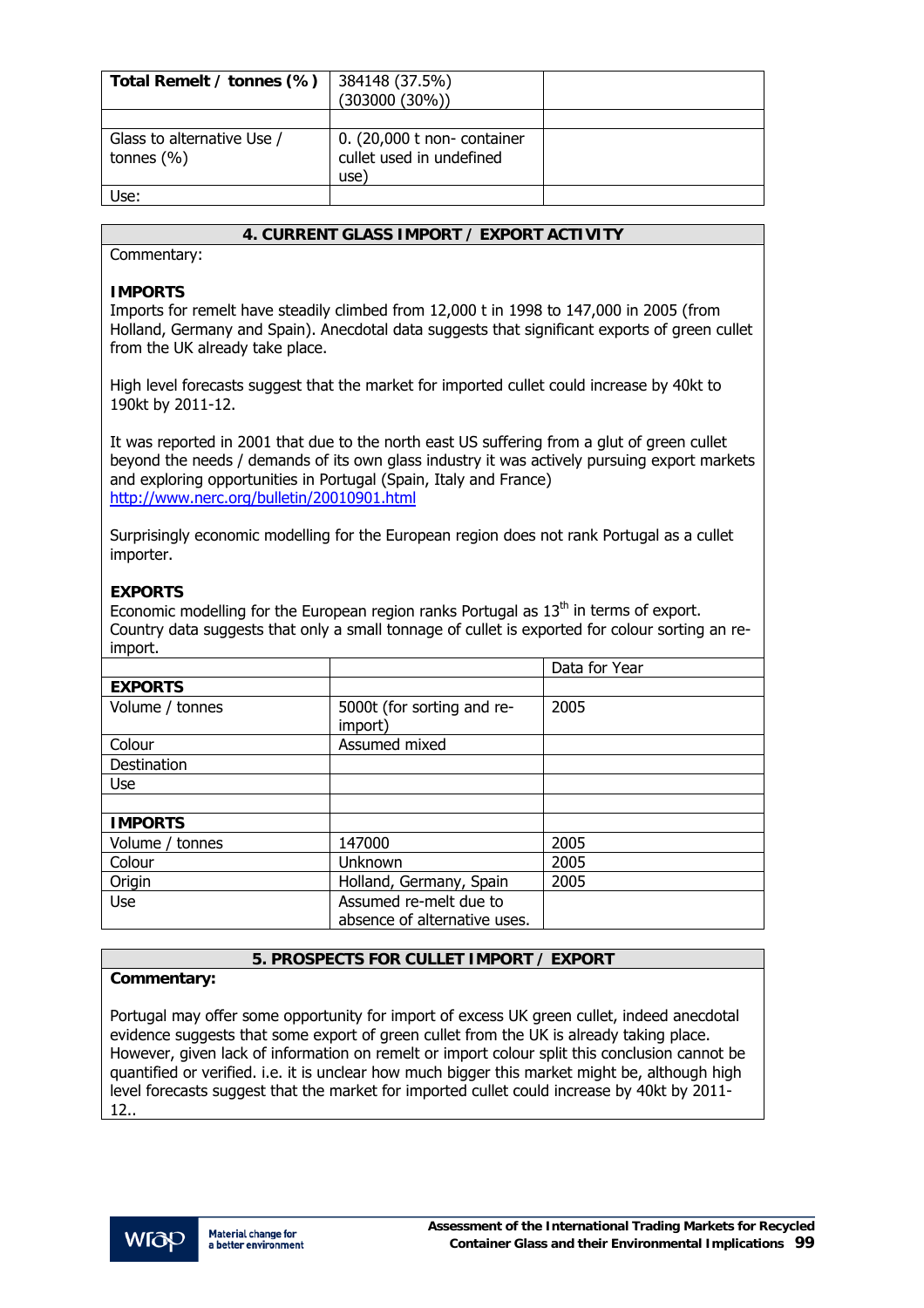# **21.0 Romania**

| 1. BASIC COUNTRY FACTS |                    |  |
|------------------------|--------------------|--|
| <b>COUNTRY:</b>        | Romania            |  |
| Population / million:  | 21.6               |  |
| Population Growth / %  | $-0.7$             |  |
| GDP / US\$ bn:         | 97.1               |  |
| Inflation %:           | 18.3               |  |
| EU Status:             | New Member in 2007 |  |

Foreign Trade Commentary:

In 2005 merchandise exports totalled US\$27.7bn and merchandise imports US\$37.3bn; the current-account deficit was US\$8.4bn, equal to 8.6% of GDP. Some 67% of Romania's exports go to the EU25.

| 2. GLASS MANUFACTURING INDUSTRY OVERVIEW |                 |                                |
|------------------------------------------|-----------------|--------------------------------|
| Glass Type                               | Production / mt | <b>Principal Companies</b>     |
| Container                                | 0.41            | Yioula, Stimet, Stirom,        |
|                                          |                 | Gecsat, Stilart, Sticla, Stiaz |
| Flat                                     | 0.17            | St Gobain                      |
| Fibre                                    | 0.02            |                                |
| Other                                    | 0.03            |                                |
| <b>Total</b>                             | 0.63            |                                |

| <b>3. CONTAINER INDUSTRY OVERVIEW</b> |                |  |
|---------------------------------------|----------------|--|
| <b>Production Colour Split:</b>       |                |  |
| Flint %                               | 204,400t (50%) |  |
| Green %                               | 171,550t (41%) |  |
| Amber %                               | 36,000t (9%)   |  |
|                                       |                |  |
| <b>Markets Served:</b>                |                |  |
| Wine %                                |                |  |
| Food %                                |                |  |
| Beer %                                |                |  |
|                                       |                |  |
| Melting Fuel Split / % by MWh:        |                |  |
| Natural Gas %                         |                |  |
| Fuel Oil                              |                |  |
| Electricity                           |                |  |
| Other                                 |                |  |

# **4. GLASS RECYCLING INFRASTRUCTURE**

Commentary:

Anecdotal data suggests there is virtually no formal recycling infrastructure in Romania. However, re-usable bottles still seem to prevail and like other developing countries, scavengers / 'garbage-pickers' appear to be prevalent.

<http://szekely.blogspot.com/2006/06/recycling-in-romania.html>

Notwithstanding the above, some sources claim a glass recycling rate of  $\sim$ 97%. However, this data is considered highly suspect on two grounds – a. the lack of a recycling infrastructure, b. the waste glass volume (for 1997) which approaches that of the UK but with  $\sim 1/3$  of the population.

<http://www.envir.ee/programmid/pharecd/soes/romania/html/waste/raspdes/activdes/valor.htm>  $(1)$ 

|                       |               | Data for Year |
|-----------------------|---------------|---------------|
| Waste Stream / tonnes | 424,450       | 2005 estimate |
|                       | 2,120,240 ??? | 1997 (1       |

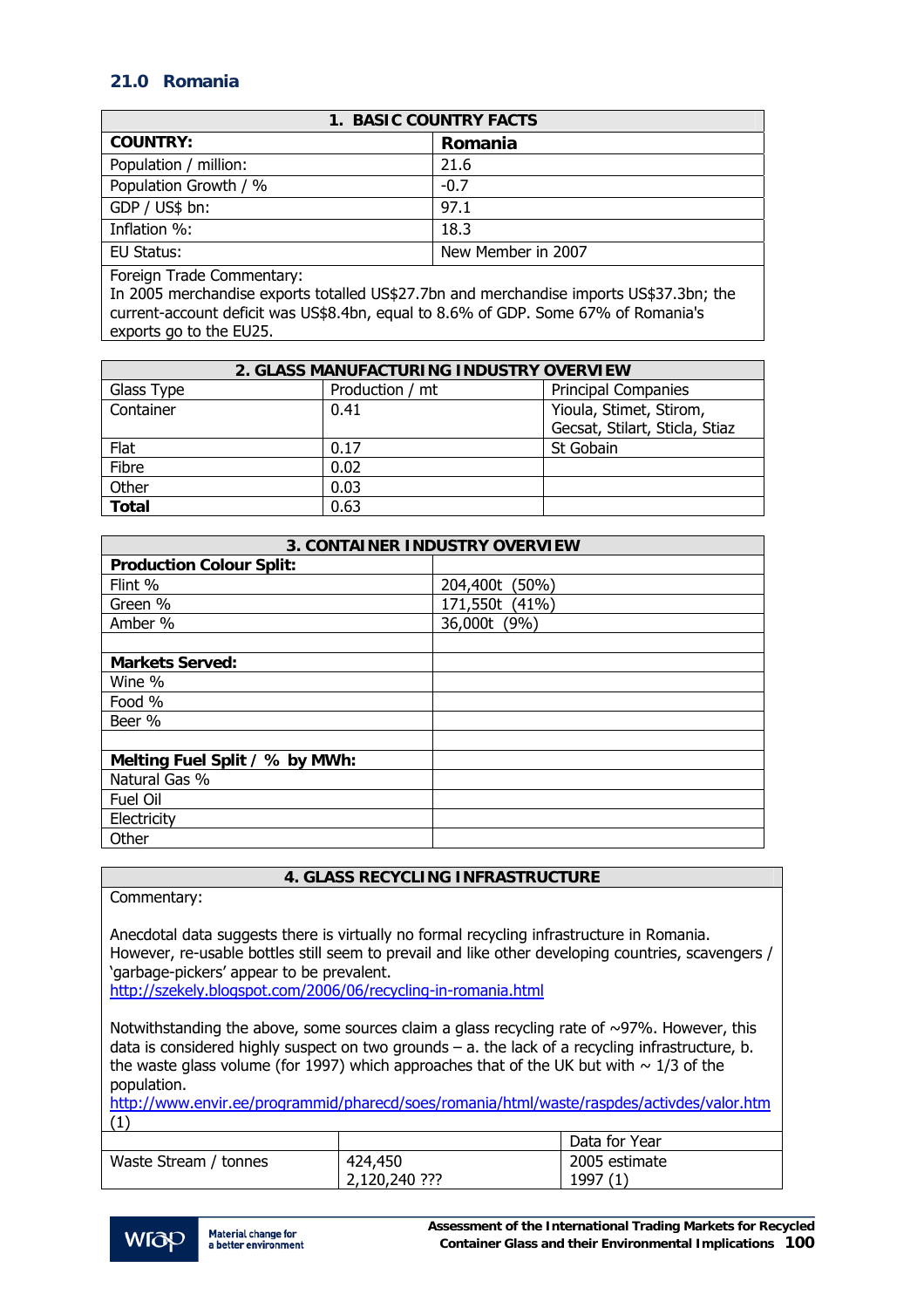| Recovered / tonnes         | 2,053,870 ??? | 1997 (1) |
|----------------------------|---------------|----------|
| Recycling Rate             | 97% ???       | 1997     |
| Packaging Waste Target     |               |          |
|                            |               |          |
| Flint Remelt / tonnes (%)  |               |          |
| Green Remelt / tonnes (%)  |               |          |
| Amber Remelt / tonnes (%)  |               |          |
| Mixed Remelt / tonnes (%)  |               |          |
| Total Remelt / tonnes (%)  |               |          |
|                            |               |          |
| Glass to alternative Use / |               |          |
| tonnes $(\% )$             |               |          |
| Use:                       |               |          |

Commentary:

No data found.

Economic modelling does not rank Romania in terms of either glass imports or exports.

|                 | Data for Year |
|-----------------|---------------|
| <b>EXPORTS</b>  |               |
| Volume / tonnes |               |
| Colour          |               |
| Destination     |               |
| <b>Use</b>      |               |
|                 |               |
| <b>IMPORTS</b>  |               |
| Volume / tonnes |               |
| Colour          |               |
| Origin          |               |
| Use             |               |

# **5. PROSPECTS FOR CULLET IMPORT / EXPORT**

**Commentary:** 

Lack of data does not allow conclusions to be drawn on import / export opportunities. However, lack of collection infrastructure suggests no current opportunity for flint / amber exports to the UK.

It is noted that Romania has resources of Sand and Soda Ash so there is possibility for returning green glass to these countries using the returning transporters of these products if and when demand increases for cullet.

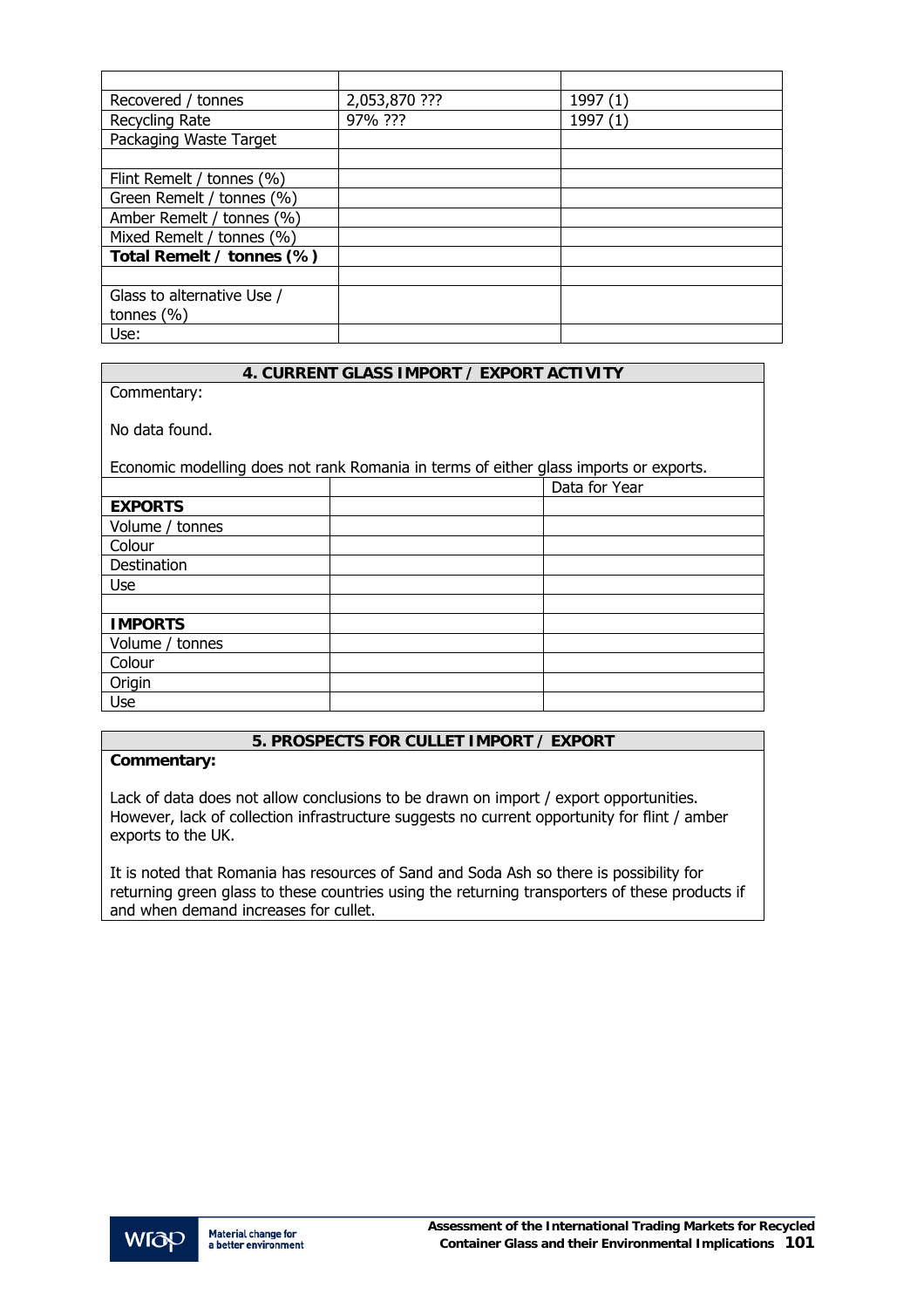# **22.0 Spain**

| <b>1. BASIC COUNTRY FACTS</b>                                                                                                |                    |  |
|------------------------------------------------------------------------------------------------------------------------------|--------------------|--|
| <b>COUNTRY:</b>                                                                                                              | <b>Spain</b>       |  |
| Population / million:                                                                                                        | 44.1               |  |
| Population Growth / %                                                                                                        | 1.9                |  |
| GDP / US\$ bn:                                                                                                               | 1127.1             |  |
| Inflation %:                                                                                                                 | 3.3                |  |
| EU Status:                                                                                                                   | <b>Full Member</b> |  |
| $\Gamma$ and $\Gamma$ and $\Gamma$ and $\Gamma$ are all $\Gamma$ and $\Gamma$ are all $\Gamma$ and $\Gamma$ are all $\Gamma$ |                    |  |

Foreign Trade Commentary:

Merchandise exports rose to US\$194.5bn in 2005. Strong domestic demand resulted in a larger increase in imports, causing the trade deficit to widen to US\$85.6 in 2005.

| 2. GLASS MANUFACTURING INDUSTRY OVERVIEW |                |                            |
|------------------------------------------|----------------|----------------------------|
| Glass Type                               | Production / t | <b>Principal Companies</b> |
| Container                                | 2,143,971      |                            |
| Flat                                     | 2,700,000      |                            |
| Fibre                                    |                |                            |
| Other                                    |                |                            |
| <b>Total</b>                             | 4,843,971      |                            |

| <b>3. CONTAINER INDUSTRY OVERVIEW</b> |                     |  |
|---------------------------------------|---------------------|--|
| <b>Production Colour Split:</b>       |                     |  |
| Flint %                               | 31                  |  |
| Green %                               | 55                  |  |
| Amber %                               | 14                  |  |
|                                       |                     |  |
| <b>Markets Served:</b>                |                     |  |
| Wine %                                | Wine $+$ Beer = 38% |  |
| Food %                                |                     |  |
| Beer %                                |                     |  |
|                                       |                     |  |
| Melting Fuel Split / % by MWh:        |                     |  |
| Natural Gas %                         | 80%                 |  |
| Fuel Oil                              | 5%                  |  |
| Electricity                           |                     |  |
| Other                                 | 15%                 |  |

## **4. GLASS RECYCLING INFRASTRUCTURE**

Commentary:

Recycling rates have been relatively stable in the recent years in the range 30-40%, but have steadily climbed since 2000 reaching 45% in 2005. A current growth rates the 60% recycling would not be met until 2011.

Collection is dominated by bring sites (80%) of mixed glass. 20% of glass is collected via kerbside of which 70% is colour separated. The trend is toward kerbside, (estimated to be 50% bring, 50% kerbside by 2015), and a move to colour separation is seen as essential within the next three years in order to meet melting requirements (production is expected to grow by 20% by 2015).

The majority of recovered glass is used in domestic remelt, with a small proportion of being used in alternative uses (art glass, manual production, frits).

|                       |         | Data for Year |
|-----------------------|---------|---------------|
| Waste Stream / tonnes | 1670000 | 2005          |
| Recovered / tonnes    | 744599  | 2005          |
| Recycling Rate        | 45%     | 2005          |

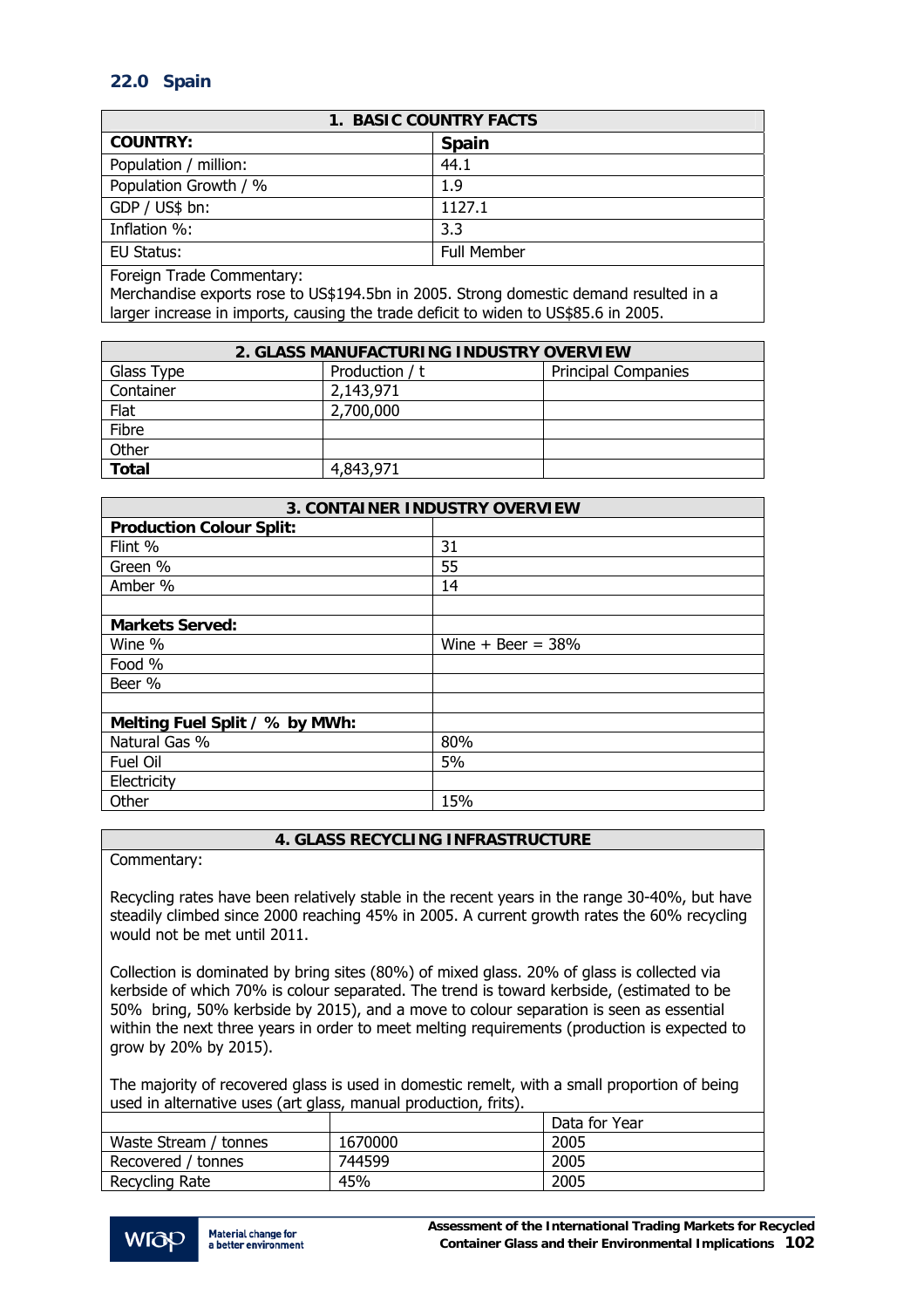| Packaging Waste Target     | 60%                          | By 31 <sup>st</sup> Dec. 2008 |
|----------------------------|------------------------------|-------------------------------|
|                            |                              |                               |
| Flint Remelt / tonnes (%)  | 6%                           | 2005 (forecast to rise to 20% |
|                            |                              | by 2015)                      |
| Green Remelt / tonnes (%)  | 61% (assumed to be           | 2005 (forecast to rise to 70% |
|                            | domestic green $+$ mixed $+$ | by 2015)                      |
|                            | imported mixed)              |                               |
| Amber Remelt / tonnes (%)  | 15%                          | 2005 (forecast to rise to 30% |
|                            |                              | by 2015)                      |
| Mixed Remelt / tonnes (%)  | Into green                   |                               |
| Total Remelt / tonnes (%)  | 800,000 (37%)                | 2005                          |
|                            |                              |                               |
| Glass to alternative Use / | 14000. Expected to grow by   | 2005                          |
| tonnes $(\% )$             | $\sim$ 3% to 2015            |                               |
| Use:                       | Artistic, manual production, | 2005                          |
|                            | frits with future move to    |                               |
|                            | road aggregate and 'specific |                               |
|                            | landfills'                   |                               |
|                            |                              |                               |

## Commentary:

## **EXPORT**

Spain is not a major exporter of glass with only 8000t to Portugal (for remelt) and growth is not expected due to domestic remelt requirements.

Economic modelling for the European region suggests Spain ranks only 14 in terms of export (to Ireland and France).

#### **IMPORT**

Questionnaire data indicates that Spain imports approximately 8-9% (70,000t) of its domestic remelt needs as mixed glass from the UK and Germany and this is forecast to grow by  $\sim 15$ -20% by 2015. Annecdotal data confirms that green exports from the UK do occur, and it is notable that these imports are classed as mixed colour in questionnaire responses.

It was reported in 2001 that due to the north east US suffering from a glut of green cullet beyond the needs / demands of its own glass industry it was actively pursuing export markets and exploring opportunities in Spain (Italy, Portugal and France) <http://www.nerc.org/bulletin/20010901.html>

Economic modelling for the European region suggests Spain ranks  $6<sup>TH</sup>$  in terms of import from France, Belgium, Netherlands, Portugal.

| <b>EXPORTS</b>                        |  |
|---------------------------------------|--|
|                                       |  |
| 2005<br>Volume / tonnes<br>8000t      |  |
| 2005<br>Colour<br>Mixed               |  |
| 2005<br>Destination<br>Portugal       |  |
| 2005<br>Remelt<br><b>Use</b>          |  |
|                                       |  |
| <b>IMPORTS</b>                        |  |
| 2005<br>70,000<br>Volume / tonnes     |  |
| Colour<br>2005<br>Mixed               |  |
| Origin<br>60% UK, 40% Germany<br>2005 |  |
| 2005<br>Remelt<br><b>Use</b>          |  |

# **5. PROSPECTS FOR CULLET IMPORT / EXPORT**

**Commentary:** 

Given that Spain currently re-melts virtually all domestically recovered glass and imports

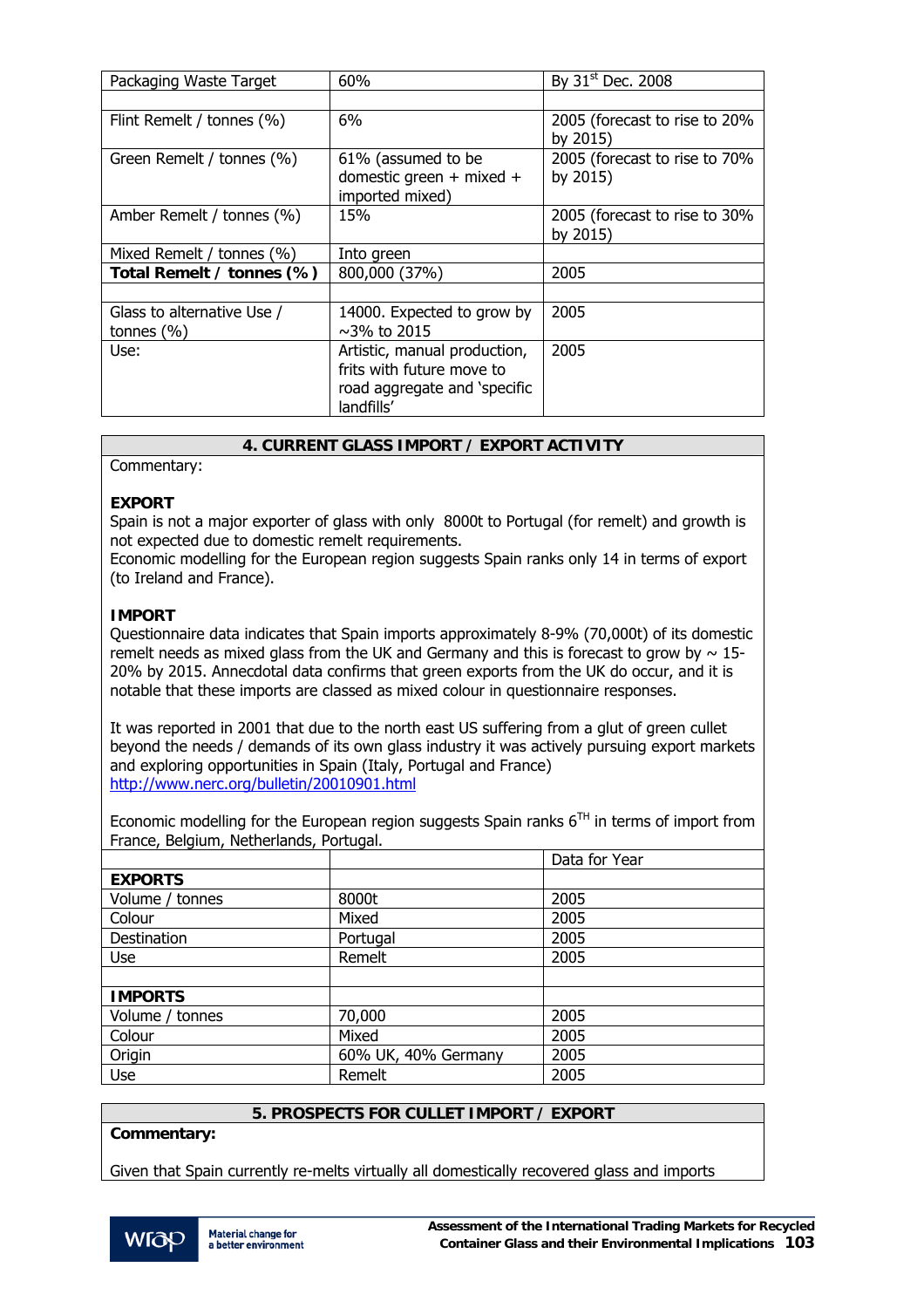additional cullet, there would appear to be a good opportunity for further export of excess UK green or mixed glass to Spain, to increase remelt rates in green production. Given the status quo, a market of some 110,000 tonnes exists to meet the aspirational remelt target of 70%. Additionally imports for alternative uses are forecast to show slight growth.

However, given that Spain lies some way short of its packaging waste target, increases in internal recovery to meet target may make this market short lived. Approximate calculations based on the current colour split of manufactured and collected glass and forecast increases in domestic waste stream and production, and assuming the 60% recycling target is hit, suggest that by 2015 Spain should be self sufficient for green remelt (75%) and still some way short of its aspirations for cullet remelt ratios for flint and amber. These figures are before imports and thus do not bode well for the longevity of this market, however, it must be noted that these calculations necessarily embody some significant assumptions.

Given high domestic demand, currently low flint and amber re-melt rates and the current mixed collection mode there is little prospect of imports of excess flint and amber cullet to the UK.

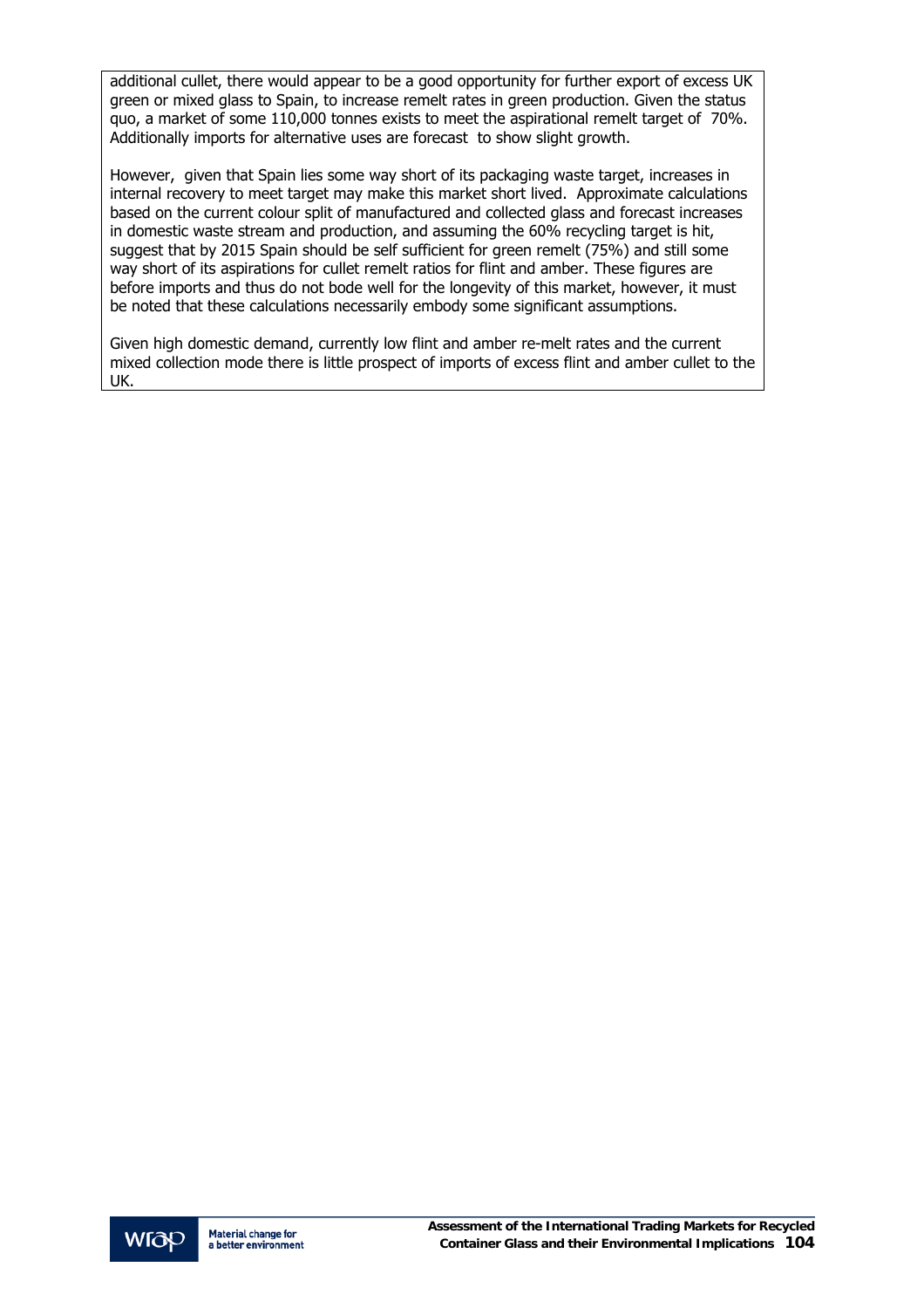# **23.0 Sweden**

| 1. BASIC COUNTRY FACTS    |             |  |
|---------------------------|-------------|--|
| <b>COUNTRY:</b>           | Sweden      |  |
| Population / million:     | 9.0         |  |
| Population Growth / %     | 0.4         |  |
| GDP / US\$ bn:            | 357.7       |  |
| Inflation %:              | $1.5\,$     |  |
| EU Status:                | Full member |  |
| Foreign Trade Commentary: |             |  |

In 2005, with exports estimated at US\$133.3bn and imports at US\$114.1bn, Sweden recorded an estimated trade surplus of US\$19.1bn

| 2. GLASS MANUFACTURING INDUSTRY OVERVIEW |                |                            |
|------------------------------------------|----------------|----------------------------|
| Glass Type                               | Production / t | <b>Principal Companies</b> |
| Container                                | 102,200        | Rexam                      |
| Flat                                     | 500,000        | Pilkington                 |
| Fibre                                    |                | St Gobain, Isover          |
| Other                                    |                |                            |
| <b>Total</b>                             |                |                            |

| <b>3. CONTAINER INDUSTRY OVERVIEW</b> |                                              |  |
|---------------------------------------|----------------------------------------------|--|
| <b>Production Colour Split:</b>       |                                              |  |
| Flint %                               | 71                                           |  |
| Green %                               | 29                                           |  |
| Amber %                               | 0                                            |  |
|                                       |                                              |  |
| <b>Markets Served:</b>                |                                              |  |
| Wine %                                |                                              |  |
| Food %                                |                                              |  |
| Beer %                                |                                              |  |
|                                       |                                              |  |
| Melting Fuel Split / % by MWh:        |                                              |  |
| Natural Gas %                         | Partial burn of fuel oil to be replaced with |  |
| Fuel Oil                              | natural gas starting in 2007.                |  |
| Electricity                           |                                              |  |
| Other                                 |                                              |  |

# **4. GLASS RECYCLING INFRASTRUCTURE**

| Commentary:                                                                            |         |                            |  |
|----------------------------------------------------------------------------------------|---------|----------------------------|--|
| Recycling rates are very high and consistent with collection based around bring sites. |         |                            |  |
| Information on colour separation and remelt rates is currently unavailable.            |         |                            |  |
|                                                                                        |         | Data for Year              |  |
| Waste Stream / tonnes                                                                  | 159,058 | 2004                       |  |
| Recovered / tonnes                                                                     | 164,813 | 2004                       |  |
| Recycling Rate                                                                         | 104%    |                            |  |
| Packaging Waste Target                                                                 | 60%     | 31 <sup>st</sup> Dec. 2008 |  |
|                                                                                        |         |                            |  |
| Flint Remelt / tonnes (%)                                                              |         |                            |  |
| Green Remelt / tonnes (%)                                                              |         |                            |  |
| Amber Remelt / tonnes (%)                                                              |         |                            |  |
| Mixed Remelt / tonnes (%)                                                              |         |                            |  |
| Total Remelt / tonnes (%)                                                              |         |                            |  |
|                                                                                        |         |                            |  |
| Glass to alternative Use /                                                             |         |                            |  |
| tonnes $(\% )$                                                                         |         |                            |  |

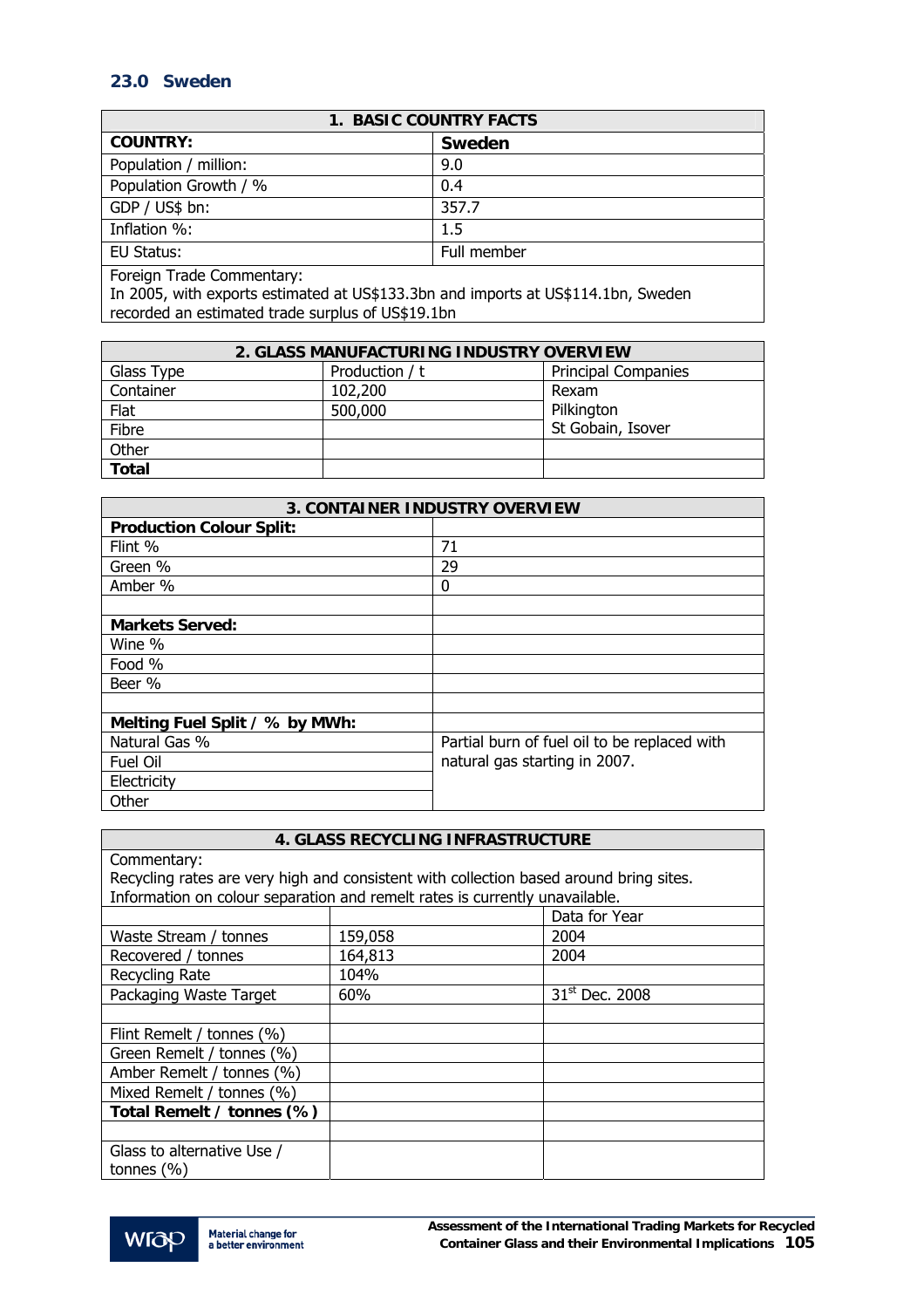Use:

## **4. CURRENT GLASS IMPORT / EXPORT ACTIVITY**

Commentary:

Economic modelling for the European region ranks Sweden as  $8<sup>th</sup>$  in terms of exports (to Denmark and Netherlands) and unranked in terms of imports.

Anecdotal data suggests excess flint cullet may become available for export in 2007 and that there may be interest in exporting to the UK.

Exports of cullet for remelt have been made in the past to Goole in ships of 2-3000 t capacity.

|                 | Data for Year |
|-----------------|---------------|
| <b>EXPORTS</b>  |               |
| Volume / tonnes |               |
| Colour          |               |
| Destination     |               |
| Use             |               |
|                 |               |
| <b>IMPORTS</b>  |               |
| Volume / tonnes |               |
| Colour          |               |
| Origin          |               |
| Use             |               |

## **5. PROSPECTS FOR CULLET IMPORT / EXPORT**

**Commentary:** 

Given that the recovered cullet volume exceeds production, it is tentatively concluded (in the absence of colour split data) that no market for export of excess green from the UK exists.

It would appear some opportunity for flint cullet import to the UK may arise in 2007.

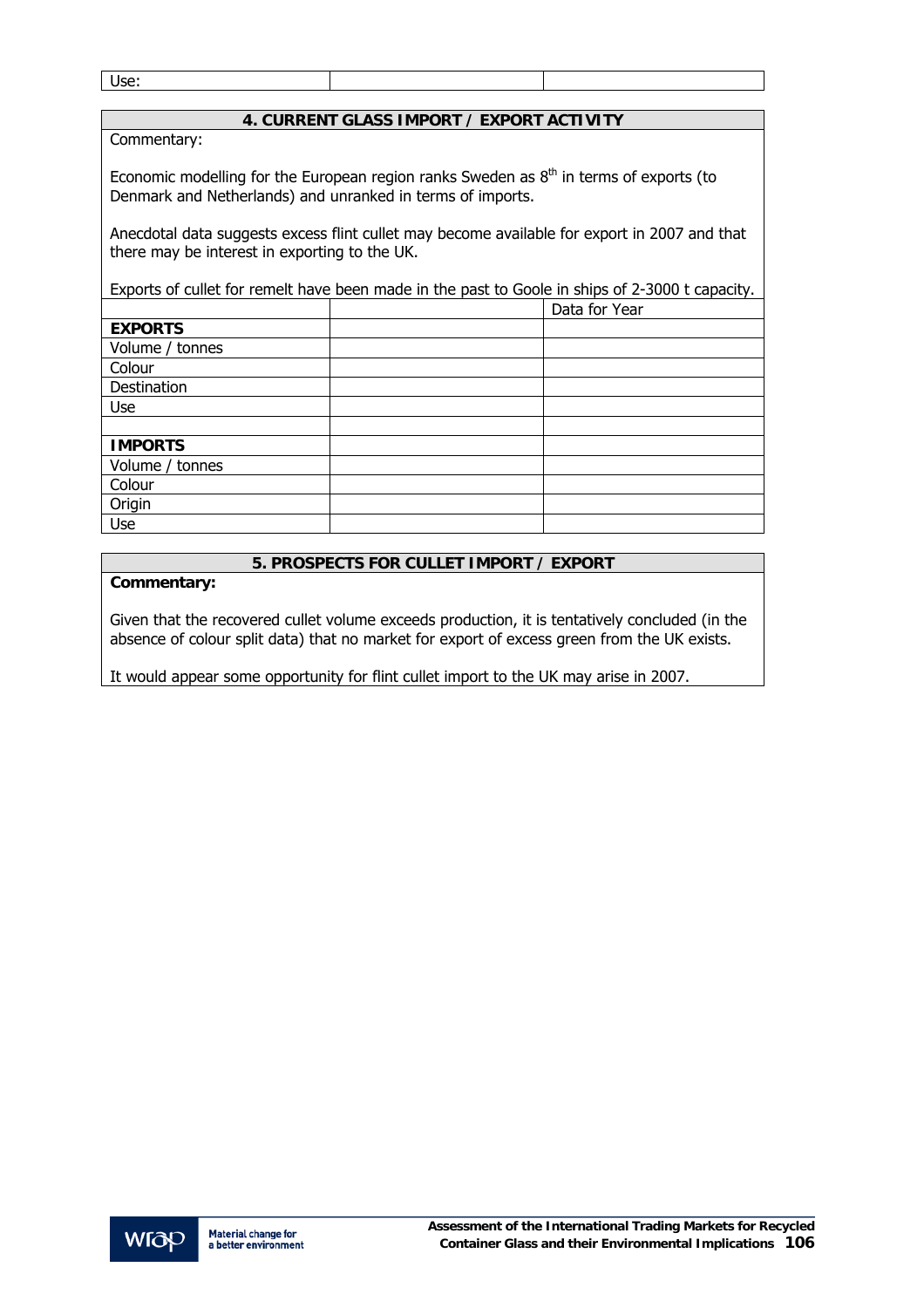# **24.0 Switzerland**

| <b>1. BASIC COUNTRY FACTS</b> |             |  |
|-------------------------------|-------------|--|
| <b>COUNTRY:</b>               | Switzerland |  |
| Population / million:         | 7.5         |  |
| Population Growth / %         | 0.7         |  |
| GDP / US\$ bn:                | 365.8       |  |
| Inflation %:                  | 0.8         |  |
| EU Status:                    | Non member  |  |
| Faraian Trade Cammantaru      |             |  |

Foreign Trade Commentary:

In 2005 merchandise exports totalled US\$146.1bn, and merchandise imports were US\$141.3bn, resulting in a trade surplus of US\$4.9bn.

| 2. GLASS MANUFACTURING INDUSTRY OVERVIEW |                     |                            |
|------------------------------------------|---------------------|----------------------------|
| Glass Type                               | Production / t      | <b>Principal Companies</b> |
| Container                                | 87342 (2005 - FEVE) | Vetropack                  |
|                                          | 123000 (2005 -      |                            |
|                                          | Questionnaire)      |                            |
| Flat                                     |                     |                            |
| Fibre                                    |                     |                            |
| Other                                    |                     |                            |
| <b>Total</b>                             |                     |                            |

| <b>3. CONTAINER INDUSTRY OVERVIEW</b> |             |  |
|---------------------------------------|-------------|--|
| <b>Production Colour Split:</b>       |             |  |
| Flint %                               | $9 - 2005$  |  |
| Green %                               | $82 - 2005$ |  |
| Amber %                               | $9 - 2005$  |  |
|                                       |             |  |
| <b>Markets Served:</b>                |             |  |
| Wine %                                |             |  |
| Food %                                |             |  |
| Beer %                                |             |  |
|                                       |             |  |
| Melting Fuel Split / % by MWh:        |             |  |
| Natural Gas %                         |             |  |
| Fuel Oil                              |             |  |
| Electricity                           |             |  |
| Other                                 |             |  |

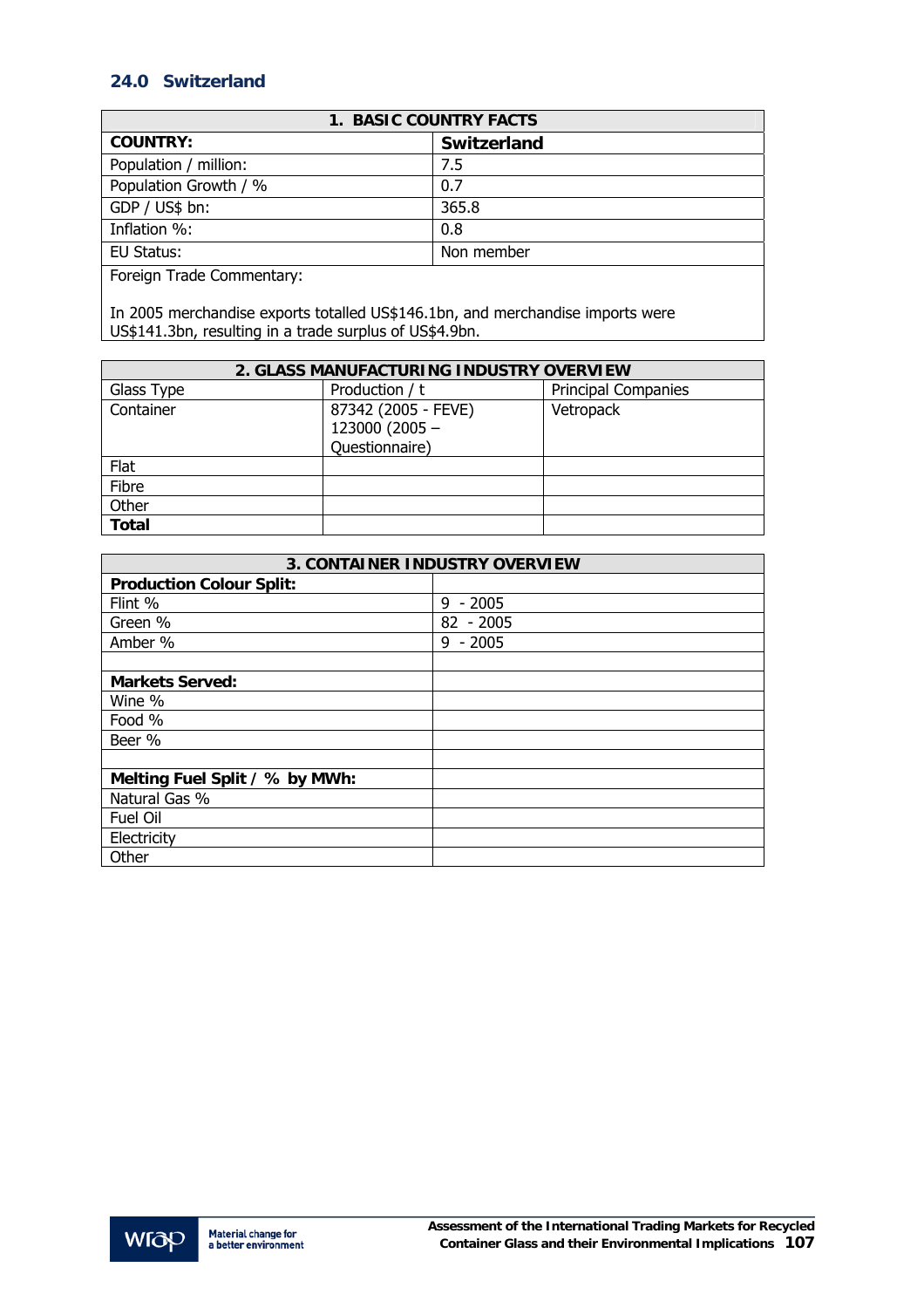## **4. GLASS RECYCLING INFRASTRUCTURE**

Commentary:

Recovery rates are very high at 95% of consumption and have been so for a number of years. 85% of glass is collected via bring banks, predominately colour separated The remaining 15% comes from mixed kerbside collections. This situation is not forecast to change.

|                            |                            | Data for Year |
|----------------------------|----------------------------|---------------|
| Waste Stream / tonnes      | 323200t                    | 2005          |
| Recovered / tonnes         | 308000t                    | 2005          |
| Recycling Rate             | 95.4%                      | 2005          |
| Packaging Waste Target     | NA.                        |               |
|                            |                            |               |
| Flint Remelt / tonnes (%)  | $\sim$ 16% ( $\sim$ 18260) | 2005          |
| Green Remelt / tonnes (%)  | $~100$ ( $~100$ )          |               |
| Amber Remelt / tonnes (%)  | $~100$ ( $~130$ )          |               |
| Mixed Remelt / tonnes (%)  | 0                          |               |
| Total Remelt / tonnes (%)  | 77% (~91300)               | 2005          |
|                            |                            |               |
| Glass to alternative Use / | 44300 (Mixed 80%, Green    | 2005          |
| tonnes $(\% )$             | $20%$ )                    |               |
| Use:                       | Gravel & sand, Foam Glass, |               |
|                            | Insulation                 |               |

## **4. CURRENT GLASS IMPORT / EXPORT ACTIVITY**

Commentary:

Due to much greater recovery tonnage than production, Switzerland is a currently a (steadily growing) exporter of cullet for remelt. There are currently no imports although modest import activity took place up to 2002.

Cullet is known to be exported by barge from Basel.

Consistently, economic forecasting data within the European region ranks Switzerland  $6<sup>th</sup>$  in terms of exports (to Germany and France  $-5\%$  of market) and  $14<sup>th</sup>$  in terms of imports (0.8% of market).

|                                         |                                       | Data for Year |
|-----------------------------------------|---------------------------------------|---------------|
| <b>EXPORTS</b>                          |                                       |               |
| Volume / tonnes                         | 172500                                | 2005          |
| Colour                                  | Flint (20%, green 70%,<br>amber, 10%) |               |
| Destination                             | Germany, Italy, France                |               |
| <b>Use</b>                              | Remelt for container                  |               |
|                                         |                                       |               |
| <b>IMPORTS</b>                          |                                       |               |
| Volume / tonnes                         | 0                                     | 2005          |
| Colour                                  |                                       |               |
| Origin                                  |                                       |               |
| <b>Use</b>                              |                                       |               |
| 5. PROSPECTS FOR CULLET IMPORT / EXPORT |                                       |               |

#### **Commentary:**

It appears that all internal cullet needs are met by domestic collection, most notably for green glass which reports a good remelt rate. As such there is no prospect for export of UK excess green cullet. Conversely, the country represent a key competitor to the UK in terms of cullet export.

Although some flint and amber glass is exported this already serves markets closer to home and thus does not represent a good import opportunity for the UK.

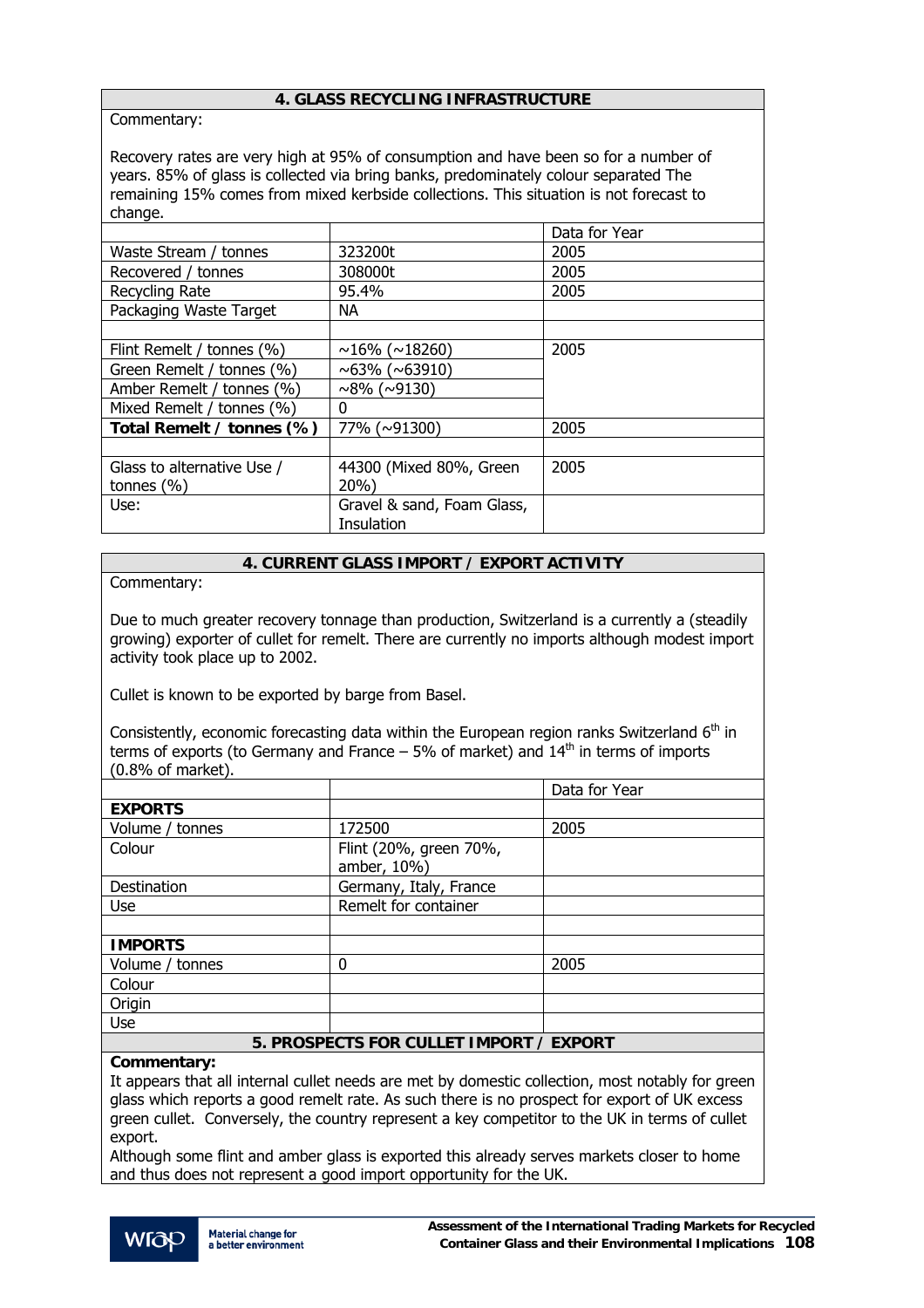# **25.0 Turkey**

| <b>1. BASIC COUNTRY FACTS</b> |                           |  |
|-------------------------------|---------------------------|--|
| <b>COUNTRY:</b>               | <b>Turkey</b>             |  |
| Population / million:         | 73.3                      |  |
| Population Growth / %         | 1.4                       |  |
| GDP / US\$ bn:                | 362.6                     |  |
| Inflation %:                  | 26.9                      |  |
| EU Status:                    | In accession negotiations |  |
| F · <b>F</b> I <b>C</b> I     |                           |  |

Foreign Trade Commentary:

In 2005 exports (fob) amounted to US\$76.9bn, while imports (fob) were US\$109.7bn, leaving a trade deficit of US\$32.8bn.

| 2. GLASS MANUFACTURING INDUSTRY OVERVIEW |                            |                            |
|------------------------------------------|----------------------------|----------------------------|
| Glass Type                               | Production / t             | <b>Principal Companies</b> |
| Container                                | 535100                     | Andalu Cam, Sisecam        |
|                                          | Expected to grow by 20% to |                            |
|                                          | 2015                       |                            |
| Flat                                     | 76,6500                    |                            |
| Fibre                                    | 20,000                     |                            |
| Other                                    | 120,000                    |                            |
| <b>Total</b>                             |                            |                            |

| <b>3. CONTAINER INDUSTRY OVERVIEW</b> |          |  |
|---------------------------------------|----------|--|
| <b>Production Colour Split:</b>       |          |  |
| Flint %                               | 65       |  |
| Green %                               | 17       |  |
| Amber %                               | 18       |  |
|                                       |          |  |
| <b>Markets Served:</b>                |          |  |
| Wine %                                |          |  |
| Food %                                |          |  |
| Beer %                                | Dominant |  |
|                                       |          |  |
| Melting Fuel Split / % by MWh:        |          |  |
| Natural Gas %                         |          |  |
| Fuel Oil                              |          |  |
| Electricity                           |          |  |
| Other                                 |          |  |

## **4. GLASS RECYCLING INFRASTRUCTURE**

```
Commentary:
```
Recovery comprises a combination of:

- $\bullet$  Bring 25%
- Bottlers 25%
- Open Dump Areas 50%

It is expected that separated colour bring will come to dominate.

Recycling climbed significantly in the late 90s, stabilising at a relatively modest approximate 24% (recovery rates by colour estimated at flint 20%, green 24%, amber 46%). However, a 60% regulatory target is expected to be in place by 2014, presumably associated with anticipated accession. The waste stream is expected to grow by 20% to 2015 (as is production). Currently virtually all recovered cullet is used in remelt.

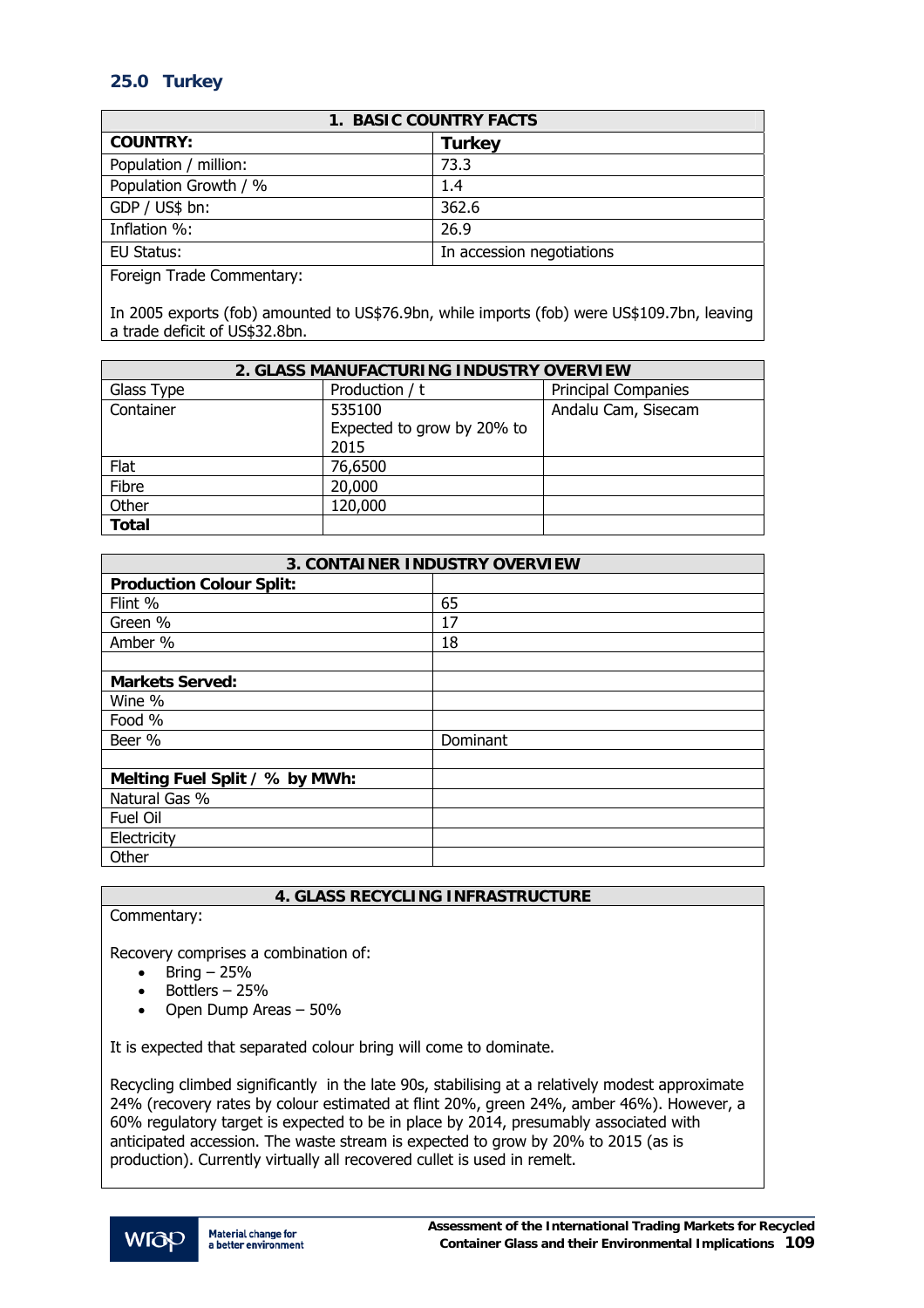|                            |                               | Data for Year |
|----------------------------|-------------------------------|---------------|
| Waste Stream / tonnes      | 400000                        | 2005          |
| Recovered / tonnes         | 96000                         | 2005          |
| Recycling Rate             | 24%                           | 2005          |
| Packaging Waste Target     | 60% anticipated by 2014       |               |
|                            |                               |               |
| Flint Remelt / tonnes (%)  | 36500                         | 2005          |
| Green Remelt / tonnes (%)  | 46500                         | 2005          |
| Amber Remelt / tonnes (%)  | 13000                         | 2005          |
| Mixed Remelt / tonnes (%)  |                               |               |
| Total Remelt / tonnes (%)  | 96000 (18%)                   | 2005          |
|                            | This figure is believed to be |               |
|                            | low with remelt closer to     |               |
|                            | 150000 t and remelt rate of   |               |
|                            | $\sim$ 30% based on FEVE data |               |
|                            |                               |               |
| Glass to alternative Use / | $\sim$ 9000t Not expected to  |               |
| tonnes $(\% )$             | grow.                         |               |
| Use:                       | Low quality tableware.        |               |

## **4. CURRENT GLASS IMPORT / EXPORT ACTIVITY**

Commentary:

There is understood to be no significant import or export activity at the current time. This is born out by economic forecasts.

It is indicated that cullet is rarely imported for re-melting. This is due to neighbouring countries having inadequate cullet collection infrastructure. More distant countries that could offer supply are considered to be not cost efficient for transport reasons. Cullet export from Turkey is seen as being not cost efficient and is not forecast to grow.

Economic forecasting for the European region does not rank Turkey in terms of import or export. **Data for Year Properties and Contract Contract of the United States of the United States of the United States of the United States of the United States of the United States of the United States of the United States of t** 

|                 |   | Dala for fear |
|-----------------|---|---------------|
| <b>EXPORTS</b>  |   |               |
| Volume / tonnes | 0 | 2005          |
| Colour          |   |               |
| Destination     |   |               |
| Use             |   |               |
|                 |   |               |
| <b>IMPORTS</b>  |   |               |
| Volume / tonnes | 0 | 2005          |
| Colour          |   |               |
| Origin          |   |               |
| Use             |   |               |

## **5. PROSPECTS FOR CULLET IMPORT / EXPORT**

## **Commentary:**

Based on available information, there may currently be some opportunity for export of green cullet to Turkey, conditional on transport economics. Green remelt is estimated at  $\sim$  50% at the current time. An estimated market of 20,000 tonnes exists assuming this was increased to 70% green remelt (the country's aspiration by 2015).

However, if and when recovery rates improve, Turkey is expected to be more than self sufficient in green cullet and as such any UK export market may be short lived. It is also expected than under such circumstances flint and amber arisings could be consumed internally, with no resulting excess for export.

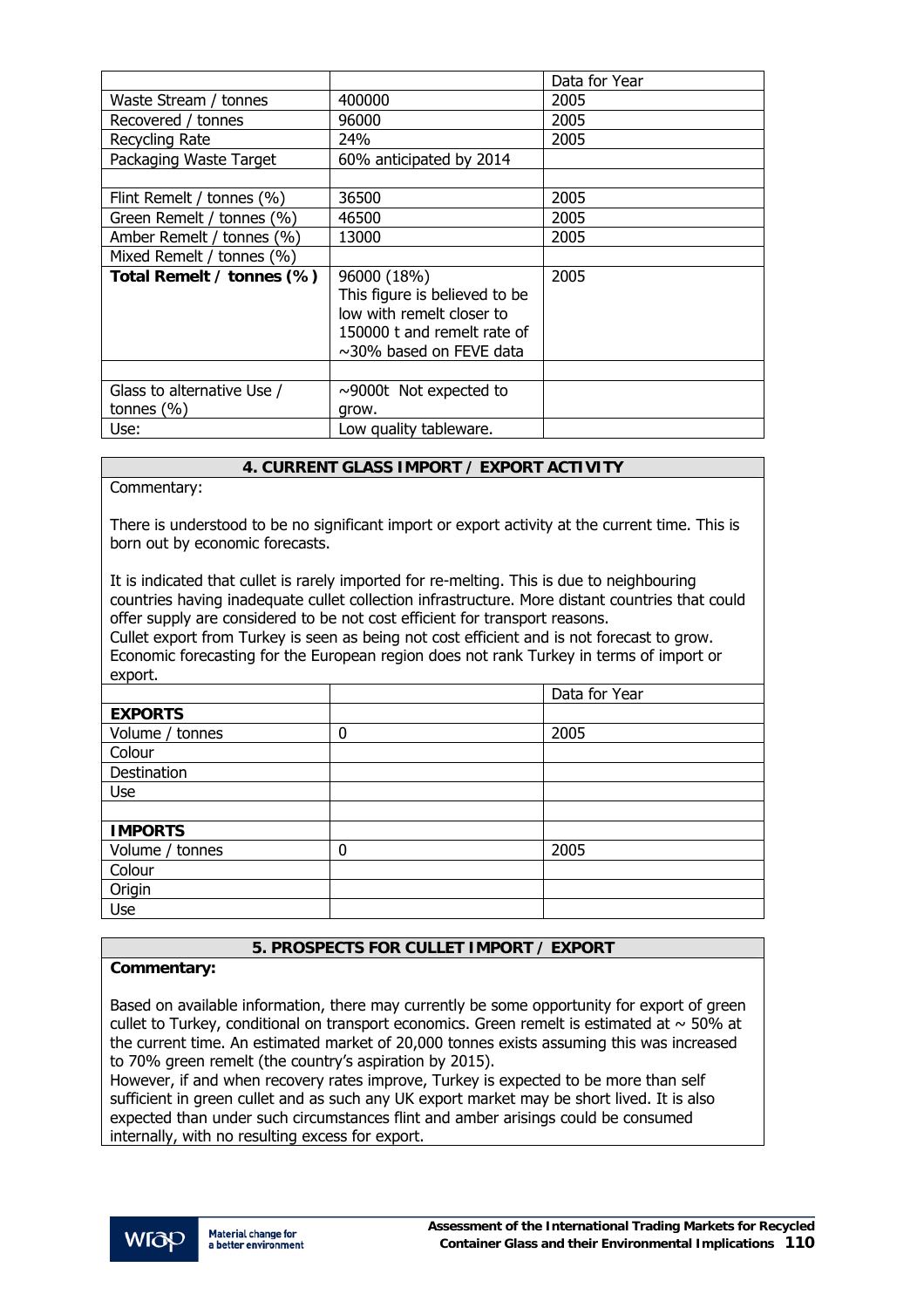# Rest of the World



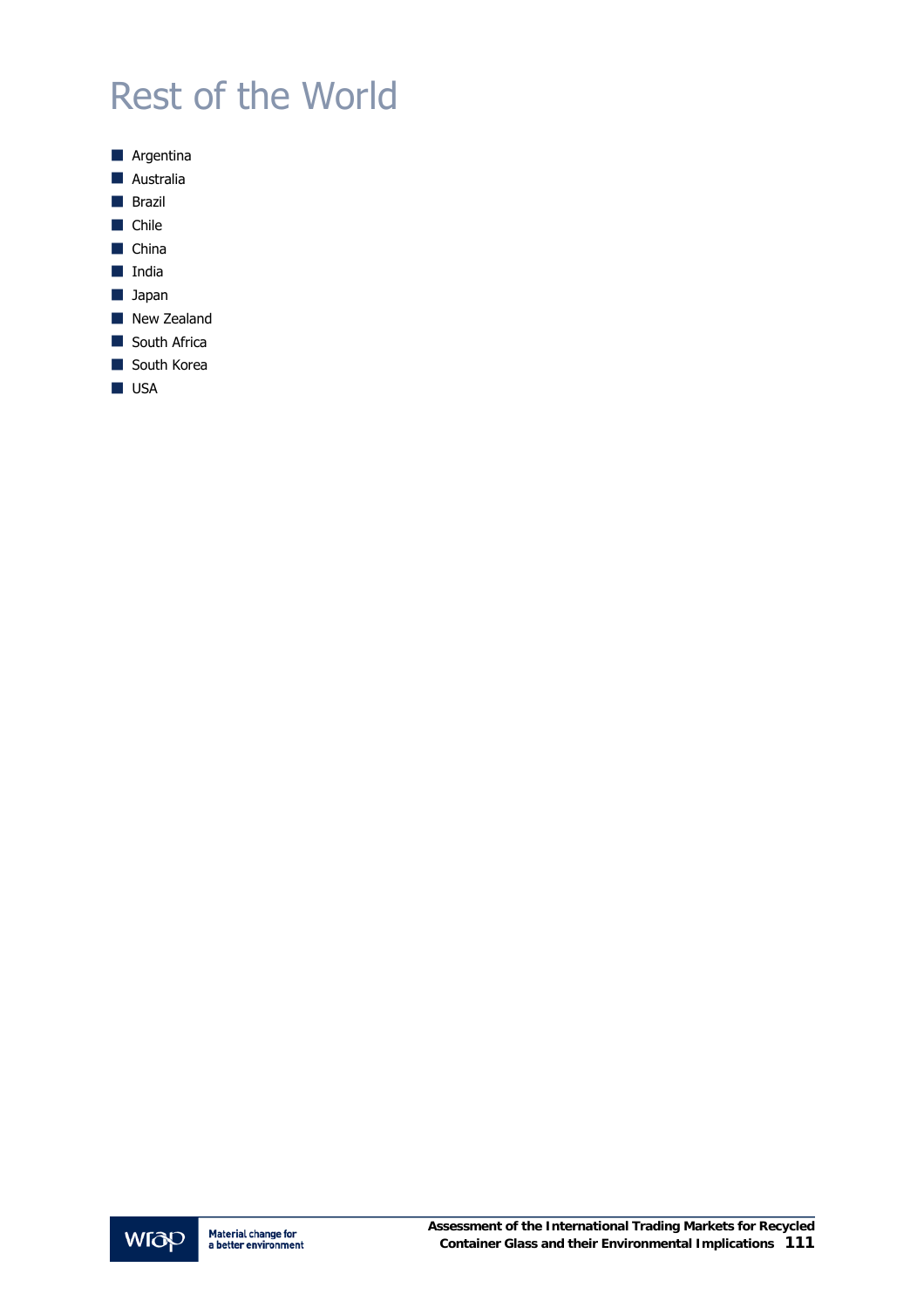# **26.0 Argentina**

| <b>1. BASIC COUNTRY FACTS</b>  |                |  |
|--------------------------------|----------------|--|
| <b>COUNTRY:</b>                | Argentina      |  |
| Population / million:          | 38.6           |  |
| Population Growth / %          | 1.0            |  |
| GDP / US\$ bn:                 | 183.2          |  |
| Inflation %:                   | 10.1           |  |
| EU Status:                     | Not applicable |  |
| $\sim$ $\sim$<br>$\sim$<br>. . |                |  |

Foreign Trade Commentary:

High commodity prices helped boost merchandise export earnings to a US\$40bn in 2005, while import spending grew to US\$28.7bn, leading to a trade surplus of US\$11.3bn.

| 2. GLASS MANUFACTURING INDUSTRY OVERVIEW |                 |                                                                                                                                                                                                 |
|------------------------------------------|-----------------|-------------------------------------------------------------------------------------------------------------------------------------------------------------------------------------------------|
| Glass Type                               | Production / mt | <b>Principal Companies</b>                                                                                                                                                                      |
| Container                                | 1,157,050       | Cristaalerias Hermano;<br>Pellegrini; La Esperanza;<br>Cristaleria de Cuyo; Carril<br>Nacional; Envases Olimpia;<br>Oscar Larradet; Berazategui;<br>Isidori Vagge; SAIVF; Moya<br>SA; Rigolleau |
| Flat                                     |                 |                                                                                                                                                                                                 |
| Fibre                                    |                 |                                                                                                                                                                                                 |
| Other                                    |                 |                                                                                                                                                                                                 |
| <b>Total</b>                             |                 |                                                                                                                                                                                                 |

| <b>3. CONTAINER INDUSTRY OVERVIEW</b> |         |  |
|---------------------------------------|---------|--|
| <b>Production Colour Split:</b>       |         |  |
| Flint %                               | 689,850 |  |
| Green %                               | 277,400 |  |
| Amber %                               | 189,800 |  |
|                                       |         |  |
| <b>Markets Served:</b>                |         |  |
| Wine %                                |         |  |
| Food %                                |         |  |
| Beer %                                |         |  |
|                                       |         |  |
| Melting Fuel Split / % by MWh:        |         |  |
| Natural Gas %                         |         |  |
| Fuel Oil                              |         |  |
| Electricity                           |         |  |
| Other                                 |         |  |

## **4. GLASS RECYCLING INFRASTRUCTURE**

Commentary:

Limited information.

In Argentina, the organization of street waste picker (Cartoneros) cooperatives began in 2002 as part of recyclables collection. These cooperatives are small in scale and restricted to isolated initiatives by industry, such as the beverage sector. [http://findarticles.com/p/articles/mi\\_m0KWH/is\\_9\\_40/ai\\_92724940](http://findarticles.com/p/articles/mi_m0KWH/is_9_40/ai_92724940)

The state of California has a program called 'Closing the Loop' for education regarding recycling from primary school to age 16-18 which has been adopted by at least three states

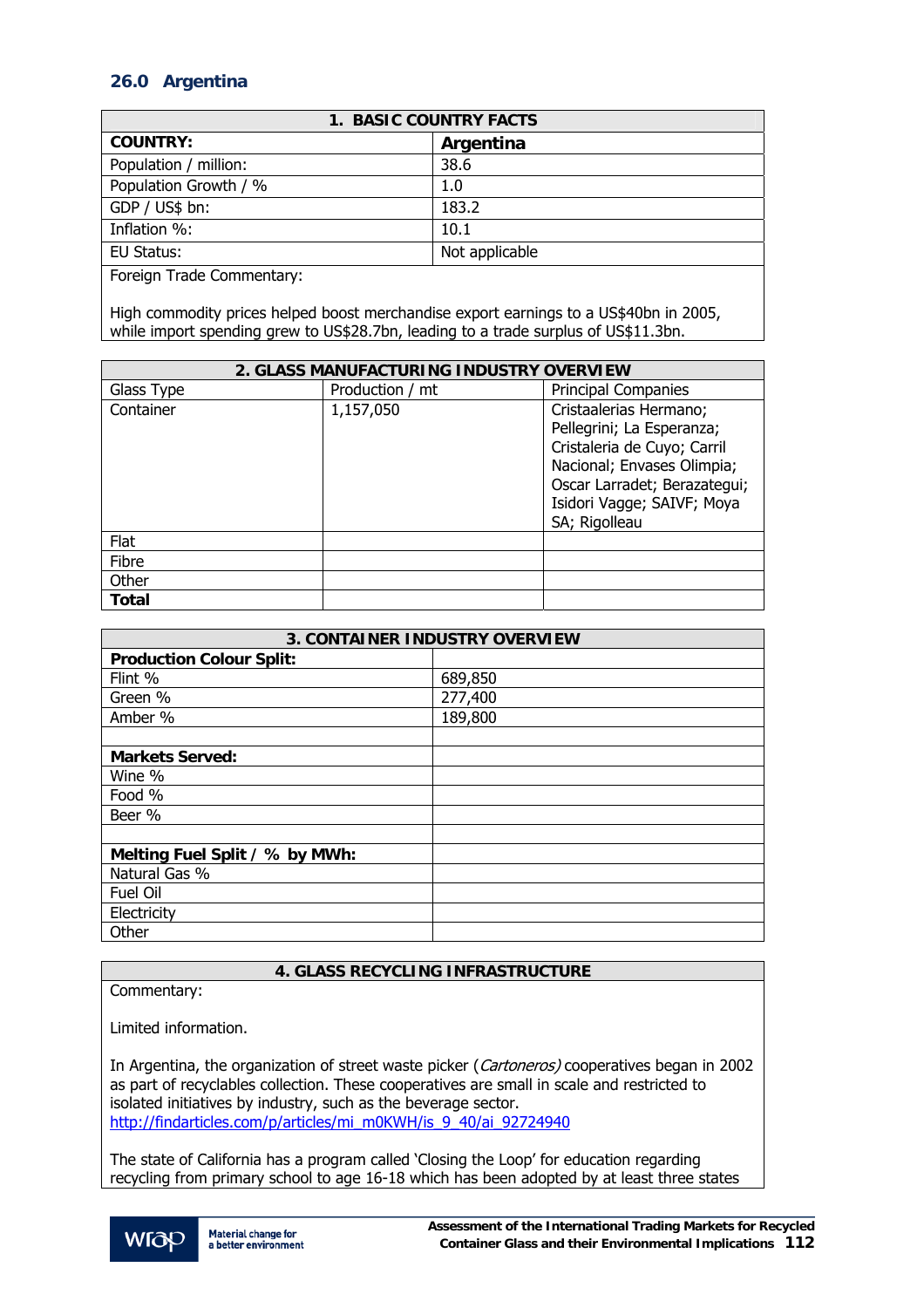| in Argentina (and also being considered by Chile).         |  |               |
|------------------------------------------------------------|--|---------------|
| http://usinfo.state.gov/journals/itgic/0605/ijge/adams.htm |  |               |
|                                                            |  | Data for Year |
| Waste Stream / tonnes                                      |  |               |
| Recovered / tonnes                                         |  |               |
| Recycling Rate                                             |  |               |
| Packaging Waste Target                                     |  |               |
|                                                            |  |               |
| Flint Remelt / tonnes (%)                                  |  |               |
| Green Remelt / tonnes (%)                                  |  |               |
| Amber Remelt / tonnes (%)                                  |  |               |
| Mixed Remelt / tonnes (%)                                  |  |               |
| Total Remelt / tonnes (%)                                  |  |               |
|                                                            |  |               |
| Glass to alternative Use /                                 |  |               |
| tonnes $(\% )$                                             |  |               |
| Use:                                                       |  |               |

## **4. CURRENT GLASS IMPORT / EXPORT ACTIVITY**

Commentary:

It was reported in 2001 that the US 'Container Recycling Alliance' was hoping to establish green cullet export outlets in South America. Argentina (and Chile) were considered to hold promise as steady outlets for American exports of green cullet because they are large wine exporters.

<http://www.nerc.org/bulletin/20010901.html>

It is understood that green glass (collected by Berryman) has been exported to Argentina (and France) to be made into new bottles. <http://www.woking.gov.uk/forum?message=0000456B7B04.C0A801C2.0000215A.00B9>

A December 1997 article in Glass Industry, noted that 'Strategic Materials' was shipping green glass to Argentina (and Puerto Rico, Trinidad, Tobago, Mexico) <http://www.epa.gov/epaoswer/non-hw/green/pubs/glass.pdf>

|                 | Data for Year |
|-----------------|---------------|
| <b>EXPORTS</b>  |               |
| Volume / tonnes |               |
| Colour          |               |
| Destination     |               |
| Use             |               |
|                 |               |
| <b>IMPORTS</b>  |               |
| Volume / tonnes |               |
| Colour          |               |
| Origin          |               |
| Use             |               |

## **5. PROSPECTS FOR CULLET IMPORT / EXPORT**

**Commentary:** 

Whilst data on recycling infrastructure and current import / export markets is very limited, that information available suggests that Argentina may offer an export opportunity for green cullet from the UK.

Further investigation of this opportunity lies beyond the scope of this project.

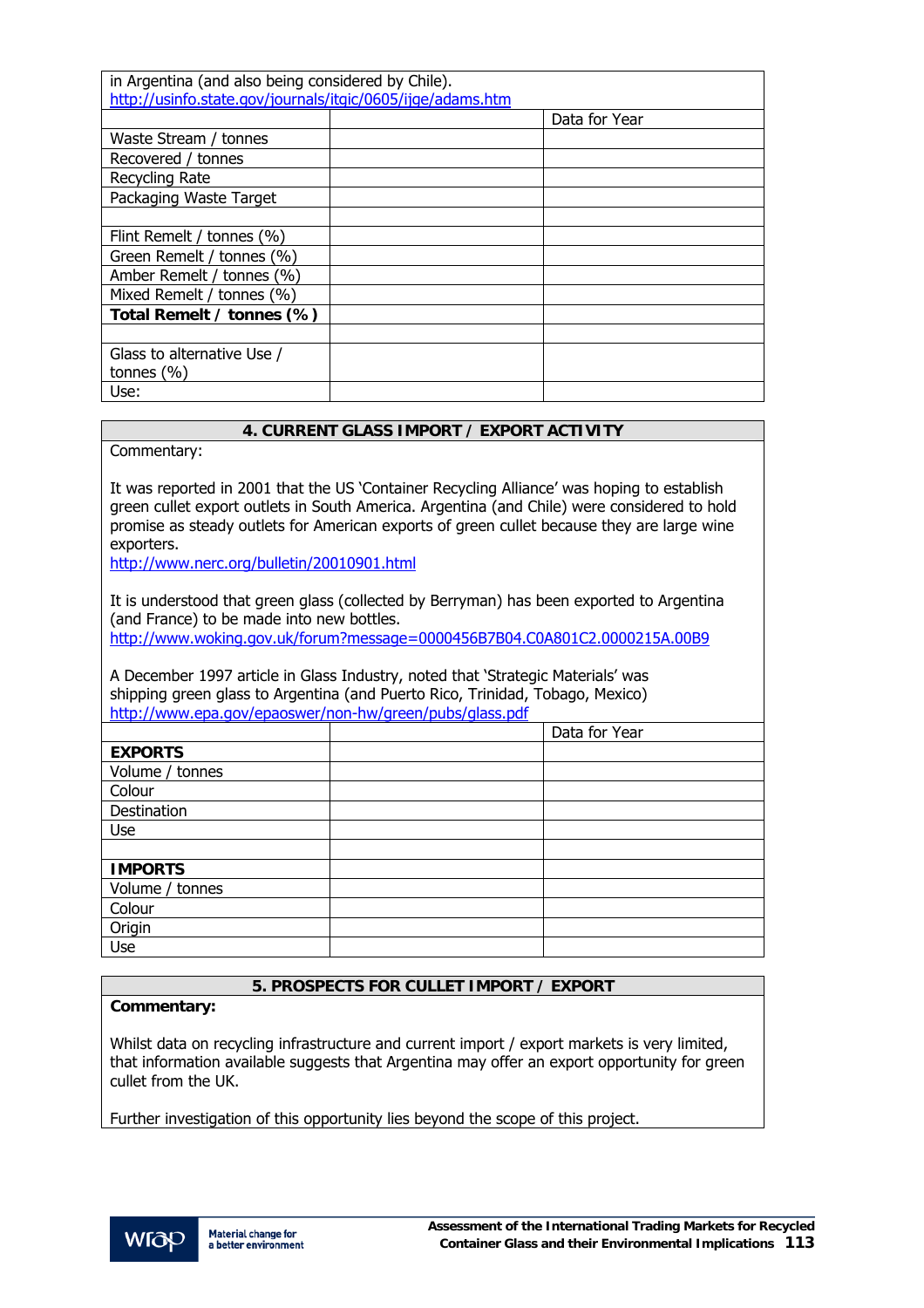# **27.0 Australia**

| <b>1. BASIC COUNTRY FACTS</b> |                |
|-------------------------------|----------------|
| <b>COUNTRY:</b>               | Australia      |
| Population / million:         | 20.4           |
| Population Growth / %         | 1.1            |
| GDP / US\$ bn:                | 711.0          |
| Inflation %:                  | 3.0            |
| EU Status:                    | Not applicable |
|                               |                |

Foreign Trade Commentary:

Revenue from exports of goods increased to US\$107bn in 2005, more than offsetting the expansion of imported goods to US\$120bn and pulling back the trade deficit to US\$13.8bn, from US\$18.2bn in 2004.

| 2. GLASS MANUFACTURING INDUSTRY OVERVIEW |                 |                            |
|------------------------------------------|-----------------|----------------------------|
| Glass Type                               | Production / mt | <b>Principal Companies</b> |
| Container                                | 1,182,600       | ACI, AMCOR; Winemakers     |
|                                          |                 | Glass (73,000/tpa)         |
| Flat                                     |                 |                            |
| Fibre                                    |                 |                            |
| Other                                    |                 |                            |
| <b>Total</b>                             |                 |                            |

| <b>3. CONTAINER INDUSTRY OVERVIEW</b> |         |  |
|---------------------------------------|---------|--|
| <b>Production Colour Split:</b>       |         |  |
| Flint %                               | 481,800 |  |
| Green %                               | 511,000 |  |
| Amber %                               | 189,800 |  |
|                                       |         |  |
| <b>Markets Served:</b>                |         |  |
| Wine %                                |         |  |
| Food %                                |         |  |
| Beer %                                |         |  |
|                                       |         |  |
| Melting Fuel Split / % by MWh:        |         |  |
| Natural Gas %                         |         |  |
| Fuel Oil                              |         |  |
| Electricity                           |         |  |
| Other                                 |         |  |

# **4. GLASS RECYCLING INFRASTRUCTURE**

|                                                                                                                                                                                                                                                                               | 4. GLASS RECYCLING INFRASTRUCTURE |                               |
|-------------------------------------------------------------------------------------------------------------------------------------------------------------------------------------------------------------------------------------------------------------------------------|-----------------------------------|-------------------------------|
| Commentary:                                                                                                                                                                                                                                                                   |                                   |                               |
| Australia has a moderate recycling rate of $\sim$ 40%. More than 50% of collected glass<br>originates from kerbside, with highest recovery of green glass. A future 2010 'Packaging<br>covenant' target of 55% recovery will require and increase of 180,000 tonnes recovery. |                                   |                               |
| Source: Warwick Hassan, O-I Australia http://acor.org.au/presentations/Glass.pdf                                                                                                                                                                                              |                                   |                               |
|                                                                                                                                                                                                                                                                               |                                   | Data for Year                 |
| Waste Stream / tonnes                                                                                                                                                                                                                                                         | $850,000 - 1000,000$              | 2006                          |
|                                                                                                                                                                                                                                                                               |                                   | http://www.abc.net.au/scien   |
|                                                                                                                                                                                                                                                                               |                                   | ce/features/recyclingreality/ |
|                                                                                                                                                                                                                                                                               |                                   | default.htm                   |

Recovered / tonnes 350,000 (- 450000) 2006 (as above)



(http://www.visy.com.au/div isions/category\_page.aspx?

2004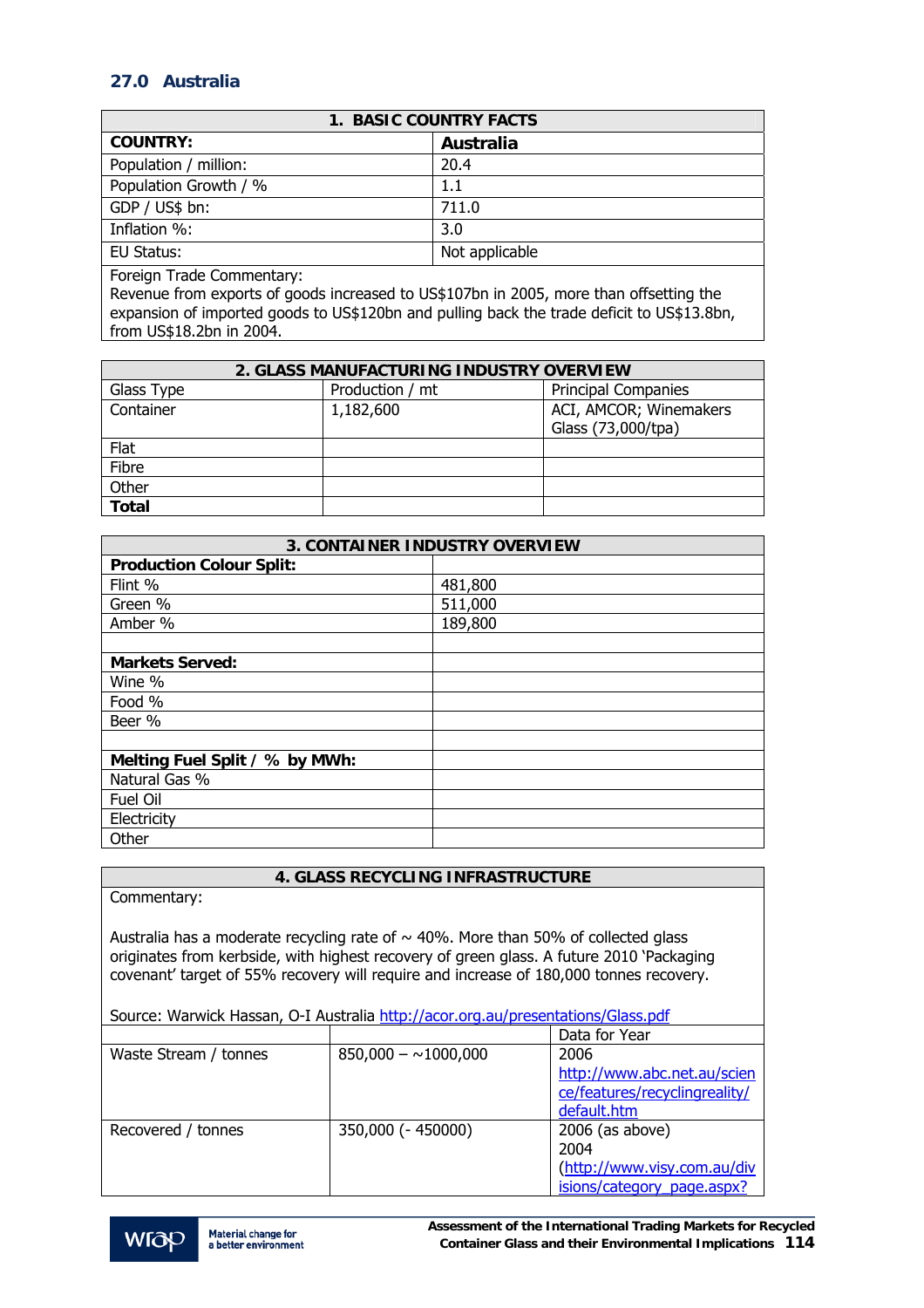|                            |                          | $did = 18$ sid = 38cid = 898scid =<br>91) |
|----------------------------|--------------------------|-------------------------------------------|
| Recycling Rate             | 41%                      | 2006                                      |
| Packaging Waste Target     | Not applicable           |                                           |
|                            |                          |                                           |
| Flint Remelt / tonnes (%)  |                          |                                           |
| Green Remelt / tonnes (%)  |                          |                                           |
| Amber Remelt / tonnes (%)  |                          |                                           |
| Mixed Remelt / tonnes (%)  |                          |                                           |
| Total Remelt / tonnes (%)  | $\sim$ 40% (up to 80% in | http://www.acipackaging.co                |
|                            | particular batches)      | m/aciwww.nsf/FrameSet?Op                  |
|                            |                          | enFrameset                                |
|                            |                          |                                           |
| Glass to alternative Use / |                          |                                           |
| tonnes $(\% )$             |                          |                                           |
| Use:                       |                          |                                           |

## **4. CURRENT GLASS IMPORT / EXPORT ACTIVITY**

Commentary:

Little information.

It is understood that some cullet is imported from New Zealand, including flint.

Economic forecasting ranks Australia  $2^{nd}$  as an exporter of cullet in the Oceana region, with  $\sim$ 35% of the market, destined for Brazil.

|                 | Data for Year |
|-----------------|---------------|
| <b>EXPORTS</b>  |               |
| Volume / tonnes |               |
| Colour          |               |
| Destination     |               |
| Use             |               |
|                 |               |
| <b>IMPORTS</b>  |               |
| Volume / tonnes |               |
| Colour          |               |
| Origin          |               |
| Use             |               |

## **5. PROSPECTS FOR CULLET IMPORT / EXPORT**

## **Commentary:**

Container manufacture production and waste stream levels are closely matched suggesting that the country could nominally be self sufficient in cullet (with the caveat that waste stream colour split is not known). With only a moderate increase in recovery targeted, the internal waste stream should easily be able to meet demand.

In addition, if imports are required, it is believe that New Zealand will be the ideal trading partner for Australia due to an excess of cullet in that country.

As such, it is believed that Australia offers a poor prospect for export of green cullet from the UK.

No conclusions can be drawn on opportunities for import to the UK of clear / amber cullet from Australia.

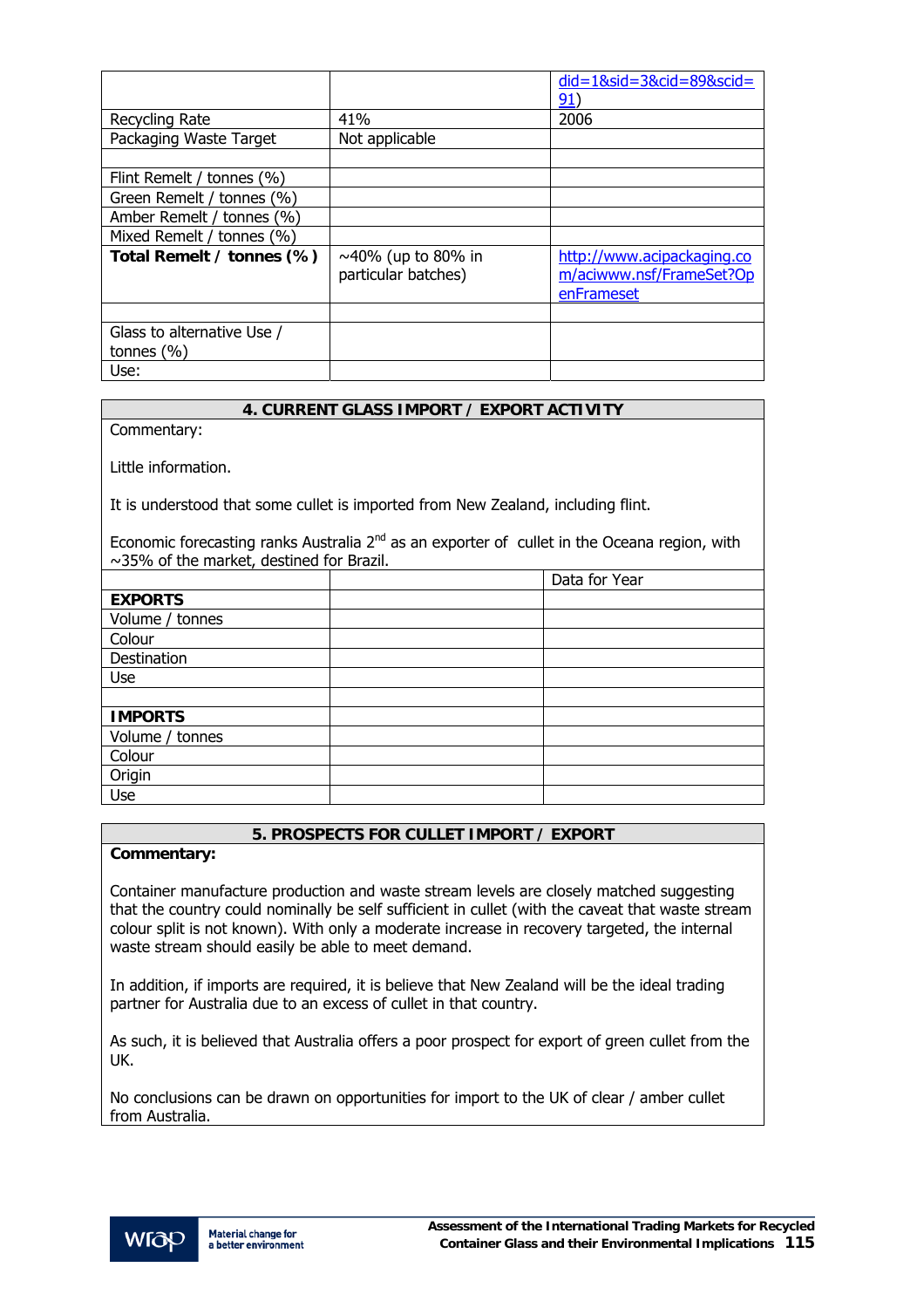# **28.0 Brazil**

| <b>1. BASIC COUNTRY FACTS</b> |                |  |
|-------------------------------|----------------|--|
| <b>COUNTRY:</b>               | <b>Brazil</b>  |  |
| Population / million:         | 184.2          |  |
| Population Growth / %         | $1.5\,$        |  |
| GDP / US\$ bn:                | 795.7          |  |
| Inflation %:                  | 8.7            |  |
| EU Status:                    | Not applicable |  |
| _ _ _                         |                |  |

Foreign Trade Commentary:

Strong external demand and a more active export policy have contributed to booming export earnings since 2003: the trade surplus grew from US\$2.7bn in 2001 to US\$44.7bn in 2005

| 2. GLASS MANUFACTURING INDUSTRY OVERVIEW |                 |                                                                                                                              |
|------------------------------------------|-----------------|------------------------------------------------------------------------------------------------------------------------------|
| Glass Type                               | Production / mt | <b>Principal Companies</b>                                                                                                   |
| Container                                | 900 (2005)      | Cisper; Nadir; Subrasa;<br>Vidraria; Wheaton; Nadir;<br>Anchieta; Rimisa; CIV;<br>Inovisa; Vidroporto; Rio<br>Crisper; Ambev |
| Flat                                     | 1.2m/t          | (2004)                                                                                                                       |
| Fibre                                    | 100,000/t       |                                                                                                                              |
| Other(tableware & special)               | 200,000/t       |                                                                                                                              |
| <b>Total</b>                             | 3.2M/t          |                                                                                                                              |

Ref : GMPA 1/2000

| <b>3. CONTAINER INDUSTRY OVERVIEW</b> |                    |  |
|---------------------------------------|--------------------|--|
| <b>Production Colour Split:</b>       |                    |  |
| Flint %                               | 1.1m/t Capacity    |  |
| Green %                               | 650,000/t Capacity |  |
| Amber %                               | 250,000/t Capacity |  |
|                                       |                    |  |
| <b>Markets Served:</b>                |                    |  |
| Wine %                                |                    |  |
| Food %                                | 55%                |  |
| Beer %                                | 30%                |  |
|                                       |                    |  |
| Melting Fuel Split / % by MWh:        |                    |  |
| Natural Gas %                         |                    |  |
| Fuel Oil                              |                    |  |
| Electricity                           |                    |  |
| Other                                 |                    |  |

## **4. GLASS RECYCLING INFRASTRUCTURE**

Commentary:

Glass is collected via a combination of formal companies (60%) and scavengers etc. (40%).

Many cities in Brazil are developing projects with non-governmental organizations (NGOs) and with garbage pickers associations, resulting in environmental, social and economic benefits to the cities and also to the garbage pickers. They take responsibility for the collection, separation and sale of the recyclable material and for awareness raising among the population. The waste pickers collect the waste from homes and stock the recyclable material in specific locations, from where it is collected by trucks belonging to the city government and transported to the NGOs' warehouses for separation.

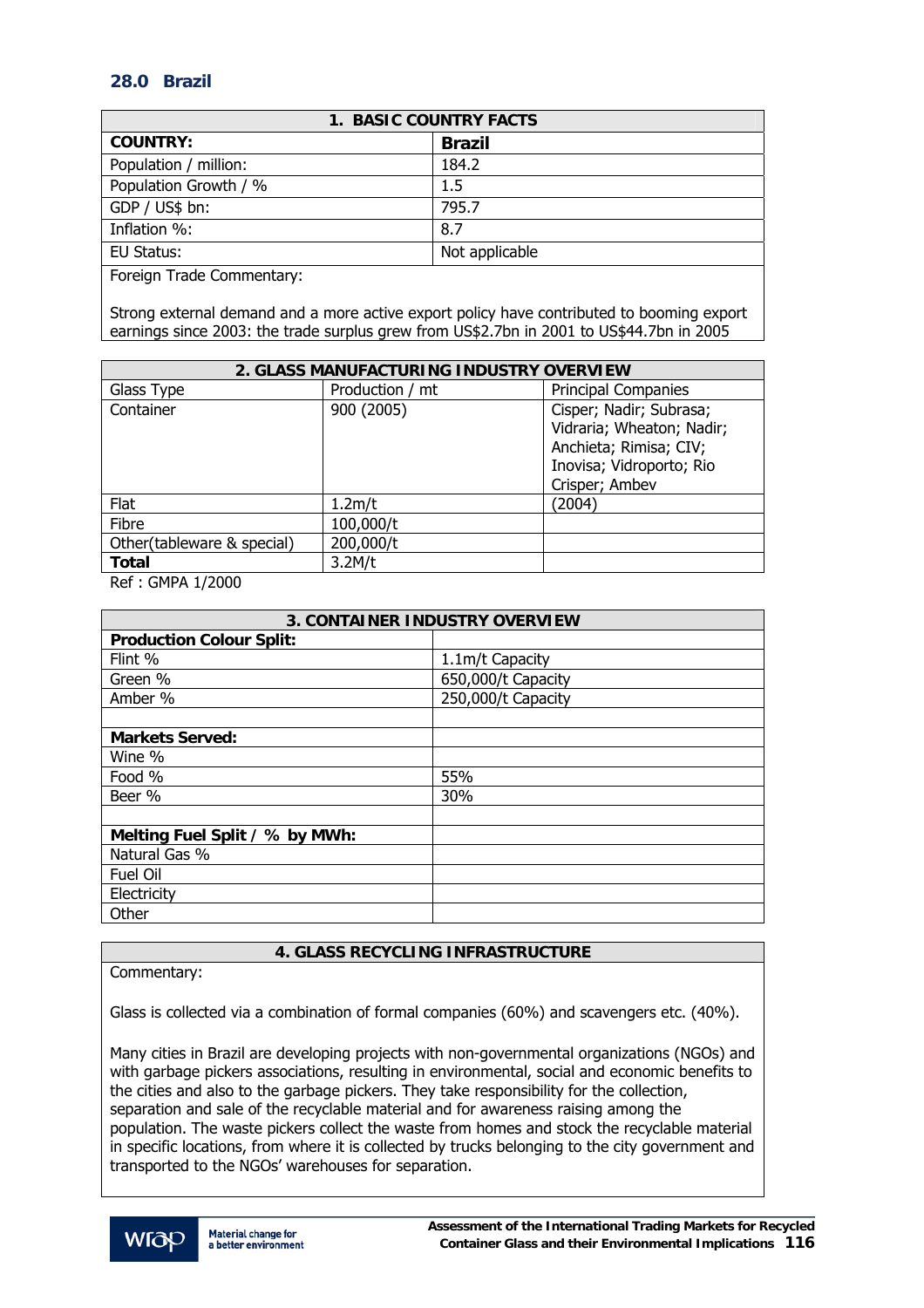## [http://www.env.go.jp/recycle/3r/en/s\\_officials/03/01.pdf](http://www.env.go.jp/recycle/3r/en/s_officials/03/01.pdf)

The brands Hellmann's, AdeS, Omo and Rexona are working in partnership with one of Brazil's leading supermarket chains, Pão de Açúcar, to set up supermarket recycling stations. Customers are given colour-coded plastic bags when they shop at the store to help sort and carry their waste for recycling. Blue bags are used for paper, red for plastics, green for glass and yellow for metal. The bags also list the types of waste that can be recycled to help educate consumers. Since the project began in 2001, 101 recycling stations have been established across 17 cities in Brazil, working in partnership with 15 ragpicker' cooperatives. More than 10 000 tonnes of waste plastic, cardboard, toothpaste tubes and glass have been collected for recycling. The materials are used to make new products such as toys, garden seats, furniture, pen containers and household appliances.

[http://www.unilever.com/ourvalues/environmentandsociety/casestudies/packaging/brazilrecy](http://www.unilever.com/ourvalues/environmentandsociety/casestudies/packaging/brazilrecycling.aspRecove) [cling.aspRecove](http://www.unilever.com/ourvalues/environmentandsociety/casestudies/packaging/brazilrecycling.aspRecove)

Overall recovery rates are moderate (but rising), but remelt rates are quite low at only 36%.

**Returnables:** In a bid to broaden its sales among lower income consumers, Coca-Cola has decided to go back to returnable glass bottles and re-launched the 1.25 liter bottle in the Rio de Janeiro market in mid May 2003. The new bottle is aimed at boosting sales among less well-off consumers, whom the company says would like to consume more soft-drinks but are put off by the price. The returnable bottle is priced at BRL 0.99 against BRL 1.80 for the PET packaging. (Glassonline June 2003)

|                      |                                     | Data for Year               |
|----------------------|-------------------------------------|-----------------------------|
| Waste Stream /       | Unknown                             | 2005                        |
| tonnes               | (739,000 estimated)                 |                             |
| Recovered / tonnes   | 340,000                             | 2005                        |
| Recycling Rate       | 46% / 47% (a rise of 3% from 2002)  | 2004                        |
|                      |                                     | http://www.brazzilmag.com/c |
|                      |                                     | ontent/view/4138/           |
|                      |                                     | http://www.cempre.org.br/en |
|                      |                                     | glish/2006-03.php           |
| Packaging Waste      | <b>NA</b>                           |                             |
| Target               |                                     |                             |
|                      |                                     |                             |
| Flint Remelt /       |                                     |                             |
| tonnes $(\% )$       |                                     |                             |
| Green Remelt /       |                                     |                             |
| tonnes $(\% )$       |                                     |                             |
| Amber Remelt /       |                                     |                             |
| tonnes $(\% )$       |                                     |                             |
| Mixed Remelt /       |                                     |                             |
| tonnes $(\% )$       |                                     |                             |
| Total Remelt /       | 320,000 (310k domestic, 10k import) | 2005                        |
| tonnes $(\%)$        | $\rightarrow$ 36%                   |                             |
|                      |                                     |                             |
| Glass to alternative | 30,000                              | 2005                        |
| Use / tonnes $(\% )$ |                                     |                             |
| Use:                 | Unknown                             |                             |

## **4. CURRENT GLASS IMPORT / EXPORT ACTIVITY**

Commentary:

No cullet export currently takes place and this position is forecast to continue.

Imports of some 46,000 took place in 2005, with only 20% going to remelt. Imports are expected to reach a ceiling of 50kt by 2008.

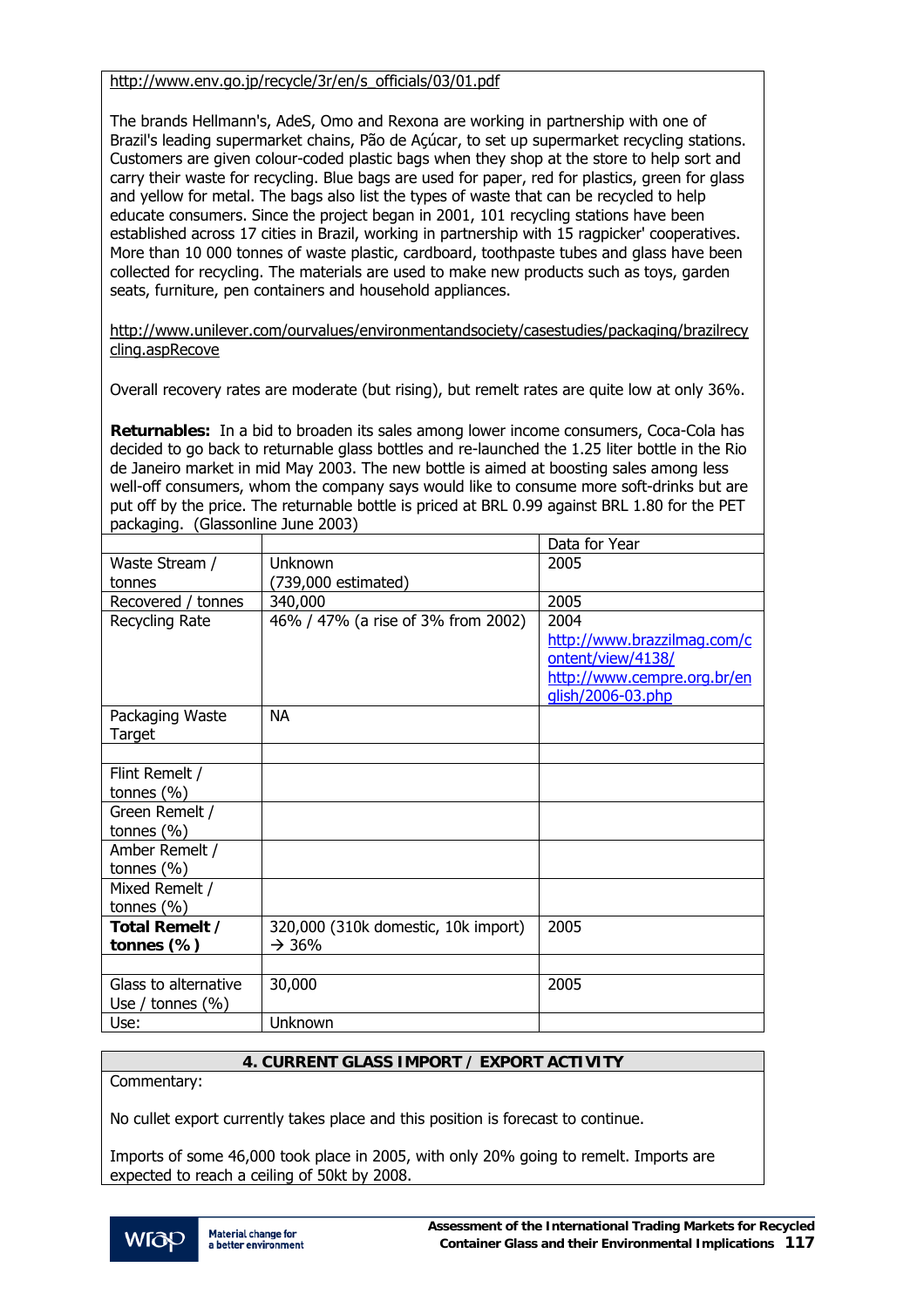| Economic forecasting does not rank Brazil as a cullet exporter, and only $17th$ in terms of<br>global target markets representing only 1% of that market. |                      |               |  |
|-----------------------------------------------------------------------------------------------------------------------------------------------------------|----------------------|---------------|--|
|                                                                                                                                                           |                      | Data for Year |  |
| <b>EXPORTS</b>                                                                                                                                            |                      |               |  |
| Volume / tonnes                                                                                                                                           | 0                    | 2005          |  |
| Colour                                                                                                                                                    |                      |               |  |
| Destination                                                                                                                                               |                      |               |  |
| Use                                                                                                                                                       |                      |               |  |
|                                                                                                                                                           |                      |               |  |
| <b>IMPORTS</b>                                                                                                                                            |                      |               |  |
| Volume / tonnes                                                                                                                                           | 10,000 / 36,000      | 2005          |  |
| Colour                                                                                                                                                    | Unknown              | 2005          |  |
| Origin                                                                                                                                                    | Uruguay              | 2005          |  |
| Use                                                                                                                                                       | Remelt / Alternative | 2005          |  |

## **5. PROSPECTS FOR CULLET IMPORT / EXPORT**

## **Commentary:**

 $\overline{1}$ 

With current imports of 46,000t and a forecast import ceiling of 50,000 t by 2008, Brazil represents a very poor prospect for exports from the UK.

A continued forecast of zero exports suggests no opportunity for flint / amber import to the UK.

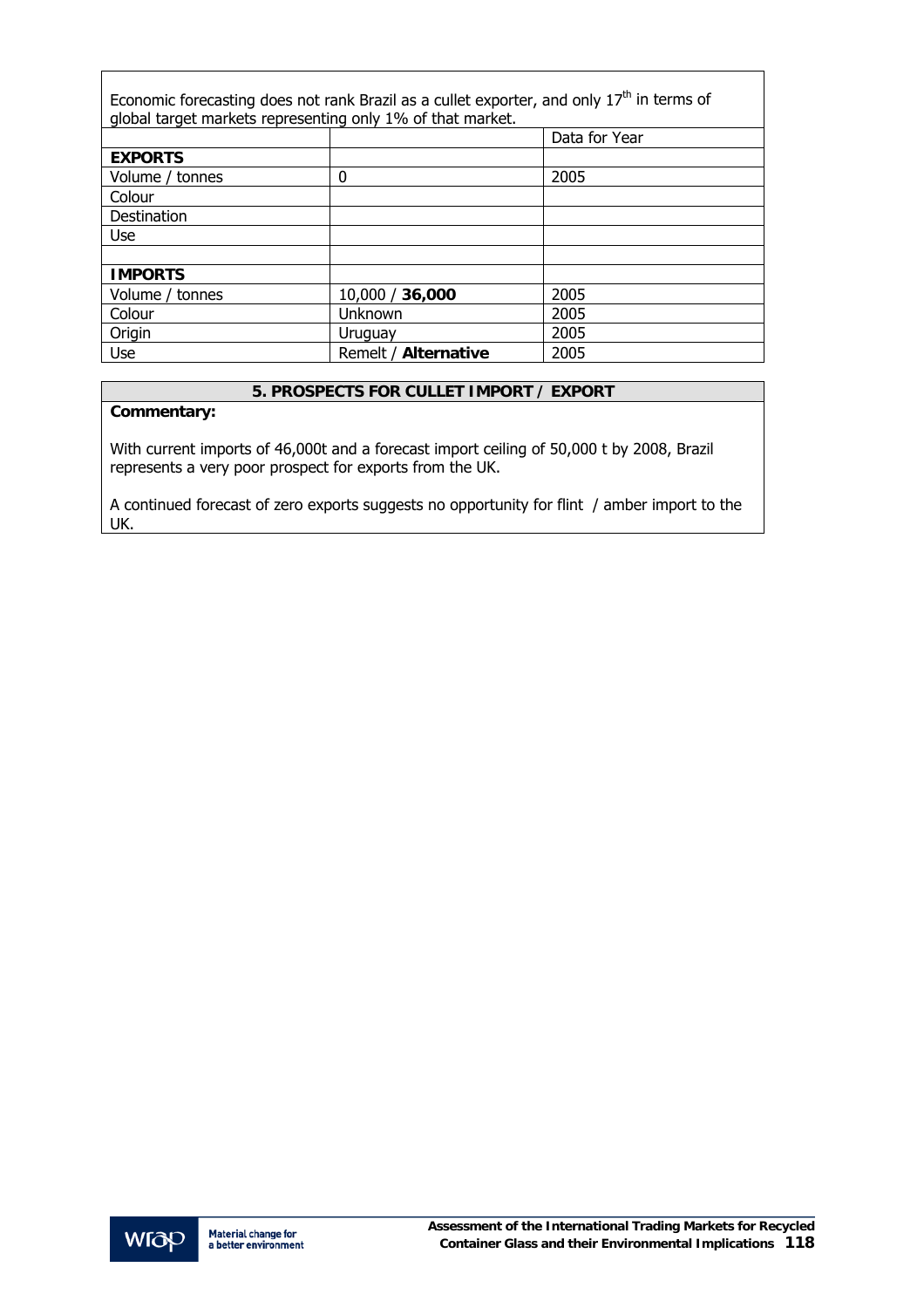# **29.0 Chile**

| <b>1. BASIC COUNTRY FACTS</b> |                |  |
|-------------------------------|----------------|--|
| <b>COUNTRY:</b>               | <b>Chile</b>   |  |
| Population / million:         | 16.3           |  |
| Population Growth / %         | 1.1            |  |
| GDP / US\$ bn:                | 115.2          |  |
| Inflation %:                  | 2.6            |  |
| EU Status:                    | Not applicable |  |

Foreign Trade Commentary:

Chile's general import tariff rate is 6%, but its trade-weighted effective average tariff rate is below 2%, owing to tariff preferences granted through trade accords, most importantly freetrade agreements (FTAs) with the EU, the US, Canada, Mexico, South Korea and China. In 2005 exports reached US\$40.6bn and imports US\$30.4bn in fob terms.

| 2. GLASS MANUFACTURING INDUSTRY OVERVIEW |                 |                                                                             |  |
|------------------------------------------|-----------------|-----------------------------------------------------------------------------|--|
| Glass Type                               | Production / mt | <b>Principal Companies</b>                                                  |  |
| Container                                | 304,000         | Cristalerias de Chile (80%<br>market share); Cristalerias<br>Toro; BO Glass |  |
| Flat                                     |                 |                                                                             |  |
| Fibre                                    |                 |                                                                             |  |
| Other                                    |                 |                                                                             |  |
| <b>Total</b>                             |                 |                                                                             |  |

| <b>3. CONTAINER INDUSTRY OVERVIEW</b> |         |  |
|---------------------------------------|---------|--|
| <b>Production Colour Split:</b>       |         |  |
| Flint %                               | 110,000 |  |
| Green %                               | 172,000 |  |
| Amber %                               | 22,000  |  |
|                                       |         |  |
| <b>Markets Served:</b>                |         |  |
| Wine %                                |         |  |
| Food %                                |         |  |
| Beer %                                |         |  |
|                                       |         |  |
| Melting Fuel Split / % by MWh:        |         |  |
| Natural Gas %                         |         |  |
| Fuel Oil                              |         |  |
| Electricity                           |         |  |
| Other                                 |         |  |

## **4. GLASS RECYCLING INFRASTRUCTURE**

Commentary:

Recycling in Chile is understood to be very poorly developed, with a 2002 glass packaging recycling rate of only 5 percent (Reuse/Recycle Volume 34, Number 11 November 2004)

It is understood that the infrastructure is very limited centering around informal rubbish collectors ( $\sim$ 178,000 people in the country work in this occupation - cachureros / cartoneros) - [http://www.seas.columbia.edu/earth/wtert/sofos/Estevez\\_MStheses.pdf](http://www.seas.columbia.edu/earth/wtert/sofos/Estevez_MStheses.pdf). [http://ipsnews.net/news.asp?idnews=35446.](http://ipsnews.net/news.asp?idnews=35446) It is also understood that Cristalerias de Chile have been / are involved in campaigns to promote glass recycling.

The state of California has a program called 'Closing the Loop' for education regarding recycling from primary school to age 16-18 which is being considered by Chile.

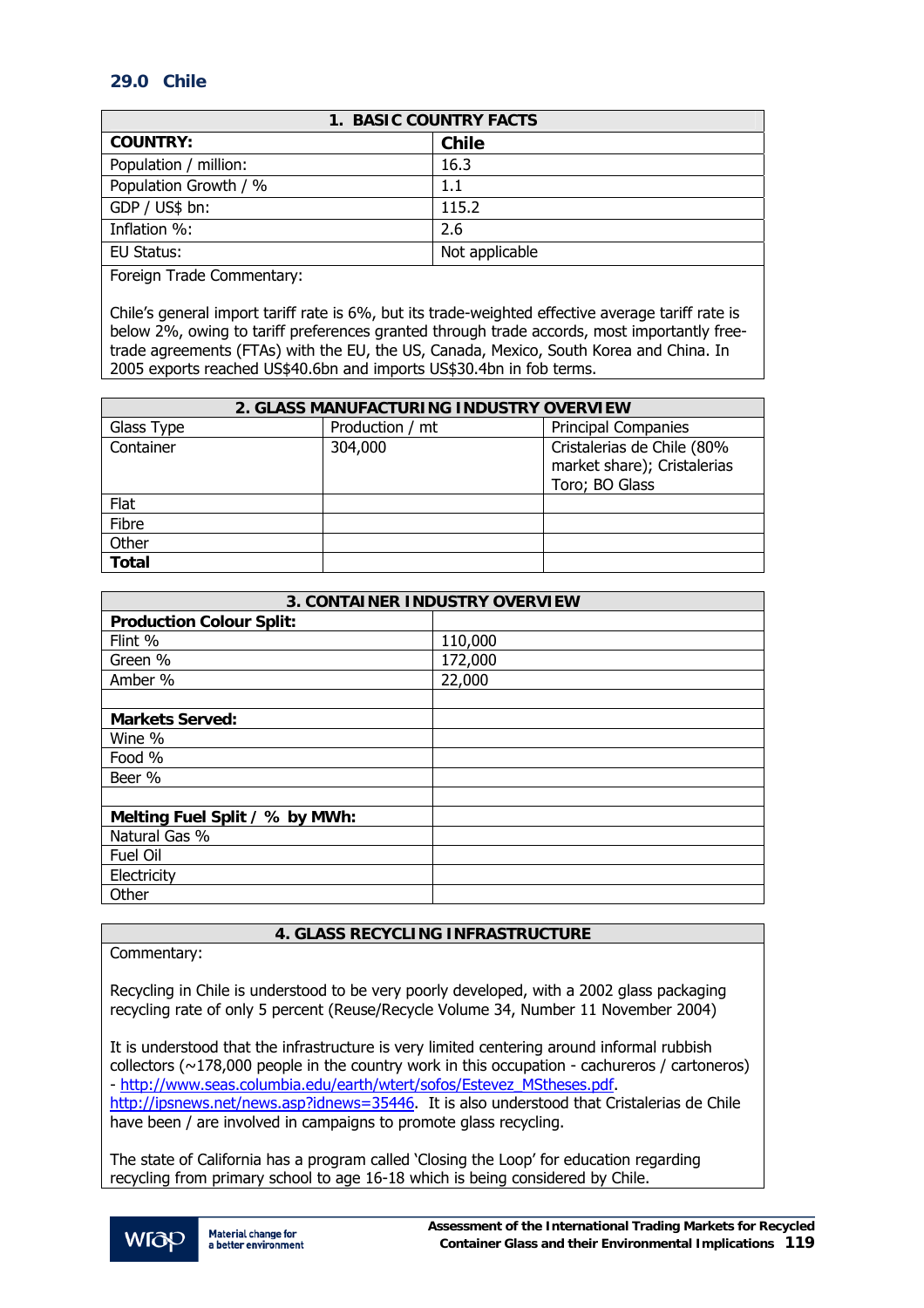| http://usinfo.state.gov/journals/itgic/0605/ijge/adams.htm (2005) |  |               |
|-------------------------------------------------------------------|--|---------------|
|                                                                   |  | Data for Year |
| Waste Stream / tonnes                                             |  |               |
| Recovered / tonnes                                                |  |               |
| Recycling Rate                                                    |  |               |
| Packaging Waste Target                                            |  |               |
|                                                                   |  |               |
| Flint Remelt / tonnes (%)                                         |  |               |
| Green Remelt / tonnes (%)                                         |  |               |
| Amber Remelt / tonnes (%)                                         |  |               |
| Mixed Remelt / tonnes (%)                                         |  |               |
| Total Remelt / tonnes (%)                                         |  |               |
|                                                                   |  |               |
| Glass to alternative Use /                                        |  |               |
| tonnes $(\% )$                                                    |  |               |
| Use:                                                              |  |               |

## **4. CURRENT GLASS IMPORT / EXPORT ACTIVITY**

Commentary:

It was reported in 2001 that the US 'Container Recycling Alliance' was hoping to establish green cullet export outlets in South America. Chile (and Argentina) were considered to hold promise as steady outlets for American exports of green cullet because they are large wine exporters.

<http://www.nerc.org/bulletin/20010901.html>

Economic forecasting suggests that in the Latin American region, Chile is insignificant in terms of both exports and imports ranking  $9<sup>th</sup>$  (1.4% of market) and unranked respectively.

|                 | Data for Year |
|-----------------|---------------|
| <b>EXPORTS</b>  |               |
| Volume / tonnes |               |
| Colour          |               |
| Destination     |               |
| Use             |               |
|                 |               |
| <b>IMPORTS</b>  |               |
| Volume / tonnes |               |
| Colour          |               |
| Origin          |               |
| Use             |               |

## **5. PROSPECTS FOR CULLET IMPORT / EXPORT**

#### **Commentary:**

Very limited information is available, and there is no indication of cullet import / export activity at the current time.

Given very low recycling rates, there may be some opportunity to export green cullet to Chile to support domestic container manufacture, but this is at very best a tentative conclusion. Additionally, due to the small size of the container industry, any possible likely market is likely to be limited.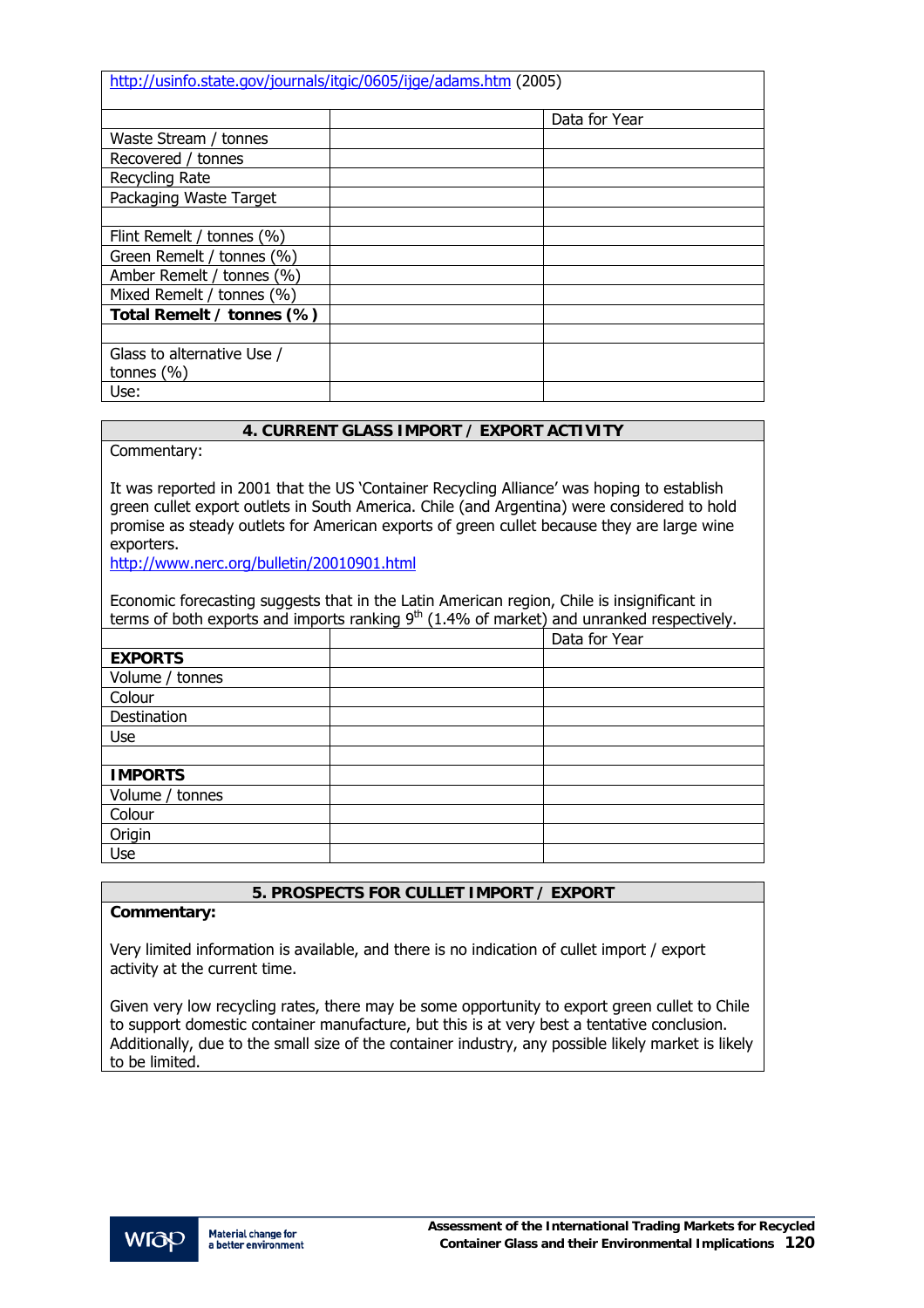# **30.0 China**

| <b>1. BASIC COUNTRY FACTS</b> |                |  |
|-------------------------------|----------------|--|
| <b>COUNTRY:</b>               | China          |  |
| Population / million:         | 1,307.4        |  |
| Population Growth / %         | 0.6            |  |
| GDP / US\$ bn:                | 2,224.9        |  |
| Inflation %:                  | 1.4            |  |
| EU Status:                    | Not applicable |  |
| Eoreian Trade Commentary      |                |  |

Foreign Trade Commentary:

In 2005 merchandise exports were worth US\$762.7bn and imports stood at US\$660bn, resulting in a trade surplus of US\$102.7bn.

| 2. GLASS MANUFACTURING INDUSTRY OVERVIEW |                 |                            |
|------------------------------------------|-----------------|----------------------------|
| Glass Type                               | Production / mt | <b>Principal Companies</b> |
| Container                                | 6.7             | Hangzhou Container         |
|                                          |                 | Taiwan Glass               |
|                                          |                 | Shanghai Bottle Co         |
|                                          |                 | <b>Tianjin Glass</b>       |
|                                          |                 | <b>Beijing Glass</b>       |
|                                          |                 | Chengdu Glass              |
|                                          |                 | Changchun                  |
|                                          |                 | Guangzhou                  |
|                                          |                 | Qinhunangdao               |
|                                          |                 | Hangzhou Container         |
|                                          |                 | Wu Xi Glass                |
|                                          |                 | TT WMB Bottle Plant        |
|                                          |                 | Shauangfeng Glass          |
|                                          |                 | Zhenjiang                  |
|                                          |                 | Schott Pharma              |
| Flat                                     | 12 (2002)       |                            |
| Fibre                                    |                 |                            |
| Other                                    |                 |                            |
| Total                                    |                 |                            |

| <b>3. CONTAINER INDUSTRY OVERVIEW</b> |                              |  |
|---------------------------------------|------------------------------|--|
| <b>Production Colour Split:</b>       |                              |  |
| Flint %                               | 52%                          |  |
| Green %                               | 22%                          |  |
| Amber %                               | 26%                          |  |
|                                       |                              |  |
| <b>Markets Served:</b>                |                              |  |
| Wine %                                | 62%                          |  |
| Food %                                | 24%                          |  |
| Beer %                                | 5%                           |  |
|                                       |                              |  |
| Melting Fuel Split / % by MWh:        |                              |  |
| Natural Gas %                         |                              |  |
| Fuel Oil                              | Understood to be significant |  |
| Electricity                           |                              |  |
| Other                                 |                              |  |

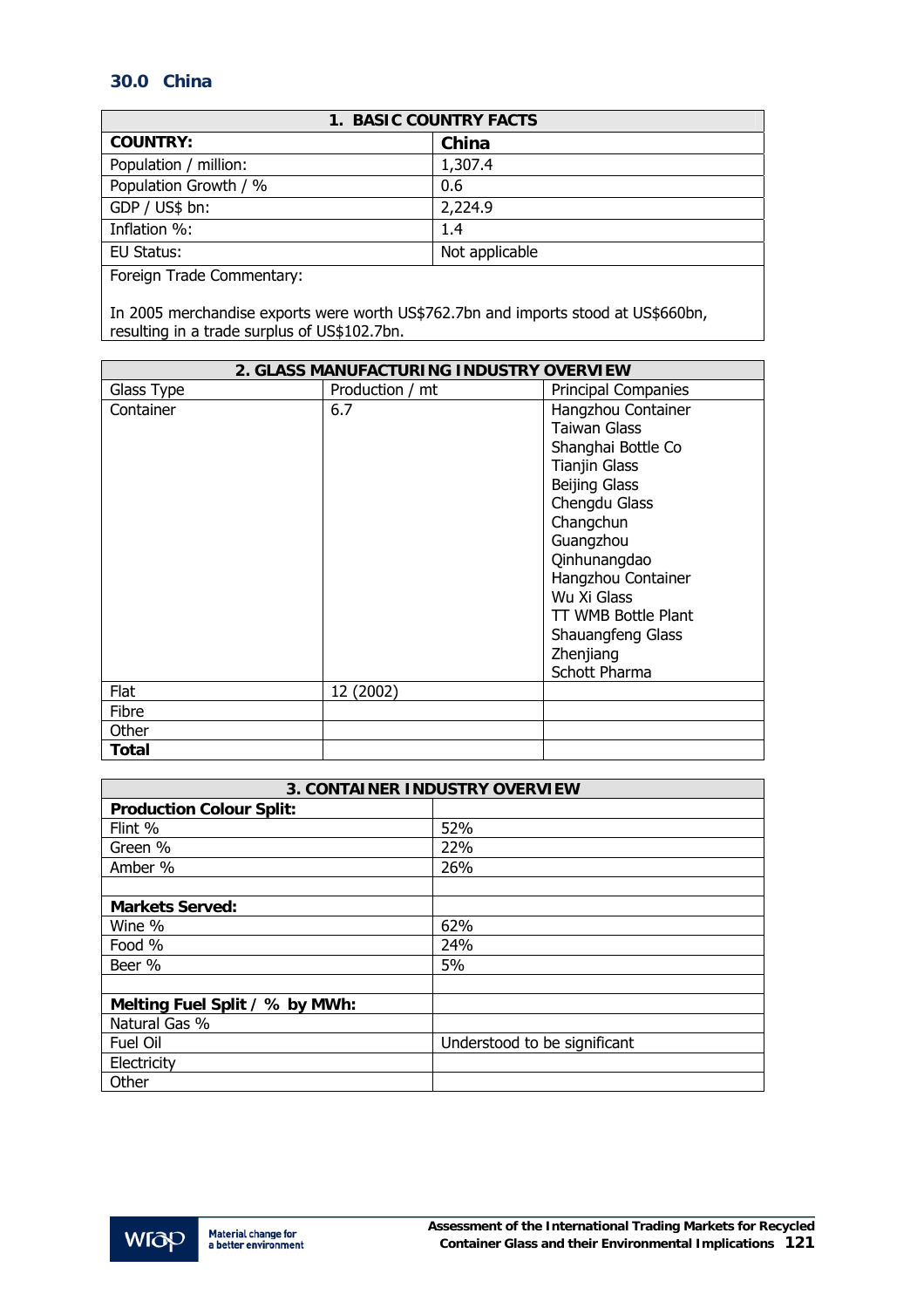| 4. GLASS RECYCLING INFRASTRUCTURE |
|-----------------------------------|
|-----------------------------------|

| Commentary:                |  |               |  |
|----------------------------|--|---------------|--|
| No information.            |  |               |  |
|                            |  | Data for Year |  |
| Waste Stream / tonnes      |  |               |  |
| Recovered / tonnes         |  |               |  |
| Recycling Rate             |  |               |  |
| Packaging Waste Target     |  |               |  |
|                            |  |               |  |
| Flint Remelt / tonnes (%)  |  |               |  |
| Green Remelt / tonnes (%)  |  |               |  |
| Amber Remelt / tonnes (%)  |  |               |  |
| Mixed Remelt / tonnes (%)  |  |               |  |
| Total Remelt / tonnes (%)  |  |               |  |
|                            |  |               |  |
| Glass to alternative Use / |  |               |  |
| tonnes $(\% )$             |  |               |  |
| Use:                       |  |               |  |

## **4. CURRENT GLASS IMPORT / EXPORT ACTIVITY**

Commentary:

Little is known.

In autumn 2004 Valient Recycling (a subsidiary of Valpak) announced they were going to open a Chinese office to support its export operation which already has existing supply agreements with China (and several European Countries). The company planned to export in the region of 15,000 tonnes of **material** (unknown what mix) to China during the remainder of 2004. <https://www.valpak.co.uk/nav/page1074a16.aspx>

Economic modelling ranks China  $3<sup>rd</sup>$  (behind Belgium and Germany) in terms of supply into the international cullet market (principally to South Korea). In terms of target markets China ranks only  $12<sup>th</sup>$  behind the UK  $(11<sup>th</sup>)$  and Belgium ( $8<sup>th</sup>$  and known to have poor prospects as an import market).

|                 | Data for Year |
|-----------------|---------------|
| <b>EXPORTS</b>  |               |
| Volume / tonnes |               |
| Colour          |               |
| Destination     |               |
| Use             |               |
|                 |               |
| <b>IMPORTS</b>  |               |
| Volume / tonnes |               |
| Colour          |               |
| Origin          |               |
| Use             |               |

#### **5. PROSPECTS FOR CULLET IMPORT / EXPORT**

#### **Commentary:**

Based on very limited information, the prospects for China as a destination for excess green cullet from the UK appear poor.

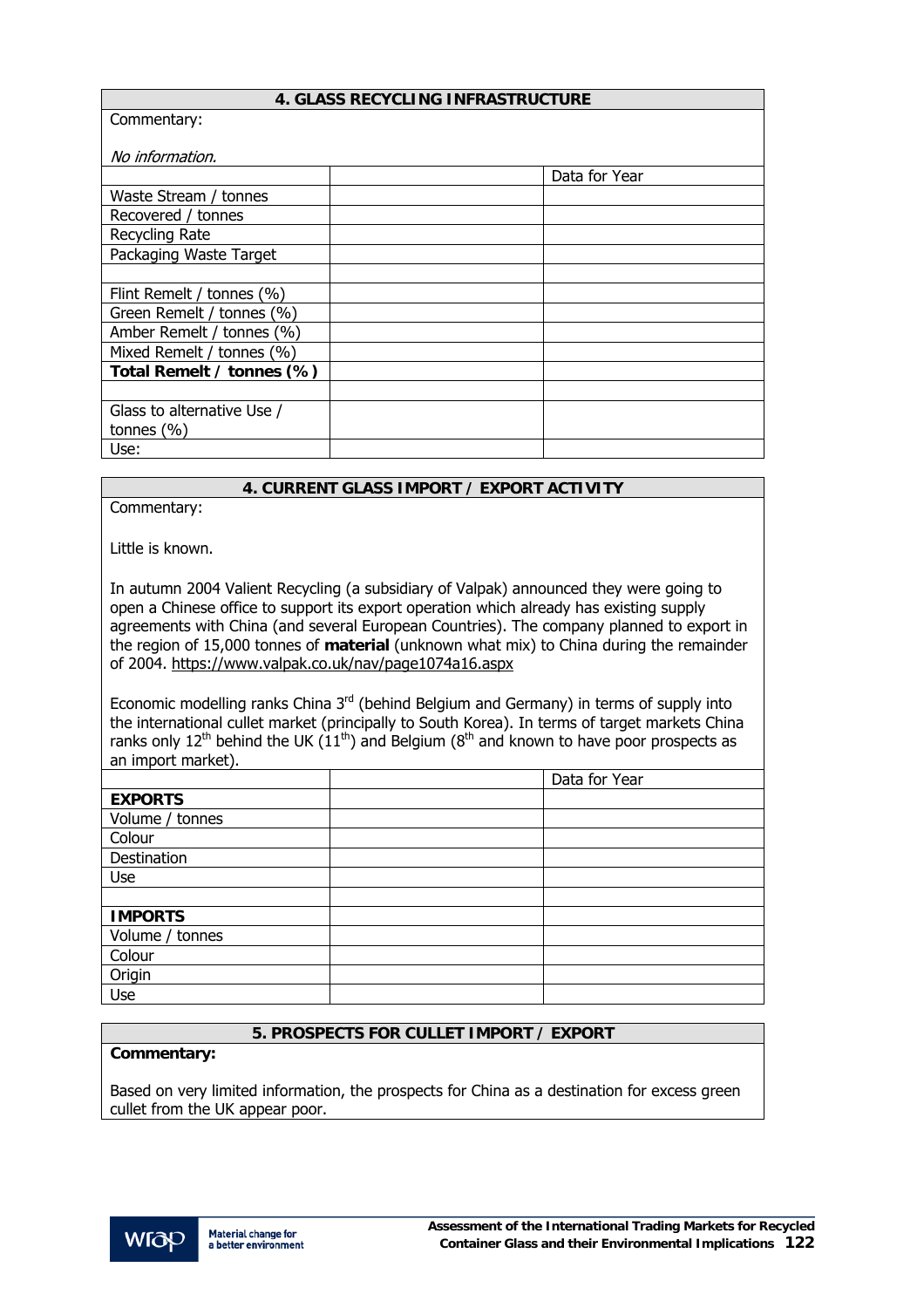# **31.0 India**

| 1. BASIC COUNTRY FACTS |                |  |
|------------------------|----------------|--|
| <b>COUNTRY:</b>        | <b>India</b>   |  |
| Population / million:  | 1,080          |  |
| Population Growth / %  | 1.5            |  |
| GDP / US\$ bn:         | 797.5          |  |
| Inflation %:           | 4.0            |  |
| EU Status:             | Not applicable |  |

Foreign Trade Commentary:

India's trade deficit rose to an estimated US\$47.2bn in 2005 in balance-of-payments terms, up from US\$28bn in 2004. Exports performed strongly, rising by 31% to US\$102.2bn, but imports soared by 41% to US\$149.4bn, largely owing to higher international oil prices and to demand for industrial inputs and consumer goods. The US remains India's largest trading partner, although China is India's leading supplier and its second-largest export market.

| 2. GLASS MANUFACTURING INDUSTRY OVERVIEW |                 |                                                                                                                                                                                                                         |
|------------------------------------------|-----------------|-------------------------------------------------------------------------------------------------------------------------------------------------------------------------------------------------------------------------|
| Glass Type                               | Production / mt | <b>Principal Companies</b>                                                                                                                                                                                              |
| Container                                | 1.5m/t          | Hindustan; Gujurat; JG Glass<br>(Brockway); Ace; Vitrum;<br>Haldyn; Excel; Mahalakshmi;<br>Mohan Breweries; Haryana;<br>Victory Glass; Ramnath;<br>Pragati; Cana; Allembic;<br>Mohan Meakin; Neutral<br>Glass; Bhagwati |
| Flat                                     |                 |                                                                                                                                                                                                                         |
| Fibre                                    |                 |                                                                                                                                                                                                                         |
| Other                                    |                 |                                                                                                                                                                                                                         |
| <b>Total</b>                             |                 |                                                                                                                                                                                                                         |

| <b>3. CONTAINER INDUSTRY OVERVIEW</b> |         |  |
|---------------------------------------|---------|--|
| <b>Production Colour Split:</b>       |         |  |
| Flint %                               | 919,800 |  |
| Green %                               | 193,450 |  |
| Amber %                               | 372,300 |  |
|                                       |         |  |
| <b>Markets Served:</b>                |         |  |
| Wine %                                | 20%     |  |
| Food %                                | 45%     |  |
| Beer %                                | 35%     |  |
|                                       |         |  |
| Melting Fuel Split / % by MWh:        |         |  |
| Natural Gas %                         |         |  |
| Fuel Oil                              |         |  |
| Electricity                           |         |  |
| Other                                 |         |  |

## **4. GLASS RECYCLING INFRASTRUCTURE**

Commentary:

Little Information.

India has a number of raw materials for the glass container industry but, at present, the country's manufacturers are progressively looking to improve their cullet utilisation to keep

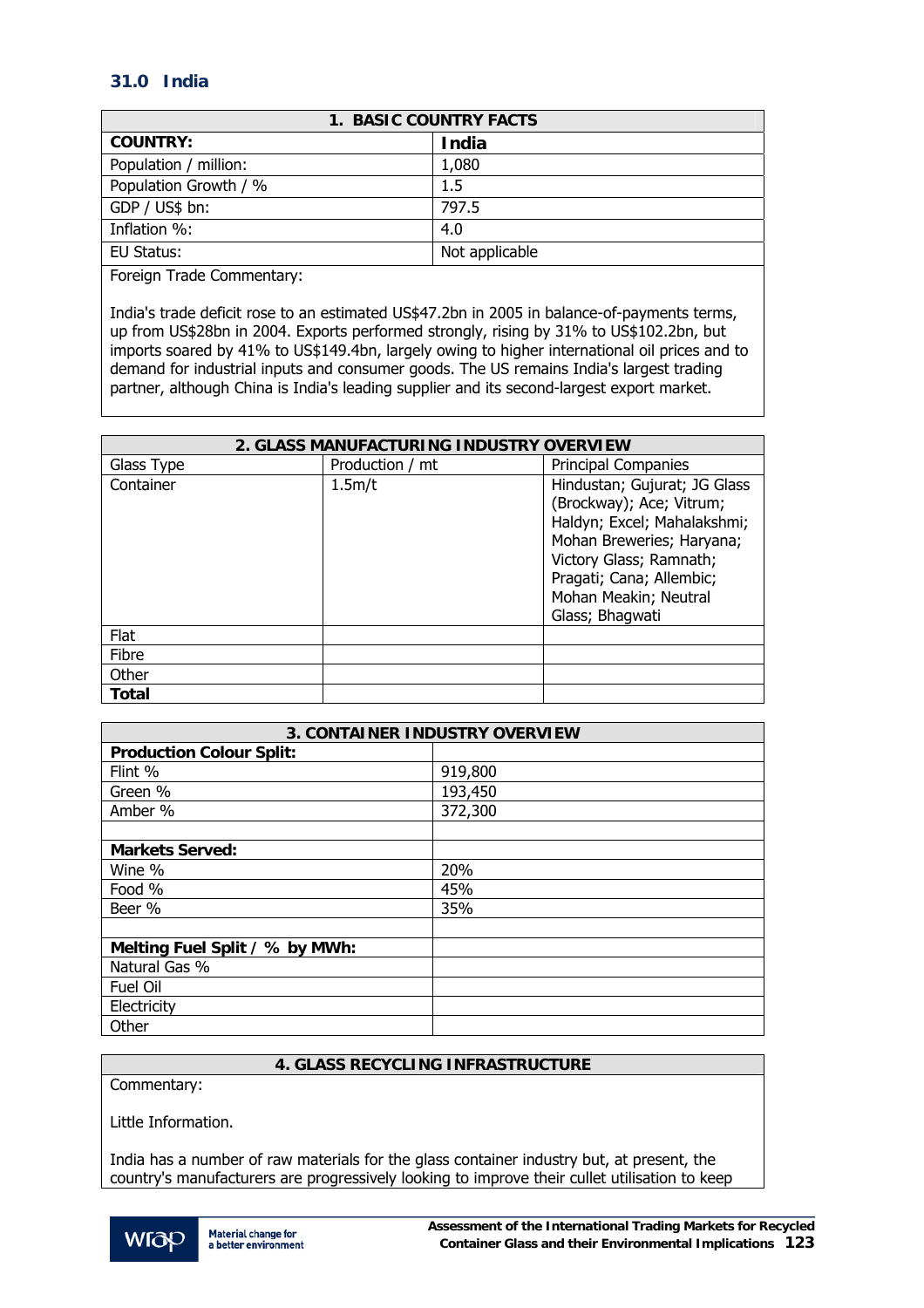production costs at a low level.

India is understood to re-use a significant proportion of containers due to the relative cost of new containers. ([http://en.wikipedia.org/wiki/Glass\\_recycling\)](http://en.wikipedia.org/wiki/Glass_recycling)

Government of India has undertaken several initiatives at the state and national level to promote recycling of waste in the country, including the 'Solid Waste (Management & Handling) Rules'. A set of rules to promote classification, labelling and collection and recycling of containers and packaging has been drafted and is under discussion. In respect of recyclables like paper, glass, tin etc. which are sorted at homes, 13 to 20% of recyclables are again sorted from municipal solid waste collected by the concerned authorities.

A self organized chain of self employed individuals commonly known as Kabariwala have established a system of collection, segregation and recycling of papers, plastics, tin, glass etc.

[http://www.env.go.jp/recycle/3r/en/s\\_officials/03/05.pdf](http://www.env.go.jp/recycle/3r/en/s_officials/03/05.pdf) 

|                            | Data for Year |
|----------------------------|---------------|
| Waste Stream / tonnes      |               |
| Recovered / tonnes         |               |
| Recycling Rate             |               |
| Packaging Waste Target     |               |
|                            |               |
| Flint Remelt / tonnes (%)  |               |
| Green Remelt / tonnes (%)  |               |
| Amber Remelt / tonnes (%)  |               |
| Mixed Remelt / tonnes (%)  |               |
| Total Remelt / tonnes (%)  |               |
|                            |               |
| Glass to alternative Use / |               |
| tonnes $(\% )$             |               |
| Use:                       |               |

|                                                                                           | 4. CURRENT GLASS IMPORT / EXPORT ACTIVITY |               |
|-------------------------------------------------------------------------------------------|-------------------------------------------|---------------|
| Commentary:                                                                               |                                           |               |
|                                                                                           |                                           |               |
| Little information.                                                                       |                                           |               |
|                                                                                           |                                           |               |
| Economic forecasting does not rank India as a significant exporter or importer of cullet. |                                           |               |
|                                                                                           |                                           | Data for Year |
| <b>EXPORTS</b>                                                                            |                                           |               |
| Volume / tonnes                                                                           |                                           |               |
| Colour                                                                                    |                                           |               |
| Destination                                                                               |                                           |               |
| Use                                                                                       |                                           |               |
|                                                                                           |                                           |               |
| <b>IMPORTS</b>                                                                            |                                           |               |
| Volume / tonnes                                                                           |                                           |               |
| Colour                                                                                    |                                           |               |
| Origin                                                                                    |                                           |               |
| Use                                                                                       |                                           |               |

## **5. PROSPECTS FOR CULLET IMPORT / EXPORT**

**Commentary:** 

Insufficient data to draw conclusions.

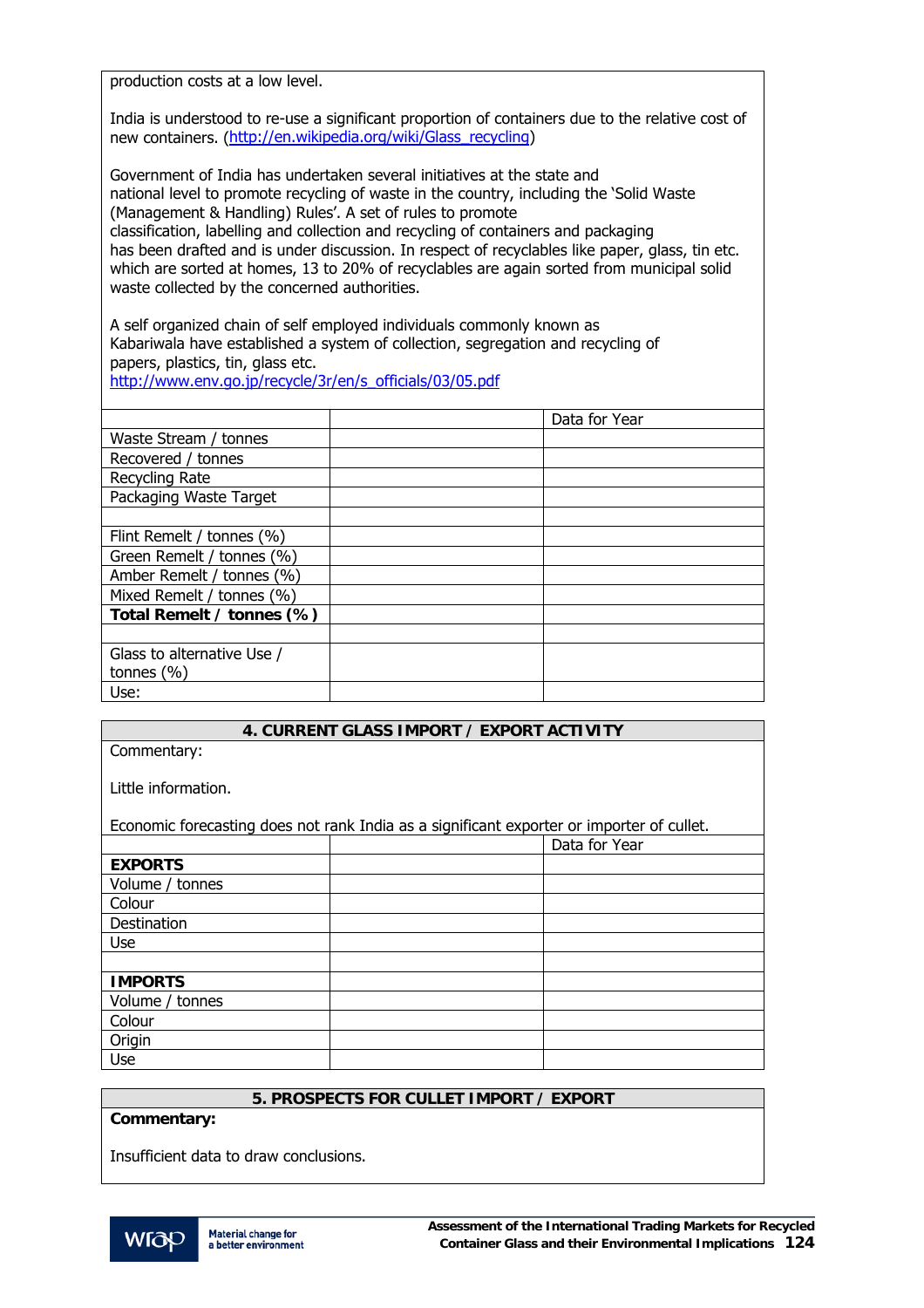# **32.0 Japan**

| <b>1. BASIC COUNTRY FACTS</b> |                |
|-------------------------------|----------------|
| <b>COUNTRY:</b>               | Japan          |
| Population / million:         | 127.5          |
| Population Growth / %         | 0.1            |
| GDP / US\$ bn:                | 4560.2         |
| Inflation %:                  | $-0.4$         |
| EU Status:                    | Not applicable |
| Escaigo Trado Commontany      |                |

Foreign Trade Commentary:

Japan's merchandise trade surplus stood at US\$93.7bn in 2005, with exports of US\$568bn and imports of US\$474bn.

| 2. GLASS MANUFACTURING INDUSTRY OVERVIEW |                 |                            |
|------------------------------------------|-----------------|----------------------------|
| Glass Type                               | Production / mt | <b>Principal Companies</b> |
| Container                                | 1.5m/t          | Yamamura Glass; Hiroshima  |
|                                          |                 | Glass; Ishizuka; Nippon;   |
|                                          |                 | Toyo; Asahi; Terumo; Dai-  |
|                                          |                 | Ichi; Koa                  |
| Flat                                     |                 |                            |
| Fibre                                    |                 |                            |
| Other                                    |                 |                            |
| <b>Total</b>                             |                 |                            |

| <b>3. CONTAINER INDUSTRY OVERVIEW</b> |     |  |
|---------------------------------------|-----|--|
| <b>Production Colour Split:</b>       |     |  |
| Flint %                               | 50% |  |
| Green %                               | 30% |  |
| Amber %                               | 20% |  |
|                                       |     |  |
| <b>Markets Served:</b>                |     |  |
| Wine %                                |     |  |
| Food %                                |     |  |
| Beer %                                |     |  |
|                                       |     |  |
| Melting Fuel Split / % by MWh:        |     |  |
| Natural Gas %                         |     |  |
| Fuel Oil                              |     |  |
| Electricity                           |     |  |
| Other                                 |     |  |

## **4. GLASS RECYCLING INFRASTRUCTURE**

## Commentary:

Recycling holds high profile in Japan and the country is active in the 3Rs initiative (reduce, reuse, recycle). The Government of Japan has enacted a set of laws governing the recycling of specific items, including the "Law for Promotion of the Sorted Collection and Recycling of Containers and Packaging," combined with the introduction of extended producer responsibility (EPR). It has also established a "Support scheme for Establishing a Sound Material-Cycle Society" in 2005, with the aim of establishing a sound material-cycle society supported by local communities and designed to promote the 3Rs through the establishment of waste treatment and recycling facilities.

[http://www.env.go.jp/recycle/3r/en/s\\_officials/03/06.pdf](http://www.env.go.jp/recycle/3r/en/s_officials/03/06.pdf) 

Cullet is collected from households by local government units. Local government units, bottlers and glass recycling companies collect from shops and restaurants. Waste boxes are

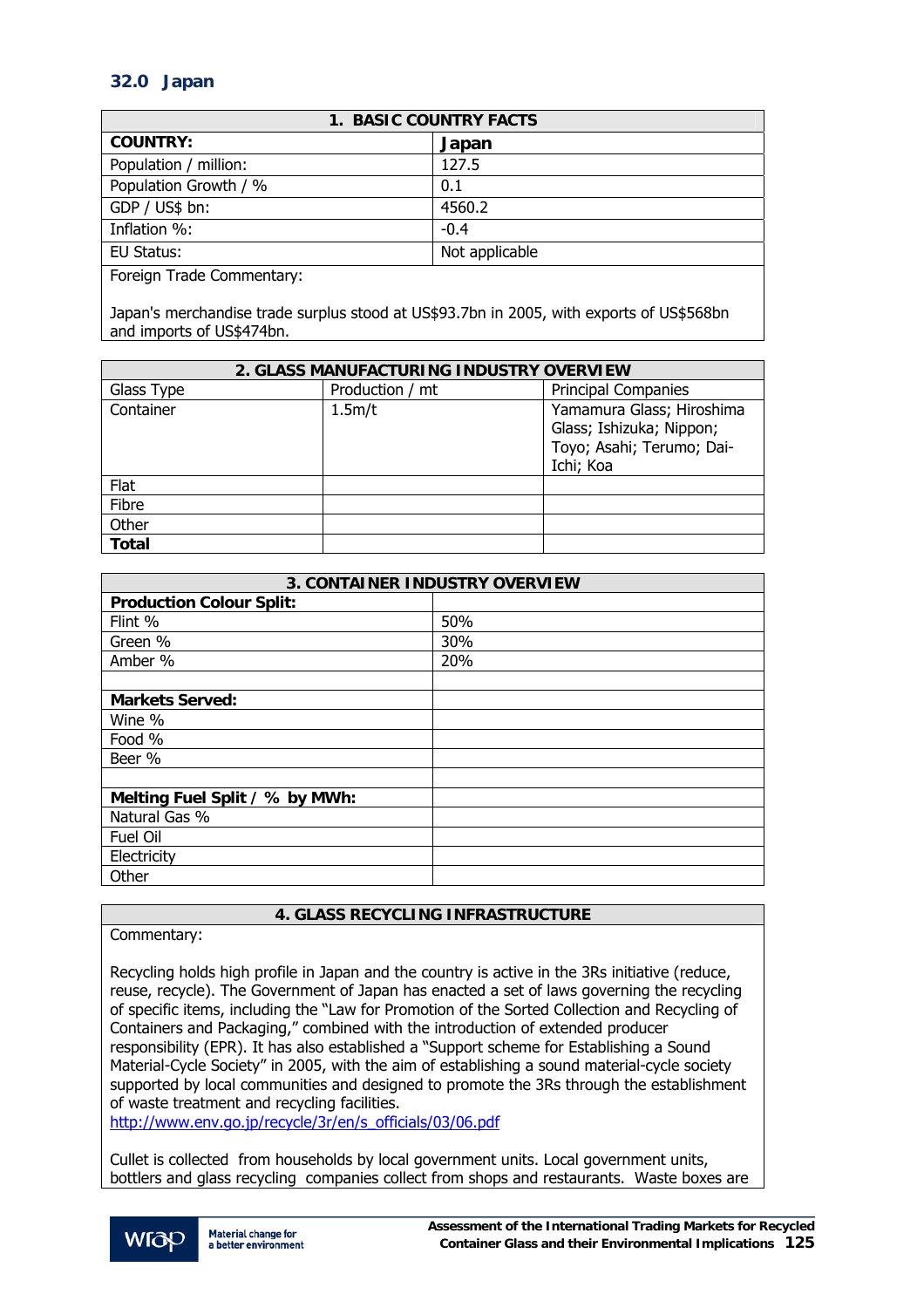located next to automatic vending machines.

Glass recovery rates are high at  $\sim$ 90% (by 2003) having risen steadily from  $\sim$ 60% in 1995, and the country also has in place a returnables system for beer, sake, milk and soft drinks of covering some 1.6mt glass containers.

Glass container collection will is expected to remain flat, or decrease slightly and use of returnable bottles is expected to continue a noted decline.

|                                              |                      | Data for Year                                                         |
|----------------------------------------------|----------------------|-----------------------------------------------------------------------|
| Waste Stream / tonnes                        | 1.4m/t (estimated)   | 2005                                                                  |
| Recovered / tonnes                           | 1.23m/t              | 2005                                                                  |
| Recycling Rate                               | $~10\%$              | 2003 (http://www.env.go.jp/<br>recycle/3r/en/s<br>officials/03/06.pdf |
| Packaging Waste Target                       | Not applicable       |                                                                       |
|                                              |                      |                                                                       |
| Flint Remelt / tonnes (%)                    |                      |                                                                       |
| Green Remelt / tonnes (%)                    |                      |                                                                       |
| Amber Remelt / tonnes (%)                    |                      |                                                                       |
| Mixed Remelt / tonnes (%)                    |                      |                                                                       |
| Total Remelt / tonnes (%)                    | 790,000 tonnes (53%) | 2005                                                                  |
|                                              |                      |                                                                       |
| Glass to alternative Use /<br>tonnes $(\% )$ | 120,000 tonnes       |                                                                       |
| Use:                                         |                      |                                                                       |

## **4. CURRENT GLASS IMPORT / EXPORT ACTIVITY**

Commentary:

No cullet was exported or imported from Japan in 2005 and available information suggests this position is not forecast to change.

Notwithstanding the above economic forecasting globally ranks  $8<sup>th</sup>$  in terms of cullet exporting countries (representing 4% of the global market) and  $3<sup>rd</sup>$  in terms of target markets (representing 11% of the global market).

These two sources of data clearly conflict.

|                 |   | Data for Year |
|-----------------|---|---------------|
| <b>EXPORTS</b>  |   |               |
| Volume / tonnes | 0 | 2005          |
| Colour          |   |               |
| Destination     |   |               |
| Use             |   |               |
|                 |   |               |
| <b>IMPORTS</b>  |   |               |
| Volume / tonnes | 0 | 2005          |
| Colour          |   |               |
| Origin          |   |               |
| Use             |   |               |

## **5. PROSPECTS FOR CULLET IMPORT / EXPORT**

## **Commentary:**

Based on available information, and in the absence of colour split data, there would appear to be a shortfall of domestic cullet for use in remelt. This is in the context of an already high recycling rates. However, due to the absence of information on the colour split of recovered and remelted glass this conclusion is at best tentative, with no feel for the colour of any

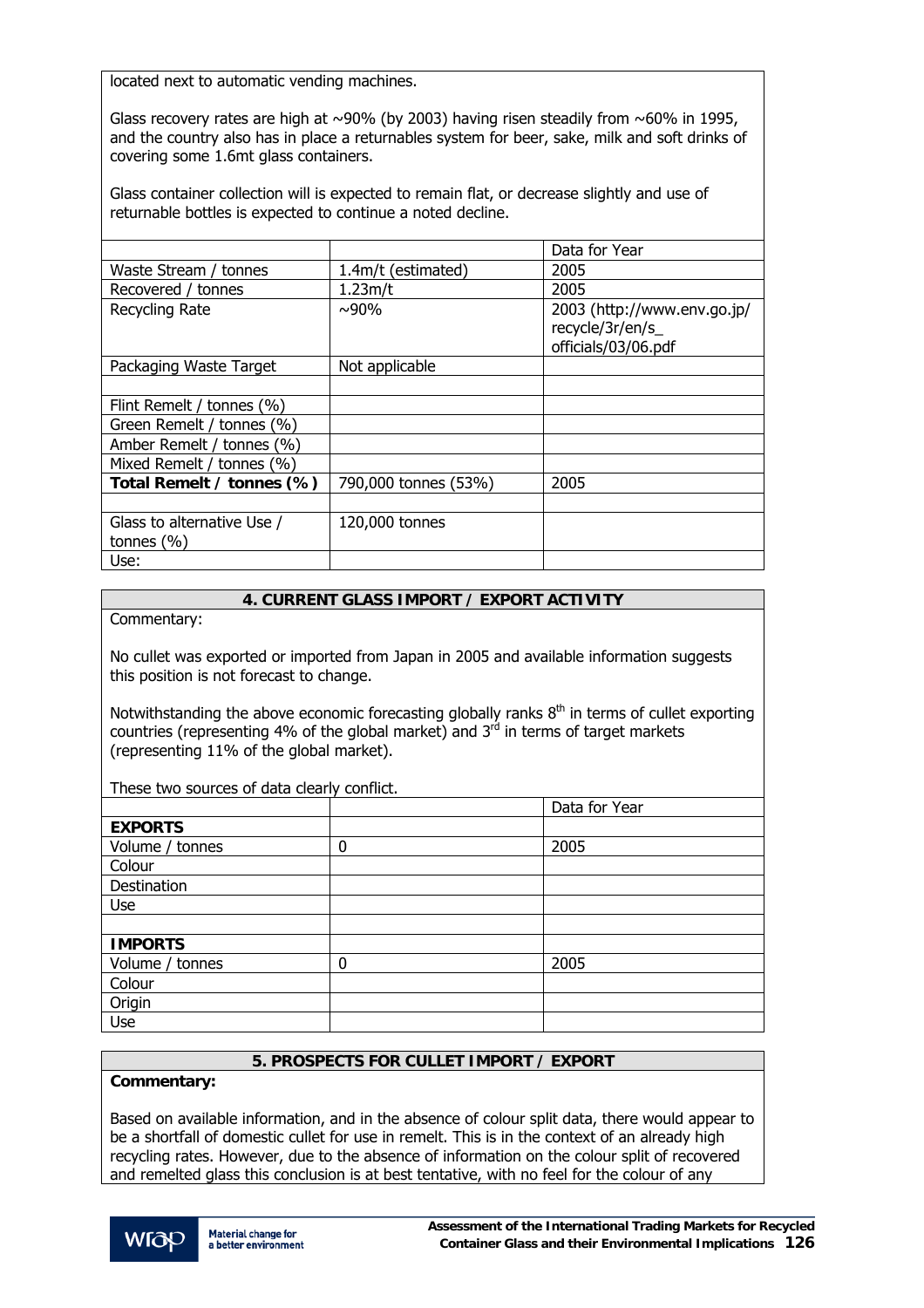possible shortfall.

There is apparently no cullet import / export activity at the current time, or indication that this position will change.

Japan is closely engaged in the 3Rs initiative and support of developing countries in the Asian region, as such it is postulated that any cullet trade is more likely to take place with those countries.

On this basis, it is not believed that Japan is a strong prospect for cullet import or export from / to the UK.

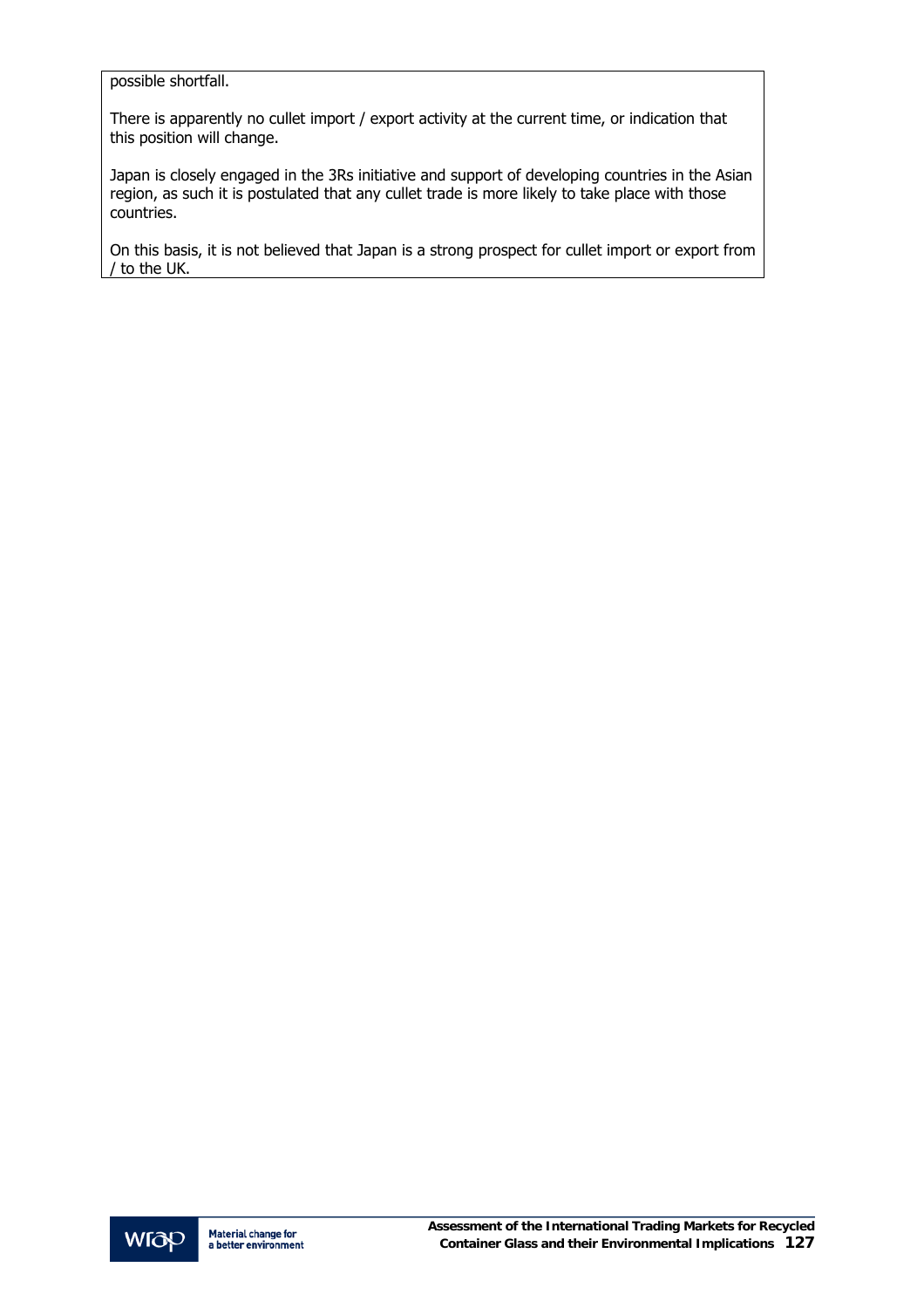# **33.0 New Zealand**

| <b>1. BASIC COUNTRY FACTS</b> |                    |  |
|-------------------------------|--------------------|--|
| <b>COUNTRY:</b>               | <b>New Zealand</b> |  |
| Population / million:         | 4.1                |  |
| Population Growth / %         | 1.3                |  |
| GDP / US\$ bn:                | 108450             |  |
| Inflation %:                  | 2.5                |  |
| EU Status:                    | Not applicable     |  |
|                               |                    |  |

Foreign Trade Commentary:

Exports of goods rose to US\$20.5bn in 2004, but imports of goods grew faster, to US\$21.9bn, causing the trade deficit to widen to US\$1.4bn, from US\$458m in 2003. The deficit is likely to have widened further in 2005.

| 2. GLASS MANUFACTURING INDUSTRY OVERVIEW |                  |                            |
|------------------------------------------|------------------|----------------------------|
| Glass Type                               | Production / mt  | <b>Principal Companies</b> |
| Container                                | 182,500 Capacity | ACI New Zealand            |
| Flat                                     |                  |                            |
| Fibre                                    |                  |                            |
| Other                                    |                  |                            |
| <b>Total</b>                             |                  |                            |

| <b>3. CONTAINER INDUSTRY OVERVIEW</b> |        |  |
|---------------------------------------|--------|--|
| <b>Production Colour Split:</b>       |        |  |
| Flint %                               | 73,000 |  |
| Green %                               | 73,000 |  |
| Amber %                               | 36,500 |  |
|                                       |        |  |
| <b>Markets Served:</b>                |        |  |
| Wine %                                |        |  |
| Food %                                |        |  |
| Beer %                                |        |  |
|                                       |        |  |
| Melting Fuel Split / % by MWh:        |        |  |
| Natural Gas %                         |        |  |
| Fuel Oil                              |        |  |
| Electricity                           |        |  |
| Other                                 |        |  |

**4. GLASS RECYCLING INFRASTRUCTURE** 

Commentary:

The country has a well developed recycling culture and infrastructure. Since 1999, 48 of the 74 (66%) Local Authorities in New Zealand have adopted a Zero Waste policy - most are aiming for Zero Waste by 2015. [http://www.zerowaste.co.nz/default,nz.sm;jsessionid=1E39C83657301DEC7182A5A4C2ED6A](http://www.zerowaste.co.nz/default,nz.sm;jsessionid=1E39C83657301DEC7182A5A4C2ED6A7C) [7C](http://www.zerowaste.co.nz/default,nz.sm;jsessionid=1E39C83657301DEC7182A5A4C2ED6A7C)

The country already has a good recycling rate at  $\sim$  66% and is suffering from a considerable excess of recovered cullet beyond the capacity of its own container industry; recovery runs at  $\sim$ 142% of remelt requirement. As such solutions are being urgently sought to cope with growing stockpiles of cullet, including alternative uses (e.g. as aggregate) and export. <http://www.zerowaste.co.nz/assets/ZeroWasteUPDATEFebruary2006final.pdf> <http://www.scoop.co.nz/stories/PO0603/S00138.htm>

It is also noted that the domestic glass maker O-I is planning to expand its New Zealand

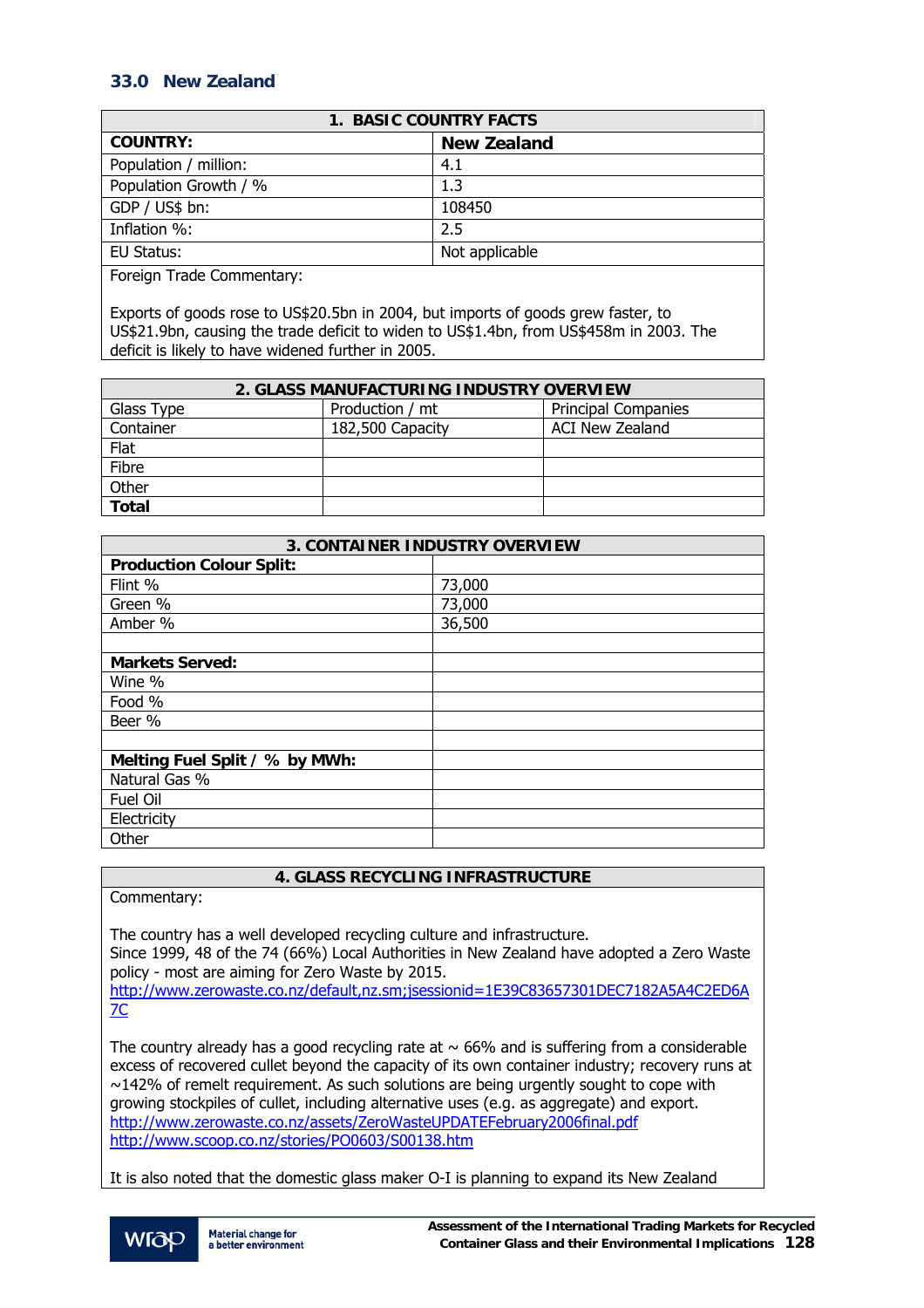| operation (by some 60%) to support the rapid expansion of New Zealand's export wine<br>industry, replacing container imports from the middle east and Asia. This measure is |                                           |                              |
|-----------------------------------------------------------------------------------------------------------------------------------------------------------------------------|-------------------------------------------|------------------------------|
| expected to reduce the current stockpiles of cullet.<br>http://www.investmentnz.govt.nz/section/14237/15932.aspx?NewsType=recent                                            |                                           |                              |
|                                                                                                                                                                             | http://www.zerowaste.co.nz/default,753.sm |                              |
|                                                                                                                                                                             |                                           | Data for Year                |
| Waste Stream /                                                                                                                                                              | 150,000                                   | 2006                         |
| tonnes                                                                                                                                                                      |                                           | http://www.zerowaste.co.nz/  |
|                                                                                                                                                                             |                                           | assets/ZeroWasteUPDATEFeb    |
|                                                                                                                                                                             |                                           | ruary2006final.pdf           |
| Recovered / tonnes                                                                                                                                                          | 100,000                                   | $2006$ (as above)            |
| Recycling Rate                                                                                                                                                              | >65%                                      | 2006 (as above $+)$          |
|                                                                                                                                                                             |                                           | http://www.scoop.co.nz/stori |
|                                                                                                                                                                             |                                           | es/PO0603/S00138.htm         |
| Packaging Waste                                                                                                                                                             | 55%                                       | By 2008 Under 'Packaging     |
| Target                                                                                                                                                                      |                                           | Accord'                      |
|                                                                                                                                                                             |                                           |                              |
| Flint Remelt / tonnes<br>(%)                                                                                                                                                |                                           |                              |
| Green Remelt /                                                                                                                                                              |                                           |                              |
| tonnes $(% )$                                                                                                                                                               |                                           |                              |
| Amber Remelt /                                                                                                                                                              |                                           |                              |
| tonnes $(\% )$                                                                                                                                                              |                                           |                              |
| Mixed Remelt /                                                                                                                                                              |                                           |                              |
| tonnes (%)                                                                                                                                                                  |                                           |                              |
| Total Remelt /                                                                                                                                                              | 70,000t                                   |                              |
| tonnes (%)                                                                                                                                                                  |                                           |                              |
|                                                                                                                                                                             |                                           |                              |
| Glass to alternative                                                                                                                                                        | Road aggregates and other uses            |                              |
| Use / tonnes $(\% )$                                                                                                                                                        | being considered.                         |                              |
| Use:                                                                                                                                                                        |                                           |                              |

## **4. CURRENT GLASS IMPORT / EXPORT ACTIVITY**

Commentary:

It is understood that New Zealand currently exports  $\sim$  25% of collected glass due to supply beyond domestic requirements, and that cullet stockpiles continue to grow (particularly in South Island).

<http://www.zerowaste.co.nz/assets/ZeroWasteUPDATEFebruary2006final.pdf>

Trials are soon to begin to evaluate the costs and logistics of the opportunity to ship high quality, clear glass cullet to South Australia (10,0000tpa) for use by Potters Industries Australia in the manufacture of hemispherical glass beads, which are used to make reflective beads used in road markings

<http://www.zerowaste.co.nz/assets/UpdateJuly06.pdf> <http://www.zerowaste.co.nz/assets/UpdateMay06pdfoffWordformat.pdf>

Economic forecasting for the Oceana region ranks New Zealand as the number 1 cullet exporter representing some 66% of the local market, predominately exported to the US. It is unranked in terms of imports.

|                 | Data for Year |
|-----------------|---------------|
| <b>EXPORTS</b>  |               |
| Volume / tonnes |               |
| Colour          |               |
| Destination     |               |
| Use             |               |
|                 |               |
| <b>IMPORTS</b>  |               |

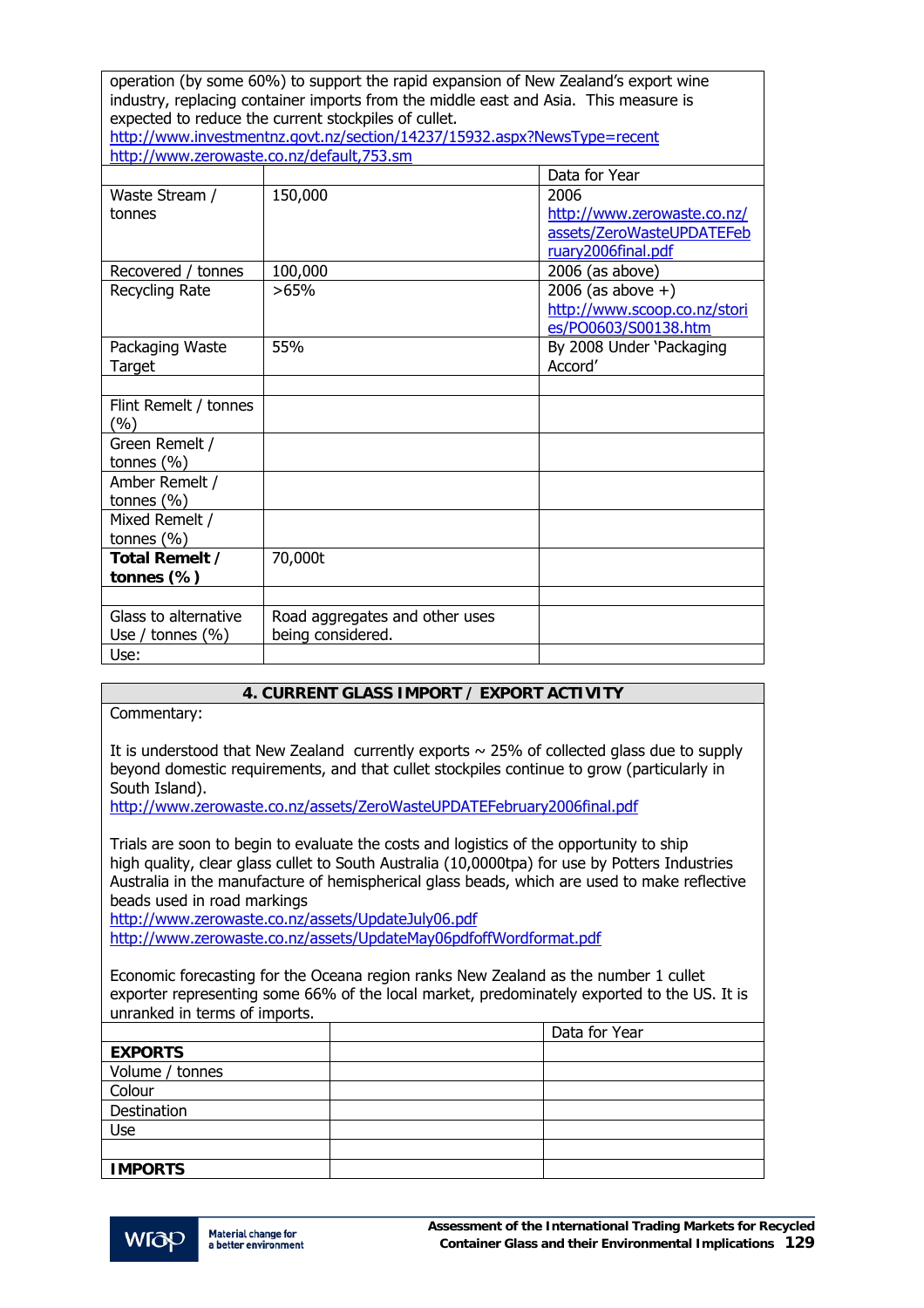| Volume / tonnes |  |
|-----------------|--|
| Colour          |  |
| Origin          |  |
| Use             |  |

## **5. PROSPECTS FOR CULLET IMPORT / EXPORT**

## **Commentary:**

New Zealand suffers an excess of cullet and is already understood to be exporting some of this excess.

As such, there is no prospect for export of excess green from the UK. Conversely, NZ is exporting flint in significant quantities and could potentially offer an import opportunity to the UK. However, the planned expansion of the domestic remelt capacity in 2007 may change this position, but the absence of colour split data does not allow firmer conclusions to be drawn.

In summary New Zealand is seen as a potential source of flint cullet for import to the UK warranting further investigation.

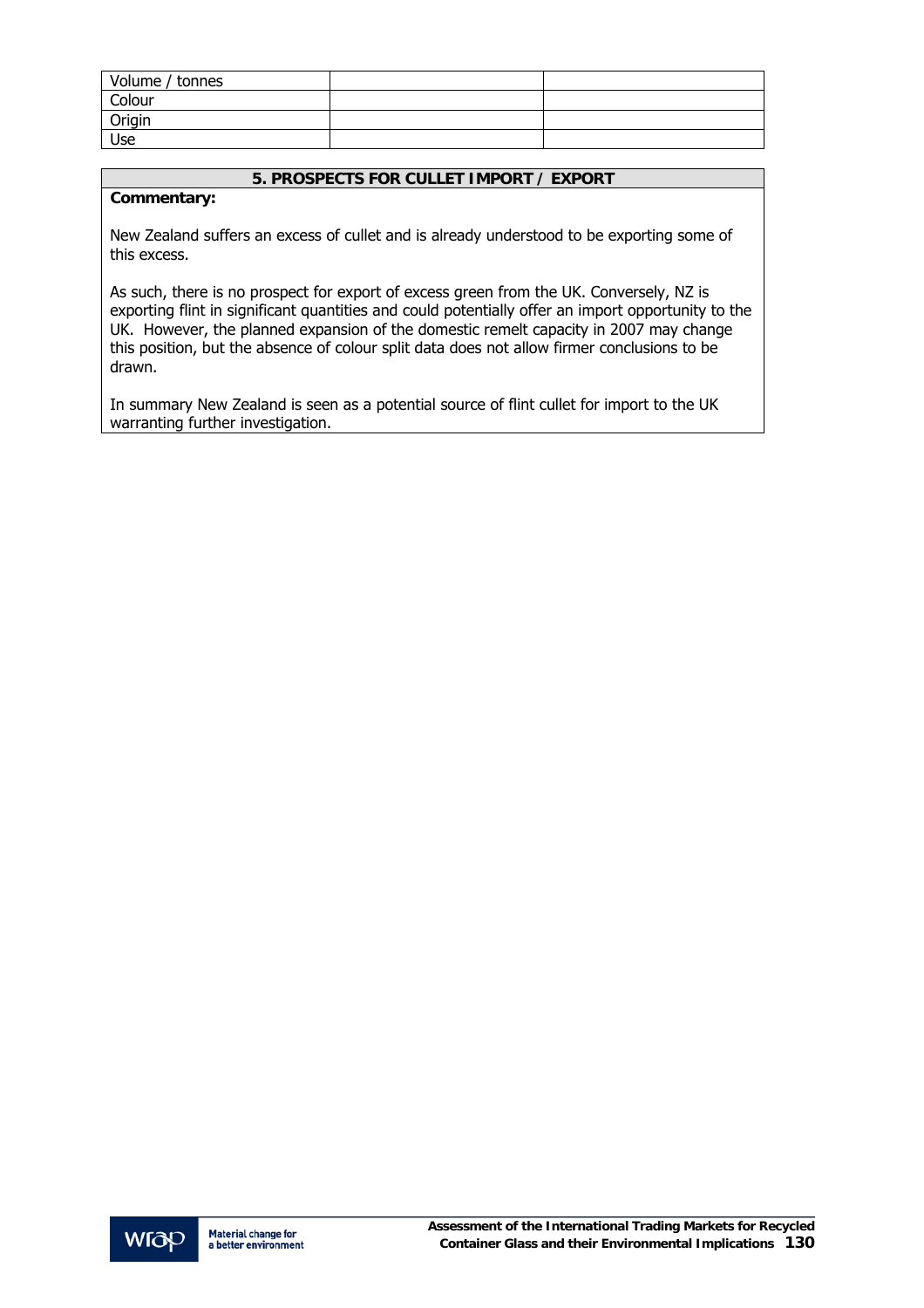# **34.0 South Africa**

| <b>1. BASIC COUNTRY FACTS</b> |                     |  |
|-------------------------------|---------------------|--|
| <b>COUNTRY:</b>               | <b>South Africa</b> |  |
| Population / million:         | 47.4                |  |
| Population Growth / %         |                     |  |
| GDP / US\$ bn:                |                     |  |
| Inflation %:                  |                     |  |
| EU Status:                    |                     |  |
| Foreign Trade Commentary:     |                     |  |

| 2. GLASS MANUFACTURING INDUSTRY OVERVIEW |                 |                            |
|------------------------------------------|-----------------|----------------------------|
| Glass Type                               | Production / mt | <b>Principal Companies</b> |
| Container                                | 700 (2005)      | Consol Glass (77% market   |
|                                          |                 | share)                     |
| Flat                                     |                 |                            |
| Fibre                                    |                 |                            |
| Other                                    |                 |                            |
| <b>Total</b>                             |                 |                            |

| <b>3. CONTAINER INDUSTRY OVERVIEW</b> |            |  |
|---------------------------------------|------------|--|
| <b>Production Colour Split:</b>       |            |  |
| Flint %                               | ~1sim35    |  |
| Green %                               | $~10 - 35$ |  |
| Amber %                               | $~25 - 30$ |  |
|                                       |            |  |
| <b>Markets Served:</b>                |            |  |
| Wine %                                |            |  |
| Food %                                |            |  |
| Beer %                                |            |  |
|                                       |            |  |
| Melting Fuel Split / % by MWh:        |            |  |
| Natural Gas %                         |            |  |
| <b>Fuel Oil</b>                       |            |  |
| Electricity                           |            |  |
| Other                                 |            |  |

## **4. GLASS RECYCLING INFRASTRUCTURE**

Commentary:

**2005:** Glass is collected via bottle banks (12,000t), Post industrial (end of life returnables - 30,000t) and Commercial waste glass collection / trading by SMEs (108,000t). Glass container imports and exports are of similar volume.

The recovery rate is relatively low at  $\sim$  20% (but this rises to  $\sim$  65% when returnables are taken into account); recovery rate is forecast to rise to  $\sim86\%$  (600,000t) by 2015 and is currently rising at ~25% per annum. Further momentum is being created the recent introduction of the Glass Recycling Company (Pty) Ltd – a not for profit glass industry recycling initiative (see below) in addition to local authorities starting to take action on waste management and reduction principles.

Consol buys in glass as mixed and then colour separates and decontaminates material through automated processing plants at its factories. Final split is roughly 35% flint, 30% green and 25% amber and 10% mixed that is blended into manufacturing of certain greens and amber. Because the colour split of collected glass is roughly the same as that of production the country does not suffer the colour imbalance seen in the UK.

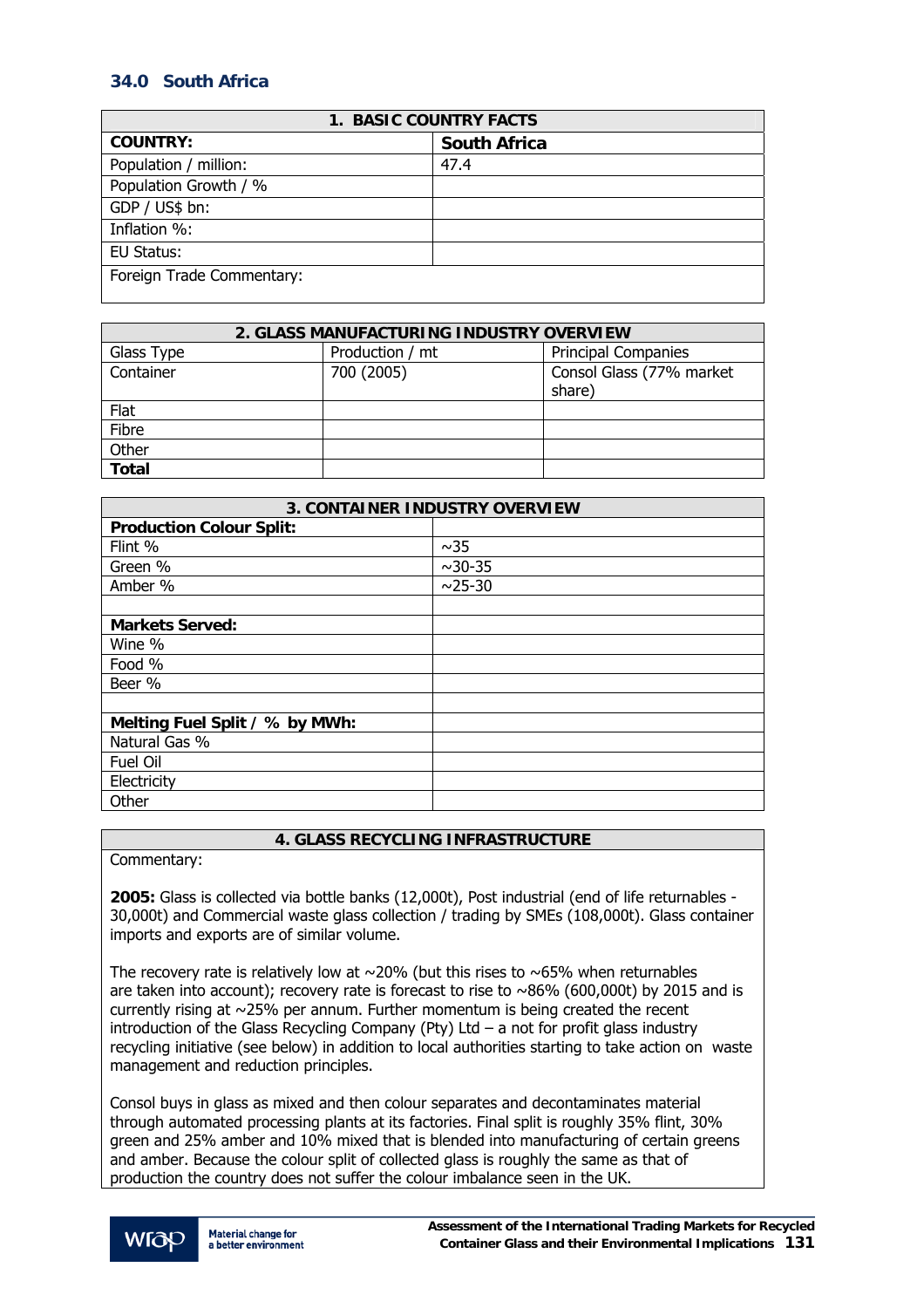In 2005 the National Glass Recycling Forum and The Department of Environmental Affairs and Tourism (DEAT) launched a major national recycling campaign, aimed at managing the problem of waste glass in the environment and creating jobs. It aims to drive glass-recycling levels up from the current 20 % to 50% per annum in less than five years. A Memorandum of Understanding based on Extended Producer Responsibility has been agreed, which provides clear guidelines for the management of the new National Glass Recycling Initiative. This will be signed by all members of the National Glass Recycling Forum, which includes glasspackaging manufacturers, the extended producer/glass user chain, government (including DEAT), labour and recyclers, as well as industry and consumer groups. Funding of the National Glass Recycling Initiative, will be derived from a small environmental levy on all glass containers sold, as well as membership fees from participants and donations. Monies will be used to build capacity for future glass recycling through the development of waste glass collection infrastructure on a social basis, public awareness and education across the country.

The industry is driving glass recycling by agreeing on a model of self-regulation. Key to this was the set up of the Glass Recycling Company (Pty) Ltd, a non-profit company, governed according to the Memorandum of Understanding. This covers all areas of the recycling model including the funding mechanisms, as well as the various responsibilities across the manufacturer, producer/filler and user chain. The National Glass Recycling Initiative is based on the advanced repurchase system (ARS), which is similar to the United Kingdom PRN system.

South Africa also has a firmly established re-use glass system currently in place, which is based on the voluntary deposit system, strongly supported by many leading beverage producers.

[http://www.consol.co.za/html/news\\_articles/Final\\_Recycling\\_release\\_19.06.05.doc](http://www.consol.co.za/html/news_articles/Final_Recycling_release_19.06.05.doc)

| $\sigma$ or $\sigma$ stright quartity of cullet is used in alternative uses. |                               |               |
|------------------------------------------------------------------------------|-------------------------------|---------------|
|                                                                              |                               | Data for Year |
| Waste Stream / tonnes                                                        | 700,000 (~620,000 non         | 2005          |
|                                                                              | returnable and 80,000 end     |               |
|                                                                              | off life returnables)         |               |
| Recovered / tonnes                                                           | 150,000                       | 2005          |
| Recycling Rate                                                               | $\sim$ 21%                    | 2005          |
| Packaging Waste Target                                                       | Not applicable                |               |
|                                                                              |                               |               |
| Flint Remelt / tonnes (%)                                                    |                               |               |
| Green Remelt / tonnes (%)                                                    |                               |               |
| Amber Remelt / tonnes (%)                                                    |                               |               |
| Mixed Remelt / tonnes (%)                                                    |                               |               |
| Total Remelt / tonnes (%)                                                    | $\sim$ 150,000 ( $\sim$ 21%)  | 2005          |
|                                                                              |                               |               |
| Glass to alternative Use /                                                   | 600t (abrasives), 500t        | 2005          |
| tonnes $(\% )$                                                               | (glazing), 100t (Decorative / |               |
|                                                                              | Craft).                       |               |
| Use:                                                                         | See above                     |               |

Only a small quantity of cullet is used in alternative uses.

## **4. CURRENT GLASS IMPORT / EXPORT ACTIVITY**

Commentary:

Exports of containers to other countries in the southern African region (the Southern African Customs Union) are 'countered' by cullet imports from these countries which run at  $\sim 10,000$ t. Imports from the Southern African region are expected to reach  $\sim$  70,000t (from 10,000t current) by 2015, with distance and cost precluding further growth.

No export activity currently takes place or is forecast to take place in the future.

Economic forecasting does not rank South Africa as either a exporter or target market for

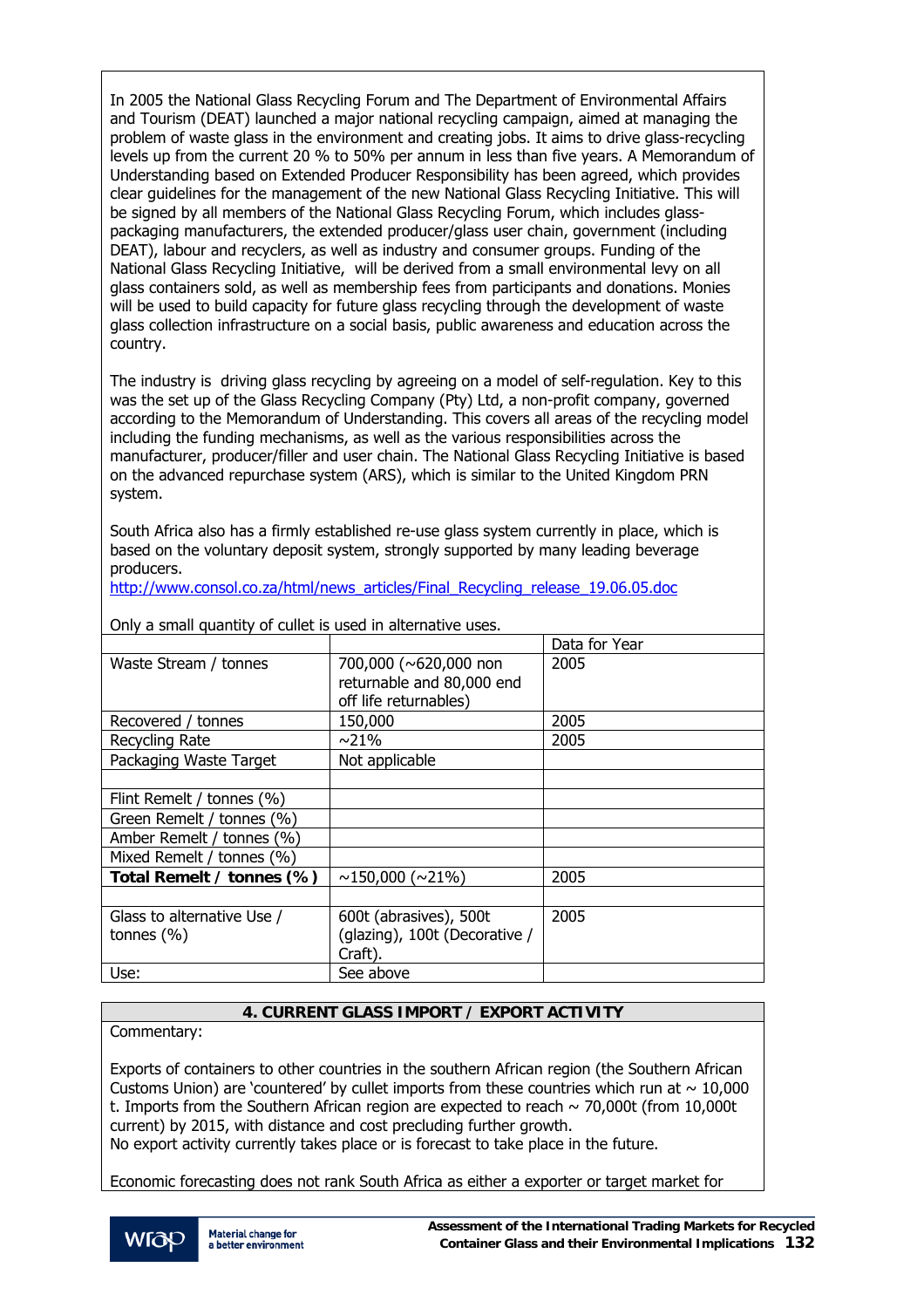| cullet trade.   |                                                                                                   |               |
|-----------------|---------------------------------------------------------------------------------------------------|---------------|
|                 |                                                                                                   | Data for Year |
| <b>EXPORTS</b>  |                                                                                                   |               |
| Volume / tonnes | 0                                                                                                 | 2005          |
| Colour          |                                                                                                   |               |
| Destination     |                                                                                                   |               |
| <b>Use</b>      |                                                                                                   |               |
|                 |                                                                                                   |               |
| <b>IMPORTS</b>  |                                                                                                   |               |
| Volume / tonnes | ~1000                                                                                             | 2005          |
| Colour          |                                                                                                   |               |
| Origin          | Namibia (5000t), Lesotho<br>(1800t), Swaziland (600t),<br>Mozambique (1200t),<br>Botswana (1200t) | 2005          |
| <b>Use</b>      | Remelt                                                                                            |               |

## **5. PROSPECTS FOR CULLET IMPORT / EXPORT**

## **Commentary:**

Due to current low recycling rates there would appear to be some opportunity for export of excess green cullet to SA (of the order of an estimated  $\sim$ 150 kt), however, this appears to be precluded even at a local regional level by cost at the current time. Given the rapidly rising recycling rate and if aspirations for 86% recovery by 2015 are realised, the country will become nominally self sufficient in cullet for remelt and therefore any such export market will be short lived.

Information from Consol suggests that the decision whether to import cullet will to a large extent be driven by the ability of their raw material suppliers to meet their growing demands. It is ventured by Consol that they might reach a situation in the medium term (5 years) where they will have to investigate the feasibility of importing cullet, but with no real feel for what colours and quantities.

In terms of amber / flint import to the UK, current low recycling rates preclude this. However, even when recycling rates improve, due to the close match between the colour split of production and recovery, all flint / amber arisings will find use domestically and as such no opportunity exists.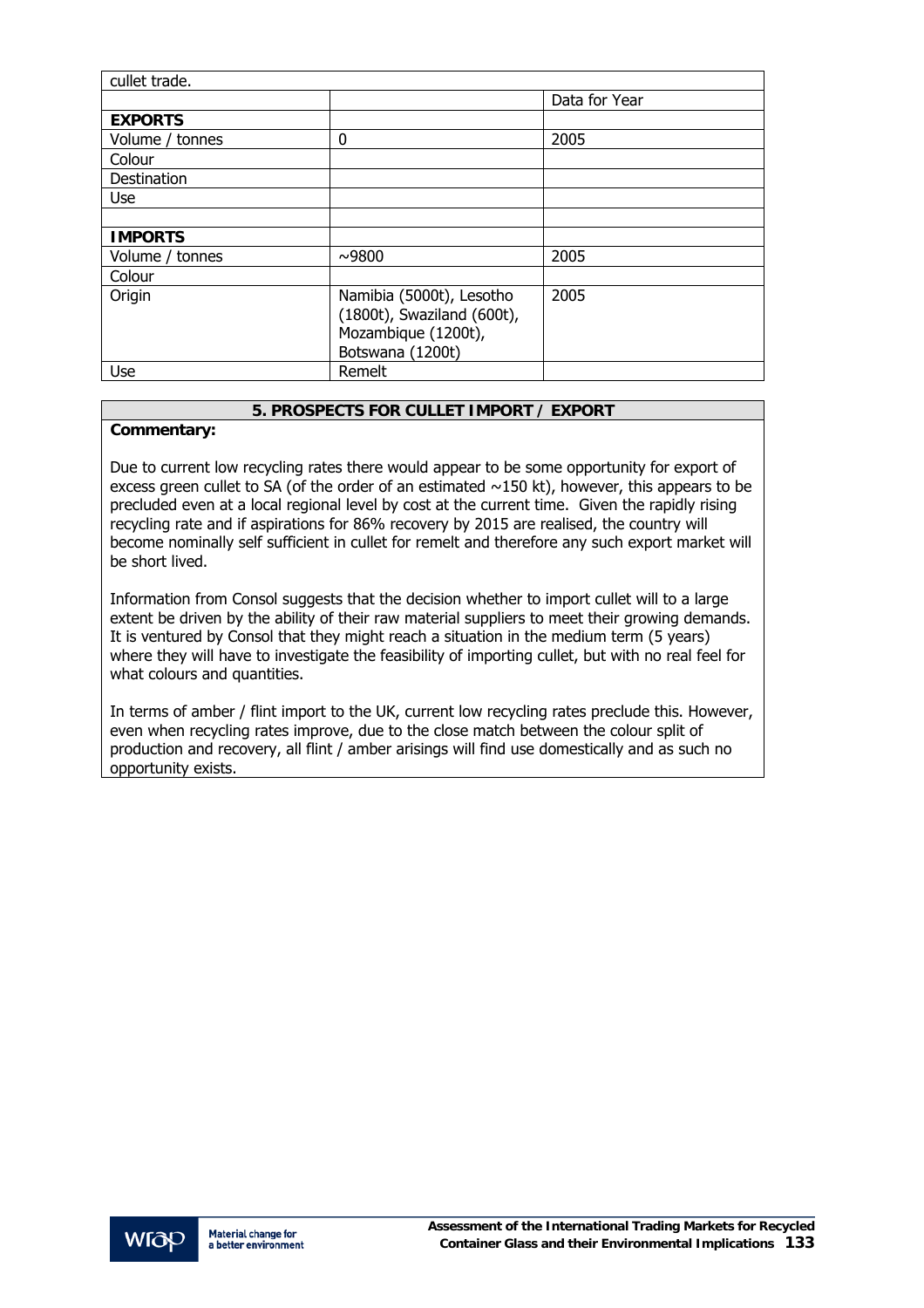# **35.0 South Korea**

| <b>1. BASIC COUNTRY FACTS</b> |                    |  |
|-------------------------------|--------------------|--|
| <b>COUNTRY:</b>               | <b>South Korea</b> |  |
| Population / million:         | 48.3               |  |
| Population Growth / %         | 0.6                |  |
| GDP / US\$ bn:                | 787.6              |  |
| Inflation %:                  | 3.3                |  |
| EU Status:                    | Not applicable     |  |
|                               |                    |  |

Foreign Trade Commentary:

Merchandise export revenue in 2005 rose US\$289bn, and the value of merchandise imports increased to US\$256bn. This gave a merchandise trade surplus for the year of US\$34bn, compared with US\$38bn 2004.

| 2. GLASS MANUFACTURING INDUSTRY OVERVIEW |                        |                                                                                           |
|------------------------------------------|------------------------|-------------------------------------------------------------------------------------------|
| Glass Type                               | Production / mt        | <b>Principal Companies</b>                                                                |
| Container                                | 1.1m/tonnes            | Sam Kwang; Ansung;<br>Doosan; Donga; Dongseo;<br>Hanil; Hyundai; Ilhwa; Jinro;<br>Pacific |
| Flat                                     | 800,000                |                                                                                           |
| Fibre                                    | 67,000                 |                                                                                           |
| Other                                    | CRT Glass unquantified |                                                                                           |
| <b>Total</b>                             | 1,967,000              |                                                                                           |

| <b>3. CONTAINER INDUSTRY OVERVIEW</b> |           |  |
|---------------------------------------|-----------|--|
| <b>Production Colour Split:</b>       |           |  |
| Flint %                               | 372,500/t |  |
| Green %                               | 234,000/t |  |
| Amber %                               | 452,600/t |  |
|                                       |           |  |
| <b>Markets Served:</b>                |           |  |
| Wine %                                |           |  |
| Food %                                |           |  |
| Beer %                                |           |  |
|                                       |           |  |
| Melting Fuel Split / % by MWh:        |           |  |
| Natural Gas %                         |           |  |
| Fuel Oil                              |           |  |
| Electricity                           |           |  |
| Other                                 |           |  |

## **4. GLASS RECYCLING INFRASTRUCTURE**

Commentary:

Little information is available. It is understood that glass recycling rates are good, standing at ~68-70% in 2002. Municipalities provide a free collection service for designated items like papers, metals and plastics so that it is easier to collect recycled products, however it is unclear whether or not this system includes glass.

An extended Producer Responsibility system was introduced in 2003, superseding a waste deposit-refund system which was in operation from 1992 until 2002.

The system covers 4 packaging materials (paper boxes, metal cans, **glass bottles** and synthetic resin packages)

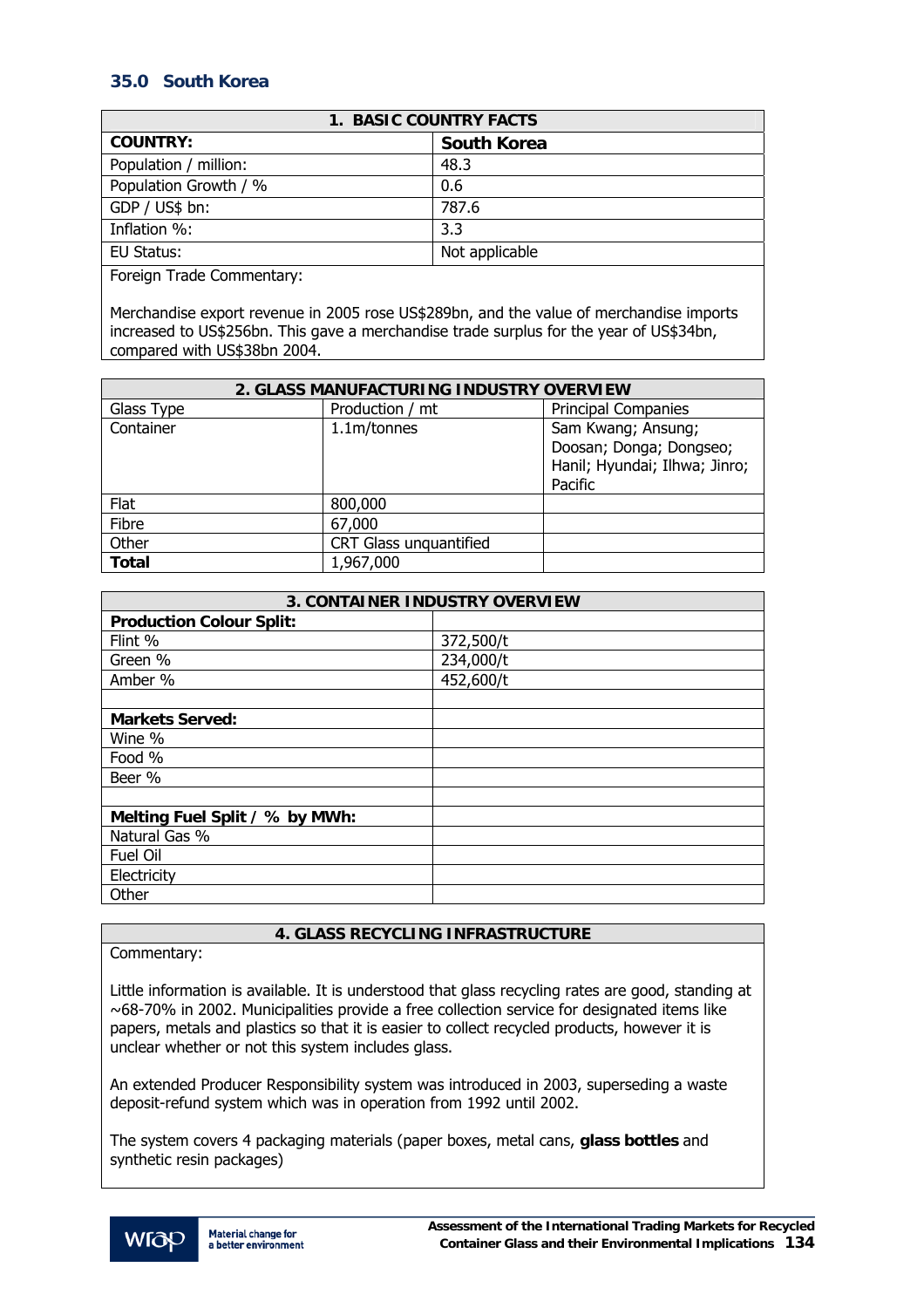The 'Promotion of Saving and Recycling of Resources' Act and regulations on the standard for packaging materials & packaging methods of products have been in place since 1993, to reduce the packaging waste generated, which takes up about 37% of urban solid waste.

The Korean Ministry of Environment regulates packaging method to prevent excessive packaging. In 2005, "a guideline on environmentally friendly packaging" was made and distributed to encourage cooperation among producers making and using packaging materials. As a result of implementing this system, the packaging waste generated decreased by 20% from 62,940 tons/day in 1993 to 49,902 tons/day in 2002 despite the increase of economic size and population.

[http://www.env.go.jp/recycle/3r/en/s\\_officials/03/09.pdf](http://www.env.go.jp/recycle/3r/en/s_officials/03/09.pdf) 

|                            |                | Data for Year |
|----------------------------|----------------|---------------|
| Waste Stream / tonnes      |                |               |
| Recovered / tonnes         |                |               |
| Recycling Rate             | ~100           | 2002          |
| Packaging Waste Target     | Not applicable |               |
|                            |                |               |
| Flint Remelt / tonnes (%)  |                |               |
| Green Remelt / tonnes (%)  |                |               |
| Amber Remelt / tonnes (%)  |                |               |
| Mixed Remelt / tonnes (%)  |                |               |
| Total Remelt / tonnes (%)  |                |               |
|                            |                |               |
| Glass to alternative Use / |                |               |
| tonnes $(\% )$             |                |               |
| Use:                       |                |               |

## **4. CURRENT GLASS IMPORT / EXPORT ACTIVITY**

Commentary:

No direct information available.

Economic forecasting suggests that in global terms S Korea ranks  $5<sup>th</sup>$  in terms of target markets, representing approximately 8% of the global market. Within the Asian region S Korea ranks  $1<sup>st</sup>$  in terms of cullet imports (33%) and is the primary destination from China representing  $\sim$ 49% of their exports.

With the Asian region the country ranks  $4<sup>th</sup>$  in terms of cullet exporters, representing  $\sim$ 2% of the market.

|                 | Data for Year |
|-----------------|---------------|
| <b>EXPORTS</b>  |               |
| Volume / tonnes |               |
| Colour          |               |
| Destination     |               |
| Use             |               |
|                 |               |
| <b>IMPORTS</b>  |               |
| Volume / tonnes |               |
| Colour          |               |
| Origin          |               |
| Use             |               |

## **5. PROSPECTS FOR CULLET IMPORT / EXPORT**

**Commentary:** 

Whilst data for the country is very limited indeed, it is believed that S Korea may offer a potential opportunity for export of excess green cullet from the UK. However, this opportunity is in the context that China is believed to be a major exporter to S Korea, and as such actual opportunity may be limited.

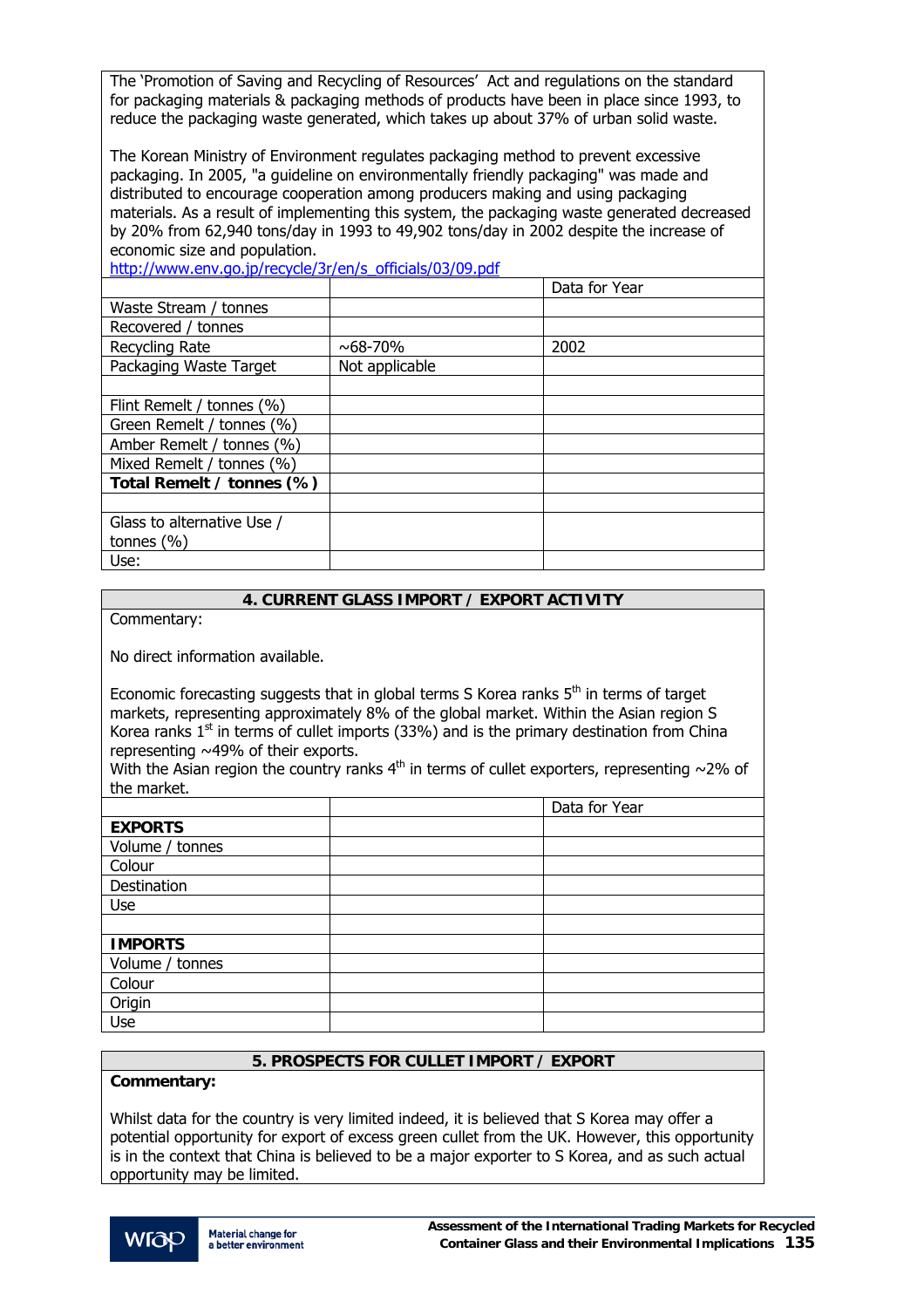# **36.0 USA - California**

| <b>1. BASIC COUNTRY FACTS</b> |                                            |  |
|-------------------------------|--------------------------------------------|--|
| <b>COUNTRY:</b>               | <b>USA</b> (Note $-$ analysis focuses on   |  |
|                               | California due to this state's role in the |  |
|                               | New World wine market).                    |  |
| Population / million:         | $\sim$ 34 (Ca)                             |  |
| Population Growth / %         |                                            |  |
| GDP / US\$ bn:                |                                            |  |
| Inflation %:                  |                                            |  |
| EU Status:                    | Not applicable                             |  |
| Foreign Trade Commentary:     |                                            |  |

| 2. GLASS MANUFACTURING INDUSTRY OVERVIEW |                                                                                                        |                                             |
|------------------------------------------|--------------------------------------------------------------------------------------------------------|---------------------------------------------|
| Glass Type                               | Production / mt                                                                                        | <b>Principal Companies</b>                  |
| Container                                | 11.8M/t (US)                                                                                           | Anchor; Brockway; Kerr; OI;<br>Saint-Gobain |
|                                          | California has 6 glass<br>container plants. Estimated<br>container plant production $\sim$<br>1.97mtpa |                                             |
| Flat                                     |                                                                                                        |                                             |
| Fibre                                    |                                                                                                        |                                             |
| Other                                    |                                                                                                        |                                             |
| <b>Total</b>                             |                                                                                                        |                                             |

| <b>3. CONTAINER INDUSTRY OVERVIEW</b> |                 |  |
|---------------------------------------|-----------------|--|
| <b>Production Colour Split:</b>       |                 |  |
| Flint %                               | 5.5M/t US (47%) |  |
| Green %                               | 3.1M/t US (26%) |  |
| Amber %                               | 3.2M/t US (27%) |  |
|                                       |                 |  |
| <b>Markets Served:</b>                |                 |  |
| Wine %                                |                 |  |
| Food %                                |                 |  |
| Beer %                                |                 |  |
|                                       |                 |  |
| Melting Fuel Split / % by MWh:        |                 |  |
| Natural Gas %                         |                 |  |
| Fuel Oil                              |                 |  |
| Electricity                           |                 |  |
| Other                                 |                 |  |

## **4. GLASS RECYCLING INFRASTRUCTURE**

Commentary:

California has a well developed recycling infrastructure and currently recovers  $\sim$  58% of containers in circulation (2005).

<http://www.consrv.ca.gov/dor/Notices/Images/Biannual506.pdf>Collection is principally by bring site (52%) followed by kerbside (43%) and other collection programmes (5%).

California operates a redemption system for beverage containers under which bottles carry the California Refund Value (CRV), as an incentive to recycle. The goal of California's program is to recycle at least 80% of all containers covered by the law. The popularity of single-stream curbside collection, where consumers place all recyclables in one bin, has increased the amount of broken, mixed-colour glass. California has standards for use of cullet

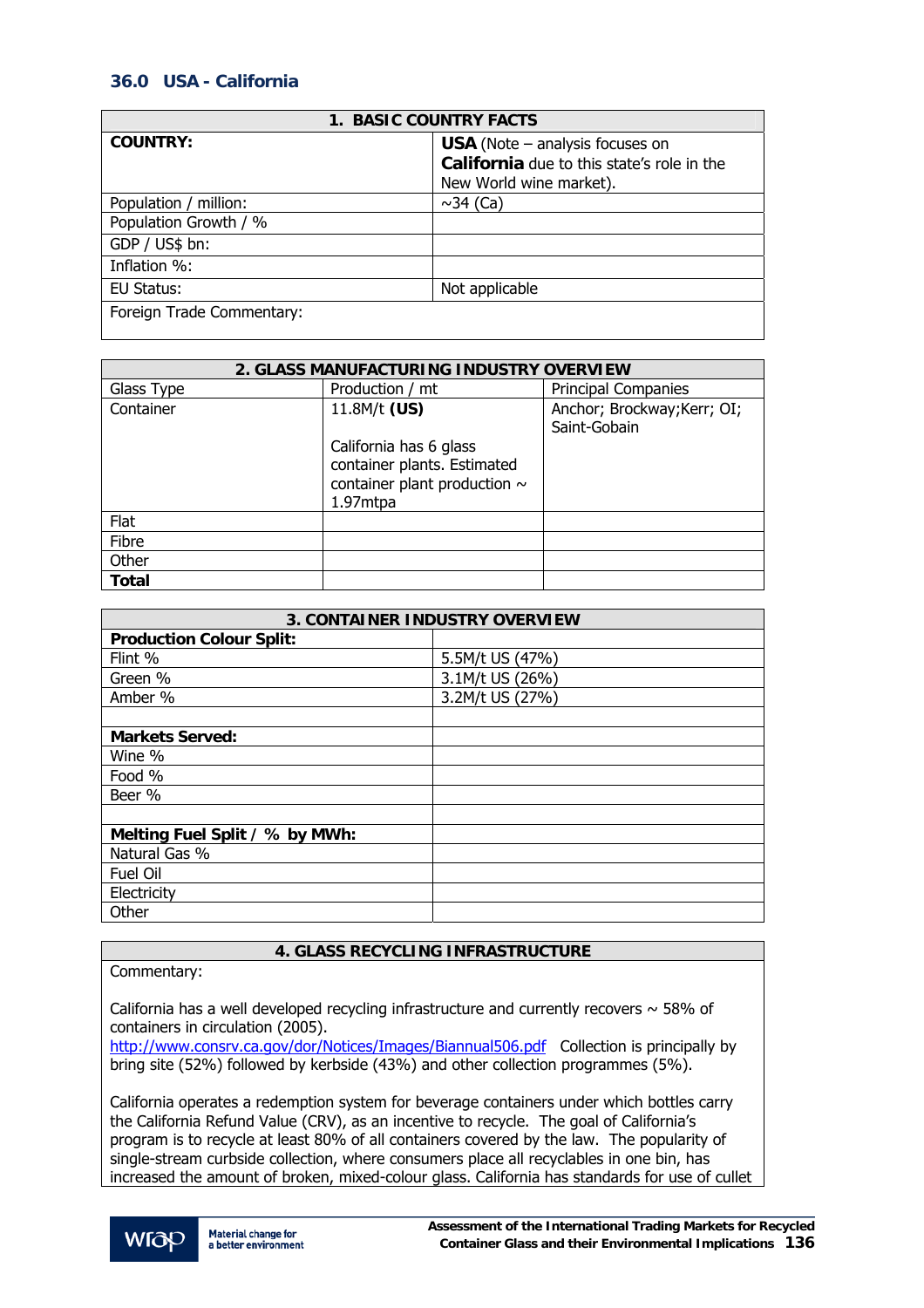which requires container makers to use >35% cullet in new bottles, or 25% if at least half their cullet is mixed colour. To direct more high-quality glass to the container industry, the Dept Conservation pays up to \$30/ton to local jurisdictions or companies that produce curbside-collected, colour sorted glass "substantially free of contamination.". A producer responsibility element in California's program provides additional support for recycling. Manufacturers pay a special processing fee when the cost of recyling is greater than the scrap value of a material; plastics and glass carry the fee. For 2006, certified glass recyclers receive nearly \$84/ton of CRV glass over and above the scrap value. The monies are intended to help recyclers recover their costs, but there is no legal requirement for how they are used.

Glass container and fibreglass plants still need more high-quality cullet, and wide spread adoption of single-stream recycling continues to challenge processors. [http://www.gpi.org/recycling/pdfs/JimHill\\_CA.pdf](http://www.gpi.org/recycling/pdfs/JimHill_CA.pdf)

|                            |                           | Data for Year |
|----------------------------|---------------------------|---------------|
| Waste Stream / tonnes      | 1,264,000 (calculated)    | 2004          |
| Recovered / tonnes         | 708,000 (Ca)              | 2004          |
|                            | (Colour split: Mixed 38%, |               |
|                            | Flint 29%, Green 11%,     |               |
|                            | Amber 22%)                |               |
| Recycling Rate             | 56% (Ca)                  | 2004          |
| Packaging Waste Target     | 80%)                      |               |
|                            |                           |               |
| Flint Remelt / tonnes (%)  |                           |               |
| Green Remelt / tonnes (%)  |                           |               |
| Amber Remelt / tonnes (%)  |                           |               |
| Mixed Remelt / tonnes (%)  |                           |               |
| Total Remelt / tonnes (%)  | 500,000 (Ca) Container    | 2005          |
|                            | (estimated 25%)           |               |
|                            |                           |               |
|                            |                           |               |
| Glass to alternative Use / |                           |               |
| tonnes $(\% )$             |                           |               |
| Use:                       | Bricks and tiles, Sand    |               |

## **4. CURRENT GLASS IMPORT / EXPORT ACTIVITY**

It has already been indicated above that current sources suggest continued demand for good quality furnace ready cullet in California.

Data on imports and exports is somewhat dated;

1996 - The demand for clear, brown, and green reprocessed cullet by California container manufacturers exceeded available supply resulting in import of cullet from out-of-state to meet demand. All glass cullet recovered in the state was consumed by either the state's glass container and fiberglass manufacturers, or was exported to glass container manufacturers in Mexico.<http://www.ciwmb.ca.gov/Publications/Markets/42197008.doc>

1996 - California exports of glass scrap and cullet were minimal, with Mexico and Japan being primary markets. In general, the weight of glass and its low value increased transportation costs beyond a reasonable return for most export markets. ([http://www.ciwmb.ca.gov/Markets/StatusRpts/exports.htm#Glass\)](http://www.ciwmb.ca.gov/Markets/StatusRpts/exports.htm#Glass)

2001 – The north east US was suffering from a glut of green cullet (30,000 t) beyond the needs / demands of its own glass industry; 85% of the green glass being collected on the East Coast was being used as "alternate daily landfill cover" with another 15% used in aggregate applications. In consequence it was reported as actively pursuing export markets and exploring opportunities in Italy, Spain, Portugal and France and South America.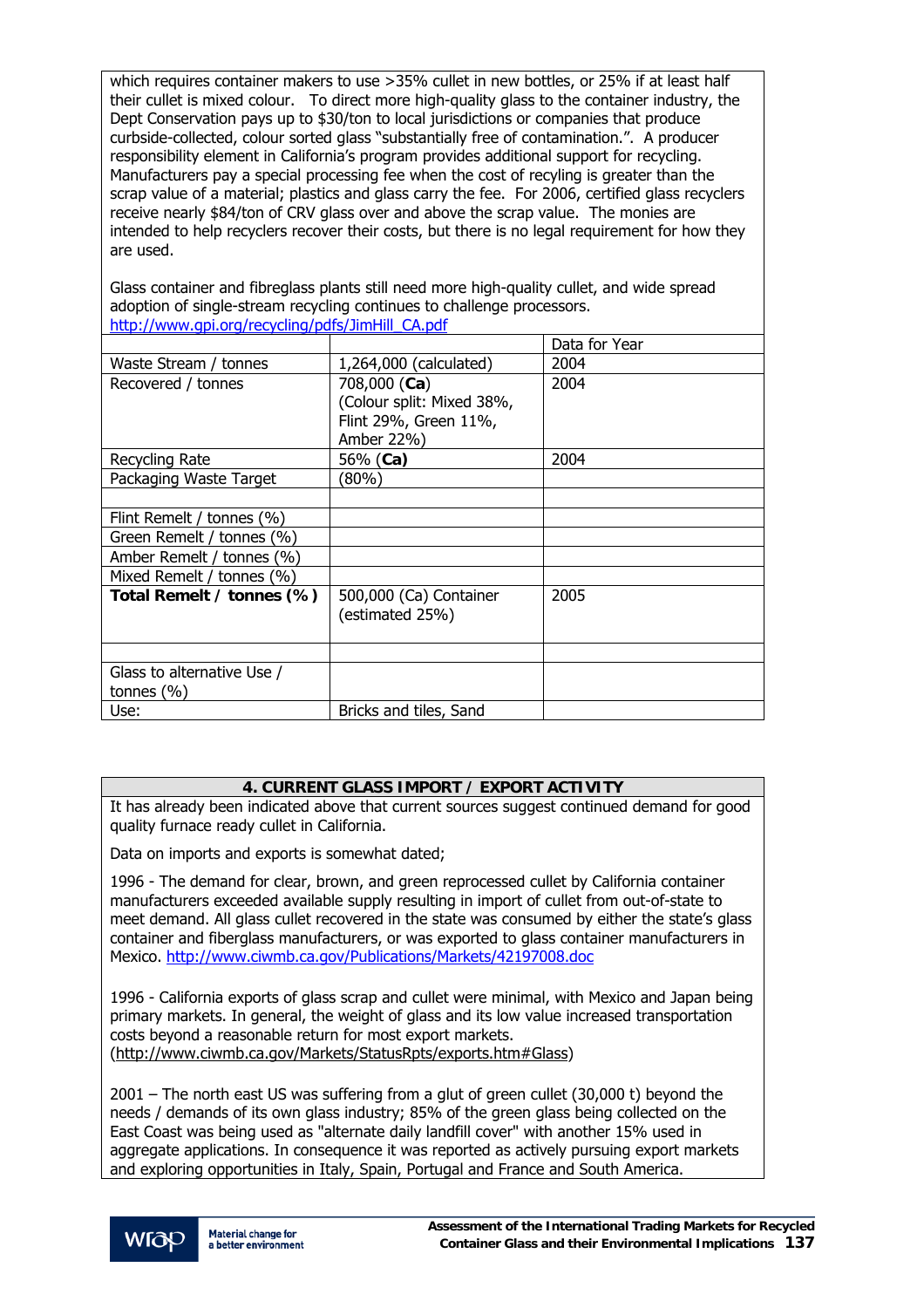<http://www.nerc.org/bulletin/20010901.html>

Based on the above data, it is tentatively suggested that demand in California may be met by imports from elsewhere in the US.

Dialogue with the US glass packaging institute (and via them California's largest glass manufacturer indicates) indicates that no demand exists within the state. Strategic materials, the US's largest cullet processor has indicated that some green in the state is being used in fibreglass production due to limited demand from container manufacturers; the company was unaware of any inquiries regarding green import.

Economic forecasting ranks the  $US$  <sup>4th</sup> in terms of global cullet exporters (representing  $\sim$ 13% of the market) and also  $4<sup>th</sup>$  in terms of target markets (representing ~8% of the market). The value of exports is greater than that of imports.

|                 | Data for Year |
|-----------------|---------------|
| <b>EXPORTS</b>  |               |
| Volume / tonnes |               |
| Colour          |               |
| Destination     |               |
| <b>Use</b>      |               |
|                 |               |
| <b>IMPORTS</b>  |               |
| Volume / tonnes |               |
| Colour          |               |
| Origin          |               |
| Use             |               |

## **5. PROSPECTS FOR CULLET IMPORT / EXPORT**

**Commentary: (California)** 

Whether or not glass container and fibreglass plants in California still need more high-quality cullet is the subject of conflicting data. The state has a recycling rate comparable to the UK, but with a target of 80% which if and when realised should reduce the need for any imports to the state.

Given gluts elsewhere in the country, it is tentatively proposed that any cullet demand will most probably be met through inter-state cullet trade without the need for imports from further a field, and as such the prospects for export of green cullet from the UK are poor.

However, work to offer more definitive conclusions lies beyond the scope of this project.